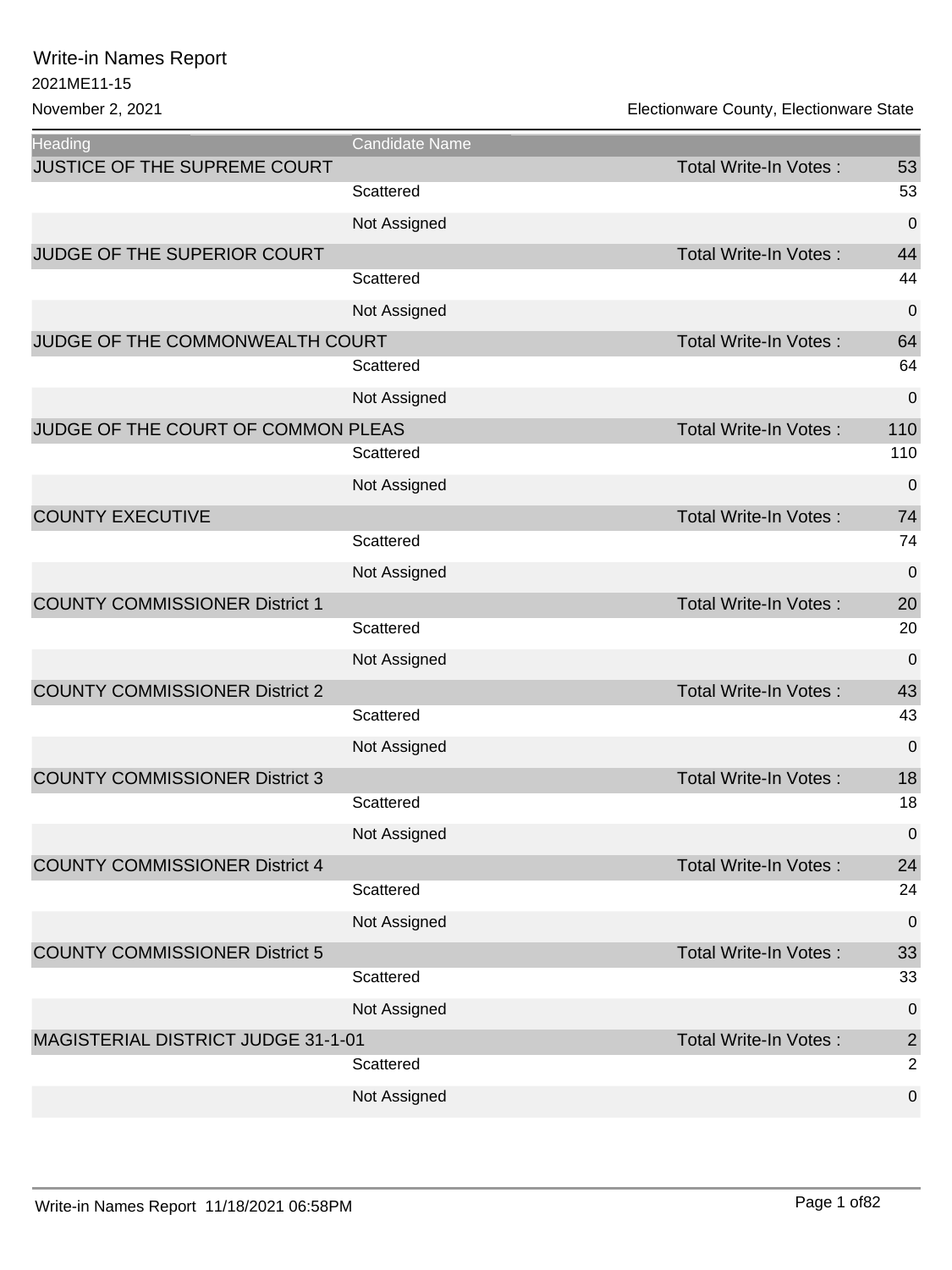| <b>Heading</b>                     | Candidate Name        |                              |                  |
|------------------------------------|-----------------------|------------------------------|------------------|
| MAGISTERIAL DISTRICT JUDGE 31-1-03 |                       | <b>Total Write-In Votes:</b> | 117              |
|                                    | Patti Engler          |                              | 75               |
|                                    | Scattered             |                              | 42               |
|                                    | Not Assigned          |                              | 0                |
| MAGISTERIAL DISTRICT JUDGE 31-1-06 |                       | <b>Total Write-In Votes:</b> | $\mathfrak{S}$   |
|                                    | Scattered             |                              | 3                |
|                                    | Not Assigned          |                              | 0                |
| MAGISTERIAL DISTRICT JUDGE 31-2-01 |                       | Total Write-In Votes:        | 26               |
|                                    | Scattered             |                              | 26               |
|                                    | Not Assigned          |                              | 0                |
| <b>MAYOR Allentown</b>             |                       | <b>Total Write-In Votes:</b> | 52               |
|                                    | Scattered             |                              | 52               |
|                                    | Not Assigned          |                              | 0                |
| <b>CITY COUNCIL Allentown</b>      |                       | <b>Total Write-In Votes:</b> | 238              |
|                                    | Scattered             |                              | 188              |
|                                    | Erik Rodriuez         |                              | 25               |
|                                    | <b>Patrick Palmer</b> |                              | 25               |
|                                    | Not Assigned          |                              | 0                |
| <b>MAYOR Bethlehem</b>             |                       | <b>Total Write-In Votes:</b> | 16               |
|                                    | Scattered             |                              | 16               |
|                                    | Not Assigned          |                              | 0                |
| CITY COUNCIL - AT LARGE Bethlehem  |                       | <b>Total Write-In Votes:</b> | 135              |
|                                    | Scattered             |                              | 135              |
|                                    | Not Assigned          |                              | $\mathbf 0$      |
| <b>CITY CONTROLLER Bethlehem</b>   |                       | <b>Total Write-In Votes:</b> | 52               |
|                                    | Scattered             |                              | 52               |
|                                    | Not Assigned          |                              | $\boldsymbol{0}$ |
| <b>MAYOR Alburtis</b>              |                       | <b>Total Write-In Votes:</b> | 39               |
|                                    | Scattered             |                              | 39               |
|                                    | Not Assigned          |                              | $\pmb{0}$        |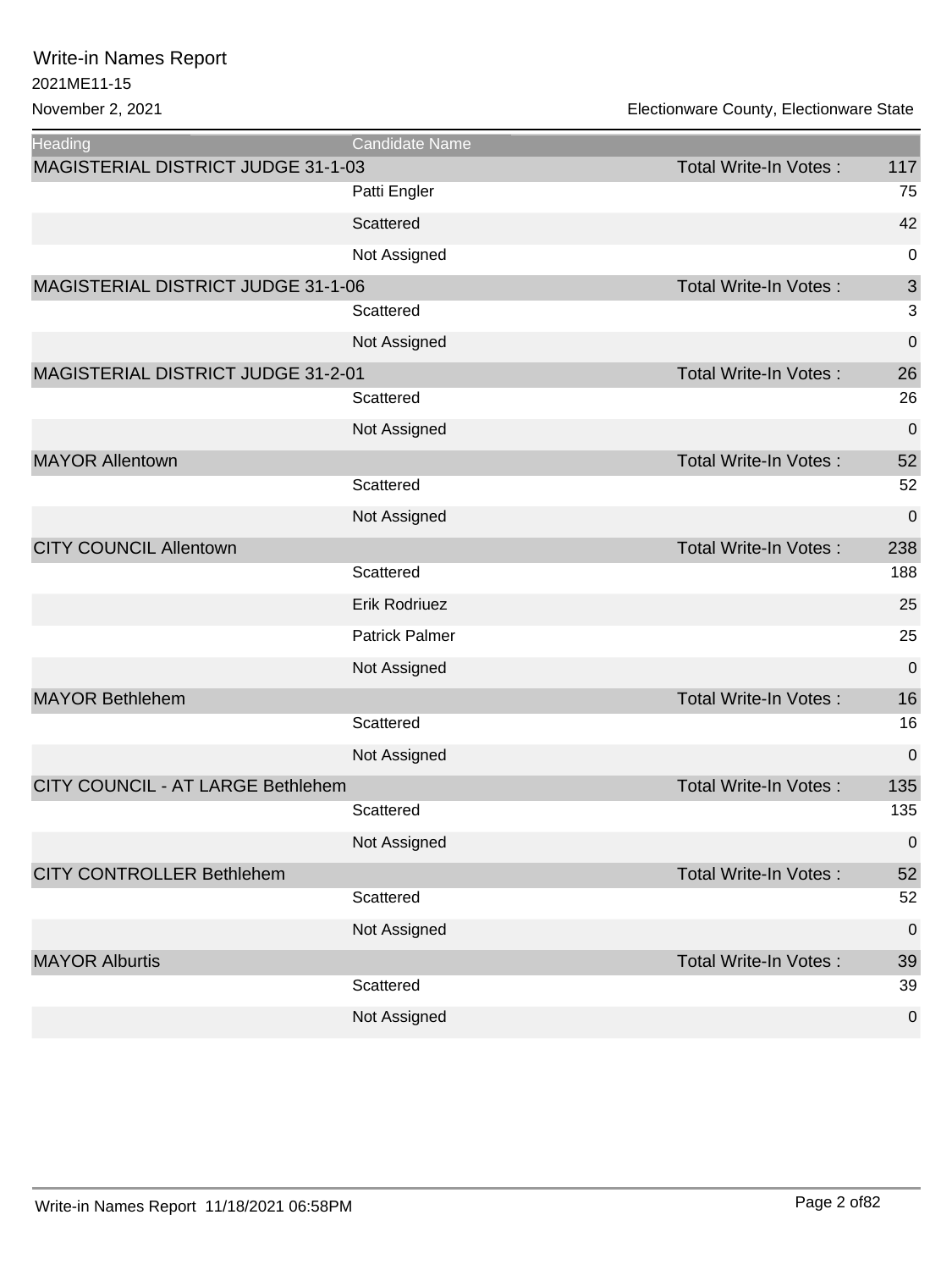| <b>Heading</b>                      | Candidate Name     |                       |             |
|-------------------------------------|--------------------|-----------------------|-------------|
| <b>MAYOR Catasauqua</b>             |                    | Total Write-In Votes: | 87          |
|                                     | Jessica Kroope     |                       | 54          |
|                                     | Anthony Alcalde    |                       | 25          |
|                                     | Scattered          |                       | 8           |
|                                     | Not Assigned       |                       | $\mathbf 0$ |
| <b>MAYOR Coopersburg</b>            |                    | Total Write-In Votes: | 24          |
|                                     | Scattered          |                       | 24          |
|                                     | Not Assigned       |                       | 0           |
| <b>MAYOR Coplay</b>                 |                    | Total Write-In Votes: | 38          |
|                                     | Scattered          |                       | 38          |
|                                     | Not Assigned       |                       | $\mathbf 0$ |
| <b>MAYOR Emmaus</b>                 |                    | Total Write-In Votes: | 59          |
|                                     | Scattered          |                       | 59          |
|                                     | Not Assigned       |                       | $\mathbf 0$ |
| <b>MAYOR Fountain Hill</b>          |                    | Total Write-In Votes: | 11          |
|                                     | Scattered          |                       | 11          |
|                                     | Not Assigned       |                       | $\mathbf 0$ |
| <b>MAYOR Macungie</b>               |                    | Total Write-In Votes: | 45          |
|                                     | Scattered          |                       | 45          |
|                                     | Not Assigned       |                       | $\mathbf 0$ |
| <b>MAYOR Slatington</b>             |                    | Total Write-In Votes: | 17          |
|                                     | Scattered          |                       | 17          |
|                                     | Not Assigned       |                       | 0           |
| <b>BOROUGH COUNCIL 4YR Alburtis</b> |                    | Total Write-In Votes: | 49          |
|                                     | <b>Chad Atkins</b> |                       | 36          |
|                                     | Scattered          |                       | 13          |
|                                     | Not Assigned       |                       | $\mathbf 0$ |
| <b>BOROUGH COUNCIL 2YR Alburtis</b> |                    | Total Write-In Votes: | 17          |
|                                     | Scattered          |                       | 17          |
|                                     | Not Assigned       |                       | $\mathbf 0$ |
| <b>BOROUGH COUNCIL Catasauqua</b>   |                    | Total Write-In Votes: | $\,8\,$     |
|                                     | Scattered          |                       | 8           |
|                                     | Not Assigned       |                       | $\pmb{0}$   |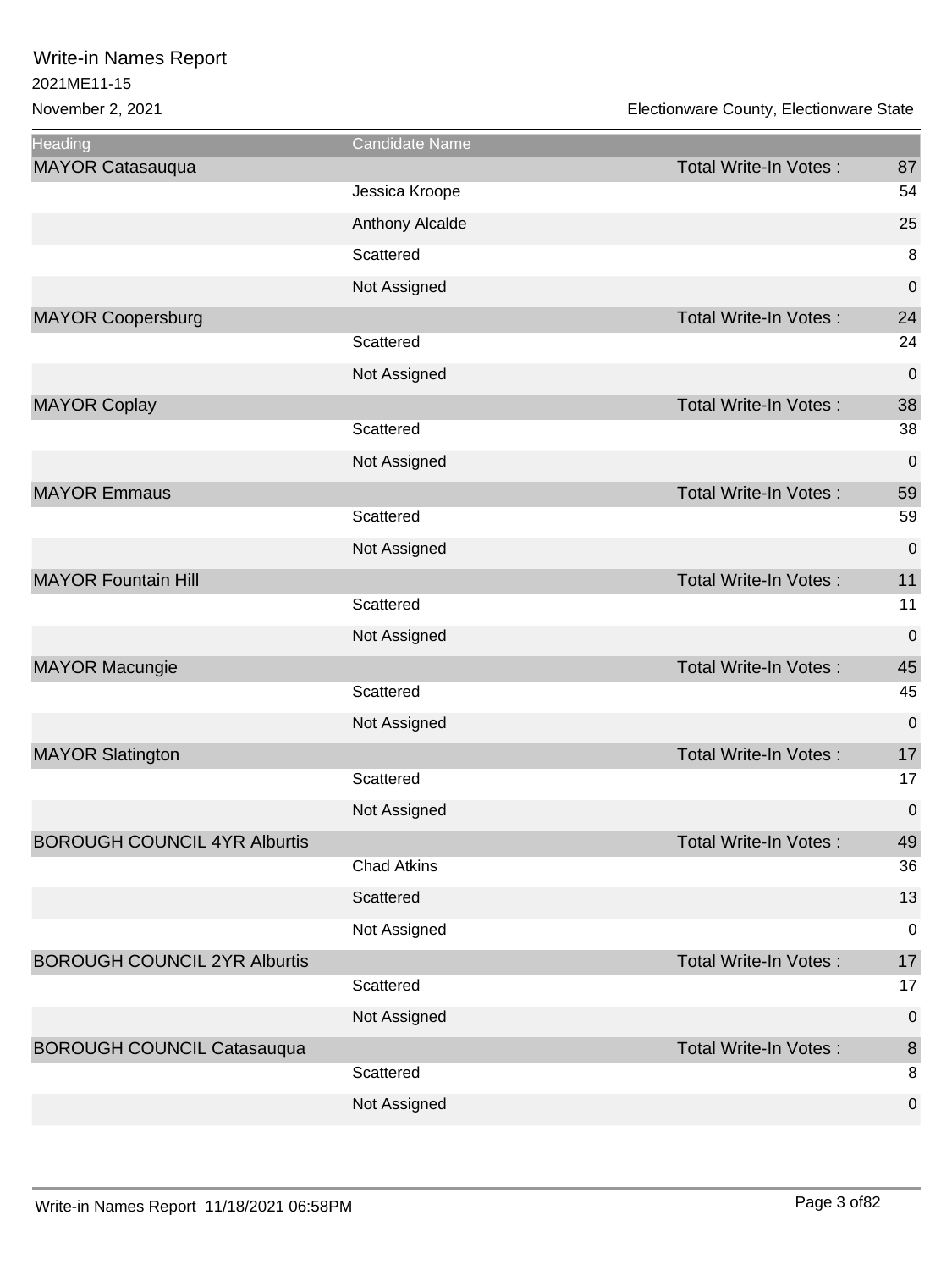| <b>Heading</b>                           | Candidate Name   |                              |                |
|------------------------------------------|------------------|------------------------------|----------------|
| <b>BOROUGH COUNCIL Coopersburg</b>       |                  | Total Write-In Votes:        | 32             |
|                                          | Scattered        |                              | 32             |
|                                          | Not Assigned     |                              | $\pmb{0}$      |
| <b>BOROUGH COUNCIL Coplay</b>            |                  | <b>Total Write-In Votes:</b> | 44             |
|                                          | Scattered        |                              | 44             |
|                                          | Not Assigned     |                              | 0              |
| <b>BOROUGH COUNCIL Emmaus</b>            |                  | <b>Total Write-In Votes:</b> | 21             |
|                                          | Scattered        |                              | 21             |
|                                          | Not Assigned     |                              | $\mathbf 0$    |
| <b>BOROUGH COUNCIL Fountain Hill</b>     |                  | Total Write-In Votes:        | 32             |
|                                          | Scattered        |                              | 32             |
|                                          | Not Assigned     |                              | 0              |
| <b>BOROUGH COUNCIL Macungie</b>          |                  | <b>Total Write-In Votes:</b> | 401            |
|                                          | <b>Carl Sell</b> |                              | 152            |
|                                          | Lisa Yeager      |                              | 151            |
|                                          | Joel Kerridge    |                              | 75             |
|                                          | Scattered        |                              | 23             |
|                                          | Not Assigned     |                              | $\mathbf 0$    |
| <b>BOROUGH COUNCIL Slatington</b>        |                  | <b>Total Write-In Votes:</b> | 29             |
|                                          | Scattered        |                              | 29             |
|                                          | Not Assigned     |                              | $\pmb{0}$      |
| <b>TOWNSHIP COUNCIL Hanover</b>          |                  | <b>Total Write-In Votes:</b> | 11             |
|                                          | Scattered        |                              | 11             |
|                                          | Not Assigned     |                              | $\mathbf 0$    |
| <b>TOWNSHIP SUPERVISOR Heidelberg</b>    |                  | Total Write-In Votes:        | 18             |
|                                          | Scattered        |                              | 18             |
|                                          | Not Assigned     |                              | 0              |
| TOWNSHIP COMMISSIONER Lower Macungie     |                  | Total Write-In Votes:        | 264            |
|                                          | Scattered        |                              | 264            |
|                                          | Not Assigned     |                              | 0              |
| <b>TOWNSHIP SUPERVISOR Lower Milford</b> |                  | Total Write-In Votes:        | 29             |
|                                          | Scattered        |                              | 29             |
|                                          | Not Assigned     |                              | $\overline{0}$ |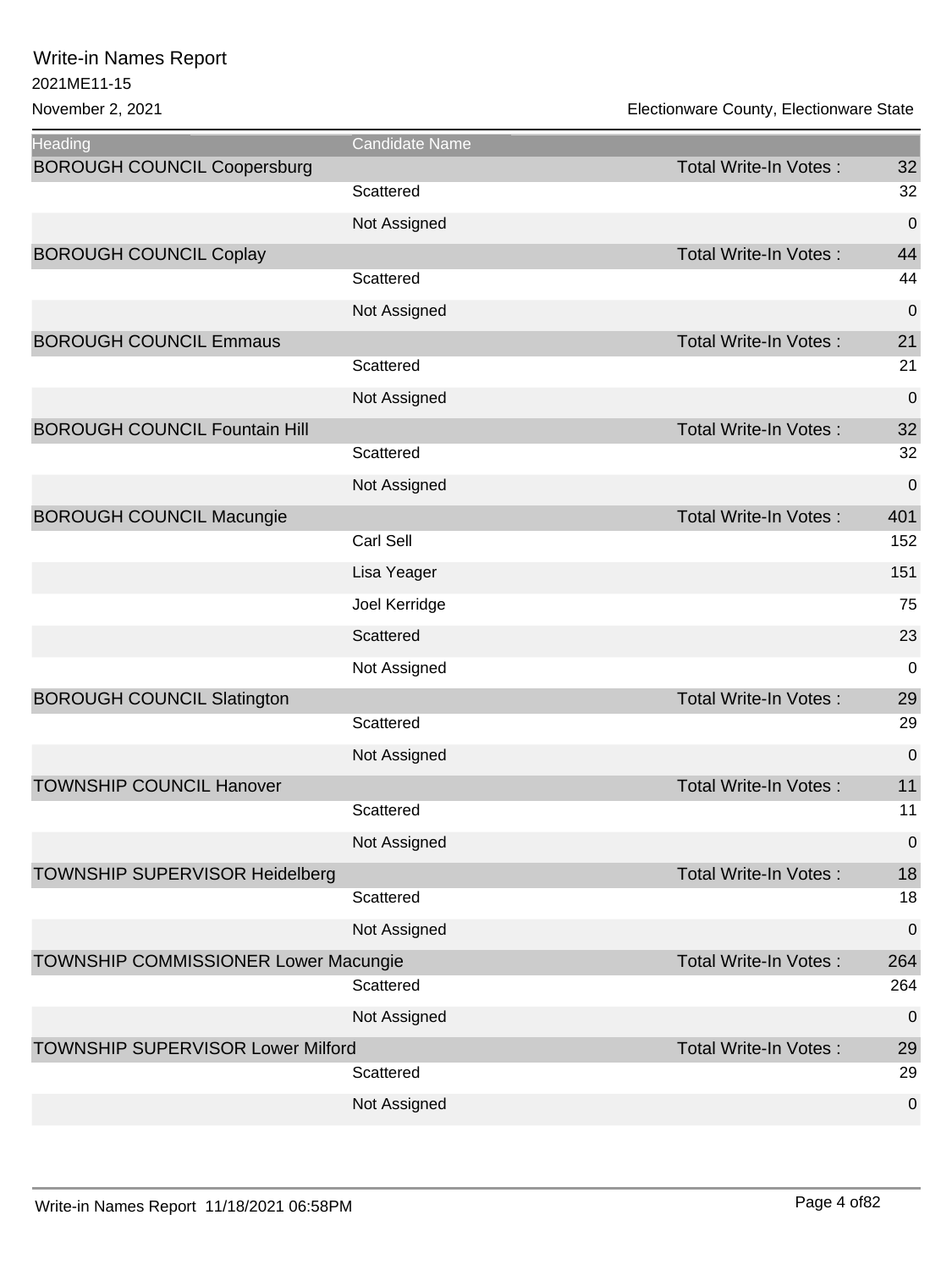| <b>Heading</b>                                   | Candidate Name      |                              |             |
|--------------------------------------------------|---------------------|------------------------------|-------------|
| <b>TOWNSHIP SUPERVISOR Lowhill</b>               |                     | Total Write-In Votes:        | 9           |
|                                                  | Scattered           |                              | 9           |
|                                                  | Not Assigned        |                              | $\mathbf 0$ |
| <b>TOWNSHIP SUPERVISOR Lynn</b>                  |                     | <b>Total Write-In Votes:</b> | 16          |
|                                                  | Scattered           |                              | 16          |
|                                                  | Not Assigned        |                              | $\mathbf 0$ |
| TOWNSHIP COMMISSIONER Salisbury 2nd Ward         |                     | Total Write-In Votes:        | 15          |
|                                                  | Scattered           |                              | 15          |
|                                                  | Not Assigned        |                              | $\mathbf 0$ |
| TOWNSHIP COMMISSIONER 4YR South Whitehall        |                     | Total Write-In Votes:        | 11          |
|                                                  | Scattered           |                              | 11          |
|                                                  | Not Assigned        |                              | 0           |
| <b>TOWNSHIP COMMISSIONER 2YR South Whitehall</b> |                     | Total Write-In Votes:        | 3           |
|                                                  | Scattered           |                              | 3           |
|                                                  | Not Assigned        |                              | $\mathbf 0$ |
| <b>TOWNSHIP SUPERVISOR North Whitehall</b>       |                     | <b>Total Write-In Votes:</b> | 112         |
|                                                  | Scattered           |                              | 112         |
|                                                  | Not Assigned        |                              | $\mathbf 0$ |
| <b>TOWNSHIP SUPERVISOR Upper Macungie</b>        |                     | <b>Total Write-In Votes:</b> | 5           |
|                                                  | Scattered           |                              | 5           |
|                                                  | Not Assigned        |                              | $\mathbf 0$ |
| <b>TOWNSHIP SUPERVISOR Upper Milford</b>         |                     | Total Write-In Votes:        | 50          |
|                                                  | Scattered           |                              | 50          |
|                                                  | Not Assigned        |                              | $\mathbf 0$ |
| TOWNSHIP SUPERVISOR Upper Saucon                 |                     | Total Write-In Votes:        | 24          |
|                                                  | Scattered           |                              | 24          |
|                                                  | Not Assigned        |                              | $\mathbf 0$ |
| <b>TOWNSHIP SUPERVISOR Washington</b>            |                     | Total Write-In Votes:        | 80          |
|                                                  | <b>Edward Yesik</b> |                              | 69          |
|                                                  | Scattered           |                              | 11          |
|                                                  | Not Assigned        |                              | 0           |
| <b>TOWNSHIP SUPERVISOR Weisenberg</b>            |                     | <b>Total Write-In Votes:</b> | 18          |
|                                                  | Scattered           |                              | 18          |
|                                                  | Not Assigned        |                              | $\pmb{0}$   |
|                                                  |                     |                              |             |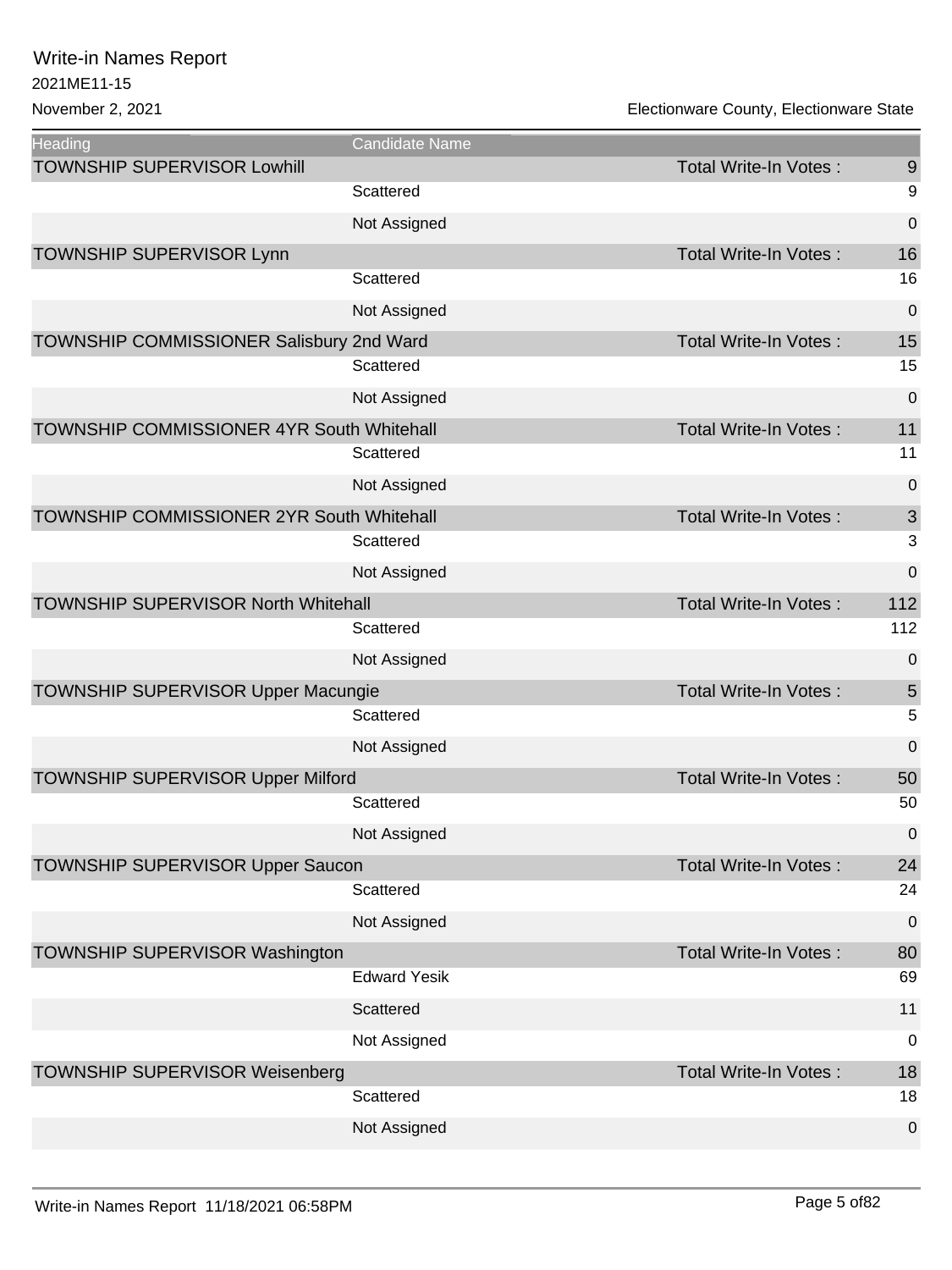| <b>Heading</b>                         | Candidate Name |                              |                  |
|----------------------------------------|----------------|------------------------------|------------------|
| <b>TOWNSHIP COMMISSIONER Whitehall</b> |                | Total Write-In Votes:        | 16               |
|                                        | Scattered      |                              | 16               |
|                                        | Not Assigned   |                              | $\boldsymbol{0}$ |
| <b>TAX COLLECTOR Alburtis</b>          |                | <b>Total Write-In Votes:</b> | 12               |
|                                        | Scattered      |                              | 12               |
|                                        | Not Assigned   |                              | $\mathbf 0$      |
| <b>TAX COLLECTOR Catasauqua</b>        |                | <b>Total Write-In Votes:</b> | 19               |
|                                        | Scattered      |                              | 19               |
|                                        | Not Assigned   |                              | $\mathbf 0$      |
| <b>TAX COLLECTOR Coopersburg</b>       |                | <b>Total Write-In Votes:</b> | 11               |
|                                        | Scattered      |                              | 11               |
|                                        | Not Assigned   |                              | 0                |
| <b>TAX COLLECTOR Coplay</b>            |                | <b>Total Write-In Votes:</b> | $\overline{2}$   |
|                                        | Scattered      |                              | $\overline{2}$   |
|                                        | Not Assigned   |                              | 0                |
| <b>TAX COLLECTOR Emmaus</b>            |                | <b>Total Write-In Votes:</b> | $\mathsf 3$      |
|                                        | Scattered      |                              | 3                |
|                                        | Not Assigned   |                              | $\mathbf 0$      |
| <b>TAX COLLECTOR Fountain Hill</b>     |                | <b>Total Write-In Votes:</b> | 12               |
|                                        | Scattered      |                              | 12               |
|                                        | Not Assigned   |                              | $\pmb{0}$        |
| <b>TAX COLLECTOR Macungie</b>          |                | <b>Total Write-In Votes:</b> | 11               |
|                                        | Scattered      |                              | 11               |
|                                        | Not Assigned   |                              | $\mathbf 0$      |
| <b>TAX COLLECTOR Slatington</b>        |                | <b>Total Write-In Votes:</b> | $\overline{7}$   |
|                                        | Scattered      |                              | $\overline{7}$   |
|                                        | Not Assigned   |                              | $\pmb{0}$        |
| <b>TAX COLLECTOR Heidelberg</b>        |                | <b>Total Write-In Votes:</b> | 17               |
|                                        | Scattered      |                              | 17               |
|                                        | Not Assigned   |                              | $\boldsymbol{0}$ |
| <b>TAX COLLECTOR Lower Macungie</b>    |                | <b>Total Write-In Votes:</b> | 100              |
|                                        | Scattered      |                              | 100              |
|                                        | Not Assigned   |                              | $\boldsymbol{0}$ |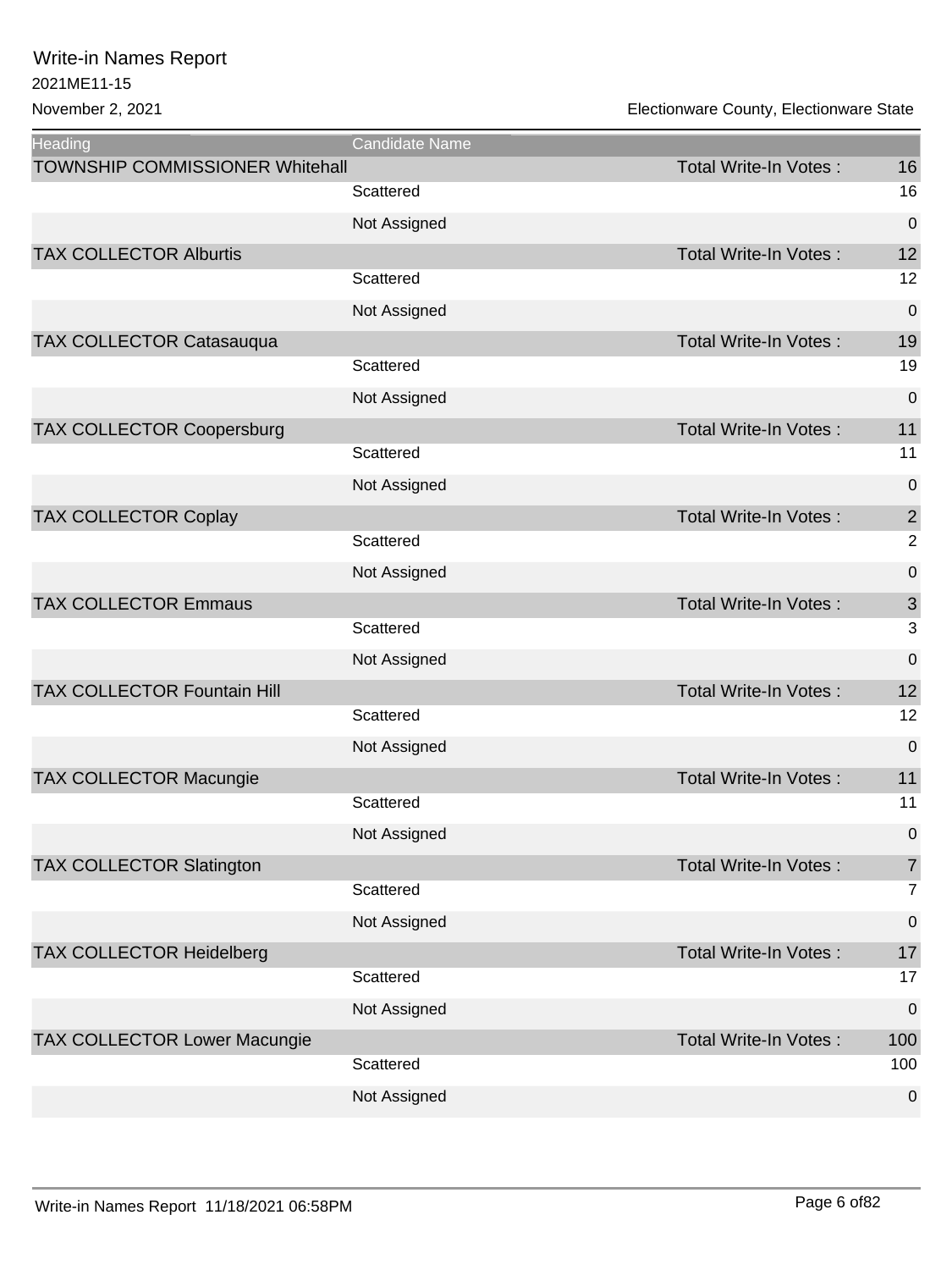| <b>Heading</b>                       | <b>Candidate Name</b> |                              |                |
|--------------------------------------|-----------------------|------------------------------|----------------|
| <b>TAX COLLECTOR Lower Milford</b>   |                       | Total Write-In Votes:        | 18             |
|                                      | Scattered             |                              | 18             |
|                                      | Not Assigned          |                              | $\mathbf 0$    |
| <b>TAX COLLECTOR Lowhill</b>         |                       | <b>Total Write-In Votes:</b> | $\overline{4}$ |
|                                      | Scattered             |                              | 4              |
|                                      | Not Assigned          |                              | $\pmb{0}$      |
| TAX COLLECTOR Lynn                   |                       | <b>Total Write-In Votes:</b> | 14             |
|                                      | Scattered             |                              | 14             |
|                                      | Not Assigned          |                              | $\mathbf 0$    |
| TAX COLLECTOR North Whitehall        |                       | <b>Total Write-In Votes:</b> | $\sqrt{2}$     |
|                                      | Scattered             |                              | $\overline{2}$ |
|                                      | Not Assigned          |                              | $\mathbf 0$    |
| <b>TAX COLLECTOR Salisbury</b>       |                       | <b>Total Write-In Votes:</b> | 42             |
|                                      | Scattered             |                              | 42             |
|                                      | Not Assigned          |                              | $\overline{0}$ |
| <b>TAX COLLECTOR South Whitehall</b> |                       | <b>Total Write-In Votes:</b> | 64             |
|                                      | Scattered             |                              | 64             |
|                                      | Not Assigned          |                              | $\mathbf 0$    |
| TAX COLLECTOR Upper Macungie         |                       | <b>Total Write-In Votes:</b> | 96             |
|                                      | Scattered             |                              | 96             |
|                                      | Not Assigned          |                              | $\overline{0}$ |
| <b>TAX COLLECTOR Upper Milford</b>   |                       | <b>Total Write-In Votes:</b> | 32             |
|                                      | Scattered             |                              | 32             |
|                                      | Not Assigned          |                              | 0              |
| <b>TAX COLLECTOR Upper Saucon</b>    |                       | <b>Total Write-In Votes:</b> | 60             |
|                                      | Scattered             |                              | 60             |
|                                      | Not Assigned          |                              | $\mathbf 0$    |
| TAX COLLECTOR Washington             |                       | <b>Total Write-In Votes:</b> | 20             |
|                                      | Scattered             |                              | 20             |
|                                      | Not Assigned          |                              | $\mathbf 0$    |
| <b>TAX COLLECTOR Weisenberg</b>      |                       | <b>Total Write-In Votes:</b> | $\overline{7}$ |
|                                      | Scattered             |                              | $\overline{7}$ |
|                                      | Not Assigned          |                              | $\mathbf 0$    |
|                                      |                       |                              |                |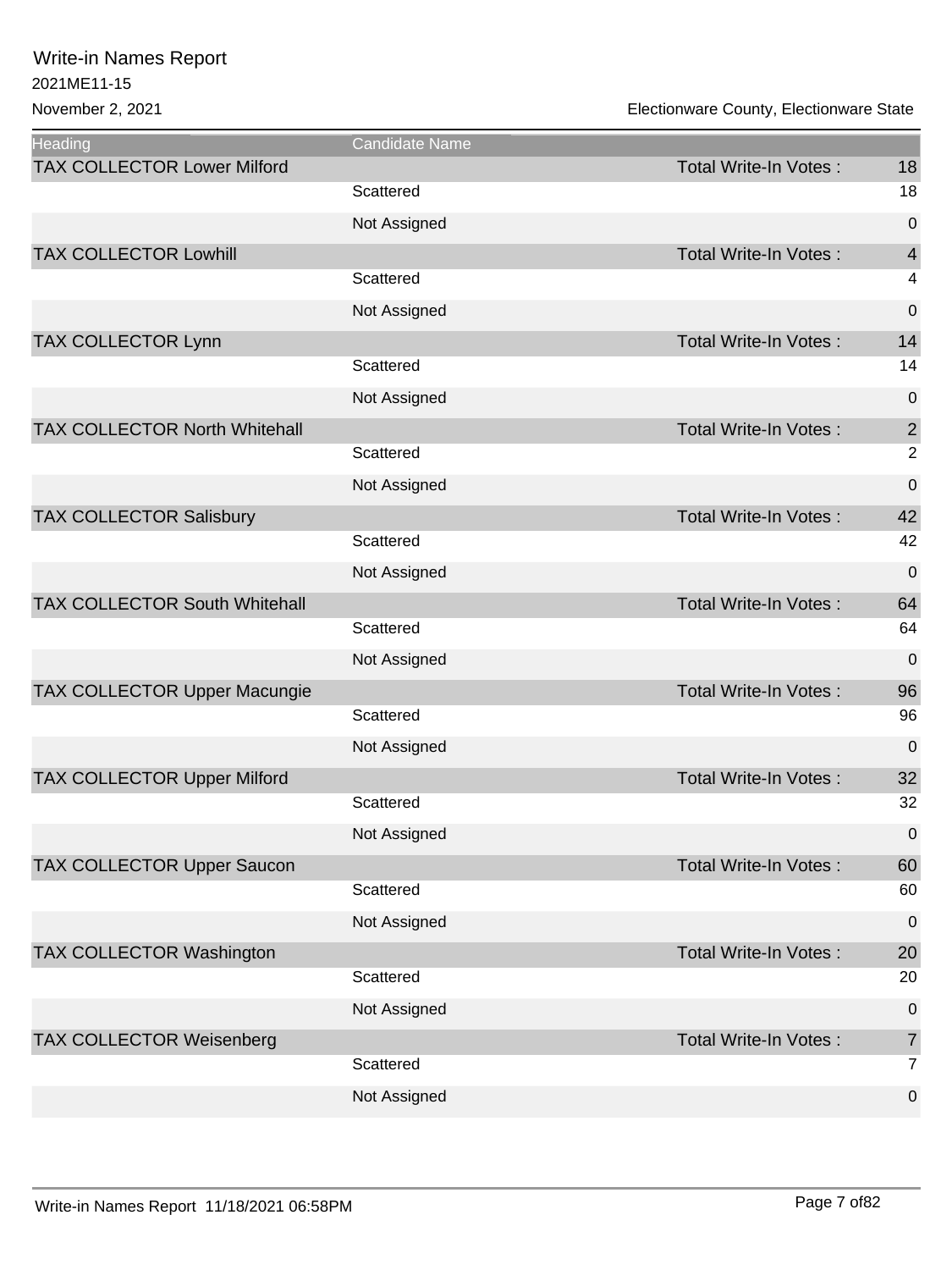| <b>Heading</b>                   | Candidate Name     |                              |                           |
|----------------------------------|--------------------|------------------------------|---------------------------|
| <b>TAX COLLECTOR Whitehall</b>   |                    | Total Write-In Votes:        | 117                       |
|                                  | Scattered          |                              | 117                       |
|                                  | Not Assigned       |                              | $\mathbf 0$               |
| <b>AUDITOR Heidelberg</b>        |                    | <b>Total Write-In Votes:</b> | 45                        |
|                                  | Scattered          |                              | 42                        |
|                                  | Sidney German      |                              | $\mathbf{3}$              |
|                                  | Not Assigned       |                              | $\mathbf 0$               |
| <b>AUDITOR 6YR Lower Milford</b> |                    | <b>Total Write-In Votes:</b> | $\ensuremath{\mathsf{3}}$ |
|                                  | Scattered          |                              | $\sqrt{3}$                |
|                                  | Not Assigned       |                              | $\mathbf 0$               |
| <b>AUDITOR 2YR Lower Milford</b> |                    | <b>Total Write-In Votes:</b> | 38                        |
|                                  | Scattered          |                              | 38                        |
|                                  | Not Assigned       |                              | $\mathbf 0$               |
| <b>AUDITOR Lowhill</b>           |                    | <b>Total Write-In Votes:</b> | $\sqrt{5}$                |
|                                  | Scattered          |                              | 5                         |
|                                  | Not Assigned       |                              | $\mathbf 0$               |
| <b>AUDITOR Lynn</b>              |                    | <b>Total Write-In Votes:</b> | 47                        |
|                                  | Scattered          |                              | 37                        |
|                                  | Fritz Najarian     |                              | $\overline{2}$            |
|                                  | Kermit Delong Jr   |                              | $\overline{2}$            |
|                                  | Merideth Prange    |                              | $\overline{2}$            |
|                                  | Paula Crashley     |                              | $\overline{2}$            |
|                                  | Sheila Hall-Dierks |                              | $\overline{2}$            |
|                                  | Not Assigned       |                              | 0                         |
| <b>AUDITOR North Whitehall</b>   |                    | <b>Total Write-In Votes:</b> | 49                        |
|                                  | Scattered          |                              | 49                        |
|                                  | Not Assigned       |                              | $\overline{0}$            |
| <b>AUDITOR Upper Macungie</b>    |                    | <b>Total Write-In Votes:</b> | 85                        |
|                                  | Scattered          |                              | 85                        |
|                                  | Not Assigned       |                              | $\boldsymbol{0}$          |
| <b>AUDITOR Upper Milford</b>     |                    | <b>Total Write-In Votes:</b> | 106                       |
|                                  | Scattered          |                              | 88                        |
|                                  | Dan Delong         |                              | 16                        |
|                                  | Not Assigned       |                              | $\overline{2}$            |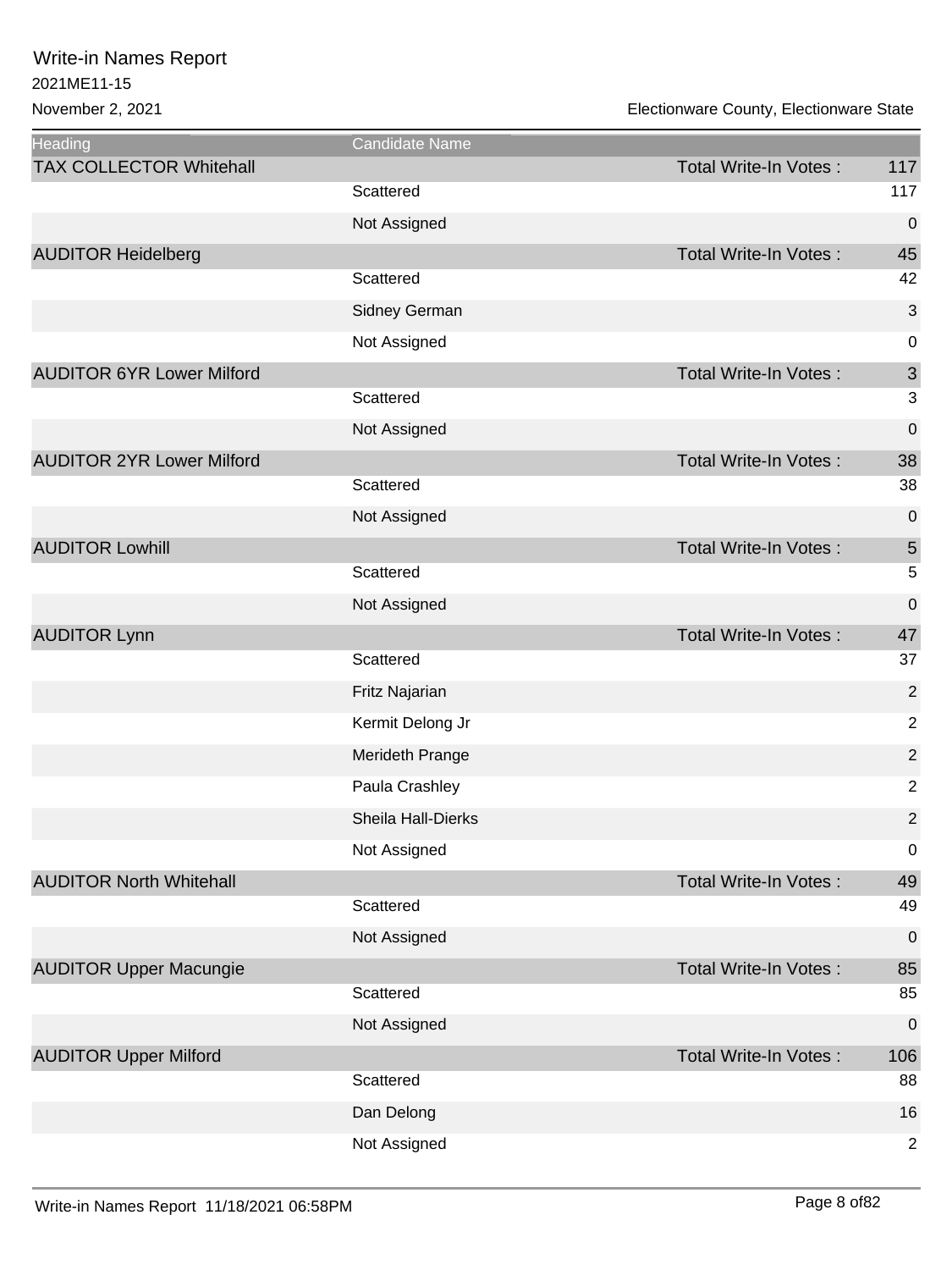| Heading                             | Candidate Name            |                              |                  |
|-------------------------------------|---------------------------|------------------------------|------------------|
| <b>AUDITOR Upper Saucon</b>         |                           | Total Write-In Votes:        | 66               |
|                                     | Scattered                 |                              | 66               |
|                                     | Not Assigned              |                              | 0                |
| <b>AUDITOR Washington</b>           |                           | Total Write-In Votes:        | 83               |
|                                     | Scattered                 |                              | 65               |
|                                     | Larry Keitz               |                              | 18               |
|                                     | Not Assigned              |                              | 0                |
| <b>AUDITOR Weisenberg</b>           |                           | Total Write-In Votes:        | 18               |
|                                     | Scattered                 |                              | 18               |
|                                     | Not Assigned              |                              | 0                |
| <b>CONSTABLE Allentown 1st Ward</b> |                           | Total Write-In Votes:        | $\overline{7}$   |
|                                     | Scattered                 |                              | 5                |
|                                     | Nyasia Gomaz              |                              | 1                |
|                                     | Yamilett Gomez            |                              | 1                |
|                                     | Not Assigned              |                              | 0                |
| <b>CONSTABLE Allentown 2nd Ward</b> |                           | <b>Total Write-In Votes:</b> | $\sqrt{3}$       |
|                                     | Scattered                 |                              | $\overline{2}$   |
|                                     | Paxton Murphy             |                              | 1                |
|                                     | Not Assigned              |                              | $\mathbf 0$      |
| <b>CONSTABLE Allentown 3rd Ward</b> |                           | <b>Total Write-In Votes:</b> | $\sqrt{5}$       |
|                                     | Scattered                 |                              | 5                |
|                                     | Not Assigned              |                              | $\mathbf 0$      |
| <b>CONSTABLE Allentown 4th Ward</b> |                           | Total Write-In Votes:        | 21               |
|                                     | Samuel Negron             |                              | 10               |
|                                     | Scattered                 |                              | $\boldsymbol{9}$ |
|                                     | Jonathan Pratt            |                              | $\overline{2}$   |
|                                     | Not Assigned              |                              | $\pmb{0}$        |
| <b>CONSTABLE Allentown 5th Ward</b> |                           | Total Write-In Votes:        | 22               |
|                                     | Samuel Negron             |                              | 16               |
|                                     | Scattered                 |                              | $\overline{4}$   |
|                                     | Patrick Palmer            |                              | 1                |
|                                     | <b>William K Malkames</b> |                              | 1                |
|                                     | Not Assigned              |                              | 0                |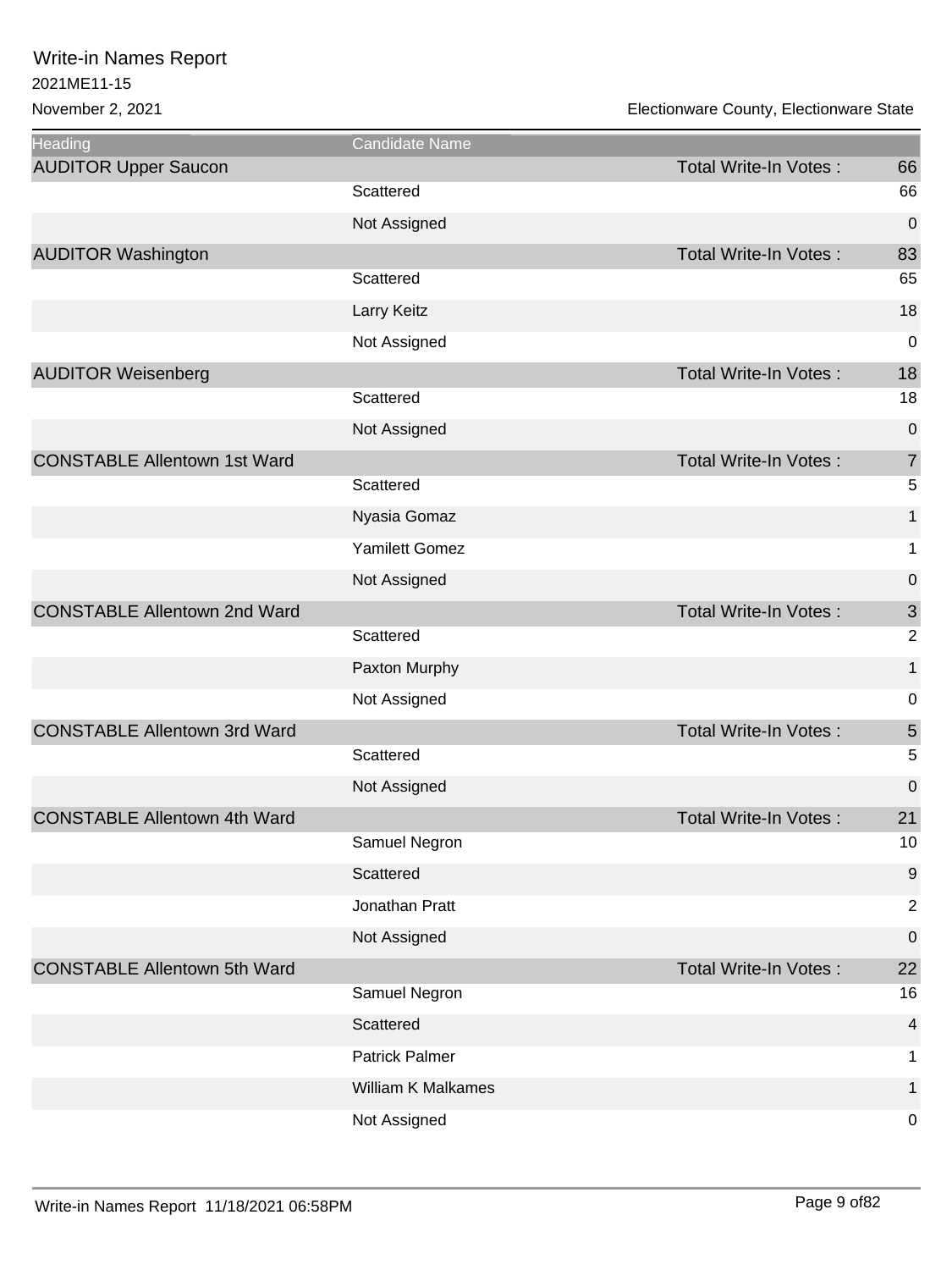| Heading                              | Candidate Name          |                              |                  |
|--------------------------------------|-------------------------|------------------------------|------------------|
| <b>CONSTABLE Allentown 6th Ward</b>  |                         | Total Write-In Votes:        | 21               |
|                                      | Scattered               |                              | 15               |
|                                      | Alex Khoury             |                              | 1                |
|                                      | James Spang             |                              | 1                |
|                                      | John Mancos             |                              | $\mathbf{1}$     |
|                                      | Mark Richman            |                              | 1                |
|                                      | Sandy Castro-Phillips   |                              | $\mathbf{1}$     |
|                                      | Stevie Jones            |                              | 1                |
|                                      | Not Assigned            |                              | 0                |
| <b>CONSTABLE Allentown 7th Ward</b>  |                         | <b>Total Write-In Votes:</b> | 20               |
|                                      | Scattered               |                              | 18               |
|                                      | Arthur L Benson         |                              | $\mathbf 2$      |
|                                      | Not Assigned            |                              | $\boldsymbol{0}$ |
| <b>CONSTABLE Allentown 8th Ward</b>  |                         | <b>Total Write-In Votes:</b> | 28               |
|                                      | Scattered               |                              | 28               |
|                                      | Not Assigned            |                              | $\mathbf 0$      |
| <b>CONSTABLE Allentown 9th Ward</b>  |                         | Total Write-In Votes:        | 11               |
|                                      | Scattered               |                              | $\overline{5}$   |
|                                      | <b>Adalberto Torres</b> |                              | 1                |
|                                      | C. Watts                |                              | 1                |
|                                      | James Spang             |                              | 1                |
|                                      | Kevin Green             |                              | 1                |
|                                      | Patrick M Brouwe        |                              | $\mathbf{1}$     |
|                                      | <b>Tim Ramos</b>        |                              | $\mathbf 1$      |
|                                      | Not Assigned            |                              | $\mathbf 0$      |
| <b>CONSTABLE Allentown 10th Ward</b> |                         | Total Write-In Votes:        | 17               |
|                                      | Scattered               |                              | 17               |
|                                      | Not Assigned            |                              | $\overline{0}$   |
| <b>CONSTABLE Allentown 11th Ward</b> |                         | <b>Total Write-In Votes:</b> | 44               |
|                                      | Scattered               |                              | 44               |
|                                      | Not Assigned            |                              | $\mathbf 0$      |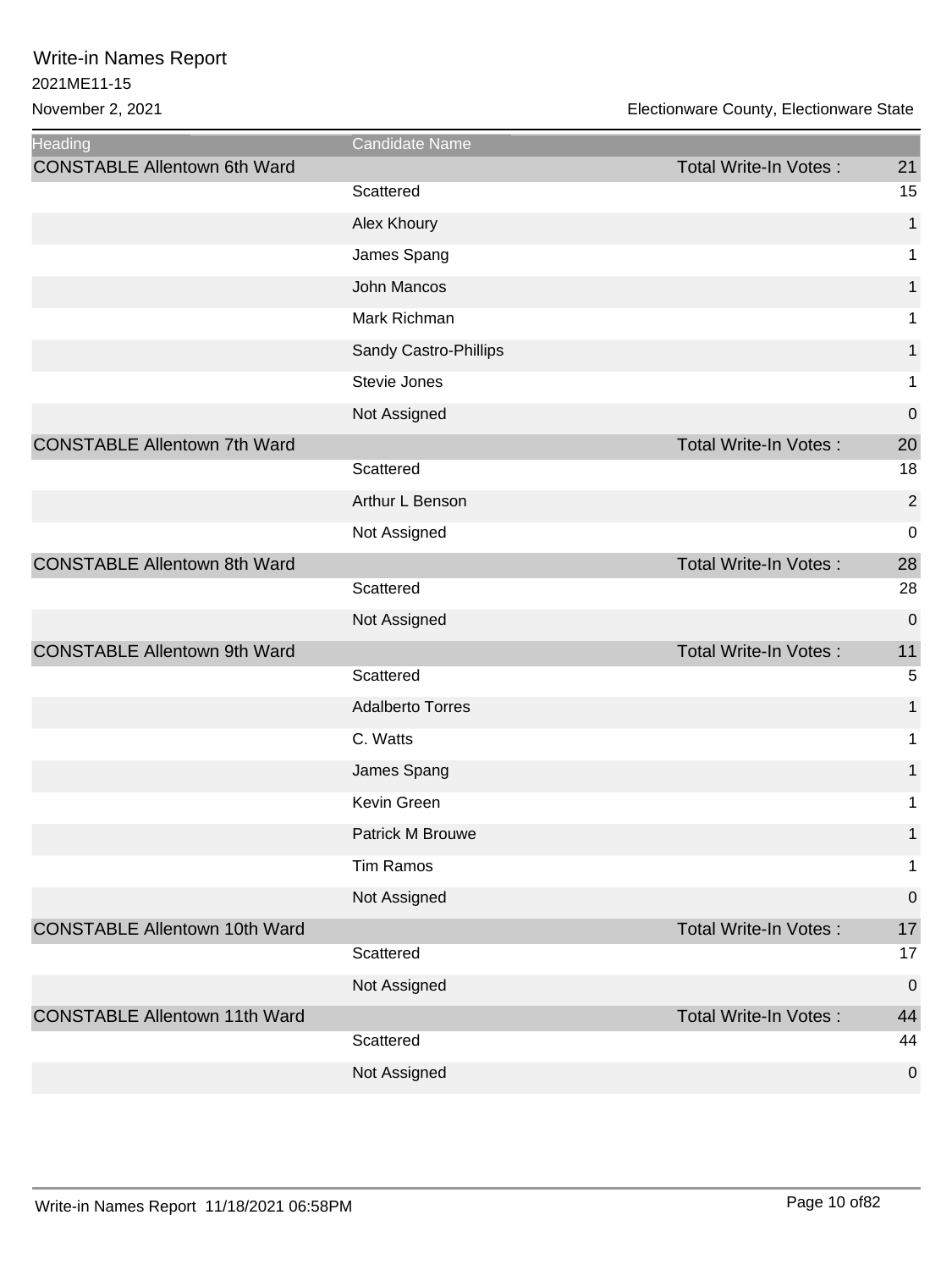| <b>Heading</b>                       | <b>Candidate Name</b> |                              |                  |
|--------------------------------------|-----------------------|------------------------------|------------------|
| <b>CONSTABLE Allentown 12th Ward</b> |                       | <b>Total Write-In Votes:</b> | 96               |
|                                      | Scattered             |                              | 66               |
|                                      | <b>Nick Douglas</b>   |                              | 30               |
|                                      | Not Assigned          |                              | 0                |
| <b>CONSTABLE Allentown 14th Ward</b> |                       | <b>Total Write-In Votes:</b> | $\overline{7}$   |
|                                      | Scattered             |                              | $\overline{7}$   |
|                                      | Not Assigned          |                              | 0                |
| <b>CONSTABLE Allentown 13th Ward</b> |                       | <b>Total Write-In Votes:</b> | 60               |
|                                      | Scattered             |                              | 50               |
|                                      | Andrew Hartman        |                              | $\overline{2}$   |
|                                      | <b>Edward Hartman</b> |                              | $\overline{2}$   |
|                                      | George Crabtree       |                              | $\overline{2}$   |
|                                      | Jose Fremonde         |                              | $\overline{2}$   |
|                                      | Ronald Simmon         |                              | $\overline{2}$   |
|                                      | Not Assigned          |                              | $\boldsymbol{0}$ |
| <b>CONSTABLE Allentown 15th Ward</b> |                       | <b>Total Write-In Votes:</b> | 9                |
|                                      | Scattered             |                              | 9                |
|                                      | Not Assigned          |                              | 0                |
| <b>CONSTABLE Allentown 16th Ward</b> |                       | <b>Total Write-In Votes:</b> | 5                |
|                                      | Scattered             |                              | 5                |
|                                      | Not Assigned          |                              | $\mathbf 0$      |
| <b>CONSTABLE Allentown 17th Ward</b> |                       | <b>Total Write-In Votes:</b> | 20               |
|                                      | Scattered             |                              | 20               |
|                                      | Not Assigned          |                              | 0                |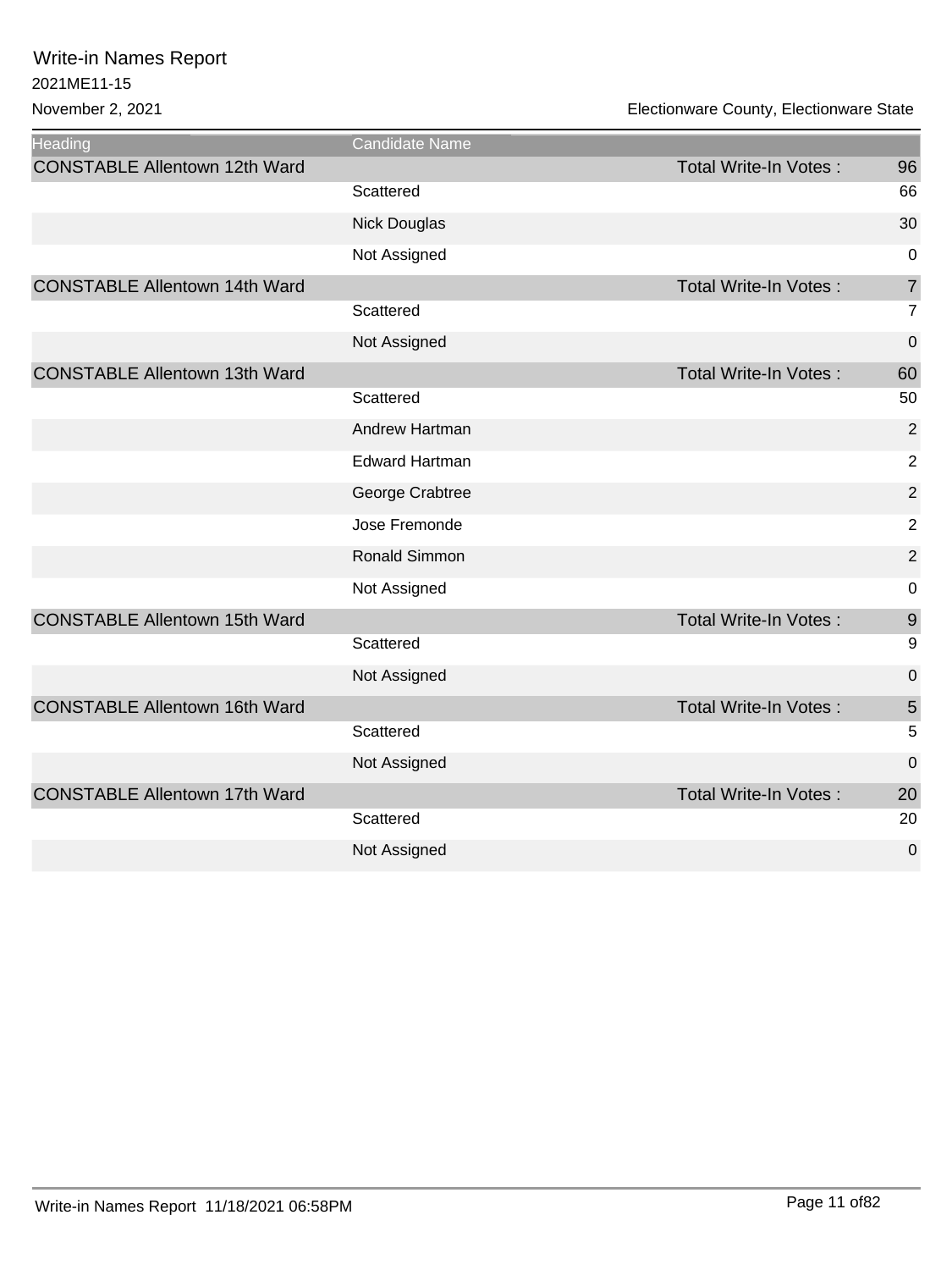| Heading                              | Candidate Name         |                              |                |
|--------------------------------------|------------------------|------------------------------|----------------|
| <b>CONSTABLE Allentown 18th Ward</b> |                        | Total Write-In Votes:        | 22             |
|                                      | Scattered              |                              | 14             |
|                                      | James Funk             |                              | 1              |
|                                      | Kathleen Morgan        |                              | 1              |
|                                      | <b>Matthew Hopkins</b> |                              | $\mathbf{1}$   |
|                                      | Neal Jones             |                              | 1              |
|                                      | Robert Mcnabb          |                              | $\mathbf{1}$   |
|                                      | Ryan Koons             |                              | 1              |
|                                      | Serlilio Melina        |                              | 1              |
|                                      | Stephanie Pedregon     |                              | 1              |
|                                      | Not Assigned           |                              | $\pmb{0}$      |
| <b>CONSTABLE Allentown 19th Ward</b> |                        | <b>Total Write-In Votes:</b> | 24             |
|                                      | Scattered              |                              | 24             |
|                                      | Not Assigned           |                              | $\mathbf 0$    |
| <b>CONSTABLE Bethlehem 10th Ward</b> |                        | <b>Total Write-In Votes:</b> | 28             |
|                                      | Scattered              |                              | 17             |
|                                      | Charles Burgerman      |                              | 1              |
|                                      | <b>Fabian Martinez</b> |                              | 1              |
|                                      | John James             |                              | 1              |
|                                      | John Marquette         |                              | 1              |
|                                      | Kevin Spano            |                              | $\mathbf{1}$   |
|                                      | <b>Richard Stine</b>   |                              | 1              |
|                                      | <b>Ryan Collins</b>    |                              | 1              |
|                                      | Steven Bask            |                              | 1              |
|                                      | Sullivan Tucker        |                              | $\mathbf{1}$   |
|                                      | Tony Rivera            |                              | 1              |
|                                      | Victor Arocho          |                              | $\mathbf{1}$   |
|                                      | Not Assigned           |                              | $\pmb{0}$      |
| <b>CONSTABLE Bethlehem 11th Ward</b> |                        | <b>Total Write-In Votes:</b> | 16             |
|                                      | Scattered              |                              | 14             |
|                                      | Bryan Bokan            |                              | $\overline{2}$ |
|                                      | Not Assigned           |                              | $\pmb{0}$      |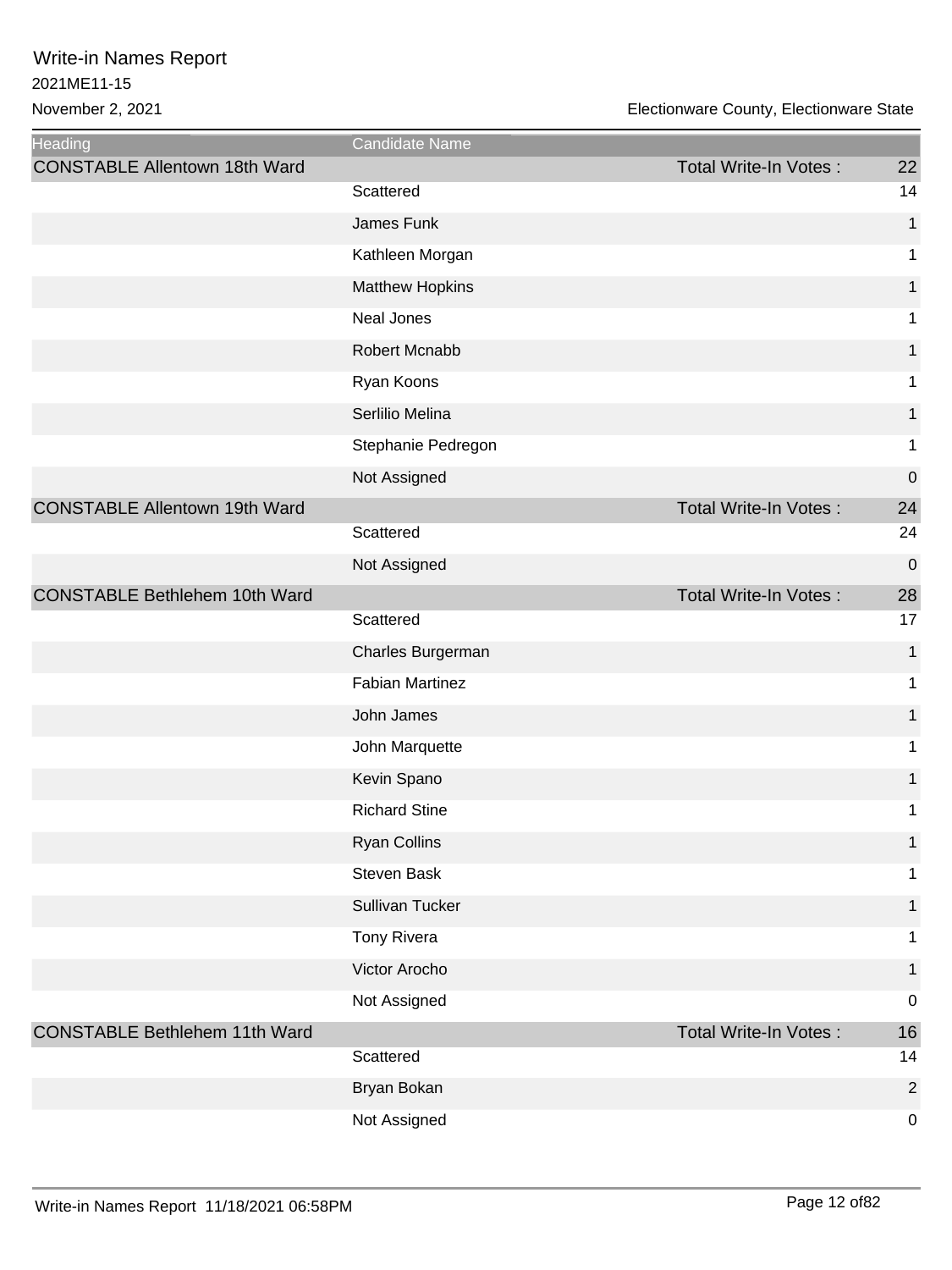| Heading                              | Candidate Name        |                              |                |
|--------------------------------------|-----------------------|------------------------------|----------------|
| <b>CONSTABLE Bethlehem 12th Ward</b> |                       | Total Write-In Votes:        | 18             |
|                                      | Scattered             |                              | 18             |
|                                      | Not Assigned          |                              | $\pmb{0}$      |
| <b>CONSTABLE Bethlehem 13th Ward</b> |                       | <b>Total Write-In Votes:</b> | 48             |
|                                      | Scattered             |                              | 48             |
|                                      | Not Assigned          |                              | $\pmb{0}$      |
| <b>CONSTABLE Alburtis</b>            |                       | <b>Total Write-In Votes:</b> | 12             |
|                                      | Scattered             |                              | 12             |
|                                      | Not Assigned          |                              | $\mathbf 0$    |
| <b>CONSTABLE Catasauqua</b>          |                       | <b>Total Write-In Votes:</b> | 74             |
|                                      | Scattered             |                              | 62             |
|                                      | <b>Edwin Gonzalez</b> |                              | $\overline{2}$ |
|                                      | Joshua Lederman       |                              | $\overline{2}$ |
|                                      | Katelyn Fallon        |                              | $\sqrt{2}$     |
|                                      | Lee Levine            |                              | $\sqrt{2}$     |
|                                      | Tim Flynn             |                              | $\overline{2}$ |
|                                      | Xavier Fryslin        |                              | $\overline{2}$ |
|                                      | Not Assigned          |                              | $\mathbf 0$    |
| <b>CONSTABLE Coopersburg</b>         |                       | <b>Total Write-In Votes:</b> | $\bf 8$        |
|                                      | Scattered             |                              | 8              |
|                                      | Not Assigned          |                              | 0              |
| <b>CONSTABLE Coplay</b>              |                       | <b>Total Write-In Votes:</b> | $\bf 8$        |
|                                      | Scattered             |                              | 8              |
|                                      | Not Assigned          |                              | 0              |
| <b>CONSTABLE Emmaus</b>              |                       | <b>Total Write-In Votes:</b> | 54             |
|                                      | Scattered             |                              | 54             |
|                                      | Not Assigned          |                              | $\mathbf 0$    |
| <b>CONSTABLE Fountain Hill</b>       |                       | <b>Total Write-In Votes:</b> | 66             |
|                                      | Scattered             |                              | 58             |
|                                      | Christopher Bagnell   |                              | $\overline{2}$ |
|                                      | Derek Richmond        |                              | $\overline{2}$ |
|                                      | Eric Smith            |                              | $\overline{2}$ |
|                                      | Jamie Johnson         |                              | $\overline{2}$ |
|                                      | Not Assigned          |                              | $\pmb{0}$      |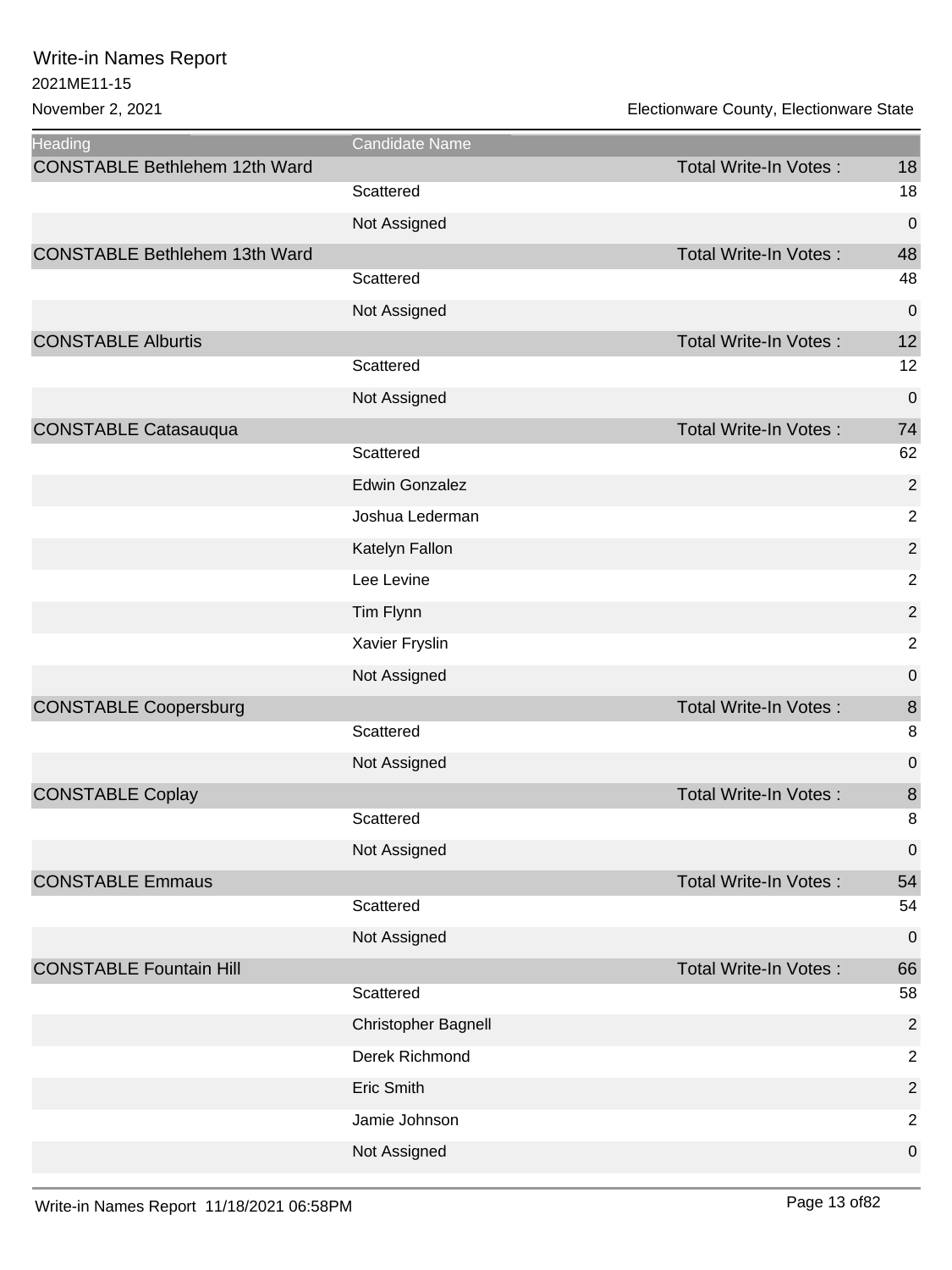| <b>Heading</b>              | Candidate Name            |                              |                  |
|-----------------------------|---------------------------|------------------------------|------------------|
| <b>CONSTABLE Macungie</b>   |                           | Total Write-In Votes:        | $\overline{7}$   |
|                             | Scattered                 |                              | $\overline{7}$   |
|                             | Not Assigned              |                              | $\boldsymbol{0}$ |
| <b>CONSTABLE Slatington</b> |                           | <b>Total Write-In Votes:</b> | 28               |
|                             | Scattered                 |                              | 13               |
|                             | <b>Blaine Reitz</b>       |                              | $\mathbf 1$      |
|                             | Chad Christman            |                              | 1                |
|                             | Dave Rockman              |                              | 1                |
|                             | David S Zuk               |                              | 1                |
|                             | Jean Koche                |                              | 1                |
|                             | Kevin Steckel             |                              | 1                |
|                             | <b>Michael Kissling</b>   |                              | $\mathbf{1}$     |
|                             | Mike Conceilo             |                              | 1                |
|                             | <b>MJ Markley</b>         |                              | 1                |
|                             | Peter Vas Dias            |                              | 1                |
|                             | Robert Krebs Jr           |                              | 1                |
|                             | Robert Yeager             |                              | 1                |
|                             | Ryan Papay                |                              | $\mathbf{1}$     |
|                             | Thomas L Patterson        |                              | 1                |
|                             | <b>Timothy Tona</b>       |                              | 1                |
|                             | Not Assigned              |                              | $\mathbf 0$      |
| <b>CONSTABLE Hanover</b>    |                           | Total Write-In Votes:        | 12               |
|                             | Scattered                 |                              | 5                |
|                             | Carol A Atkinson          |                              | 1                |
|                             | Dean J Hausman            |                              | 1                |
|                             | Dwayne Platz              |                              | 1                |
|                             | <b>Eleanor McCafferty</b> |                              | 1                |
|                             | <b>Eric Miller</b>        |                              | 1                |
|                             | Joseph Hanna              |                              | 1                |
|                             | Thomas Armellino          |                              | 1                |
|                             | Not Assigned              |                              | $\boldsymbol{0}$ |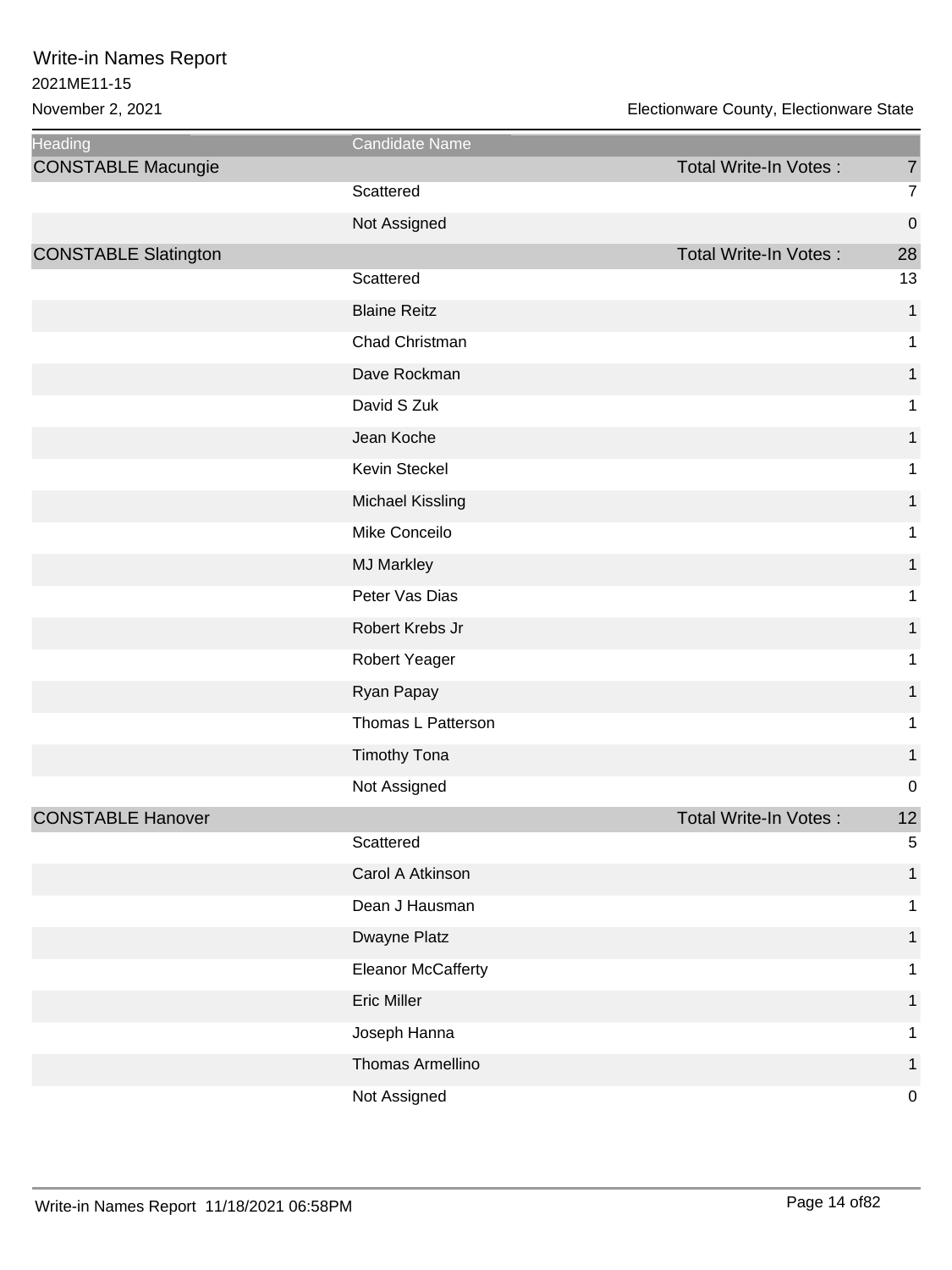| <b>Heading</b>                   | <b>Candidate Name</b>   |                              |                |
|----------------------------------|-------------------------|------------------------------|----------------|
| <b>CONSTABLE Heidelberg</b>      |                         | Total Write-In Votes:        | 13             |
|                                  | Scattered               |                              | 13             |
|                                  | Not Assigned            |                              | 0              |
| <b>CONSTABLE Lower Macungie</b>  |                         | Total Write-In Votes:        | 152            |
|                                  | Scattered               |                              | 114            |
|                                  | Carol A Huber           |                              | 25             |
|                                  | <b>Matt Clever</b>      |                              | 13             |
|                                  | Not Assigned            |                              | 0              |
| <b>CONSTABLE Lower Milford</b>   |                         | Total Write-In Votes:        | 33             |
|                                  | Scattered               |                              | 33             |
|                                  | Not Assigned            |                              | 0              |
| <b>CONSTABLE Lowhill</b>         |                         | <b>Total Write-In Votes:</b> | $\sqrt{5}$     |
|                                  | Scattered               |                              | 5              |
|                                  | Not Assigned            |                              | $\pmb{0}$      |
| <b>CONSTABLE Lynn</b>            |                         | <b>Total Write-In Votes:</b> | 11             |
|                                  | Scattered               |                              | 11             |
|                                  | Not Assigned            |                              | $\pmb{0}$      |
| <b>CONSTABLE North Whitehall</b> |                         | <b>Total Write-In Votes:</b> | 42             |
|                                  | Scattered               |                              | 42             |
|                                  | Not Assigned            |                              | $\mathbf 0$    |
| <b>CONSTABLE Salisbury</b>       |                         | <b>Total Write-In Votes:</b> | 18             |
|                                  | Scattered               |                              | 18             |
|                                  | Not Assigned            |                              | $\pmb{0}$      |
| <b>CONSTABLE South Whitehall</b> |                         | Total Write-In Votes :       | 135            |
|                                  | Scattered               |                              | 89             |
|                                  | Dean Browning           |                              | 32             |
|                                  | <b>Matthew Schutter</b> |                              | 14             |
|                                  | Not Assigned            |                              | $\pmb{0}$      |
| <b>CONSTABLE Upper Macungie</b>  |                         | Total Write-In Votes:        | 262            |
|                                  | Scattered               |                              | 254            |
|                                  | <b>Gregory Reed</b>     |                              | $\overline{4}$ |
|                                  | Yash Ashar              |                              | 4              |
|                                  | Not Assigned            |                              | 0              |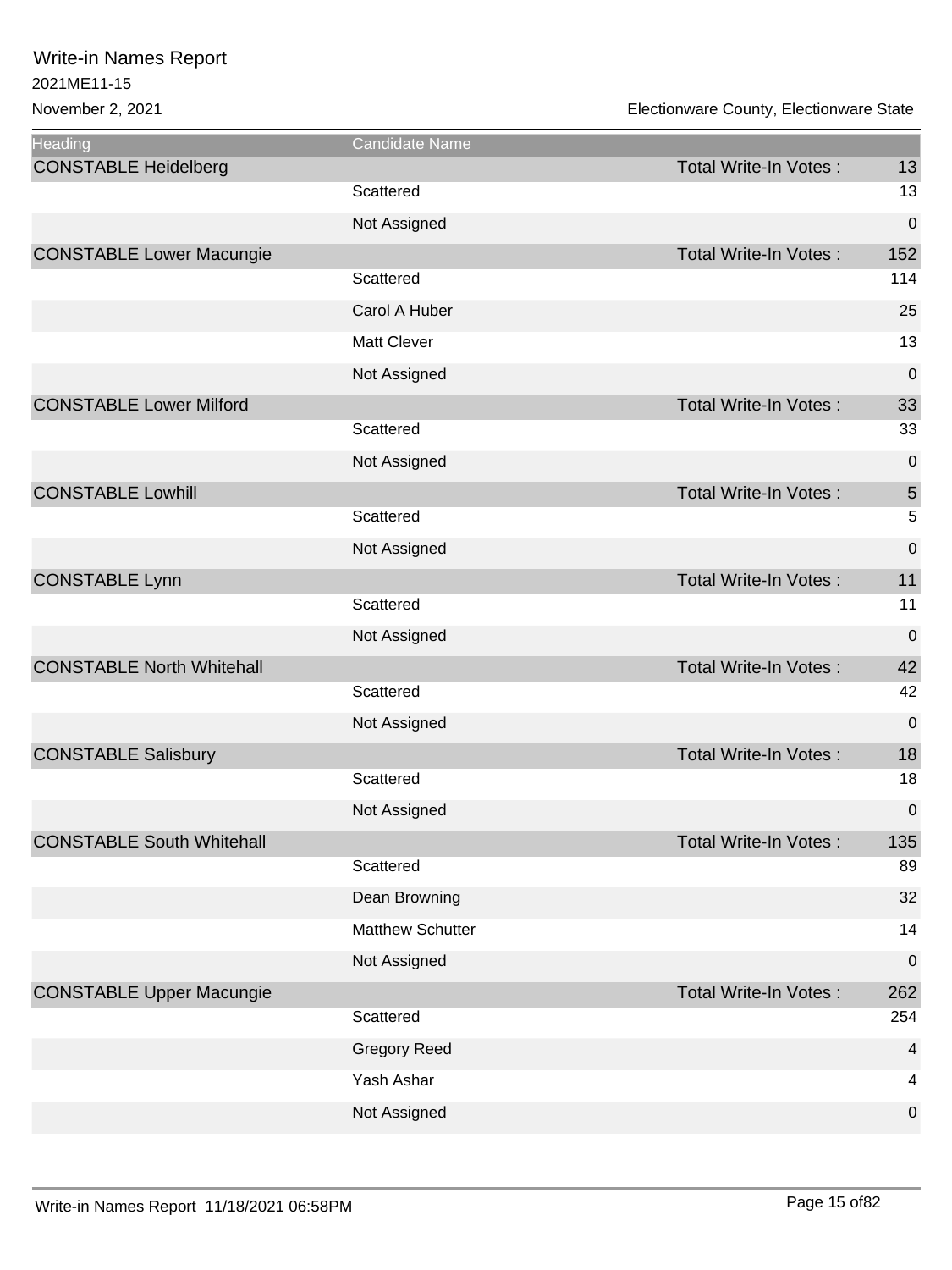| <b>Heading</b>                                                      | Candidate Name            |                              |                  |
|---------------------------------------------------------------------|---------------------------|------------------------------|------------------|
| <b>CONSTABLE Upper Milford</b>                                      |                           | Total Write-In Votes:        | 90               |
|                                                                     | Scattered                 |                              | 84               |
|                                                                     | <b>Bart L Ganster</b>     |                              | 3                |
|                                                                     | <b>Guy Beaumont</b>       |                              | 3                |
|                                                                     | Not Assigned              |                              | 0                |
| <b>CONSTABLE Upper Saucon</b>                                       |                           | <b>Total Write-In Votes:</b> | 95               |
|                                                                     | Scattered                 |                              | 95               |
|                                                                     | Not Assigned              |                              | 0                |
| <b>CONSTABLE Washington</b>                                         |                           | <b>Total Write-In Votes:</b> | $\bf 8$          |
|                                                                     | Scattered                 |                              | 8                |
|                                                                     | Not Assigned              |                              | 0                |
| <b>CONSTABLE Weisenberg</b>                                         |                           | <b>Total Write-In Votes:</b> | 10               |
|                                                                     | Scattered                 |                              | 10               |
|                                                                     | Not Assigned              |                              | $\boldsymbol{0}$ |
| <b>CONSTABLE Whitehall</b>                                          |                           | <b>Total Write-In Votes:</b> | 138              |
|                                                                     | Scattered                 |                              | 122              |
|                                                                     | Sheila Clever             |                              | 11               |
|                                                                     | Joseph Roth               |                              | 5                |
|                                                                     | Not Assigned              |                              | 0                |
| <b>SCHOOL DIRECTOR Allentown School District</b>                    |                           | <b>Total Write-In Votes:</b> | 100              |
|                                                                     | Scattered                 |                              | 88               |
|                                                                     | Yahaira Aviles Washington |                              | 12               |
|                                                                     | Not Assigned              |                              | 0                |
| SCHOOL DIRECTOR AT LARGE Bethlehem School District                  |                           | <b>Total Write-In Votes:</b> | 29               |
|                                                                     | Scattered                 |                              | 29               |
|                                                                     | Not Assigned              |                              | 0                |
| SCHOOL DIRECTOR 1ST DISTRICT Bethlehem School District 1st District |                           | Total Write-In Votes:        | 10               |
|                                                                     | Scattered                 |                              | 10               |
|                                                                     | Not Assigned              |                              | 0                |
| SCHOOL DIRECTOR Catasauqua Area School District                     | Scattered                 | <b>Total Write-In Votes:</b> | 43<br>43         |
|                                                                     | Not Assigned              |                              | 0                |
|                                                                     |                           |                              |                  |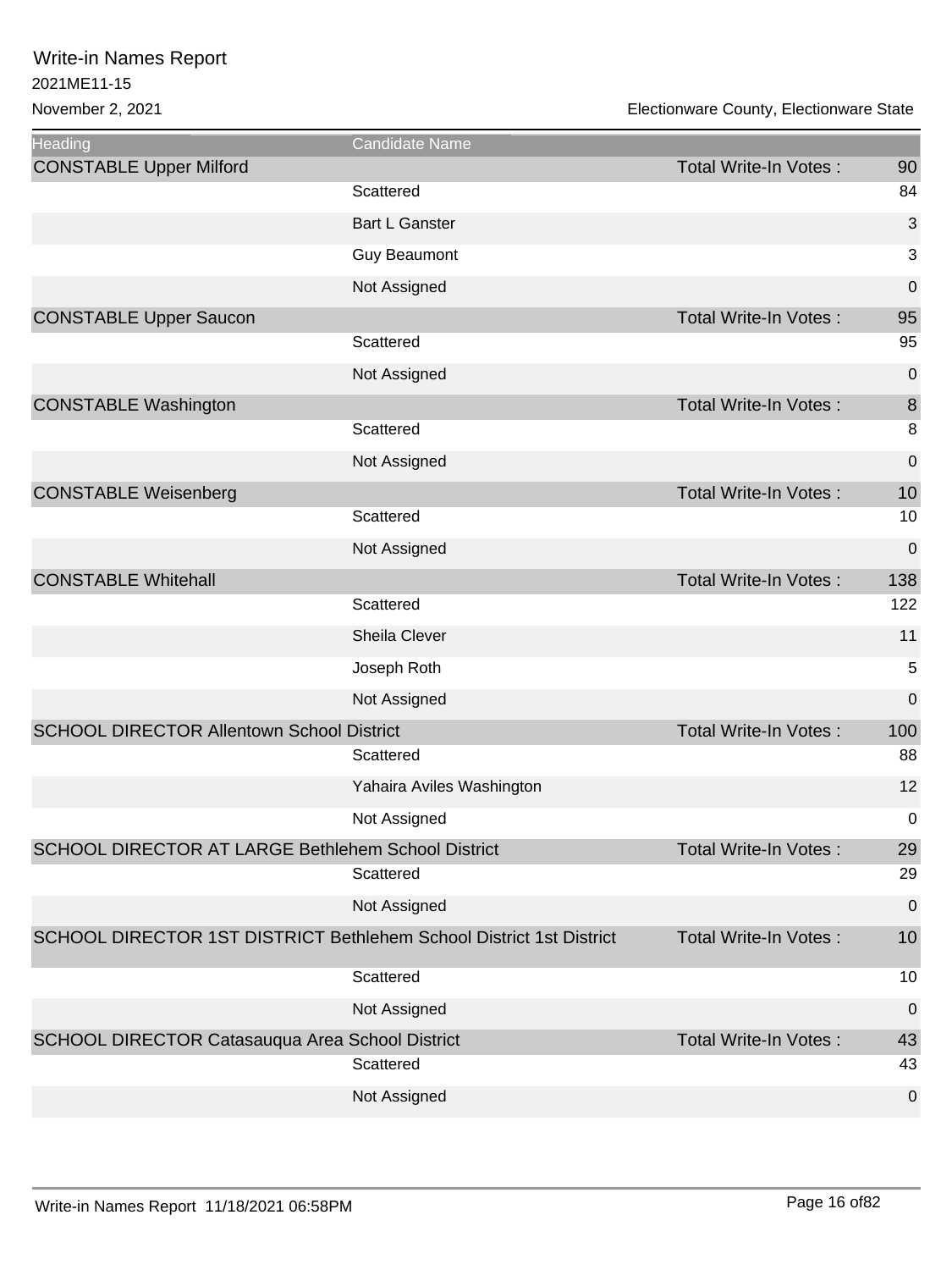| <b>Heading</b>                                             | Candidate Name        |                              |      |
|------------------------------------------------------------|-----------------------|------------------------------|------|
| <b>SCHOOL DIRECTOR East Penn School District</b>           |                       | <b>Total Write-In Votes:</b> | 3151 |
|                                                            | Rachael Vermeulen     |                              | 3006 |
|                                                            | Scattered             |                              | 145  |
|                                                            | Not Assigned          |                              | 0    |
| SCHOOL DIRECTOR Northern Lehigh School District            |                       | <b>Total Write-In Votes:</b> | 2838 |
|                                                            | Chad Christman        |                              | 708  |
|                                                            | Angela Williams       |                              | 675  |
|                                                            | Eric King             |                              | 664  |
|                                                            | Justin Jachowicz      |                              | 628  |
|                                                            | Michelle Martineau    |                              | 80   |
|                                                            | Scattered             |                              | 53   |
|                                                            | Barbara Halkias       |                              | 30   |
|                                                            | Not Assigned          |                              | 0    |
| <b>SCHOOL DIRECTOR Northwestern Lehigh School District</b> |                       | <b>Total Write-In Votes:</b> | 2550 |
|                                                            | Kevin Vernarr         |                              | 831  |
|                                                            | Auralia Lundquist     |                              | 805  |
|                                                            | <b>Jesse Maurer</b>   |                              | 785  |
|                                                            | Scattered             |                              | 129  |
|                                                            | Not Assigned          |                              | 0    |
| <b>SCHOOL DIRECTOR Parkland School District</b>            |                       | <b>Total Write-In Votes:</b> | 245  |
|                                                            | Scattered             |                              | 217  |
|                                                            | <b>Michael Millo</b>  |                              | 28   |
|                                                            | Not Assigned          |                              | 0    |
| SCHOOL DIRECTOR 4YR Salisbury School District              |                       | <b>Total Write-In Votes:</b> | 419  |
|                                                            | <b>Audrey Frick</b>   |                              | 195  |
|                                                            | Scattered             |                              | 110  |
|                                                            | Michael Baab          |                              | 62   |
|                                                            | <b>Thomas Spinner</b> |                              | 52   |
|                                                            | Not Assigned          |                              | 0    |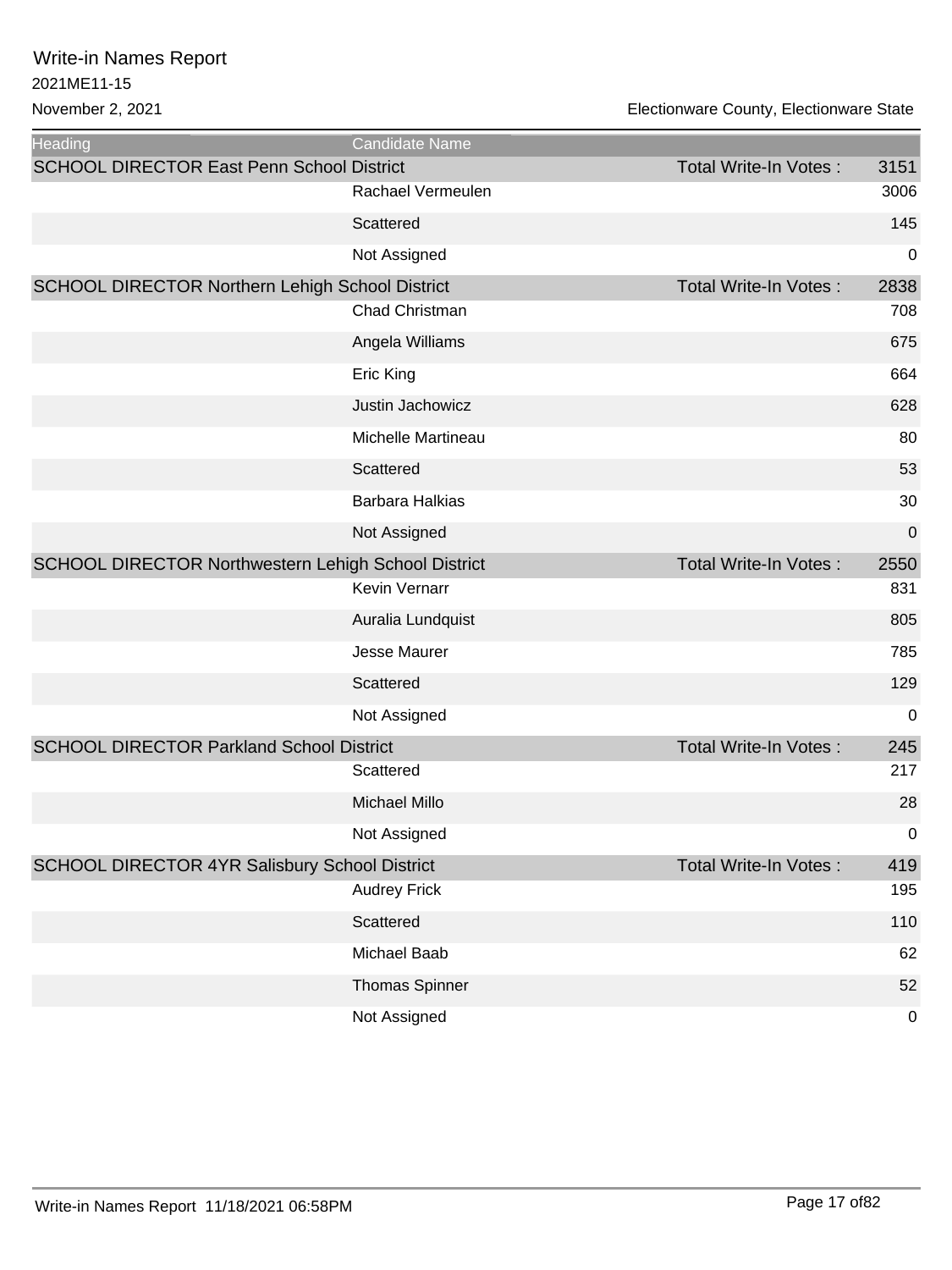| <b>Heading</b>                                         | Candidate Name            |                              |                |
|--------------------------------------------------------|---------------------------|------------------------------|----------------|
| <b>SCHOOL DIRECTOR 2YR Salisbury School District</b>   |                           | Total Write-In Votes:        | 166            |
|                                                        | Scattered                 |                              | 85             |
|                                                        | <b>Thomas Spinner</b>     |                              | 43             |
|                                                        | Michael Baab              |                              | 38             |
|                                                        | Not Assigned              |                              | 0              |
| SCHOOL DIRECTOR Southern Lehigh School District        |                           | <b>Total Write-In Votes:</b> | 13             |
|                                                        | Scattered                 |                              | 13             |
|                                                        | Not Assigned              |                              | $\mathbf 0$    |
| SCHOOL DIRECTOR 4YR Whitehall / Coplay School District |                           | <b>Total Write-In Votes:</b> | 56             |
|                                                        | Scattered                 |                              | 56             |
|                                                        | Not Assigned              |                              | 0              |
| SCHOOL DIRECTOR 2YR Whitehall / Coplay School District |                           | <b>Total Write-In Votes:</b> | 510            |
|                                                        | George Williams           |                              | 282            |
|                                                        | Scattered                 |                              | 228            |
|                                                        | Not Assigned              |                              | 0              |
| JUDGE OF ELECTION Allentown 1st Ward                   |                           | <b>Total Write-In Votes:</b> | 32             |
|                                                        | <b>Israel Rosa</b>        |                              | 24             |
|                                                        | Scattered                 |                              | 8              |
|                                                        | Not Assigned              |                              | 0              |
| JUDGE OF ELECTION Allentown 2nd Ward                   |                           | <b>Total Write-In Votes:</b> | $\overline{4}$ |
|                                                        | Scattered                 |                              | 3              |
|                                                        | Logan M Morris            |                              | 1              |
|                                                        | Not Assigned              |                              | 0              |
| JUDGE OF ELECTION Allentown 3rd Ward                   |                           | <b>Total Write-In Votes:</b> | 32             |
|                                                        | Scattered                 |                              | 26             |
|                                                        | <b>Christopher Murphy</b> |                              | $\overline{2}$ |
|                                                        | James Whitney             |                              | $\overline{2}$ |
|                                                        | Lou Shupe                 |                              | $\overline{2}$ |
|                                                        | Not Assigned              |                              | 0              |
| JUDGE OF ELECTION Allentown 4th Ward                   |                           | <b>Total Write-In Votes:</b> | 13             |
|                                                        | Scattered                 |                              | 8              |
|                                                        | Martin Westman            |                              | 5              |
|                                                        | Not Assigned              |                              | 0              |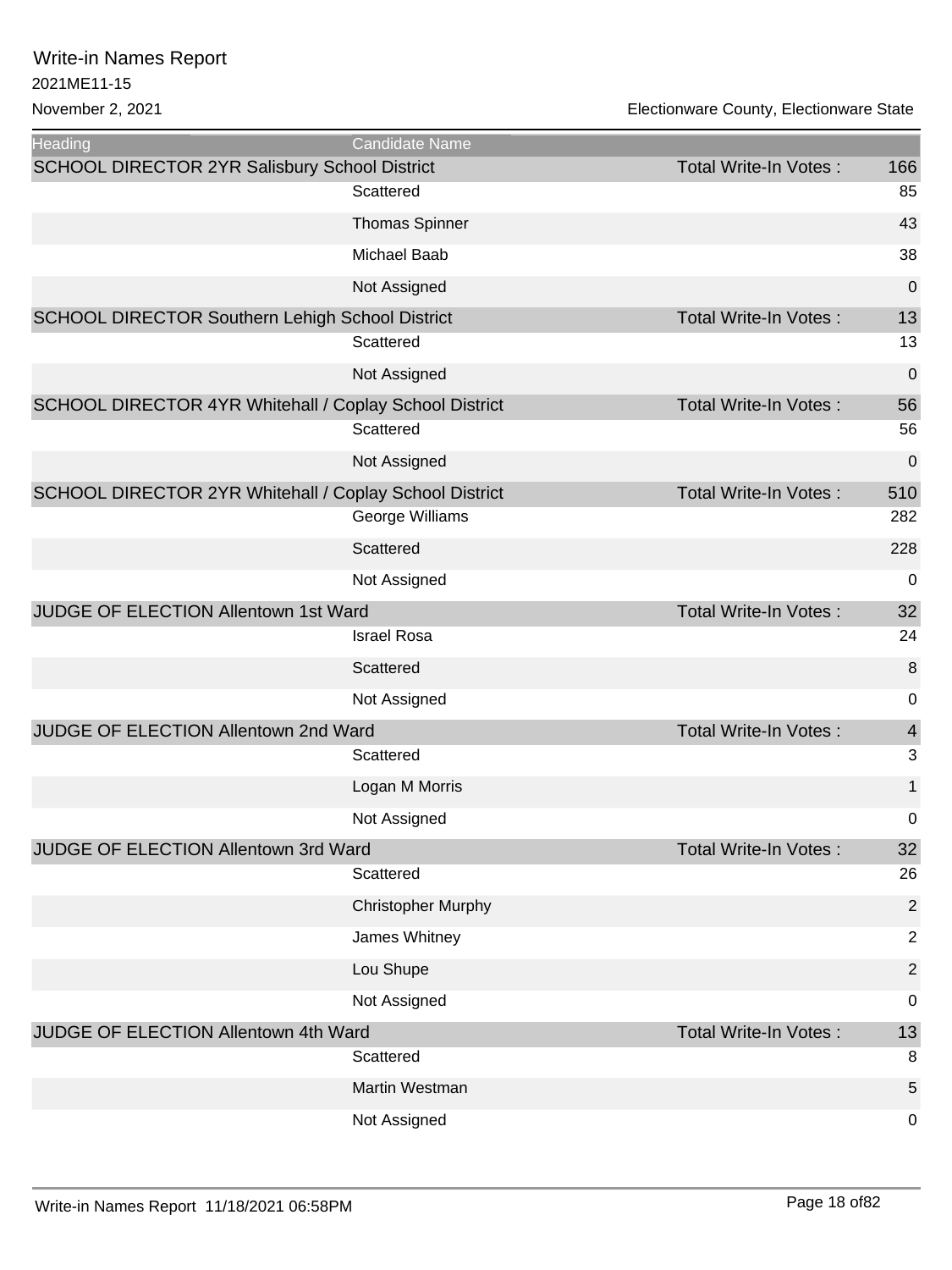| Heading                                           | <b>Candidate Name</b> |                              |                |
|---------------------------------------------------|-----------------------|------------------------------|----------------|
| JUDGE OF ELECTION Allentown 5th Ward              |                       | <b>Total Write-In Votes:</b> | 15             |
|                                                   | Scattered             |                              | 11             |
|                                                   | <b>Gary Kruse</b>     |                              | 4              |
|                                                   | Not Assigned          |                              | 0              |
| JUDGE OF ELECTION Allentown 6th Ward 1st District |                       | <b>Total Write-In Votes:</b> | $\overline{7}$ |
|                                                   | Scattered             |                              | 6              |
|                                                   | Stevie Jones          |                              | $\mathbf{1}$   |
|                                                   | Not Assigned          |                              | 0              |
| JUDGE OF ELECTION Allentown 6th Ward 2nd District |                       | <b>Total Write-In Votes:</b> | 16             |
|                                                   | Scattered             |                              | 14             |
|                                                   | Colleen Springer      |                              | 1              |
|                                                   | <b>Mark Richmond</b>  |                              | 1              |
|                                                   | Not Assigned          |                              | 0              |
| JUDGE OF ELECTION Allentown 7th Ward              |                       | <b>Total Write-In Votes:</b> | $\mathfrak{S}$ |
|                                                   | Scattered             |                              | 3              |
|                                                   | Not Assigned          |                              | 0              |
| JUDGE OF ELECTION Allentown 8th Ward 1st District |                       | <b>Total Write-In Votes:</b> | $\overline{7}$ |
|                                                   | Scattered             |                              | 5              |
|                                                   | Angelo Ortega         |                              | $\overline{2}$ |
|                                                   | Not Assigned          |                              | 0              |
| JUDGE OF ELECTION Allentown 8th Ward 2nd District |                       | <b>Total Write-In Votes:</b> | 5              |
|                                                   | Scattered             |                              | 4              |
|                                                   | <b>Brian Schimmel</b> |                              | 1              |
|                                                   | Not Assigned          |                              | 0              |
| JUDGE OF ELECTION Allentown 8th Ward 3rd District |                       | <b>Total Write-In Votes:</b> | 19             |
|                                                   | Scattered             |                              | $9\,$          |
|                                                   | Angelo Ortega         |                              | 4              |
|                                                   | Dennis Stoner         |                              | 1              |
|                                                   | Isaiah Albertstein    |                              | 1              |
|                                                   | Josh Sharpiro         |                              | 1              |
|                                                   | Kenneth Paddy         |                              | 1              |
|                                                   | Selena Beltran        |                              | 1              |
|                                                   | Tom Burke             |                              | 1              |
|                                                   | Not Assigned          |                              | 0              |
|                                                   |                       |                              |                |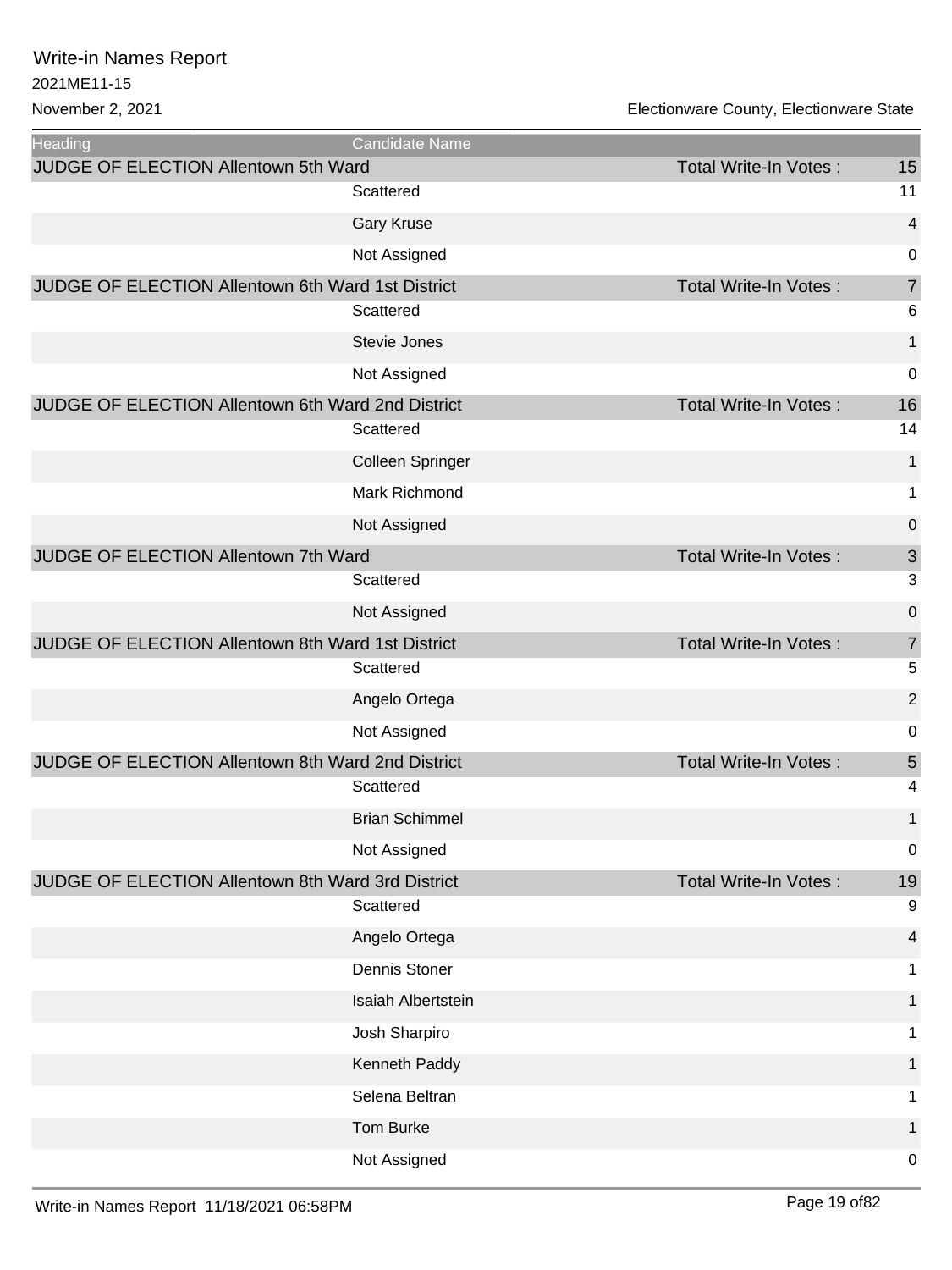| <b>Heading</b>                                    | <b>Candidate Name</b>  |                              |                |
|---------------------------------------------------|------------------------|------------------------------|----------------|
| JUDGE OF ELECTION Allentown 8th Ward 4th District |                        | <b>Total Write-In Votes:</b> | 34             |
|                                                   | Scattered              |                              | 30             |
|                                                   | Michael Kaminski       |                              | $\overline{2}$ |
|                                                   | Sherrie Anabui         |                              | $\overline{2}$ |
|                                                   | Not Assigned           |                              | 0              |
| JUDGE OF ELECTION Allentown 8th Ward 5th District |                        | <b>Total Write-In Votes:</b> | 8              |
|                                                   | Scattered              |                              | 6              |
|                                                   | <b>Bradley Reingar</b> |                              | $\mathbf{1}$   |
|                                                   | <b>Brenda Huber</b>    |                              | 1              |
|                                                   | Not Assigned           |                              | $\mathbf 0$    |
| JUDGE OF ELECTION Allentown 8th Ward 6th District |                        | <b>Total Write-In Votes:</b> | 14             |
|                                                   | Scattered              |                              | 11             |
|                                                   | Anton Byrd             |                              | $\mathbf{1}$   |
|                                                   | Daria Custer           |                              | 1              |
|                                                   | <b>Heidi Reed</b>      |                              | 1              |
|                                                   | Not Assigned           |                              | 0              |
| JUDGE OF ELECTION Allentown 8th Ward 7th District |                        | <b>Total Write-In Votes:</b> | 21             |
|                                                   | Scattered              |                              | 18             |
|                                                   | Nathan Nauroth         |                              | 3              |
|                                                   | Not Assigned           |                              | 0              |
| JUDGE OF ELECTION Allentown 9th Ward              |                        | <b>Total Write-In Votes:</b> | 13             |
|                                                   | Scattered              |                              | 11             |
|                                                   | <b>Edward Fahrman</b>  |                              | $\mathbf{1}$   |
|                                                   | <b>Marie Deeds</b>     |                              | 1              |
|                                                   | Not Assigned           |                              | 0              |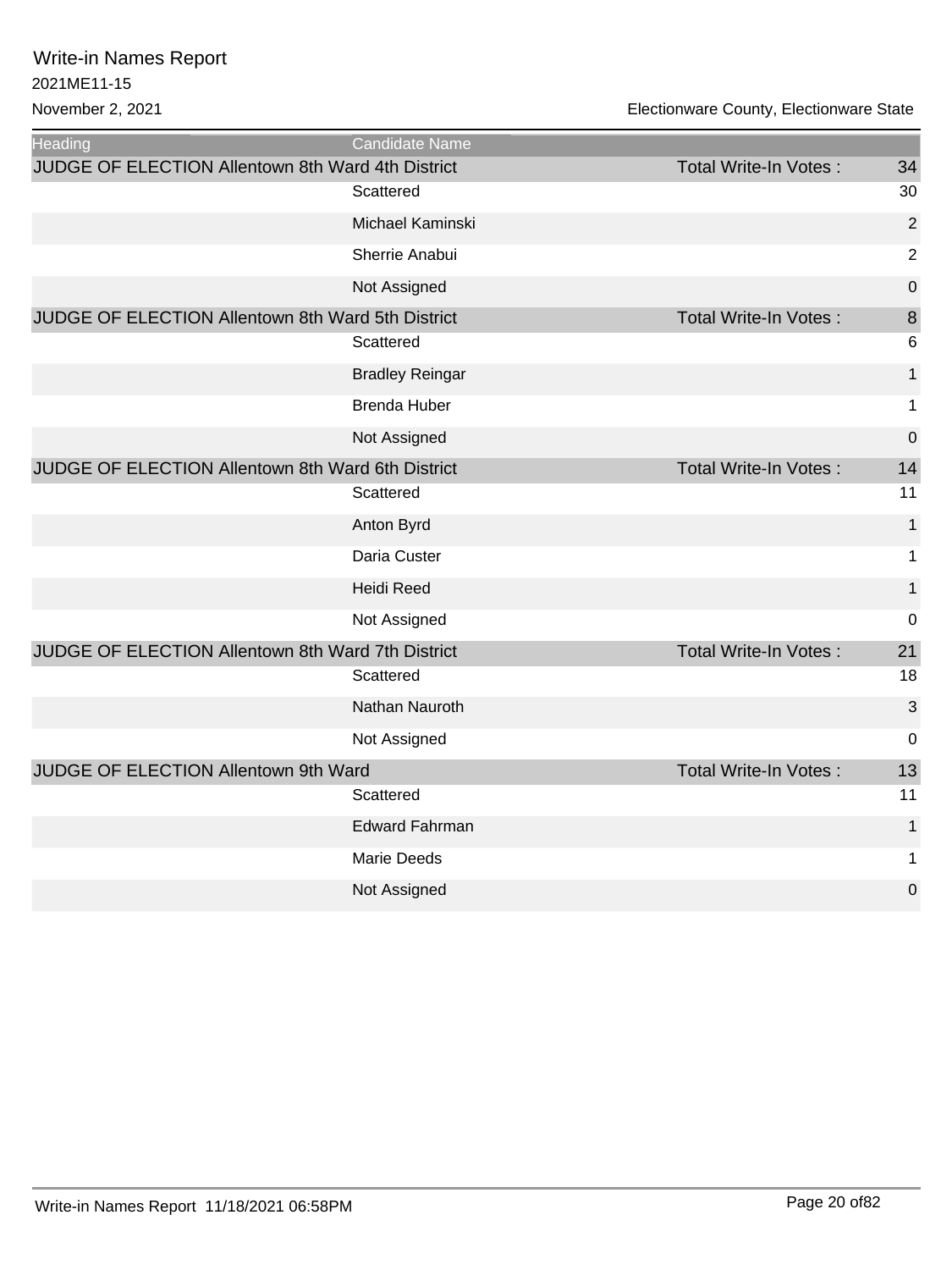| Heading                                                   | Candidate Name          |                       |                         |
|-----------------------------------------------------------|-------------------------|-----------------------|-------------------------|
| <b>JUDGE OF ELECTION Allentown 10th Ward 1st District</b> |                         | Total Write-In Votes: | 19                      |
|                                                           | Scattered               |                       | 11                      |
|                                                           | <b>Colton Sherman</b>   |                       | $\mathbf{1}$            |
|                                                           | Larry Heckman           |                       | 1                       |
|                                                           | Linda Franks            |                       | 1                       |
|                                                           | Linda Vegas             |                       | 1                       |
|                                                           | Norberto Dominguez      |                       | 1                       |
|                                                           | Paulette Hunter         |                       | 1                       |
|                                                           | Robert May              |                       | 1                       |
|                                                           | Thomas E Scott          |                       | 1                       |
|                                                           | Not Assigned            |                       | $\mathbf 0$             |
| JUDGE OF ELECTION Allentown 10th Ward 3rd District        |                         | Total Write-In Votes: | 20                      |
|                                                           | Scattered               |                       | 16                      |
|                                                           | Jessica Ortiz           |                       | $\overline{\mathbf{4}}$ |
|                                                           | Not Assigned            |                       | $\mathbf 0$             |
| JUDGE OF ELECTION Allentown10th Ward 4th District         |                         | Total Write-In Votes: | 14                      |
|                                                           | Scattered               |                       | 9                       |
|                                                           | <b>Christopher Achg</b> |                       | 1                       |
|                                                           | David Pizzaro           |                       | 1                       |
|                                                           | Elie Nassar             |                       | 1                       |
|                                                           | Mitchell Hanna          |                       | 1                       |
|                                                           | Tanya P Hayes           |                       | 1                       |
|                                                           | Not Assigned            |                       | $\boldsymbol{0}$        |
| JUDGE OF ELECTION Allentown 11th Ward 1st District        |                         | Total Write-In Votes: | $\overline{7}$          |
|                                                           | Scattered               |                       | 5                       |
|                                                           | Zachary Cohen           |                       | $\overline{2}$          |
|                                                           | Not Assigned            |                       | $\mathbf 0$             |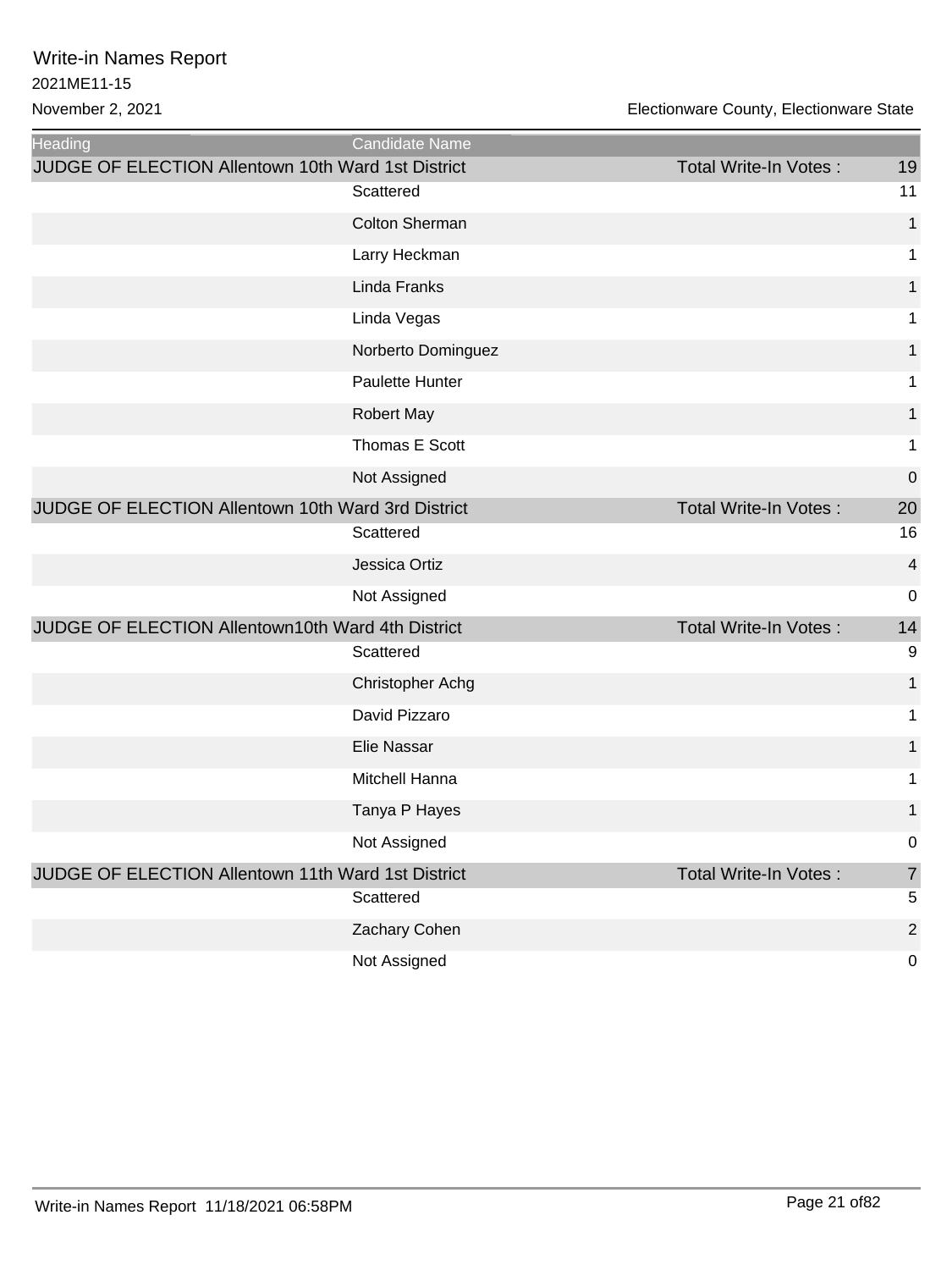| <b>Heading</b>                                     | Candidate Name        |                              |                 |
|----------------------------------------------------|-----------------------|------------------------------|-----------------|
| JUDGE OF ELECTION Allentown 11th Ward 2nd District | Scattered             | Total Write-In Votes:        | 14<br>10        |
|                                                    |                       |                              | $\mathbf{1}$    |
|                                                    | Christopher Kavanau   |                              |                 |
|                                                    | Douglas G Reichley    |                              | 1               |
|                                                    | Ray O'Connell         |                              | $\mathbf{1}$    |
|                                                    | Zina A Bethea-Dawson  |                              | 1               |
|                                                    | Not Assigned          |                              | 0               |
| JUDGE OF ELECTION Allentown 11th Ward 3rd District |                       | <b>Total Write-In Votes:</b> | $6\phantom{1}6$ |
|                                                    | Scattered             |                              | 6               |
|                                                    | Not Assigned          |                              | 0               |
| JUDGE OF ELECTION Allentown 11th Ward 4th District |                       | <b>Total Write-In Votes:</b> | 41              |
|                                                    | Scattered             |                              | 29              |
|                                                    | Abigail M Strasser    |                              | 12              |
|                                                    | Not Assigned          |                              | 0               |
| JUDGE OF ELECTION Allentown 11th Ward 5th District |                       | <b>Total Write-In Votes:</b> | 31              |
|                                                    | Scattered             |                              | 23              |
|                                                    | Joe Facchiano         |                              | 8               |
|                                                    | Not Assigned          |                              | 0               |
| JUDGE OF ELECTION Allentown 11th Ward 6th District |                       | <b>Total Write-In Votes:</b> | 10              |
|                                                    | Scattered             |                              | 10              |
|                                                    | Not Assigned          |                              | 0               |
| JUDGE OF ELECTION Allentown 11th Ward 7th District |                       | <b>Total Write-In Votes:</b> | 29              |
|                                                    | Scattered             |                              | 25              |
|                                                    | Daniel Boske          |                              | 2               |
|                                                    | Nancy Myers           |                              | $\overline{2}$  |
|                                                    | Not Assigned          |                              | 0               |
| JUDGE OF ELECTION Allentown 12th Ward 1st District |                       | <b>Total Write-In Votes:</b> | 20              |
|                                                    | Scattered             |                              | 16              |
|                                                    | Daniel Myers          |                              | $\mathbf 1$     |
|                                                    | <b>Gerald Collins</b> |                              | 1               |
|                                                    | <b>Gladys Peroldt</b> |                              | 1               |
|                                                    | Justin Bold           |                              | 1               |
|                                                    | Not Assigned          |                              | 0               |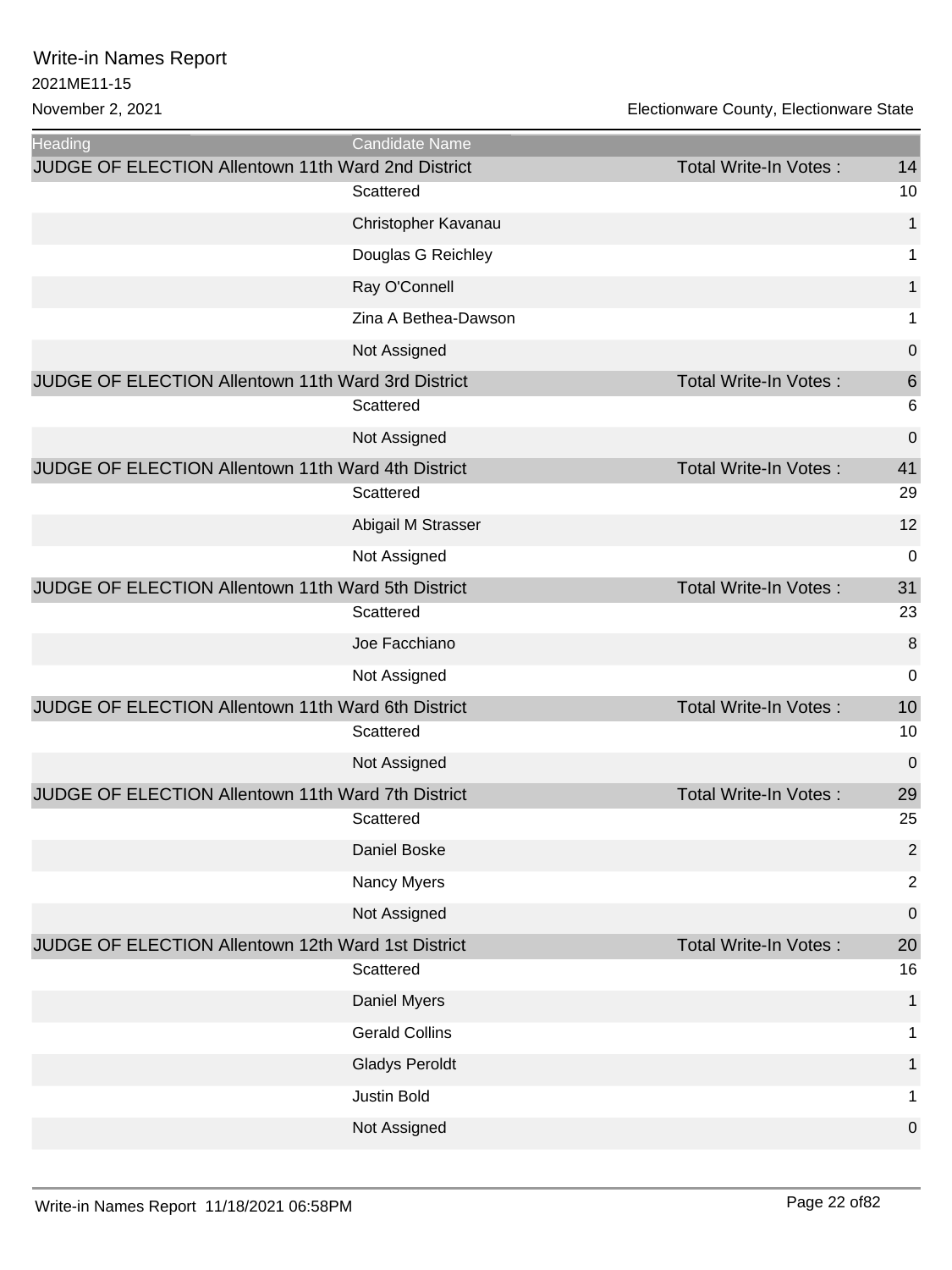| <b>Heading</b>                                     | Candidate Name          |                              |                |
|----------------------------------------------------|-------------------------|------------------------------|----------------|
| JUDGE OF ELECTION Allentown 12th Ward 2nd District |                         | Total Write-In Votes:        | 20             |
|                                                    | Scattered               |                              | 18             |
|                                                    | <b>Brooke McDermott</b> |                              | $\overline{2}$ |
|                                                    | Not Assigned            |                              | 0              |
| JUDGE OF ELECTION Allentown 12th Ward 3rd District |                         | Total Write-In Votes:        | 15             |
|                                                    | Scattered               |                              | 10             |
|                                                    | Linda Vega Sirop        |                              | 1              |
|                                                    | Roimer Santana          |                              | 1              |
|                                                    | Ryan M Fay              |                              | 1              |
|                                                    | Suelynn Higgins         |                              | 1              |
|                                                    | <b>Thomas Gibson</b>    |                              | 1              |
|                                                    | Not Assigned            |                              | $\mathbf 0$    |
| JUDGE OF ELECTION Allentown 12th Ward 4th District |                         | <b>Total Write-In Votes:</b> | 16             |
|                                                    | Scattered               |                              | 14             |
|                                                    | <b>Samuel Newton</b>    |                              | $\overline{2}$ |
|                                                    | Not Assigned            |                              | $\mathbf 0$    |
| JUDGE OF ELECTION Allentown 12th Ward 5th District |                         | Total Write-In Votes:        | 17             |
|                                                    | Scattered               |                              | 16             |
|                                                    | <b>Curt Bush</b>        |                              | $\mathbf 1$    |
|                                                    | Not Assigned            |                              | $\mathbf 0$    |
| JUDGE OF ELECTION Allentown 13th Ward 1st District |                         | Total Write-In Votes:        | $\mathbf 0$    |
|                                                    | Scattered               |                              | $\mathbf 0$    |
|                                                    | Not Assigned            |                              | $\mathbf 0$    |
| JUDGE OF ELECTION Allentown 13th Ward 2nd District |                         | Total Write-In Votes:        | 6              |
|                                                    | Scattered               |                              | 6              |
|                                                    | Not Assigned            |                              | $\overline{0}$ |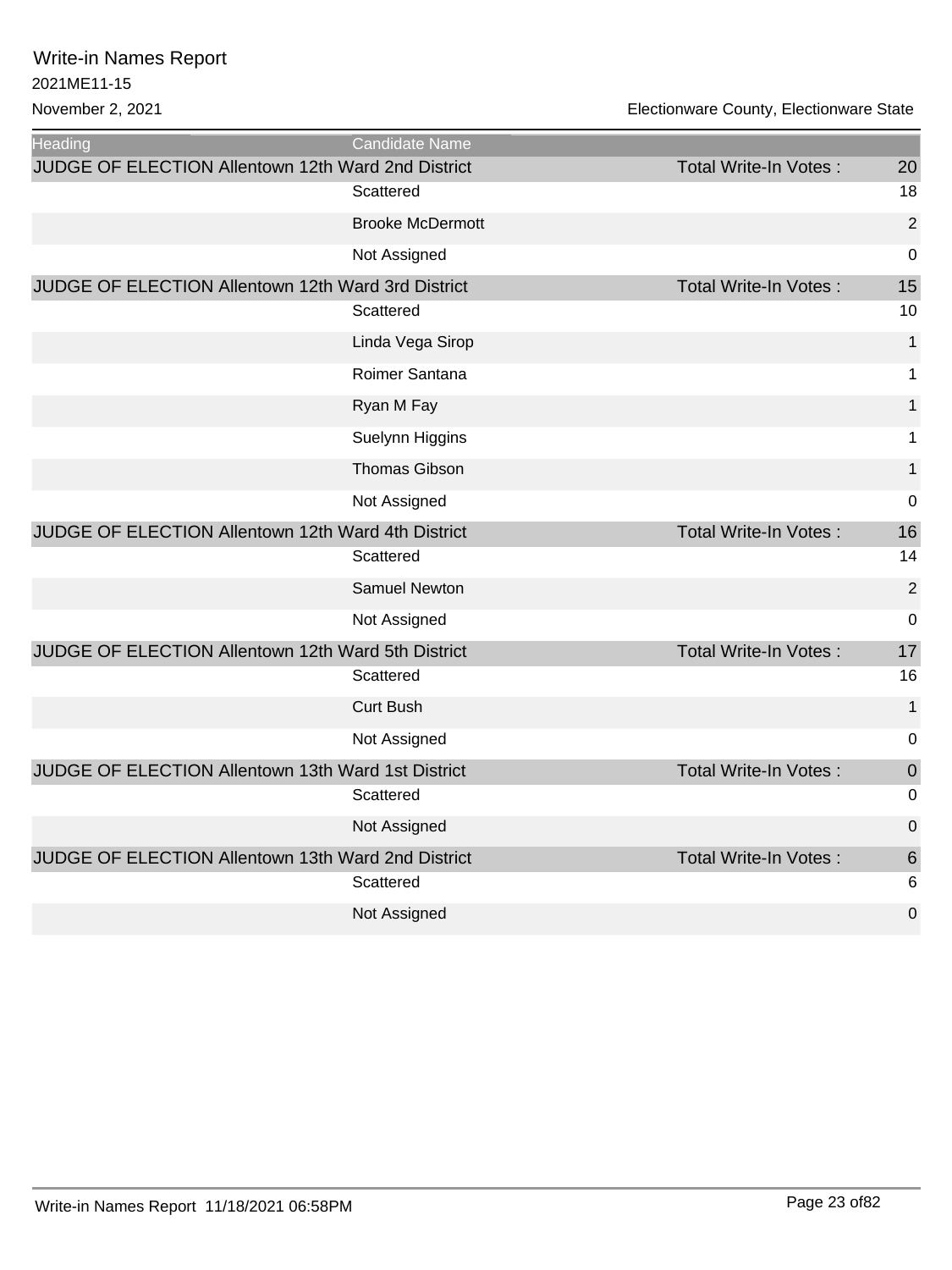| <b>Heading</b>                                            | Candidate Name     |                              |                |
|-----------------------------------------------------------|--------------------|------------------------------|----------------|
| <b>JUDGE OF ELECTION Allentown 13th Ward 3rd District</b> |                    | Total Write-In Votes:        | 17<br>11       |
|                                                           | Scattered          |                              |                |
|                                                           | <b>Fred Greene</b> |                              | $\mathbf{1}$   |
|                                                           | Janet Ervin        |                              | $\mathbf{1}$   |
|                                                           | John Smith         |                              | $\mathbf{1}$   |
|                                                           | Micheal Angetomes  |                              | 1              |
|                                                           | Rebecca Carter     |                              | 1              |
|                                                           | Tom Kober          |                              | $\mathbf{1}$   |
|                                                           | Not Assigned       |                              | $\pmb{0}$      |
| JUDGE OF ELECTION Allentown 13th Ward 4th District        |                    | <b>Total Write-In Votes:</b> | 12             |
|                                                           | Scattered          |                              | 10             |
|                                                           | Antonio Ortiz      |                              | $\mathbf{1}$   |
|                                                           | Jose DeJesus Rijos |                              | $\mathbf{1}$   |
|                                                           | Not Assigned       |                              | $\pmb{0}$      |
| JUDGE OF ELECTION Allentown 14th Ward 1st District        |                    | <b>Total Write-In Votes:</b> | 49             |
|                                                           | Scattered          |                              | 36             |
|                                                           | Sharon Livering    |                              | 13             |
|                                                           | Not Assigned       |                              | 0              |
| JUDGE OF ELECTION Allentown 14th Ward 2nd District        |                    | <b>Total Write-In Votes:</b> | 35             |
|                                                           | Scattered          |                              | 31             |
|                                                           | <b>Angel Ortiz</b> |                              | 4              |
|                                                           | Not Assigned       |                              | $\pmb{0}$      |
| JUDGE OF ELECTION Allentown 15th Ward 1st District        |                    | Total Write-In Votes:        | $\overline{2}$ |
|                                                           | Scattered          |                              | $\overline{2}$ |
|                                                           | Not Assigned       |                              | 0              |
| JUDGE OF ELECTION Allentown 15th Ward 2nd District        |                    | <b>Total Write-In Votes:</b> | 41             |
|                                                           | Scattered          |                              | 39             |
|                                                           | Mark Bogunovich    |                              | $\overline{2}$ |
|                                                           | Not Assigned       |                              | $\pmb{0}$      |
| JUDGE OF ELECTION Allentown 15th Ward 3rd District        |                    | <b>Total Write-In Votes:</b> | 30             |
|                                                           | Scattered          |                              | 28             |
|                                                           | Ce-Ce Gerlich      |                              | $\overline{2}$ |
|                                                           | Not Assigned       |                              | $\pmb{0}$      |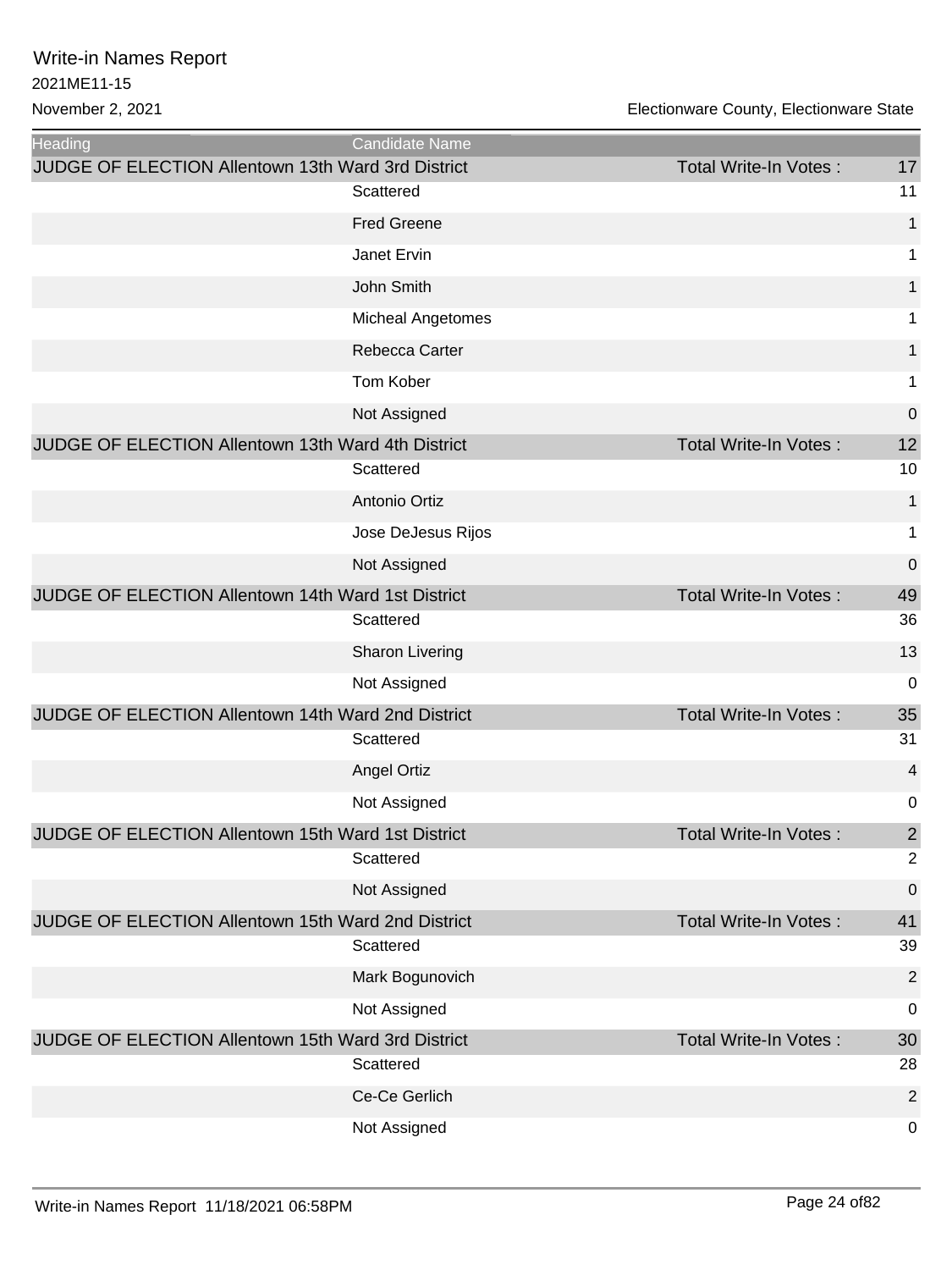| <b>Heading</b>                                            | Candidate Name         |                              |                |
|-----------------------------------------------------------|------------------------|------------------------------|----------------|
| <b>JUDGE OF ELECTION Allentown 15th Ward 4th District</b> |                        | Total Write-In Votes:        | 18<br>17       |
|                                                           | Scattered              |                              |                |
|                                                           | <b>Alex Torres</b>     |                              | $\mathbf 1$    |
|                                                           | Not Assigned           |                              | $\mathbf 0$    |
| JUDGE OF ELECTION Allentown 16th Ward 1st District        | Scattered              | Total Write-In Votes:        | 19<br>14       |
|                                                           |                        |                              |                |
|                                                           | <b>Chris Hall</b>      |                              | $\mathbf{1}$   |
|                                                           | Emigddio Calle         |                              | 1              |
|                                                           | Mary Jo Warmkessel     |                              | 1              |
|                                                           | Matt Murdock           |                              | 1              |
|                                                           | Ray O'Connell          |                              | $\mathbf{1}$   |
|                                                           | Not Assigned           |                              | $\mathbf 0$    |
| JUDGE OF ELECTION Allentown 16th Ward 2nd District        |                        | <b>Total Write-In Votes:</b> | 38             |
|                                                           | Scattered              |                              | 34             |
|                                                           | Ashleigh Strange       |                              | $\overline{2}$ |
|                                                           | <b>Fred Banuelos</b>   |                              | $\overline{2}$ |
|                                                           | Not Assigned           |                              | $\mathbf 0$    |
| JUDGE OF ELECTION Allentown 17th Ward 1st District        |                        | Total Write-In Votes:        | 25             |
|                                                           | Scattered              |                              | 21             |
|                                                           | <b>Daniel Quinones</b> |                              | $\overline{2}$ |
|                                                           | Ray O'Connell          |                              | $\overline{2}$ |
|                                                           | Not Assigned           |                              | $\mathbf 0$    |
| JUDGE OF ELECTION Allentown 17th Ward 2nd District        |                        | Total Write-In Votes:        | 21             |
|                                                           | Scattered              |                              | 13             |
|                                                           | Aaron Todrin           |                              | 1              |
|                                                           | Celeste Dee            |                              | 1              |
|                                                           | Donna Nickel           |                              | 1              |
|                                                           | Fred Koons             |                              |                |
|                                                           | Janine Vioalui         |                              | 1              |
|                                                           | Joe McMahon            |                              | 1              |
|                                                           | Ray O'Connell          |                              |                |
|                                                           | Samuel Rakouski        |                              | 1              |
|                                                           | Not Assigned           |                              | $\mathbf 0$    |
|                                                           |                        |                              |                |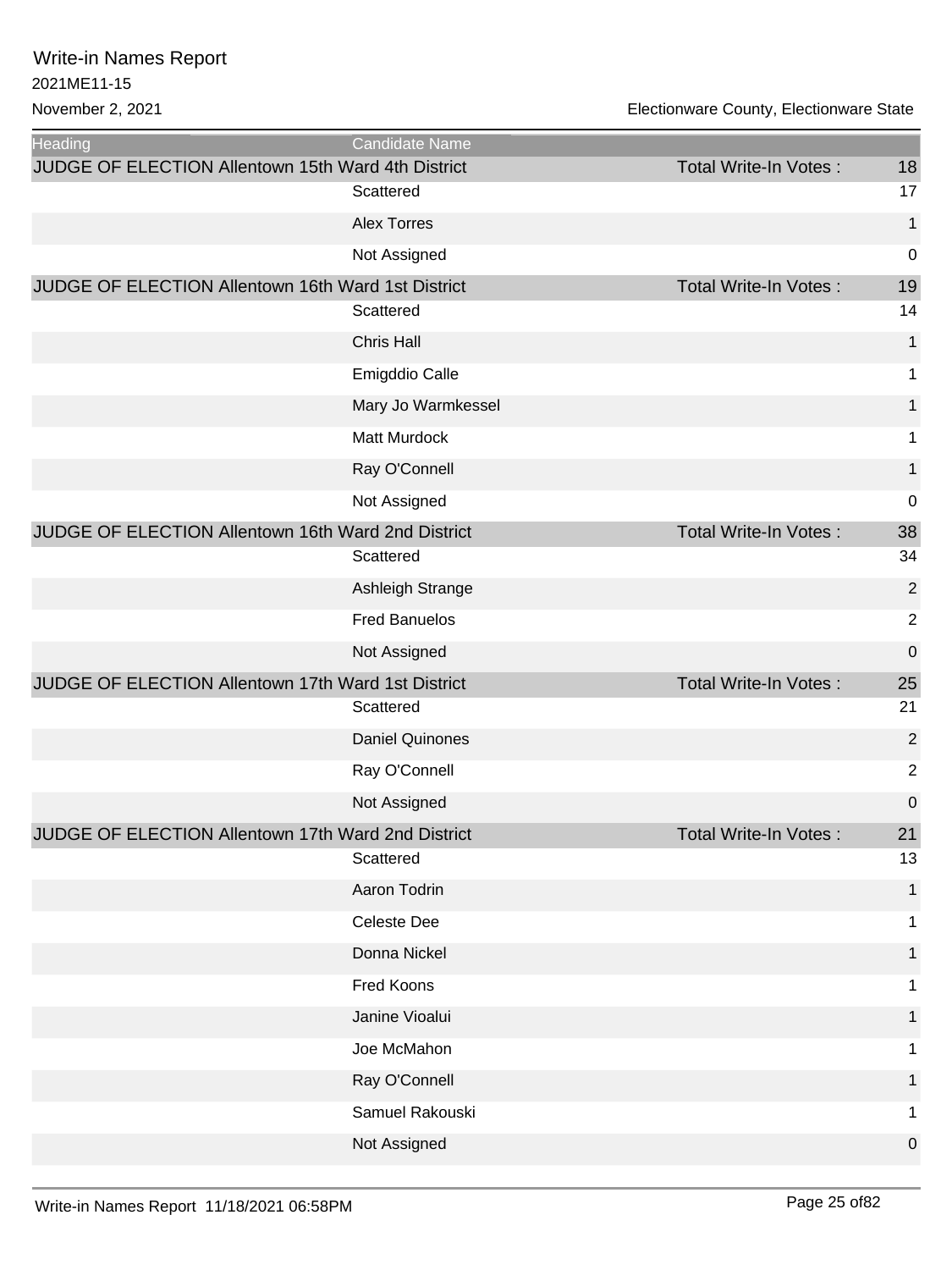| <b>Heading</b>                                     | <b>Candidate Name</b>   |                              |                |
|----------------------------------------------------|-------------------------|------------------------------|----------------|
| JUDGE OF ELECTION Allentown 17th Ward 3rd District |                         | <b>Total Write-In Votes:</b> | 24             |
|                                                    | Scattered               |                              | 20             |
|                                                    | Ray O'Connell           |                              | $\overline{2}$ |
|                                                    | William V McCartny      |                              | $\overline{2}$ |
|                                                    | Not Assigned            |                              | 0              |
| JUDGE OF ELECTION Allentown 17th Ward 4th District |                         | <b>Total Write-In Votes:</b> | 15             |
|                                                    | Scattered               |                              | 15             |
|                                                    | Not Assigned            |                              | $\mathbf 0$    |
| JUDGE OF ELECTION Allentown 18th Ward 1st District |                         | Total Write-In Votes:        | $\mathfrak{S}$ |
|                                                    | Scattered               |                              | 3              |
|                                                    | Not Assigned            |                              | 0              |
| JUDGE OF ELECTION Allentown 18th Ward 2nd District |                         | <b>Total Write-In Votes:</b> | 28             |
|                                                    | Scattered               |                              | 26             |
|                                                    | Destiny Maldonado       |                              | $\overline{2}$ |
|                                                    | Not Assigned            |                              | 0              |
| JUDGE OF ELECTION Allentown 19th Ward 1st District |                         | <b>Total Write-In Votes:</b> | 21             |
|                                                    | Scattered               |                              | 19             |
|                                                    | <b>Brenda Fernandez</b> |                              | $\overline{2}$ |
|                                                    | Not Assigned            |                              | 0              |
| JUDGE OF ELECTION Allentown 19th Ward 2nd District |                         | <b>Total Write-In Votes:</b> | 18             |
|                                                    | Scattered               |                              | 14             |
|                                                    | Abba Manawej            |                              | $\mathbf{1}$   |
|                                                    | <b>Frank Grate</b>      |                              | $\mathbf 1$    |
|                                                    | Mark Moore              |                              | 1              |
|                                                    | Vikki Geist             |                              | 1              |
|                                                    | Not Assigned            |                              | 0              |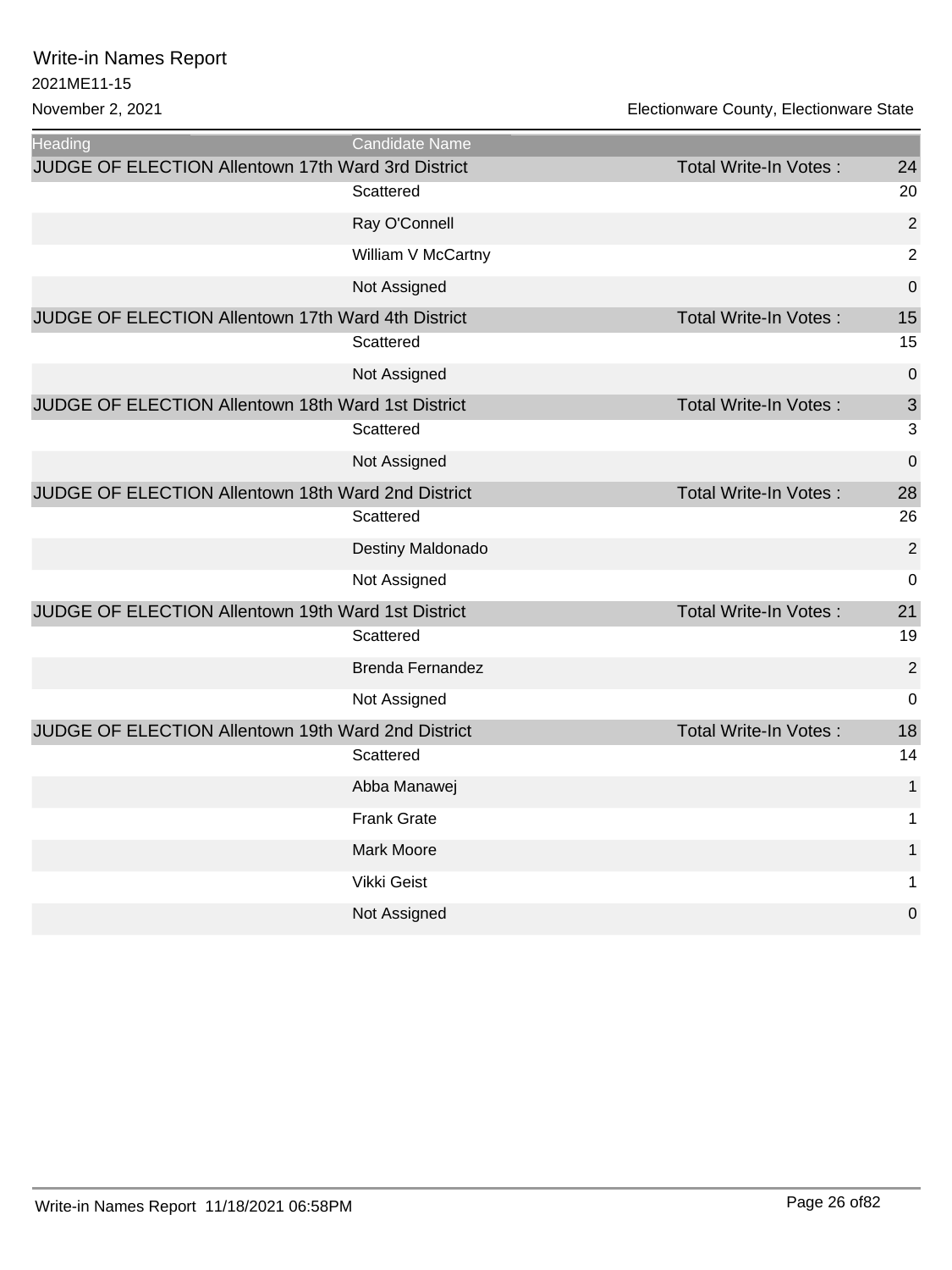| Heading<br>Candidate Name<br>JUDGE OF ELECTION Allentown 19th Ward 3rd District<br>Total Write-In Votes:<br>Scattered<br><b>Elwood Bittner</b><br>John Worknin<br>Joseph E Hoffman<br><b>Timothy Anger</b> | 22<br>16<br>1<br>1<br>1<br>1<br>1 |
|------------------------------------------------------------------------------------------------------------------------------------------------------------------------------------------------------------|-----------------------------------|
|                                                                                                                                                                                                            |                                   |
|                                                                                                                                                                                                            |                                   |
|                                                                                                                                                                                                            |                                   |
|                                                                                                                                                                                                            |                                   |
|                                                                                                                                                                                                            |                                   |
|                                                                                                                                                                                                            |                                   |
|                                                                                                                                                                                                            |                                   |
| Timothy P Sullivan                                                                                                                                                                                         |                                   |
| Victoria Salazar                                                                                                                                                                                           | 1                                 |
| Not Assigned                                                                                                                                                                                               | $\boldsymbol{0}$                  |
| JUDGE OF ELECTION Allentown 19th Ward 4th District<br>Total Write-In Votes:                                                                                                                                | 15                                |
| Scattered                                                                                                                                                                                                  | 14                                |
| Danielle Wertz                                                                                                                                                                                             | 1                                 |
| Not Assigned                                                                                                                                                                                               | $\mathbf 0$                       |
| JUDGE OF ELECTION Allentown 19th Ward 5th District<br><b>Total Write-In Votes:</b>                                                                                                                         | 24                                |
| Scattered                                                                                                                                                                                                  | 23                                |
| Jeffery McGinley                                                                                                                                                                                           | $\mathbf{1}$                      |
| Not Assigned                                                                                                                                                                                               | 0                                 |
| JUDGE OF ELECTION Allentown 19th Ward 6th District<br><b>Total Write-In Votes:</b>                                                                                                                         | 41                                |
| Scattered                                                                                                                                                                                                  | 35                                |
| Karen Johnson                                                                                                                                                                                              | 6                                 |
| Not Assigned                                                                                                                                                                                               | $\mathbf 0$                       |
| JUDGE OF ELECTION Bethlehem 10th Ward<br><b>Total Write-In Votes:</b>                                                                                                                                      | 24                                |
| Scattered                                                                                                                                                                                                  | 21                                |
| Marci Intrepido                                                                                                                                                                                            | 3                                 |
| Not Assigned                                                                                                                                                                                               | 0                                 |
| JUDGE OF ELECTION Bethlehem 11th Ward<br><b>Total Write-In Votes:</b>                                                                                                                                      | 11                                |
| Scattered                                                                                                                                                                                                  | 6                                 |
| Bryan Bokan                                                                                                                                                                                                | 1                                 |
| <b>Chris Maurer</b>                                                                                                                                                                                        | 1                                 |
| Eric Garger                                                                                                                                                                                                | 1                                 |
| John Smith                                                                                                                                                                                                 | 1                                 |
| <b>Ostomy Matthew</b>                                                                                                                                                                                      | 1                                 |
| Not Assigned                                                                                                                                                                                               | $\mathbf 0$                       |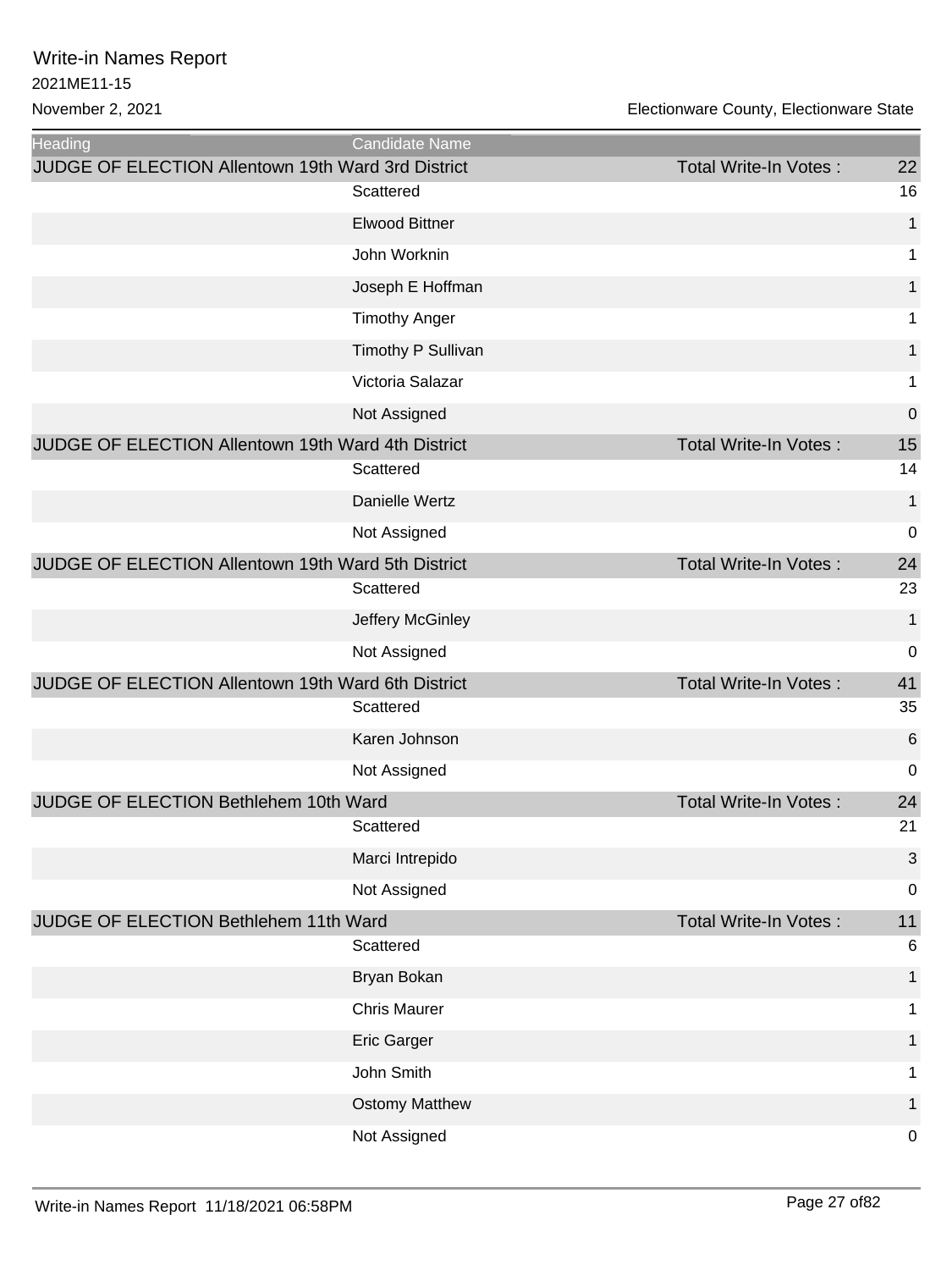| <b>Heading</b>                                            | Candidate Name       |                              |                |
|-----------------------------------------------------------|----------------------|------------------------------|----------------|
| <b>JUDGE OF ELECTION Bethlehem 12th Ward 1st District</b> |                      | Total Write-In Votes:        | 23             |
|                                                           | Scattered            |                              | 19             |
|                                                           | <b>Jillian Krill</b> |                              | 4              |
|                                                           | Not Assigned         |                              | 0              |
| JUDGE OF ELECTION Bethlehem 12th Ward 2nd District        |                      | Total Write-In Votes:        | $\overline{4}$ |
|                                                           | Scattered            |                              | 4              |
|                                                           | Not Assigned         |                              | 0              |
| JUDGE OF ELECTION Bethlehem 13th Ward 1st District        |                      | <b>Total Write-In Votes:</b> | 38             |
|                                                           | Scattered            |                              | 32             |
|                                                           | Dana Grubb           |                              | $\overline{2}$ |
|                                                           | Deborah Hines        |                              | $\overline{2}$ |
|                                                           | Rosa Maria Donchez   |                              | $\overline{2}$ |
|                                                           | Not Assigned         |                              | 0              |
| JUDGE OF ELECTION Bethlehem 13th Ward 2nd District        |                      | <b>Total Write-In Votes:</b> | 40             |
|                                                           | Scattered            |                              | 35             |
|                                                           | <b>Mark Moss</b>     |                              | 5              |
|                                                           | Not Assigned         |                              | 0              |
| JUDGE OF ELECTION Bethlehem 13th Ward 3rd District        |                      | <b>Total Write-In Votes:</b> | $\overline{2}$ |
|                                                           | Scattered            |                              | $\overline{2}$ |
|                                                           | Not Assigned         |                              | 0              |
| JUDGE OF ELECTION Bethlehem 13th Ward 4th District        |                      | <b>Total Write-In Votes:</b> | 4              |
|                                                           | Scattered            |                              | 4              |
|                                                           | Not Assigned         |                              | 0              |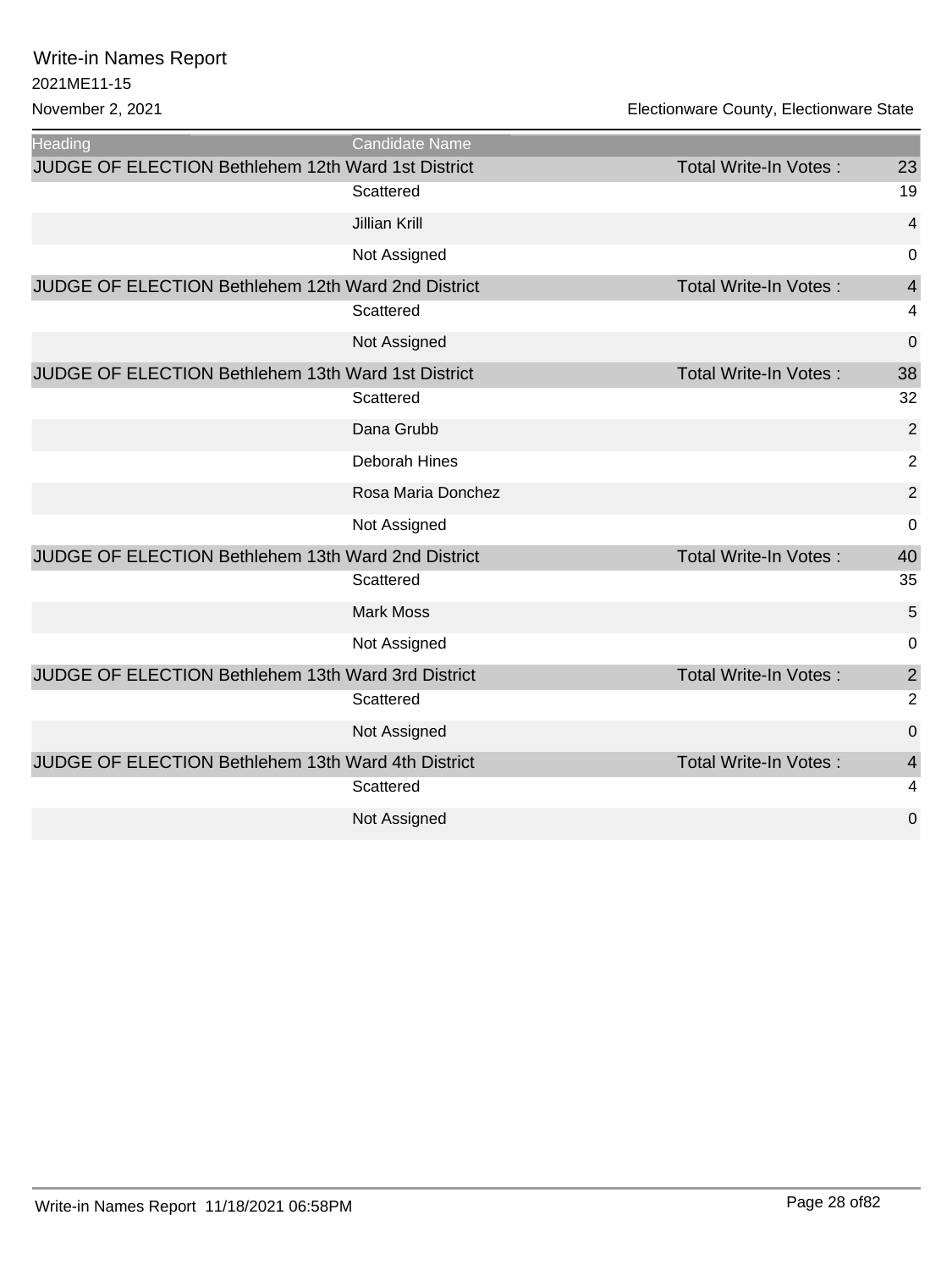| Heading                                            | Candidate Name       |                              |                |
|----------------------------------------------------|----------------------|------------------------------|----------------|
| JUDGE OF ELECTION Bethlehem 13th Ward 5th District |                      | Total Write-In Votes:        | 28             |
|                                                    | Scattered            |                              | 12             |
|                                                    | <b>Mark Moss</b>     |                              | $\overline{2}$ |
|                                                    | Anthony Zullo        |                              | 1              |
|                                                    | Drew Crompton        |                              | 1              |
|                                                    | Emily Bogunovich     |                              | 1              |
|                                                    | <b>Gerald Korb</b>   |                              | 1              |
|                                                    | James W Kresge       |                              | 1              |
|                                                    | John Fetterman       |                              | 1              |
|                                                    | Josh Bees            |                              | 1              |
|                                                    | Kerry Hirkok         |                              | 1              |
|                                                    | Marilyn Kery-Couotta |                              | 1              |
|                                                    | Patricia Fielding    |                              | 1              |
|                                                    | <b>Rew Weaver</b>    |                              | 1              |
|                                                    | <b>Richard Head</b>  |                              | 1              |
|                                                    | Ryan Stark           |                              | 1              |
|                                                    | Sarah Hamric         |                              | 1              |
|                                                    | Not Assigned         |                              | 0              |
| JUDGE OF ELECTION Bethlehem 13th Ward 6th District |                      | <b>Total Write-In Votes:</b> | 26             |
|                                                    | Scattered            |                              | 24             |
|                                                    | J William Reynolds   |                              | $\overline{2}$ |
|                                                    | Not Assigned         |                              | 0              |
| JUDGE OF ELECTION Bethlehem 13th Ward 7th District |                      | <b>Total Write-In Votes:</b> | 24             |
|                                                    | Scattered            |                              | 22             |
|                                                    | Devin Brunges        |                              | $\overline{2}$ |
|                                                    | Not Assigned         |                              | $\pmb{0}$      |
| JUDGE OF ELECTION Bethlehem 13th Ward 8th District |                      | <b>Total Write-In Votes:</b> | 45             |
|                                                    | Scattered            |                              | 42             |
|                                                    | Sean Keitsnyder      |                              | $\sqrt{3}$     |
|                                                    | Not Assigned         |                              | 0              |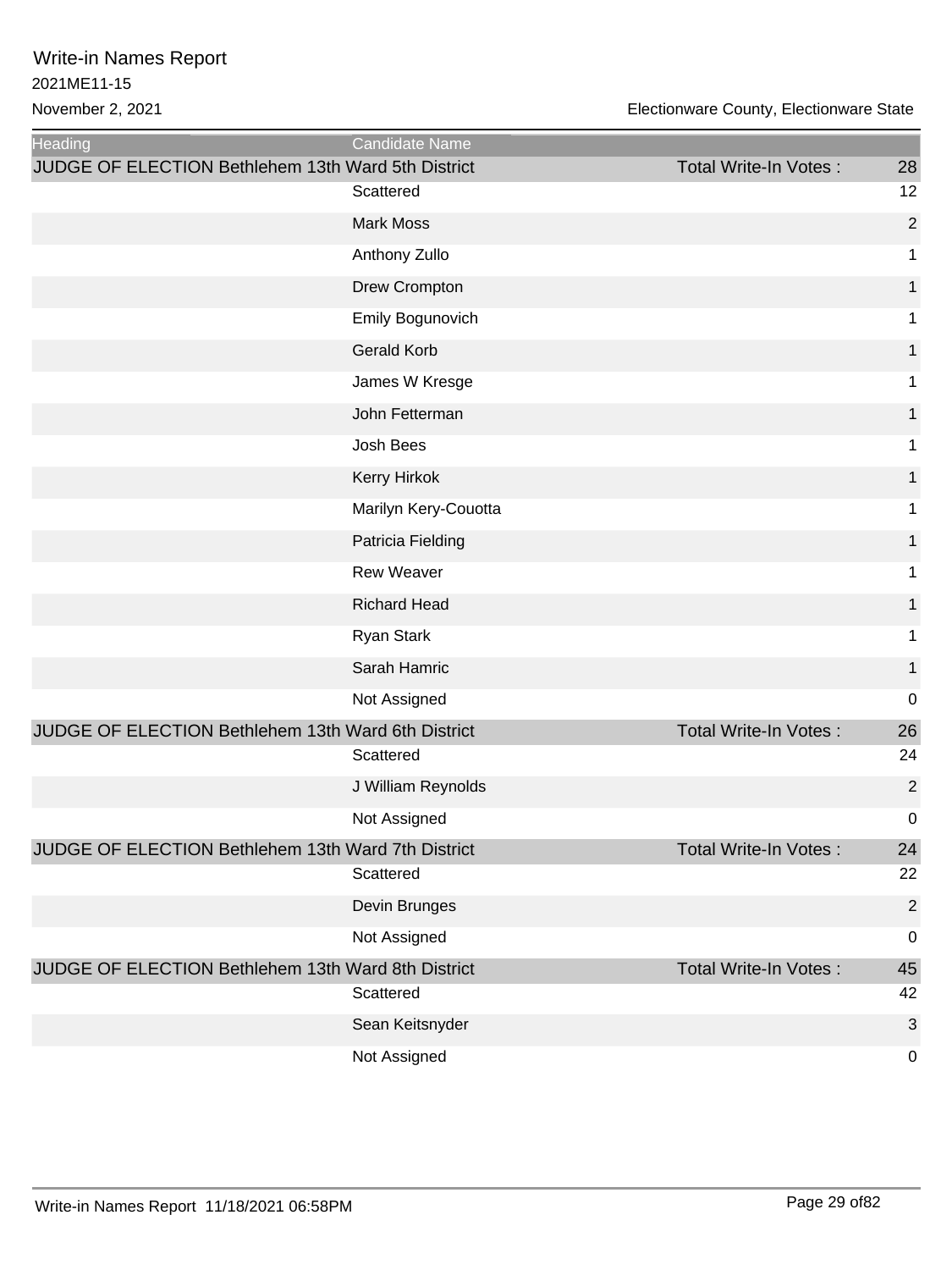| <b>Heading</b>                            | Candidate Name             |                              |                          |
|-------------------------------------------|----------------------------|------------------------------|--------------------------|
| <b>JUDGE OF ELECTION Alburtis</b>         |                            | <b>Total Write-In Votes:</b> | 47                       |
|                                           | Scattered                  |                              | 38                       |
|                                           | <b>Margaret Buss</b>       |                              | 9                        |
|                                           | Not Assigned               |                              | 0                        |
| JUDGE OF ELECTION Catasauqua 1st District |                            | Total Write-In Votes:        | 33                       |
|                                           | Scattered                  |                              | 30                       |
|                                           | <b>Richard Silvoy</b>      |                              | 3                        |
|                                           | Not Assigned               |                              | 0                        |
| JUDGE OF ELECTION Catasauqua 2nd District |                            | <b>Total Write-In Votes:</b> | 32                       |
|                                           | Scattered                  |                              | 26                       |
|                                           | <b>Kimberly Gable</b>      |                              | $\overline{2}$           |
|                                           | <b>Matt Deist</b>          |                              | $\overline{2}$           |
|                                           | <b>Richard Silvoy</b>      |                              | $\overline{2}$           |
|                                           | Not Assigned               |                              | 0                        |
| JUDGE OF ELECTION Catasauqua 3rd District |                            | Total Write-In Votes:        | 30                       |
|                                           | Scattered                  |                              | 25                       |
|                                           | Louie Draxler              |                              | 5                        |
|                                           | Not Assigned               |                              | 0                        |
| JUDGE OF ELECTION Coopersburg             |                            | <b>Total Write-In Votes:</b> | 51                       |
|                                           | Scattered                  |                              | 41                       |
|                                           | Katherine Moyer            |                              | $\overline{7}$           |
|                                           | <b>Richard Nalichowski</b> |                              | 3                        |
|                                           | Not Assigned               |                              | $\mathbf 0$              |
| JUDGE OF ELECTION Coplay 1st District     |                            | Total Write-In Votes:        | 26                       |
|                                           | Scattered                  |                              | 22                       |
|                                           | James Semler               |                              | $\overline{\mathcal{A}}$ |
|                                           | Not Assigned               |                              | 0                        |
| JUDGE OF ELECTION Coplay 2nd District     |                            | <b>Total Write-In Votes:</b> | $\,8\,$                  |
|                                           | Scattered                  |                              | 8                        |
|                                           | Not Assigned               |                              | $\pmb{0}$                |
| JUDGE OF ELECTION Emmaus 1st District     |                            | Total Write-In Votes:        | 38                       |
|                                           | Scattered                  |                              | 33                       |
|                                           | Connie Yarema              |                              | 5                        |
|                                           | Not Assigned               |                              | 0                        |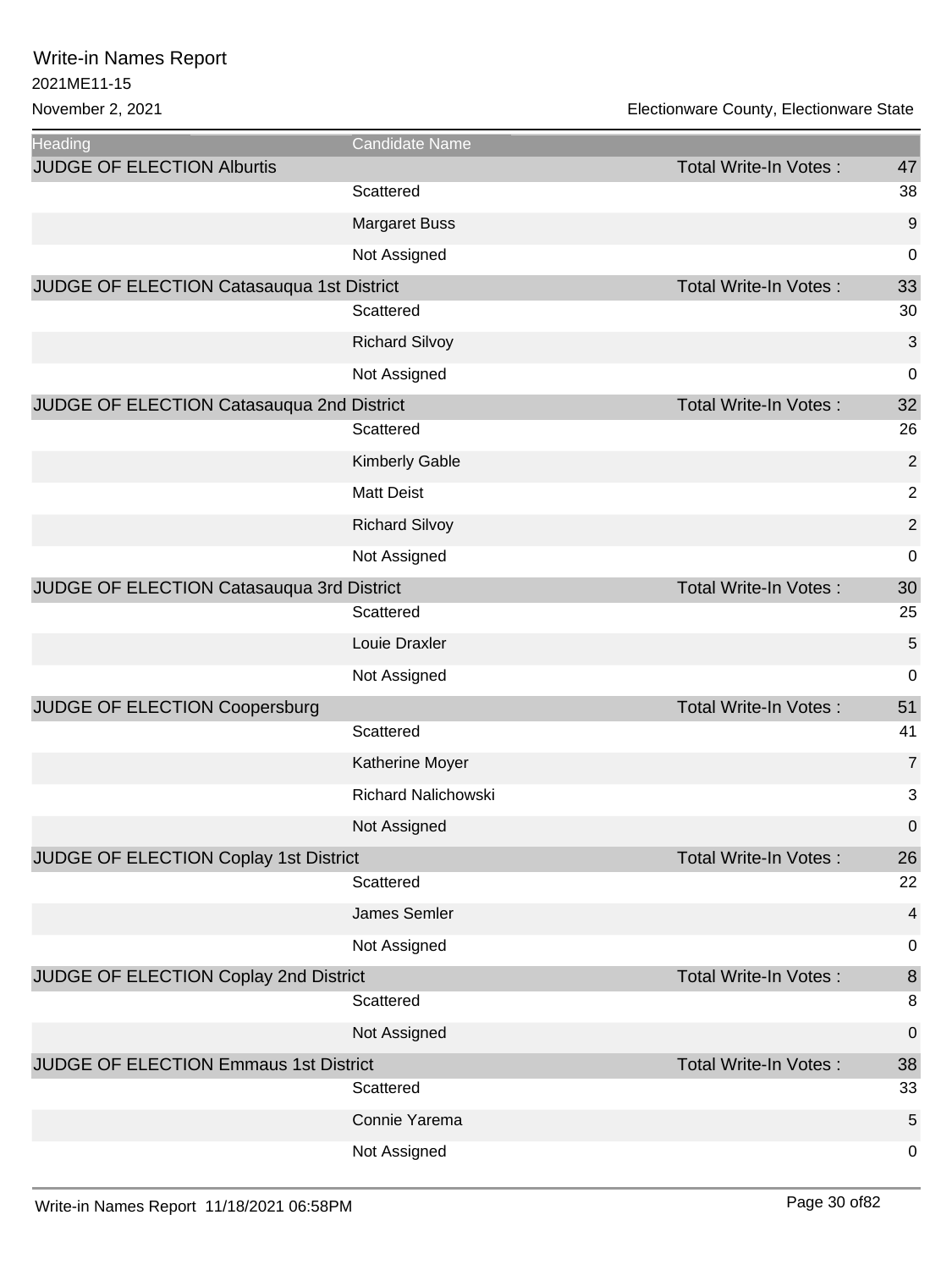| <b>Heading</b>                               | Candidate Name      |                              |                |
|----------------------------------------------|---------------------|------------------------------|----------------|
| <b>JUDGE OF ELECTION Emmaus 2nd District</b> |                     | Total Write-In Votes:        | 14             |
|                                              | Scattered           |                              | 14             |
|                                              | Not Assigned        |                              | 0              |
| JUDGE OF ELECTION Emmaus 3rd District        |                     | <b>Total Write-In Votes:</b> | 50             |
|                                              | Scattered           |                              | 40             |
|                                              | Jonathan Harada     |                              | 5              |
|                                              | Pamela Schiaffo     |                              | 5              |
|                                              | Not Assigned        |                              | 0              |
| JUDGE OF ELECTION Emmaus 4th District        |                     | <b>Total Write-In Votes:</b> | 28             |
|                                              | Scattered           |                              | 25             |
|                                              | Susan Kart          |                              | 3              |
|                                              | Not Assigned        |                              | 0              |
| JUDGE OF ELECTION Emmaus 5th District        |                     | <b>Total Write-In Votes:</b> | 30             |
|                                              | Scattered           |                              | 26             |
|                                              | Alexandra Racines   |                              | 4              |
|                                              | Not Assigned        |                              | 0              |
| JUDGE OF ELECTION Emmaus 6th District        |                     | <b>Total Write-In Votes:</b> | 29             |
|                                              | Scattered           |                              | 27             |
|                                              | <b>Chris Gigler</b> |                              | $\overline{2}$ |
|                                              | Not Assigned        |                              | 0              |
| JUDGE OF ELECTION Fountain Hill 1st District |                     | Total Write-In Votes:        | $\mathfrak{S}$ |
|                                              | Scattered           |                              | 3              |
|                                              | Not Assigned        |                              | 0              |
| JUDGE OF ELECTION Fountain Hill 2nd District |                     | Total Write-In Votes :       | $\overline{2}$ |
|                                              | Scattered           |                              | $\overline{2}$ |
|                                              | Not Assigned        |                              | 0              |
| JUDGE OF ELECTION Fountain Hill 3rd District |                     | <b>Total Write-In Votes:</b> | 21             |
|                                              |                     |                              |                |
|                                              | Scattered           |                              | 19             |
|                                              | Joseph Davis        |                              | $\overline{2}$ |
|                                              | Not Assigned        |                              | 0              |
| JUDGE OF ELECTION Macungie                   |                     | <b>Total Write-In Votes:</b> | 16             |
|                                              | Scattered           |                              | 16             |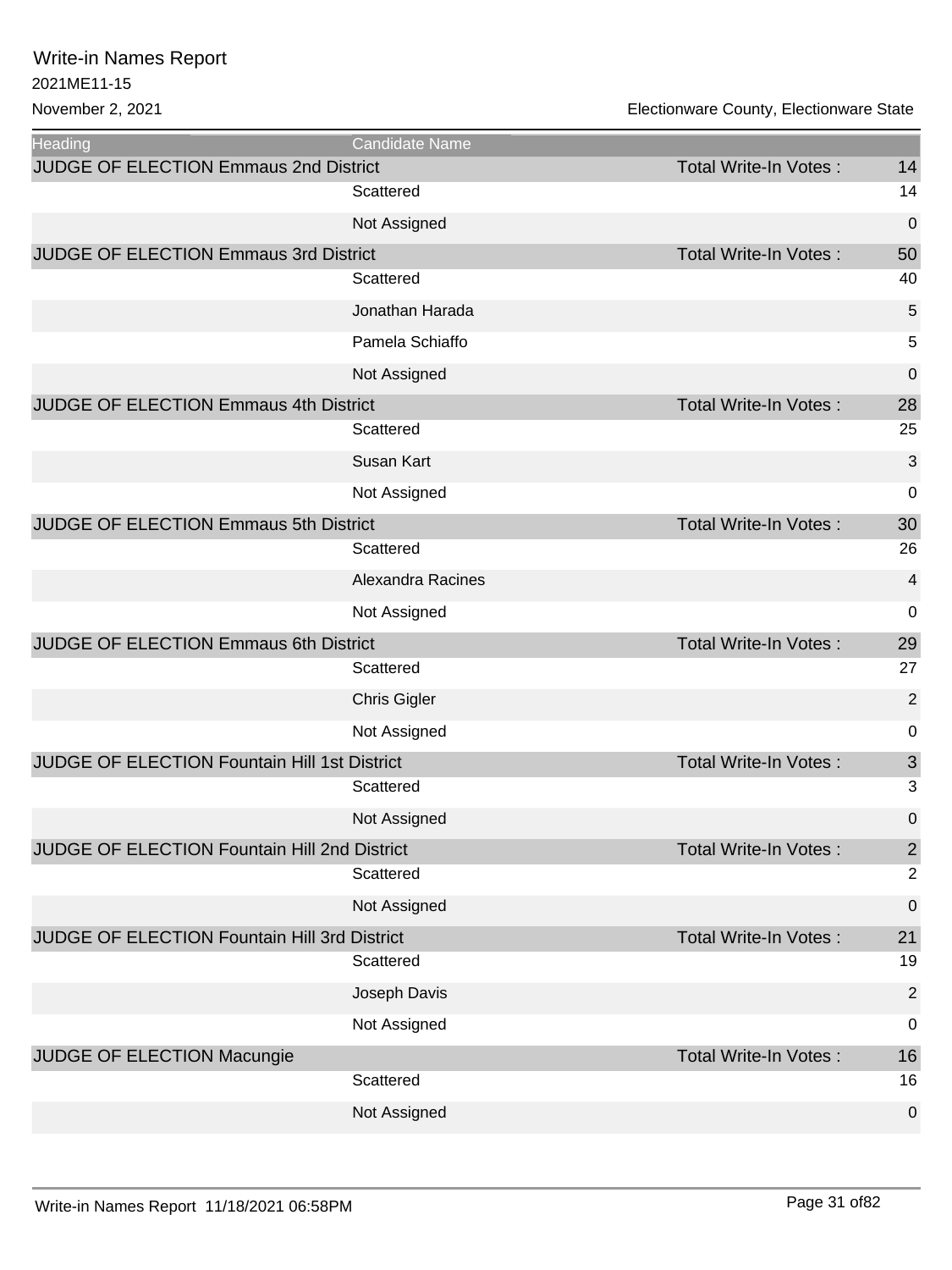| <b>Heading</b>                                    | <b>Candidate Name</b> |                              |                  |
|---------------------------------------------------|-----------------------|------------------------------|------------------|
| JUDGE OF ELECTION Slatington 1st District         |                       | <b>Total Write-In Votes:</b> | 14               |
|                                                   | Scattered             |                              | 5                |
|                                                   | Angela Williams       |                              | 1                |
|                                                   | Chad Chartman         |                              | 1                |
|                                                   | David Hess            |                              | 1                |
|                                                   | Debbie Williams       |                              | 1                |
|                                                   | Jessica Costabile     |                              | 1                |
|                                                   | Ryan Mayberry         |                              | 1                |
|                                                   | Ryan Papay            |                              | 1                |
|                                                   | Tanya Simms           |                              | 1                |
|                                                   | Thomas L Paterson     |                              | 1                |
|                                                   | Not Assigned          |                              | $\mathbf 0$      |
| JUDGE OF ELECTION Slatington 2nd District         |                       | <b>Total Write-In Votes:</b> | 12               |
|                                                   | Scattered             |                              | 10               |
|                                                   | Louise Bechtel        |                              | $\overline{2}$   |
|                                                   | Not Assigned          |                              | $\mathbf 0$      |
| JUDGE OF ELECTION Slatington 3rd District         |                       | Total Write-In Votes:        | 15               |
|                                                   | Scattered             |                              | 10               |
|                                                   | David Mulcahy         |                              | 5                |
|                                                   | Not Assigned          |                              | 0                |
| JUDGE OF ELECTION Hanover                         |                       | <b>Total Write-In Votes:</b> | 8                |
|                                                   | Scattered             |                              | 8                |
|                                                   | Not Assigned          |                              | $\Omega$         |
| JUDGE OF ELECTION Heidelberg                      |                       | <b>Total Write-In Votes:</b> | 19               |
|                                                   | Scattered             |                              | 19               |
|                                                   | Not Assigned          |                              | $\boldsymbol{0}$ |
| JUDGE OF ELECTION Lower Macungie 1st Districtrict | Scattered             | Total Write-In Votes:        | 12<br>12         |
|                                                   | Not Assigned          |                              | $\boldsymbol{0}$ |
| JUDGE OF ELECTION Lower Macungie 2nd Districtrict |                       | <b>Total Write-In Votes:</b> | 34               |
|                                                   | Scattered             |                              | 34               |
|                                                   | Not Assigned          |                              | $\mathbf 0$      |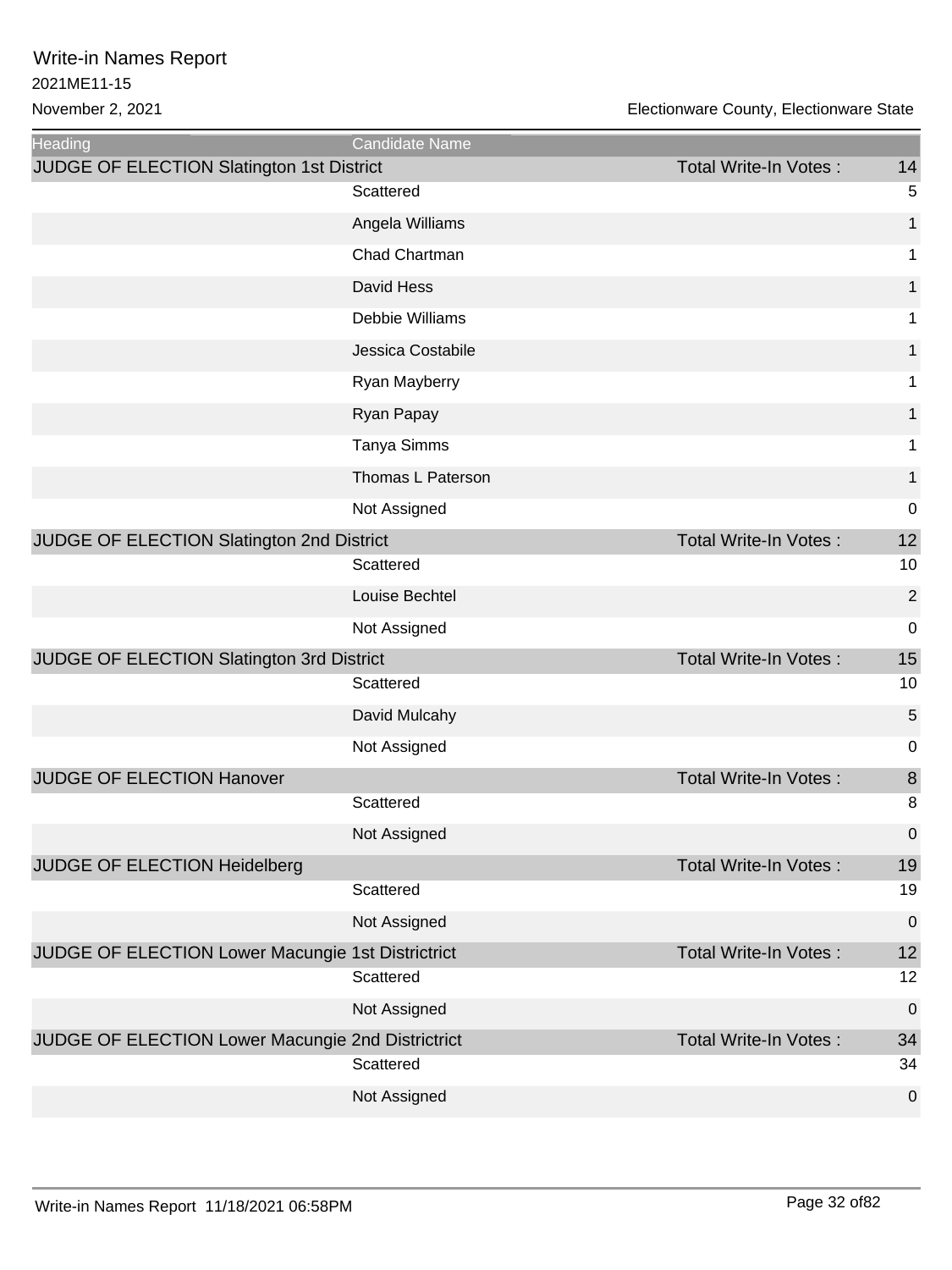| <b>Heading</b>                                    | Candidate Name         |                              |                     |
|---------------------------------------------------|------------------------|------------------------------|---------------------|
| JUDGE OF ELECTION Lower Macungie 3rd Districtrict |                        | Total Write-In Votes:        | 42                  |
|                                                   | Scattered              |                              | 27                  |
|                                                   | Barry Mosebach         |                              | 1                   |
|                                                   | Darren Prosser         |                              | 1                   |
|                                                   | David W Paissant       |                              | 1                   |
|                                                   | Eric Gopen             |                              | 1                   |
|                                                   | Jared Mickelson        |                              | 1                   |
|                                                   | Jerett Gibert          |                              | 1                   |
|                                                   | Joseph Nanovic         |                              | 1                   |
|                                                   | Kevin Brobson          |                              | 1                   |
|                                                   | Lee Ann Gilber         |                              | $\mathbf{1}$        |
|                                                   | Monica Gibbs           |                              | 1                   |
|                                                   | <b>Patrick Sewards</b> |                              | 1                   |
|                                                   | <b>Robert Manns</b>    |                              | 1                   |
|                                                   | Ronald Rohlsen         |                              | 1                   |
|                                                   | Sharon Lewis           |                              | 1                   |
|                                                   | <b>Shirley Nyland</b>  |                              | $\mathbf{1}$        |
|                                                   | Not Assigned           |                              | $\mathbf 0$         |
| JUDGE OF ELECTION Lower Macungie 4th Districtrict |                        | <b>Total Write-In Votes:</b> | 12                  |
|                                                   | Scattered              |                              | 12                  |
|                                                   | Not Assigned           |                              | 0                   |
| JUDGE OF ELECTION Lower Macungie 5th Districtrict |                        | <b>Total Write-In Votes:</b> | 37                  |
|                                                   | Scattered              |                              | 32                  |
|                                                   | Janice Kavounas        |                              | 5                   |
|                                                   | Not Assigned           |                              | $\boldsymbol{0}$    |
| JUDGE OF ELECTION Lower Macungie 6th Districtrict | Scattered              | Total Write-In Votes:        | 30<br>30            |
|                                                   | Not Assigned           |                              | $\boldsymbol{0}$    |
| JUDGE OF ELECTION Lower Macungie 7th Districtrict | Scattered              | Total Write-In Votes:        | $\overline{9}$<br>9 |
|                                                   | Not Assigned           |                              | $\boldsymbol{0}$    |
|                                                   |                        |                              |                     |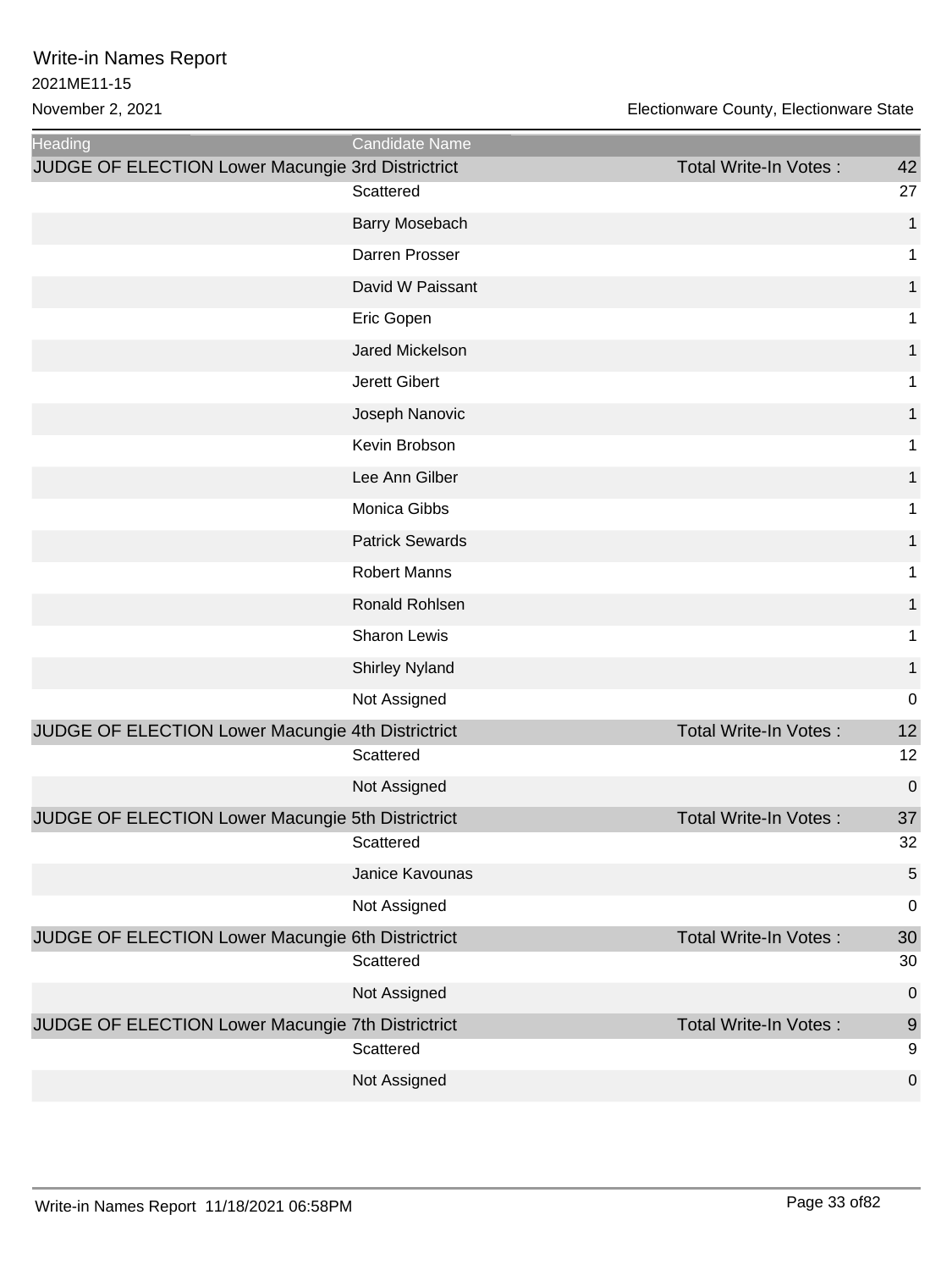| Heading                                            | Candidate Name         |                       |                  |
|----------------------------------------------------|------------------------|-----------------------|------------------|
| JUDGE OF ELECTION Lower Macungie 8th Districtrict  | Scattered              | Total Write-In Votes: | 45<br>39         |
|                                                    |                        |                       |                  |
|                                                    | Karen Clary            |                       | $\overline{2}$   |
|                                                    | Mary Kellogg           |                       | $\overline{2}$   |
|                                                    | Nicholas Kokkinos      |                       | $\overline{c}$   |
|                                                    | Not Assigned           |                       | $\mathbf 0$      |
| JUDGE OF ELECTION Lower Macungie 9th Districtrict  | Scattered              | Total Write-In Votes: | 29<br>21         |
|                                                    | <b>Chris Stewald</b>   |                       | 1                |
|                                                    | Dan Stephans           |                       | 1                |
|                                                    | David Castillo         |                       | 1                |
|                                                    | Fred Kimock            |                       | 1                |
|                                                    | James S Hutchinas      |                       | 1                |
|                                                    | Joshua Ritter          |                       | 1                |
|                                                    | Robert Schopf          |                       | 1                |
|                                                    | <b>Winston Casey</b>   |                       | 1                |
|                                                    | Not Assigned           |                       | $\boldsymbol{0}$ |
| JUDGE OF ELECTION Lower Macungie 10th Districtrict |                        | Total Write-In Votes: | 62               |
|                                                    | Scattered              |                       | 56               |
|                                                    | Daniel Ritchie         |                       | $\overline{2}$   |
|                                                    | Fadia Halma            |                       | $\overline{2}$   |
|                                                    | <b>Robert R Ritter</b> |                       | $\overline{2}$   |
|                                                    | Not Assigned           |                       | $\pmb{0}$        |
| JUDGE OF ELECTION Lower Milford                    |                        | Total Write-In Votes: | 32               |
|                                                    | Scattered              |                       | 25               |
|                                                    | Donald Harrington      |                       | 3                |
|                                                    | Lori A Dumas           |                       | $\overline{2}$   |
|                                                    | M Jason Evans          |                       | $\overline{2}$   |
|                                                    | Not Assigned           |                       | $\mathbf 0$      |
| JUDGE OF ELECTION Lowhill                          |                        | Total Write-In Votes: | 100              |
|                                                    | Michele Herman         |                       | 58               |
|                                                    | Scattered              |                       | 42               |
|                                                    | Not Assigned           |                       | $\mathbf 0$      |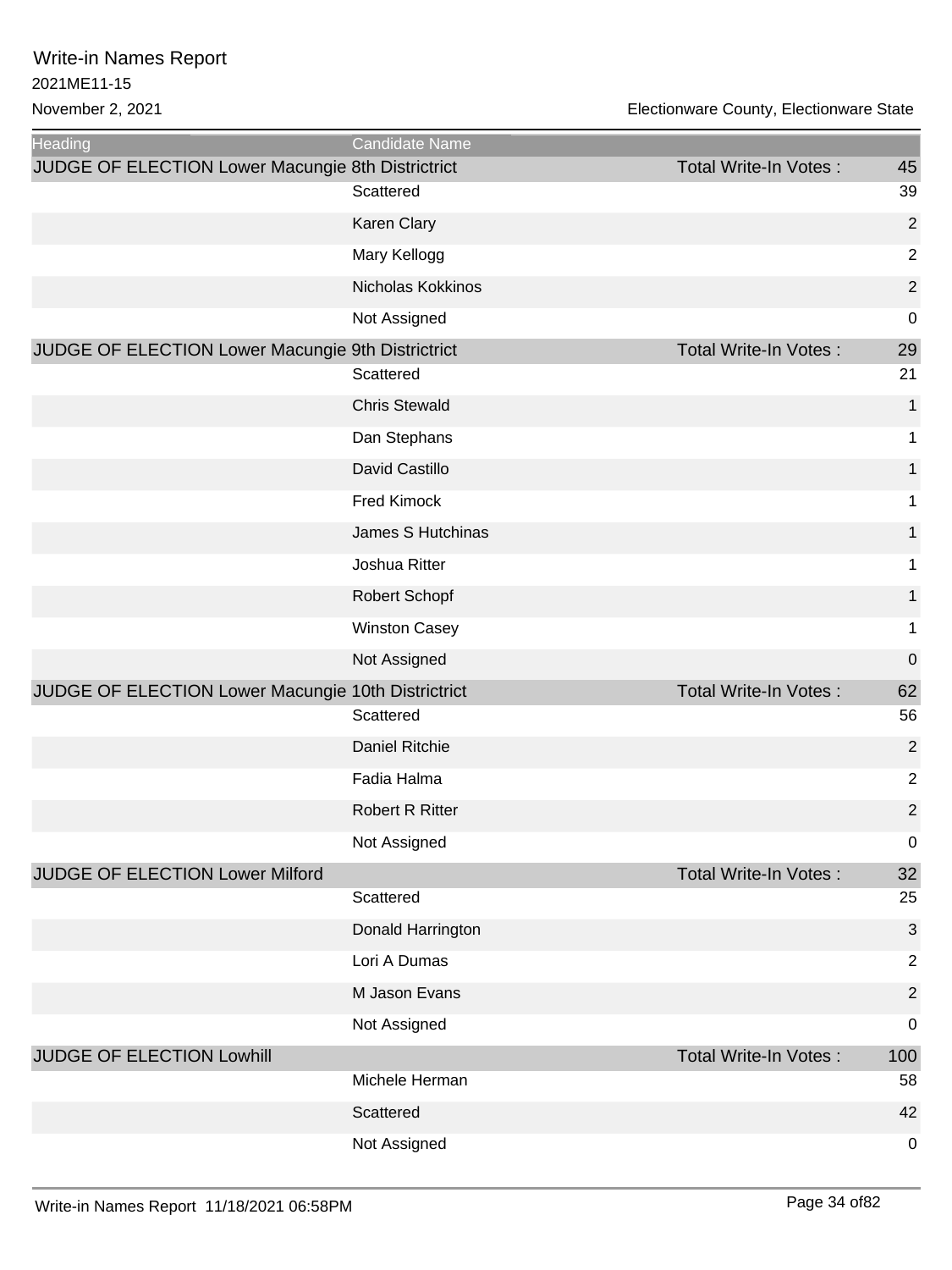| <b>Heading</b>                                            | Candidate Name        |                              |                  |
|-----------------------------------------------------------|-----------------------|------------------------------|------------------|
| JUDGE OF ELECTION Lynn New Tripoli                        |                       | Total Write-In Votes:        | 185              |
|                                                           | Michael Ondra         |                              | 128              |
|                                                           | Scattered             |                              | 31               |
|                                                           | <b>Beth Albouq</b>    |                              | 26               |
|                                                           | Not Assigned          |                              | $\mathbf 0$      |
| JUDGE OF ELECTION Lynn Lynnville                          |                       | Total Write-In Votes:        | $\overline{7}$   |
|                                                           | Scattered             |                              | $\overline{7}$   |
|                                                           | Not Assigned          |                              | $\boldsymbol{0}$ |
| JUDGE OF ELECTION Lynn Jacksonville                       |                       | <b>Total Write-In Votes:</b> | 5                |
|                                                           | Scattered             |                              | 5                |
|                                                           | Not Assigned          |                              | $\mathbf 0$      |
| JUDGE OF ELECTION North Whitehall 1st Districtrict        |                       | <b>Total Write-In Votes:</b> | 14               |
|                                                           | Scattered             |                              | 14               |
|                                                           | Not Assigned          |                              | $\mathbf 0$      |
| JUDGE OF ELECTION North Whitehall 2nd Districtrict        |                       | Total Write-In Votes:        | 21               |
|                                                           | Scattered             |                              | 21               |
|                                                           | Not Assigned          |                              | 0                |
| JUDGE OF ELECTION North Whitehall 3rd Districtrict        |                       | <b>Total Write-In Votes:</b> | 33               |
|                                                           | Scattered             |                              | 29               |
|                                                           | Derek Kirsopp         |                              | $\overline{2}$   |
|                                                           | <b>Raymond Stoudt</b> |                              | $\overline{2}$   |
|                                                           | Not Assigned          |                              | $\mathbf 0$      |
| <b>JUDGE OF ELECTION North Whitehall 4th Districtrict</b> |                       | <b>Total Write-In Votes:</b> | 56               |
|                                                           | Scattered             |                              | 44               |
|                                                           | <b>Eric Minford</b>   |                              | 12               |
|                                                           | Not Assigned          |                              | $\mathbf 0$      |
| JUDGE OF ELECTION North Whitehall 5th Districtrict        |                       | Total Write-In Votes:        | 65               |
|                                                           | Scattered             |                              | 56               |
|                                                           | Joanne Coppola        |                              | $9$              |
|                                                           | Not Assigned          |                              | $\mathbf 0$      |
| JUDGE OF ELECTION North Whitehall 6th Districtrict        |                       | <b>Total Write-In Votes:</b> | 28               |
|                                                           | Scattered             |                              | 25               |
|                                                           | <b>Chris Moakley</b>  |                              | 3                |
|                                                           | Not Assigned          |                              | 0                |
|                                                           |                       |                              |                  |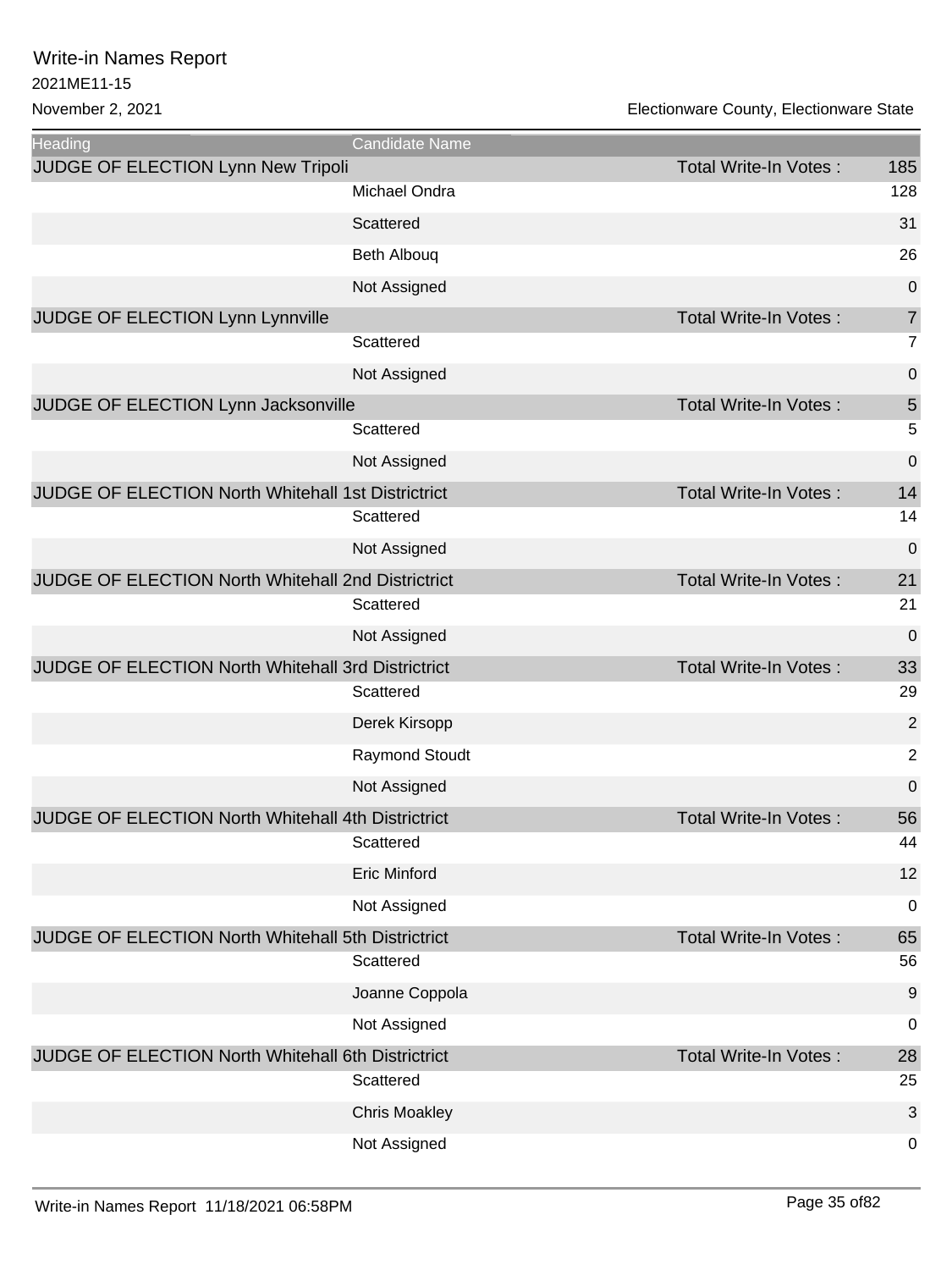| <b>Heading</b>                                    | <b>Candidate Name</b> |                              |                |
|---------------------------------------------------|-----------------------|------------------------------|----------------|
| JUDGE OF ELECTION Salisbury 1st Ward              |                       | Total Write-In Votes:        | 48             |
|                                                   | Scattered             |                              | 45             |
|                                                   | Dorothy Keeler        |                              | 3              |
|                                                   | Not Assigned          |                              | 0              |
| JUDGE OF ELECTION Salisbury 2nd Ward              |                       | <b>Total Write-In Votes:</b> | 54             |
|                                                   | Scattered             |                              | 50             |
|                                                   | lan Riccaboni         |                              | $\mathbf 2$    |
|                                                   | Nell Sokalski         |                              | $\overline{2}$ |
|                                                   | Not Assigned          |                              | 0              |
| JUDGE OF ELECTION Salisbury 3rd Ward 1st District |                       | <b>Total Write-In Votes:</b> | 22             |
|                                                   | Scattered             |                              | 14             |
|                                                   | Alan Baumutz          |                              | $\mathbf{1}$   |
|                                                   | Arya Nahrgang         |                              | 1              |
|                                                   | <b>Bob Hellfritch</b> |                              | 1              |
|                                                   | Jeff Miller           |                              | 1              |
|                                                   | Joseph F Gigither     |                              | 1              |
|                                                   | Karen Ludwig          |                              | $\mathbf 1$    |
|                                                   | M Patrick DuBois      |                              | $\mathbf{1}$   |
|                                                   | <b>Rick Shoemaker</b> |                              | 1              |
|                                                   | Not Assigned          |                              | 0              |
| JUDGE OF ELECTION Salisbury 3rd Ward 2nd District |                       | <b>Total Write-In Votes:</b> | 33             |
|                                                   | Scattered             |                              | 21             |
|                                                   | Debra Brinton         |                              | 12             |
|                                                   | Not Assigned          |                              | 0              |
| JUDGE OF ELECTION Salisbury 4th Ward 1st District |                       | Total Write-In Votes:        | 30             |
|                                                   | Scattered             |                              | 24             |
|                                                   | George Wasilexyk      |                              | $\overline{2}$ |
|                                                   | Glen Donaldson        |                              | $\overline{2}$ |
|                                                   | Suzanne Mayer-Kuster  |                              | $\overline{2}$ |
|                                                   | Not Assigned          |                              | 0              |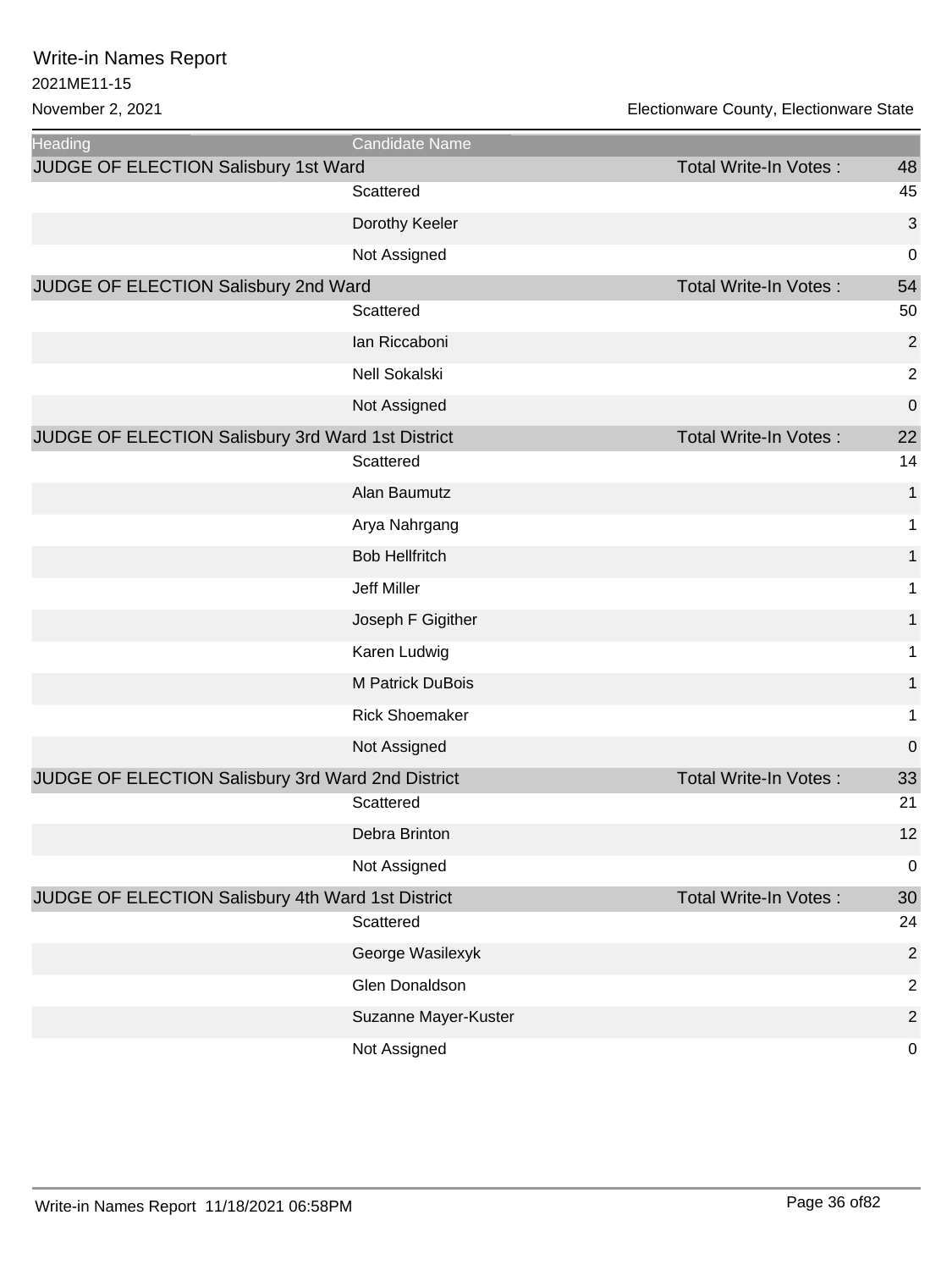| <b>Heading</b>                                     | Candidate Name        |                       |                |
|----------------------------------------------------|-----------------------|-----------------------|----------------|
| JUDGE OF ELECTION Salisbury 4th Ward 2nd District  |                       | Total Write-In Votes: | 18             |
|                                                    | Scattered             |                       | 12             |
|                                                    | <b>Edward G Shea</b>  |                       | $\overline{2}$ |
|                                                    | Joshua Hauck          |                       | $\overline{c}$ |
|                                                    | <b>Keith Morris</b>   |                       | $\overline{c}$ |
|                                                    | Not Assigned          |                       | $\mathbf 0$    |
| JUDGE OF ELECTION Salisbury 5th Ward 1st District  |                       | Total Write-In Votes: | $\overline{7}$ |
|                                                    | Scattered             |                       | $\overline{7}$ |
|                                                    | Not Assigned          |                       | $\mathbf 0$    |
| JUDGE OF ELECTION Salisbury 5th Ward 2nd District  |                       | Total Write-In Votes: | 23             |
|                                                    | Scattered             |                       | 12             |
|                                                    | <b>Andrew Katz</b>    |                       | 1              |
|                                                    | <b>Bill Jones</b>     |                       | 1              |
|                                                    | <b>Colleen Daigle</b> |                       | 1              |
|                                                    | Dev Kannen            |                       | 1              |
|                                                    | <b>Emmett Henny</b>   |                       | 1              |
|                                                    | <b>Evahaed Yust</b>   |                       | 1              |
|                                                    | Joseph Fachiano       |                       | 1              |
|                                                    | Kevin M McNamara      |                       | 1              |
|                                                    | <b>Michael Melly</b>  |                       | 1              |
|                                                    | Orazio Soriano        |                       | 1              |
|                                                    | Paul Dorney           |                       | 1              |
|                                                    | Not Assigned          |                       | $\mathbf 0$    |
| JUDGE OF ELECTION South Whitehall 1st Districtrict |                       | Total Write-In Votes: | 66             |
|                                                    | Scattered             |                       | 59             |
|                                                    | Donnamarie Lahouchuc  |                       | $\overline{7}$ |
|                                                    | Not Assigned          |                       | $\mathbf 0$    |
| JUDGE OF ELECTION South Whitehall 2nd Districtrict |                       | Total Write-In Votes: | 32             |
|                                                    | Scattered             |                       | 28             |
|                                                    | Adam C Kistler        |                       | $\overline{2}$ |
|                                                    | <b>Israel Rosa</b>    |                       | $\overline{2}$ |
|                                                    | Not Assigned          |                       | $\overline{0}$ |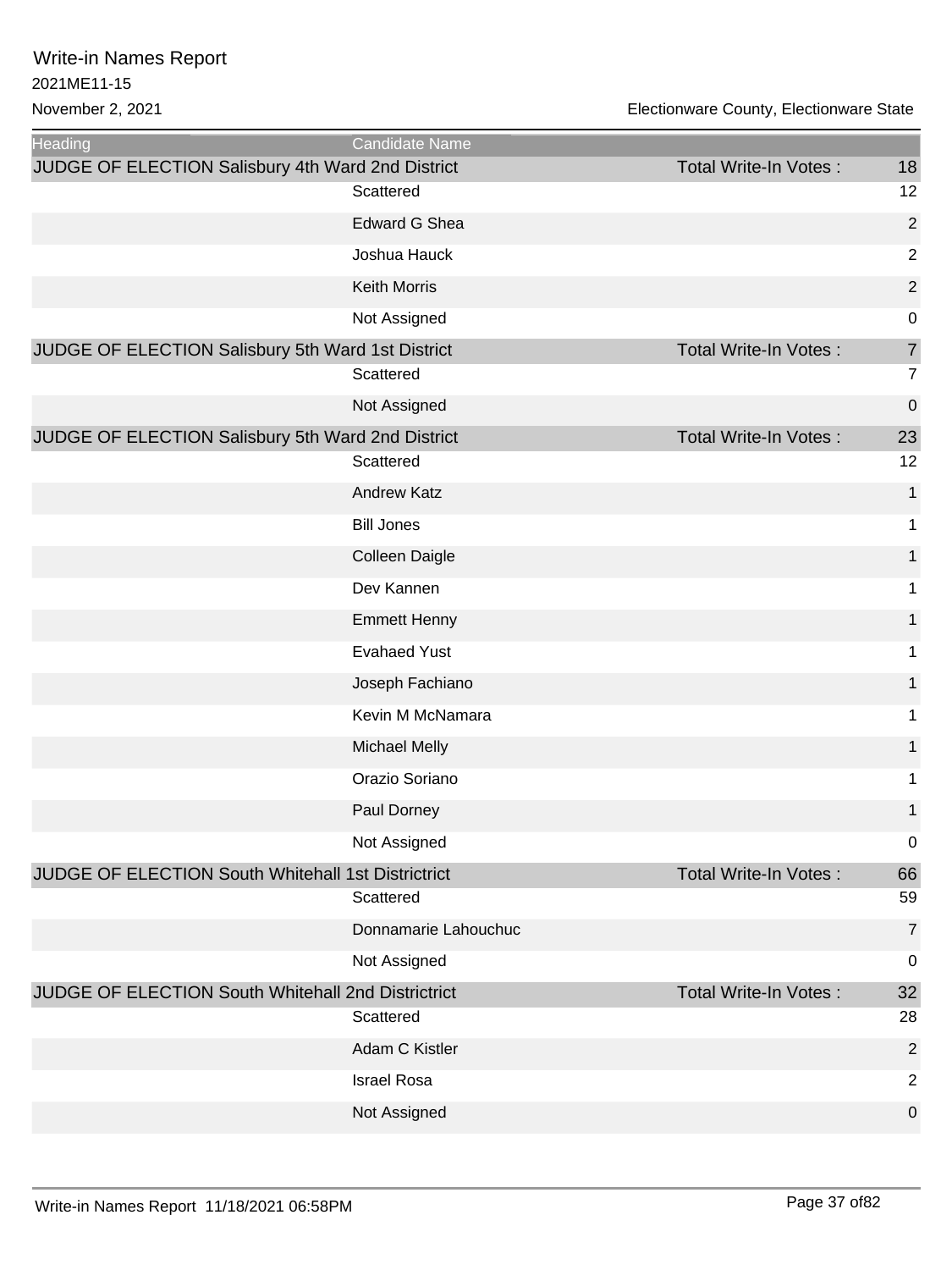| <b>Heading</b>                                     | <b>Candidate Name</b>   |                              |                  |
|----------------------------------------------------|-------------------------|------------------------------|------------------|
| JUDGE OF ELECTION South Whitehall 3rd Districtrict |                         | Total Write-In Votes:        | 19               |
|                                                    | Scattered               |                              | 19               |
|                                                    | Not Assigned            |                              | $\pmb{0}$        |
| JUDGE OF ELECTION South Whitehall 4th Districtrict |                         | Total Write-In Votes:        | 62               |
|                                                    | Scattered               |                              | 52               |
|                                                    | <b>Patrick Foose</b>    |                              | 10               |
|                                                    | Not Assigned            |                              | $\pmb{0}$        |
| JUDGE OF ELECTION South Whitehall 5th Districtrict |                         | <b>Total Write-In Votes:</b> | $\boldsymbol{8}$ |
|                                                    | Scattered               |                              | 8                |
|                                                    | Not Assigned            |                              | 0                |
| JUDGE OF ELECTION South Whitehall 6th Districtrict |                         | Total Write-In Votes:        | 28               |
|                                                    | Scattered               |                              | 28               |
|                                                    | Not Assigned            |                              | 0                |
| JUDGE OF ELECTION South Whitehall 7th Districtrict |                         | <b>Total Write-In Votes:</b> | 34               |
|                                                    | Scattered               |                              | 30               |
|                                                    | Dale Bachman            |                              | $\overline{2}$   |
|                                                    | <b>Richard Abuzzese</b> |                              | $\overline{2}$   |
|                                                    | Not Assigned            |                              | $\mathbf 0$      |
| JUDGE OF ELECTION South Whitehall 8th Districtrict |                         | Total Write-In Votes:        | 13               |
|                                                    | Scattered               |                              | 13               |
|                                                    | Not Assigned            |                              | 0                |
| JUDGE OF ELECTION Upper Macungie 1st Districtrict  |                         | Total Write-In Votes:        | 22               |
|                                                    | Scattered               |                              | 22               |
|                                                    | Not Assigned            |                              | $\pmb{0}$        |
| JUDGE OF ELECTION Upper Macungie 2nd Districtrict  |                         | <b>Total Write-In Votes:</b> | 40               |
|                                                    | Scattered               |                              | 40               |
|                                                    | Not Assigned            |                              | $\pmb{0}$        |
| JUDGE OF ELECTION Upper Macungie 3rd Districtrict  |                         | <b>Total Write-In Votes:</b> | 16               |
|                                                    | Scattered               |                              | 16               |
|                                                    | Not Assigned            |                              | $\pmb{0}$        |
| JUDGE OF ELECTION Upper Macungie 4th Districtrict  |                         | Total Write-In Votes:        | 24               |
|                                                    | Scattered               |                              | 19               |
|                                                    | Michael Vassallo        |                              | 5                |
|                                                    | Not Assigned            |                              | 0                |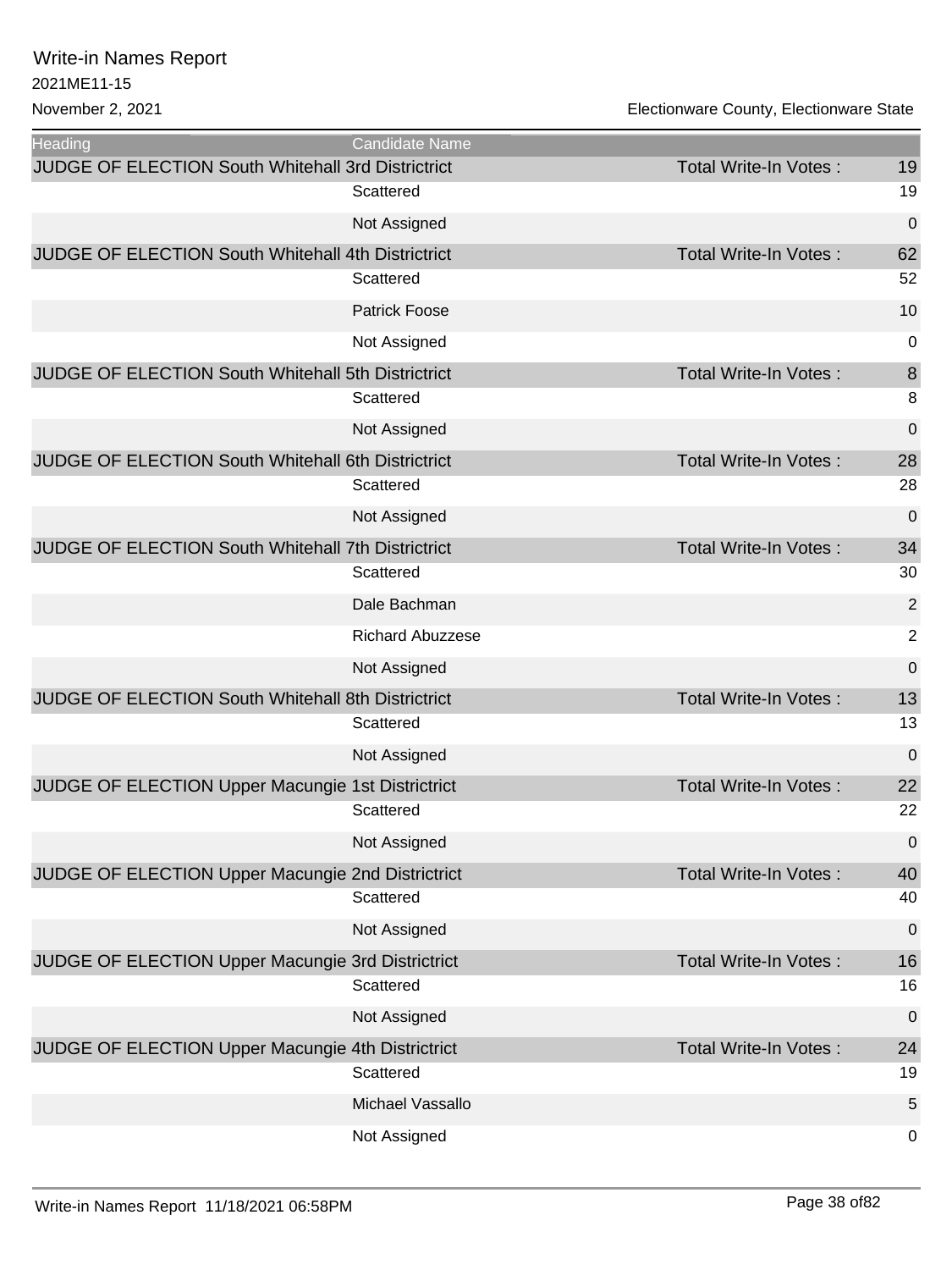| <b>Heading</b>                                    | Candidate Name      |                              |                  |
|---------------------------------------------------|---------------------|------------------------------|------------------|
| JUDGE OF ELECTION Upper Macungie 5th Districtrict |                     | <b>Total Write-In Votes:</b> | 89               |
|                                                   | Scattered           |                              | 61               |
|                                                   | Michael Vassallo    |                              | 19               |
|                                                   | Vincent P Lynott    |                              | 9                |
|                                                   | Not Assigned        |                              | $\pmb{0}$        |
| JUDGE OF ELECTION Upper Macungie 6th Districtrict |                     | <b>Total Write-In Votes:</b> | 30               |
|                                                   | Scattered           |                              | 22               |
|                                                   | Michael Vassallo    |                              | 6                |
|                                                   | <b>Brian Bodnar</b> |                              | 2                |
|                                                   | Not Assigned        |                              | $\mathbf 0$      |
| JUDGE OF ELECTION Upper Macungie 7th Districtrict |                     | Total Write-In Votes:        | 23               |
|                                                   | Scattered           |                              | 18               |
|                                                   | Michael Vassallo    |                              | 3                |
|                                                   | John V Layton       |                              | $\overline{2}$   |
|                                                   | Not Assigned        |                              | $\mathbf 0$      |
| JUDGE OF ELECTION Upper Macungie 8th Districtrict |                     | <b>Total Write-In Votes:</b> | 41               |
|                                                   | Scattered           |                              | 23               |
|                                                   | David Hendel        |                              | 18               |
|                                                   | Not Assigned        |                              | 0                |
| JUDGE OF ELECTION Upper Milford East              |                     | <b>Total Write-In Votes:</b> | 24               |
|                                                   | Scattered           |                              | 24               |
|                                                   | Not Assigned        |                              | $\mathbf 0$      |
| JUDGE OF ELECTION Upper Milford West              |                     | Total Write-In Votes:        | 15               |
|                                                   | Scattered           |                              | 15               |
|                                                   | Not Assigned        |                              | $\boldsymbol{0}$ |
| JUDGE OF ELECTION Upper Saucon 1st Districtrict   |                     | Total Write-In Votes:        | 32               |
|                                                   | Scattered           |                              | 32               |
|                                                   | Not Assigned        |                              | 0                |
| JUDGE OF ELECTION Upper Saucon 2nd Districtrict   |                     | Total Write-In Votes:        | 49               |
|                                                   | Scattered           |                              | 46               |
|                                                   | Connor O'neil       |                              | 3                |
|                                                   | Not Assigned        |                              | $\pmb{0}$        |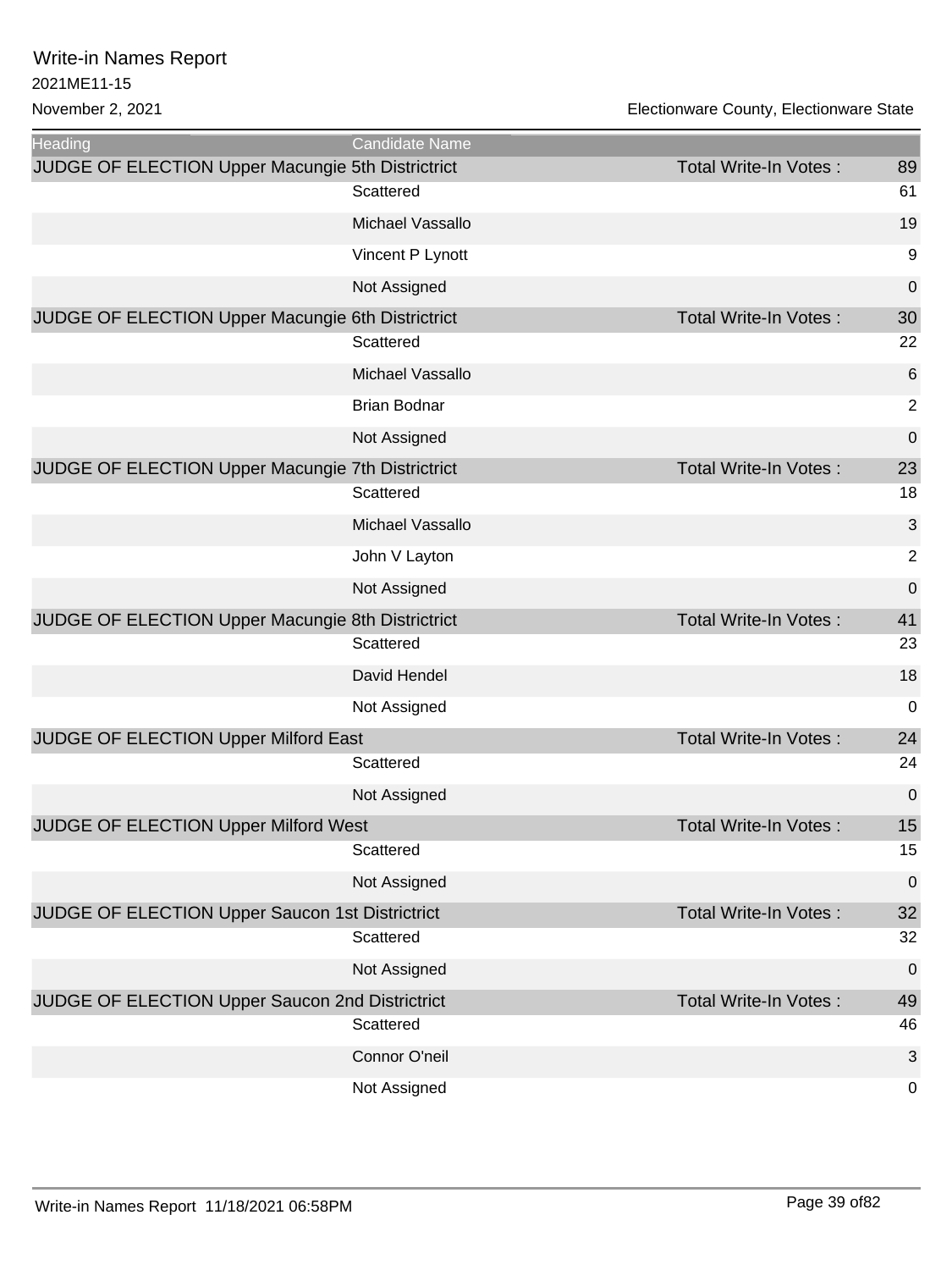| <b>Heading</b>                                      | <b>Candidate Name</b>  |                              |                         |
|-----------------------------------------------------|------------------------|------------------------------|-------------------------|
| JUDGE OF ELECTION Upper Saucon 3rd Districtrict     |                        | Total Write-In Votes:        | 50                      |
|                                                     | Scattered              |                              | 48                      |
|                                                     | <b>Timothy Demeter</b> |                              | $\overline{2}$          |
|                                                     | Not Assigned           |                              | 0                       |
| JUDGE OF ELECTION Upper Saucon 4th Districtrict     |                        | Total Write-In Votes:        | 33                      |
|                                                     | Scattered              |                              | 33                      |
|                                                     | Not Assigned           |                              | 0                       |
| JUDGE OF ELECTION Upper Saucon 5th Districtrict     |                        | Total Write-In Votes:        | 29                      |
|                                                     | Scattered              |                              | 29                      |
|                                                     | Not Assigned           |                              | 0                       |
| JUDGE OF ELECTION Upper Saucon 6th Districtrict     |                        | <b>Total Write-In Votes:</b> | 14                      |
|                                                     | Scattered              |                              | 14                      |
|                                                     | Not Assigned           |                              | 0                       |
| JUDGE OF ELECTION Washington East                   |                        | <b>Total Write-In Votes:</b> | $\overline{4}$          |
|                                                     | Scattered              |                              | $\overline{\mathbf{4}}$ |
|                                                     | Not Assigned           |                              | 0                       |
| JUDGE OF ELECTION Washington South                  |                        | Total Write-In Votes:        | $\mathbf{1}$            |
|                                                     | Scattered              |                              | $\mathbf{1}$            |
|                                                     | Not Assigned           |                              | $\pmb{0}$               |
| JUDGE OF ELECTION Washington West                   |                        | Total Write-In Votes:        | 12                      |
|                                                     | Scattered              |                              | $\,6$                   |
|                                                     | David Mulcahy          |                              | 5                       |
|                                                     | David Mantz            |                              | $\mathbf 1$             |
|                                                     | Not Assigned           |                              | $\pmb{0}$               |
| <b>JUDGE OF ELECTION Weisenberg</b>                 |                        | <b>Total Write-In Votes:</b> | 72                      |
|                                                     | Scattered              |                              | 72                      |
|                                                     | Not Assigned           |                              | 0                       |
| <b>JUDGE OF ELECTION Whitehall 1st Districtrict</b> |                        | Total Write-In Votes:        | 48                      |
|                                                     | Scattered              |                              | 30                      |
|                                                     | Penny Blake            |                              | 18                      |
|                                                     | Not Assigned           |                              | 0                       |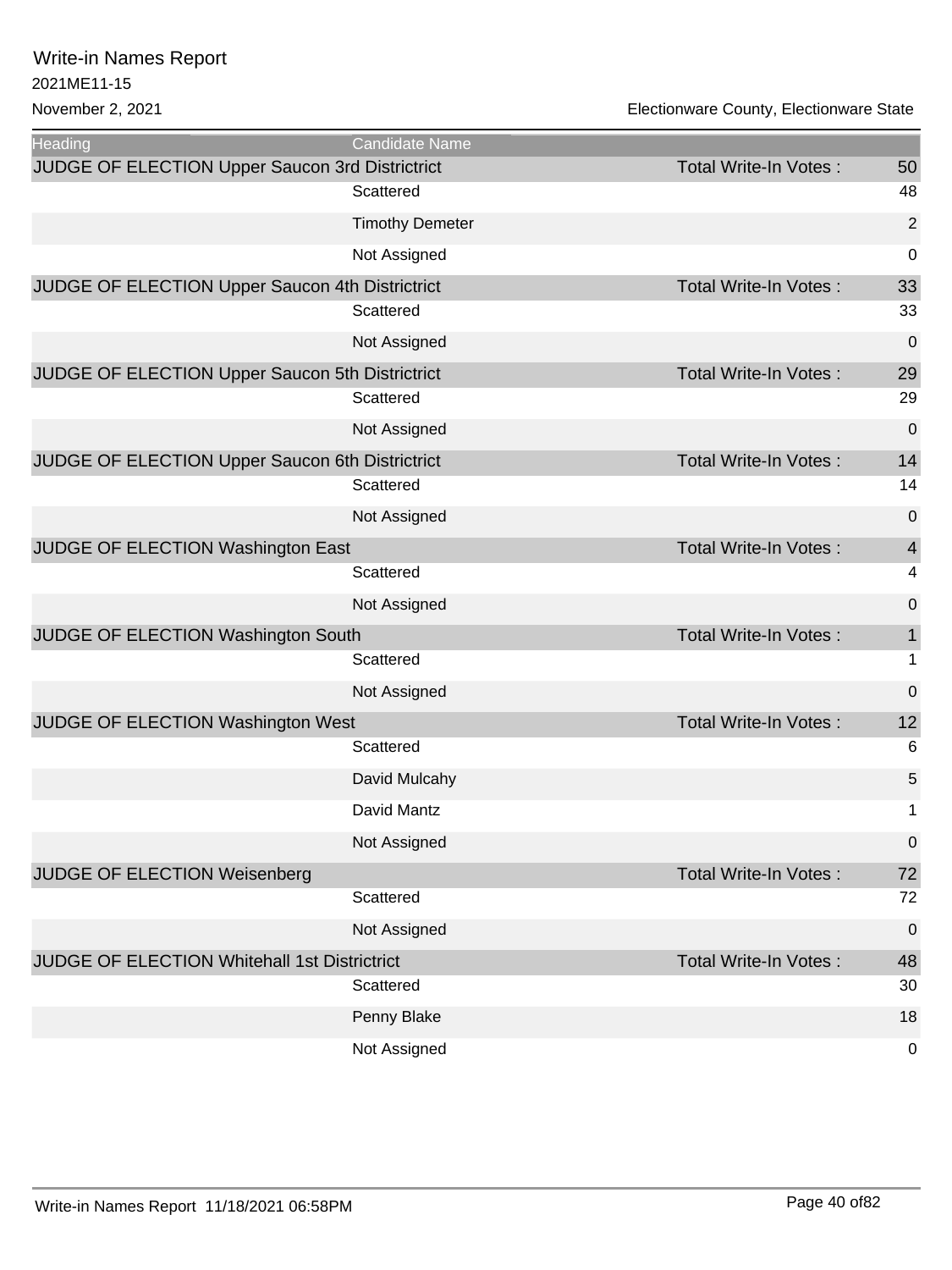| Heading<br><b>JUDGE OF ELECTION Whitehall 2nd Districtrict</b> | <b>Candidate Name</b> | <b>Total Write-In Votes:</b> | 21                      |
|----------------------------------------------------------------|-----------------------|------------------------------|-------------------------|
|                                                                | Scattered             |                              | 15                      |
|                                                                | Michael S Hertel      |                              | $\overline{2}$          |
|                                                                | Shams Eilan           |                              | $\overline{2}$          |
|                                                                | Theresa Napoli        |                              | $\overline{2}$          |
|                                                                | Not Assigned          |                              | 0                       |
| JUDGE OF ELECTION Whitehall 3rd Districtrict                   |                       | <b>Total Write-In Votes:</b> | 21                      |
|                                                                | Scattered             |                              | 19                      |
|                                                                | Lana Snyder           |                              | $\overline{2}$          |
|                                                                | Not Assigned          |                              | $\mathbf 0$             |
| JUDGE OF ELECTION Whitehall 4th Districtrict                   |                       | <b>Total Write-In Votes:</b> | 19                      |
|                                                                | Scattered             |                              | 15                      |
|                                                                | Debra Todd            |                              | $\overline{2}$          |
|                                                                | John Tauber           |                              | $\overline{2}$          |
|                                                                | Not Assigned          |                              | $\mathbf 0$             |
| JUDGE OF ELECTION Whitehall 5th Districtrict                   |                       | <b>Total Write-In Votes:</b> | $\overline{\mathbf{4}}$ |
|                                                                | Scattered             |                              | $\overline{\mathbf{4}}$ |
|                                                                | Not Assigned          |                              | 0                       |
| JUDGE OF ELECTION Whitehall 6th Districtrict                   |                       | <b>Total Write-In Votes:</b> | 35                      |
|                                                                | Scattered             |                              | 32                      |
|                                                                | Jennifer Flavin       |                              | 3                       |
|                                                                | Not Assigned          |                              | 0                       |
| JUDGE OF ELECTION Whitehall 7th Districtrict                   |                       | Total Write-In Votes:        | 53                      |
|                                                                | Scattered             |                              | 50                      |
|                                                                | <b>Kristie Tertel</b> |                              | 3                       |
|                                                                | Not Assigned          |                              | $\mathbf 0$             |
| JUDGE OF ELECTION Whitehall 8th Districtrict                   |                       | Total Write-In Votes:        | 15                      |
|                                                                | Scattered             |                              | 15                      |
|                                                                | Not Assigned          |                              | $\mathbf 0$             |
| JUDGE OF ELECTION Whitehall 9th Districtrict                   |                       | <b>Total Write-In Votes:</b> | 36                      |
|                                                                | Scattered             |                              | 31                      |
|                                                                | <b>Edward F Koren</b> |                              | $\overline{2}$          |
|                                                                | Lana Snyder           |                              | $\overline{2}$          |
|                                                                | Not Assigned          |                              | 1                       |
|                                                                |                       |                              |                         |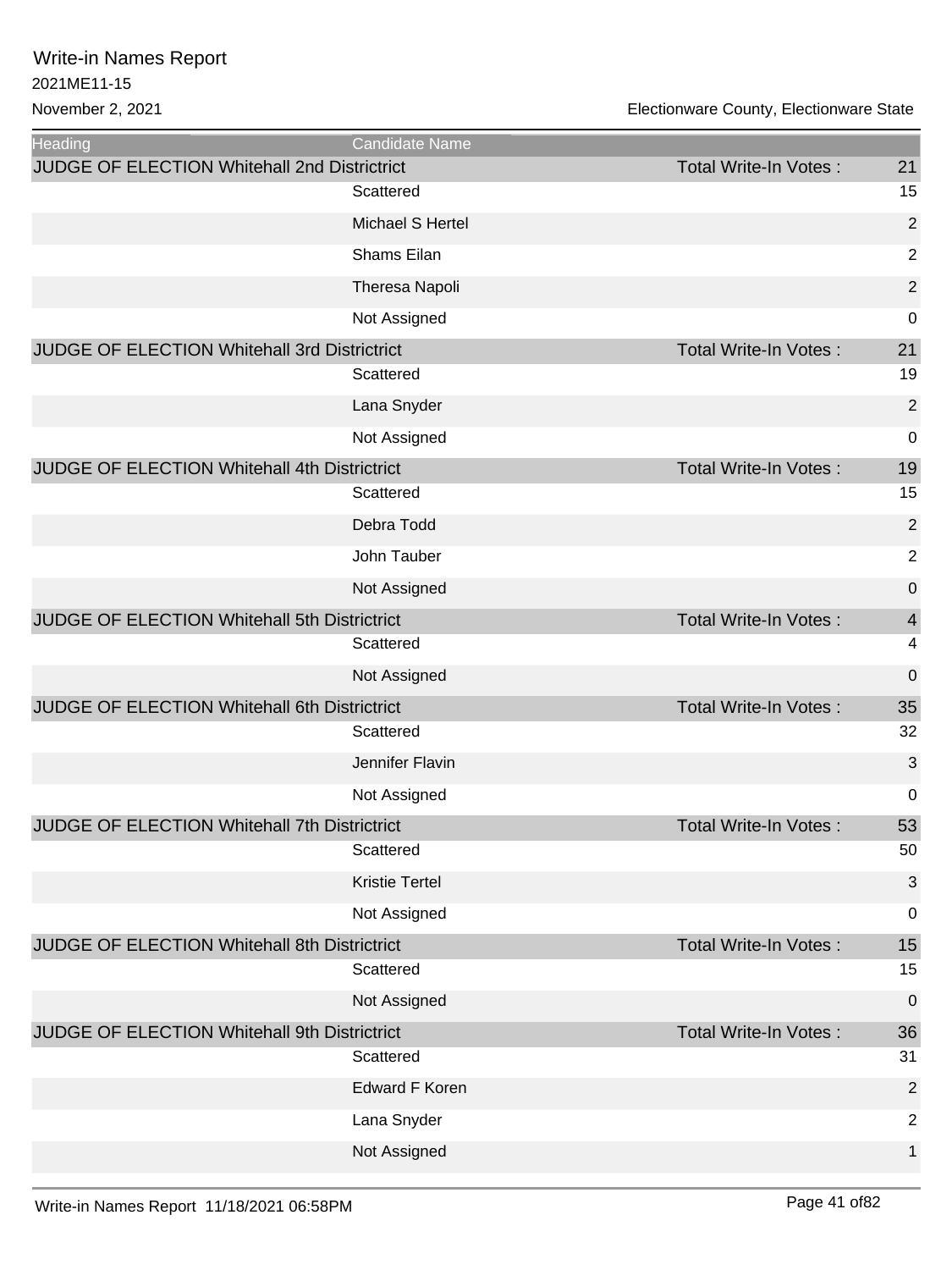| <b>Heading</b>                                  | Candidate Name        |                       |                |
|-------------------------------------------------|-----------------------|-----------------------|----------------|
| JUDGE OF ELECTION Whitehall 10th Districtrict   |                       | Total Write-In Votes: | 64             |
|                                                 | Scattered             |                       | 62             |
|                                                 | Ed Hozza              |                       | $\overline{2}$ |
|                                                 | Not Assigned          |                       | 0              |
| JUDGE OF ELECTION Whitehall 11th Districtrict   |                       | Total Write-In Votes: | 5              |
|                                                 | Scattered             |                       | 5              |
|                                                 | Not Assigned          |                       | 0              |
| JUDGE OF ELECTION Whitehall 12th Districtrict   |                       | Total Write-In Votes: | 39             |
|                                                 | Scattered             |                       | 35             |
|                                                 | David Rice            |                       | $\overline{c}$ |
|                                                 | Lana Snyder           |                       | $\overline{2}$ |
|                                                 | Not Assigned          |                       | 0              |
| <b>INSPECTOR OF ELECTION Allentown 1st Ward</b> |                       | Total Write-In Votes: | 10             |
|                                                 | Scattered             |                       | 5              |
|                                                 | Enid Santiago         |                       | 1              |
|                                                 | <b>Israel Rosa</b>    |                       | 1              |
|                                                 | Nyasia Gomez          |                       | 1              |
|                                                 | Solomon Tembo         |                       | 1              |
|                                                 | <b>William Nilley</b> |                       | 1              |
|                                                 | Not Assigned          |                       | 0              |
| <b>INSPECTOR OF ELECTION Allentown 2nd Ward</b> |                       | Total Write-In Votes: | 5              |
|                                                 | Scattered             |                       | 3              |
|                                                 | Logan Morris          |                       | 1              |
|                                                 | Michael Reinharo      |                       | 1              |
|                                                 | Not Assigned          |                       | $\mathbf 0$    |
| <b>INSPECTOR OF ELECTION Allentown 3rd Ward</b> |                       | Total Write-In Votes: | 28             |
|                                                 | Scattered             |                       | 24             |
|                                                 | James Whitney         |                       | $\overline{2}$ |
|                                                 | Lou Shupe             |                       | $\overline{c}$ |
|                                                 | Not Assigned          |                       | 0              |
|                                                 |                       |                       |                |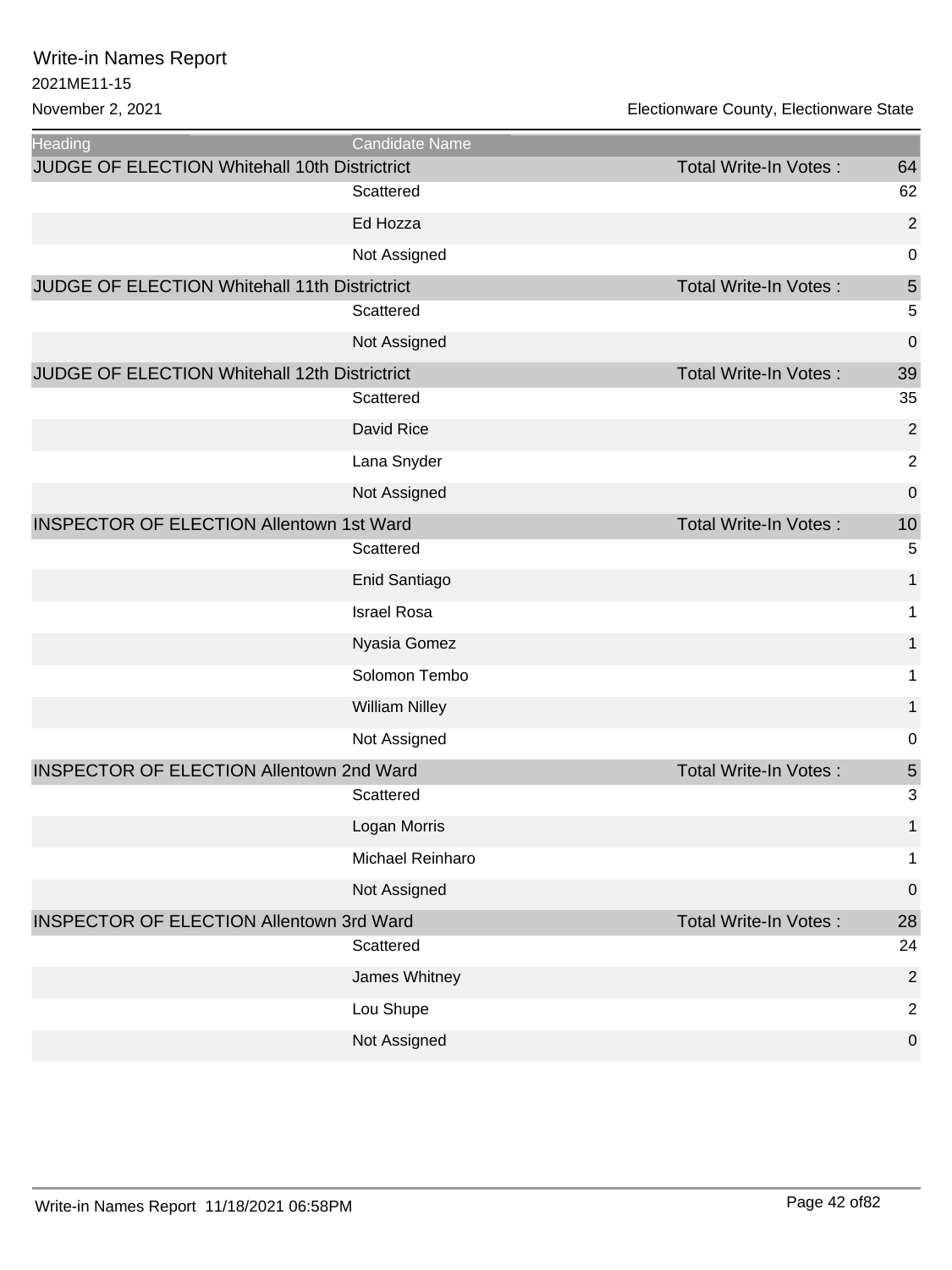| <b>Heading</b>                                               | Candidate Name          |                              |                 |
|--------------------------------------------------------------|-------------------------|------------------------------|-----------------|
| <b>INSPECTOR OF ELECTION Allentown 4th Ward</b>              |                         | <b>Total Write-In Votes:</b> | 14              |
|                                                              | Scattered               |                              | 8               |
|                                                              | <b>Cuar Quiera</b>      |                              | 1               |
|                                                              | <b>Fredrick Stevens</b> |                              | 1               |
|                                                              | <b>Michael Baker</b>    |                              | 1               |
|                                                              | Michael Malone          |                              | 1               |
|                                                              | Shawn Bingaman          |                              | $\mathbf 1$     |
|                                                              | Sheria Wells            |                              | 1               |
|                                                              | Not Assigned            |                              | $\mathbf 0$     |
| <b>INSPECTOR OF ELECTION Allentown 5th Ward</b>              |                         | <b>Total Write-In Votes:</b> | 6               |
|                                                              | Scattered               |                              | $6\phantom{1}6$ |
|                                                              | Not Assigned            |                              | $\mathbf 0$     |
| <b>INSPECTOR OF ELECTION Allentown 6th Ward 1st District</b> |                         | Total Write-In Votes:        | 6               |
|                                                              | Scattered               |                              | 3               |
|                                                              | Nancy Hinkle            |                              | 1               |
|                                                              | Rachel Osborn           |                              | 1               |
|                                                              | Stevie Jones            |                              | $\mathbf{1}$    |
|                                                              | Not Assigned            |                              | $\mathbf 0$     |
| <b>INSPECTOR OF ELECTION Allentown 6th Ward 2nd District</b> |                         | <b>Total Write-In Votes:</b> | 13              |
|                                                              | Scattered               |                              | 11              |
|                                                              | <b>John Stanes</b>      |                              | 1               |
|                                                              | Mark Richmond           |                              | 1               |
|                                                              | Not Assigned            |                              | $\mathbf 0$     |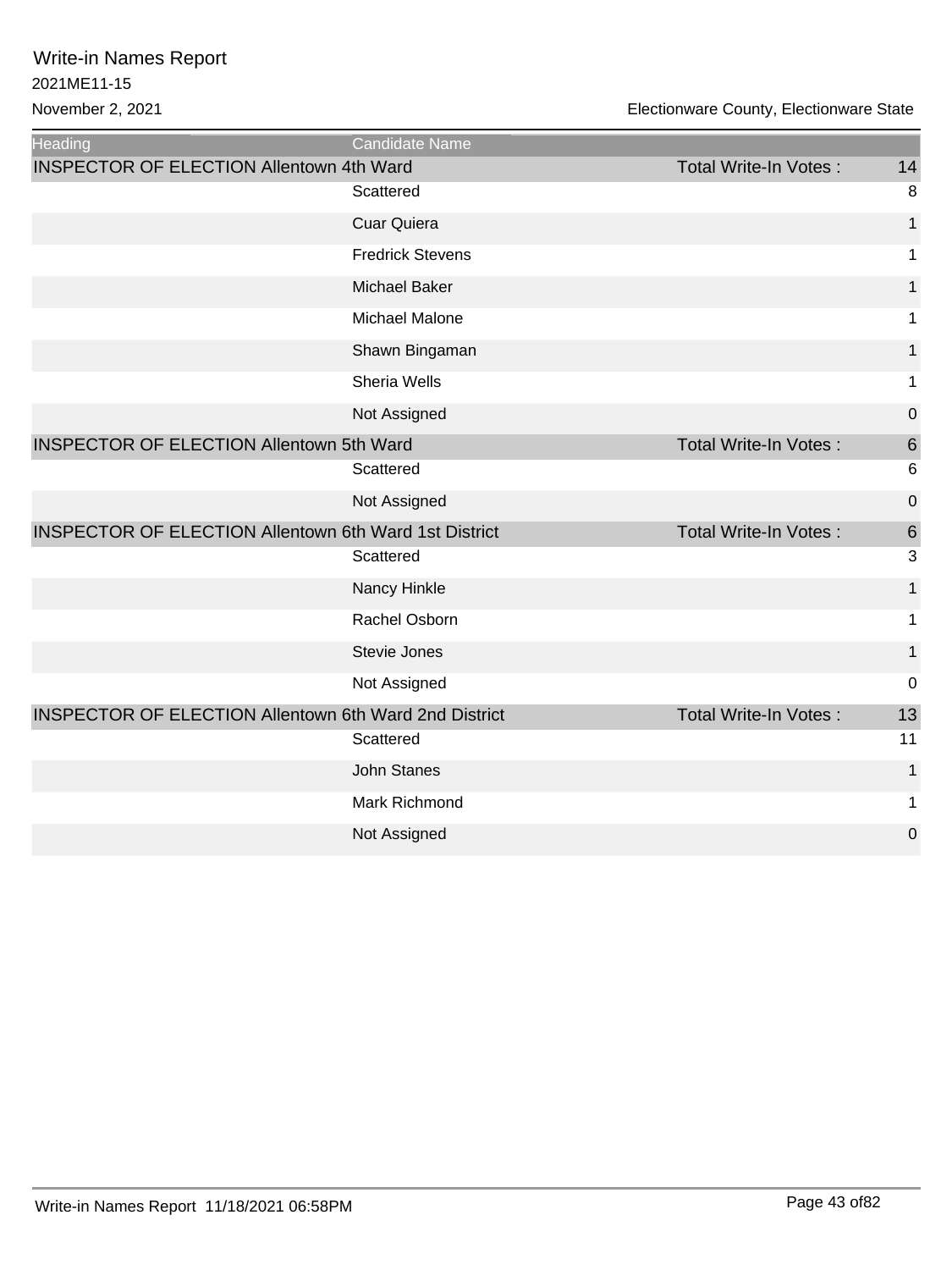| Heading                                                      | Candidate Name        |                              |                |
|--------------------------------------------------------------|-----------------------|------------------------------|----------------|
| <b>INSPECTOR OF ELECTION Allentown 7th Ward</b>              |                       | Total Write-In Votes:        | 20             |
|                                                              | Scattered             |                              | 11             |
|                                                              | Gilberto Kesto        |                              | $\overline{2}$ |
|                                                              | Daniel Bowser         |                              | 1              |
|                                                              | Deborah Miller        |                              | 1              |
|                                                              | Douglas Ullery        |                              | 1              |
|                                                              | <b>Harold Barber</b>  |                              | 1              |
|                                                              | Michael Luigule       |                              | 1              |
|                                                              | Tomas Jimenez         |                              | 1              |
|                                                              | Ty Cobb               |                              | 1              |
|                                                              | Not Assigned          |                              | $\mathbf 0$    |
| <b>INSPECTOR OF ELECTION Allentown 8th Ward 1st District</b> |                       | Total Write-In Votes:        | 5              |
|                                                              | Maria Pellot          |                              | $\overline{2}$ |
|                                                              | <b>Darnell Scott</b>  |                              | 1              |
|                                                              | Deborah Colon         |                              | 1              |
|                                                              | Scattered             |                              | 1              |
|                                                              | Not Assigned          |                              | 0              |
| <b>INSPECTOR OF ELECTION Allentown 8th Ward 2nd District</b> |                       | <b>Total Write-In Votes:</b> | $\overline{4}$ |
|                                                              | Scattered             |                              | $\overline{c}$ |
|                                                              | Cheryl Haughney       |                              | 1              |
|                                                              | <b>Patrick Palmer</b> |                              | 1              |
|                                                              | Not Assigned          |                              | $\mathbf 0$    |
| <b>INSPECTOR OF ELECTION Allentown 8th Ward 3rd District</b> |                       | Total Write-In Votes:        | 15             |
|                                                              | Scattered             |                              | 6              |
|                                                              | Maria Pellot          |                              | $\overline{4}$ |
|                                                              | Dennis Stoner         |                              | 1              |
|                                                              | <b>Geaffrey Hall</b>  |                              | 1              |
|                                                              | Josh Sharpiro         |                              | 1              |
|                                                              | Kenneth Peddy         |                              | 1              |
|                                                              | Tom Burke             |                              | 1              |
|                                                              | Not Assigned          |                              | $\mathbf 0$    |
|                                                              |                       |                              |                |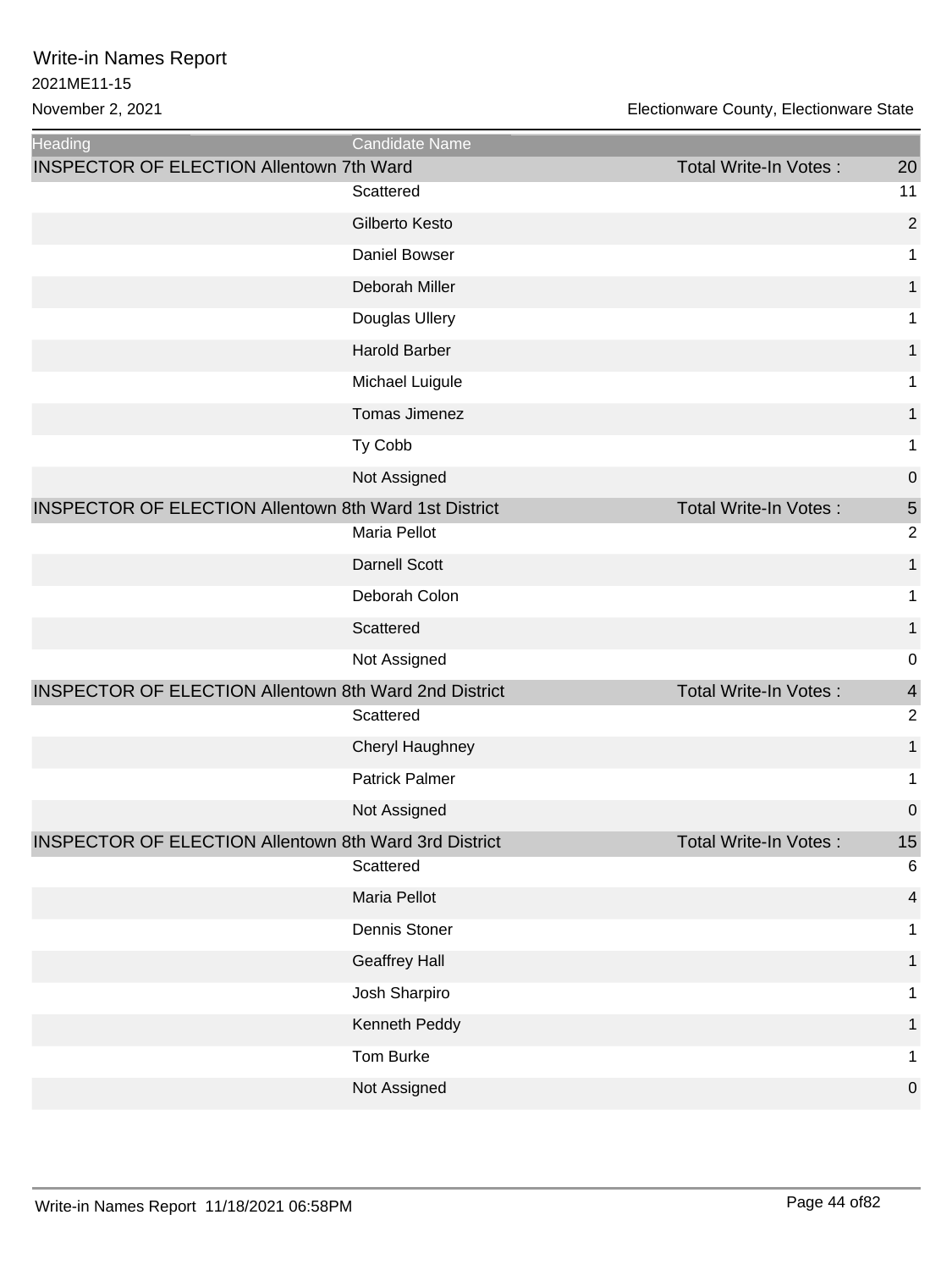| <b>Heading</b>                                               | Candidate Name          |                              |                  |
|--------------------------------------------------------------|-------------------------|------------------------------|------------------|
| <b>INSPECTOR OF ELECTION Allentown 8th Ward 4th District</b> |                         | Total Write-In Votes:        | 30               |
|                                                              | Scattered               |                              | 26               |
|                                                              | Deborah Conrad          |                              | $\overline{2}$   |
|                                                              | Michael Kaminski        |                              | $\overline{2}$   |
|                                                              | Not Assigned            |                              | $\mathbf 0$      |
| <b>INSPECTOR OF ELECTION Allentown 8th Ward 5th District</b> |                         | <b>Total Write-In Votes:</b> | 6                |
|                                                              | Scattered               |                              | 4                |
|                                                              | <b>Brenda Fernandez</b> |                              | 1                |
|                                                              | <b>James Flowers</b>    |                              | 1                |
|                                                              | Not Assigned            |                              | $\boldsymbol{0}$ |
| <b>INSPECTOR OF ELECTION Allentown 8th Ward 6th District</b> |                         | <b>Total Write-In Votes:</b> | 8                |
|                                                              | Scattered               |                              | 6                |
|                                                              | John Berthal            |                              | 1                |
|                                                              | Karl D Reed             |                              | 1                |
|                                                              | Not Assigned            |                              | 0                |
| <b>INSPECTOR OF ELECTION Allentown 8th Ward 7th District</b> |                         | Total Write-In Votes:        | 18               |
|                                                              | Scattered               |                              | 11               |
|                                                              | Renee Cohn Jubelier     |                              | $\overline{2}$   |
|                                                              | Ada Cearden             |                              | 1                |
|                                                              | <b>Brenda Ortiz</b>     |                              | 1                |
|                                                              | Joe Montaria            |                              | 1                |
|                                                              | John Reppert            |                              | 1                |
|                                                              | Paul Marth              |                              | 1                |
|                                                              | Not Assigned            |                              | $\boldsymbol{0}$ |
| <b>INSPECTOR OF ELECTION Allentown 9th Ward</b>              |                         | Total Write-In Votes:        | 12               |
|                                                              | Scattered               |                              | 9                |
|                                                              | Cynthia Mote            |                              | $\mathbf{1}$     |
|                                                              | <b>Derek Strather</b>   |                              | 1                |
|                                                              | <b>Edward Fahrman</b>   |                              | 1                |
|                                                              | Not Assigned            |                              | $\mathbf 0$      |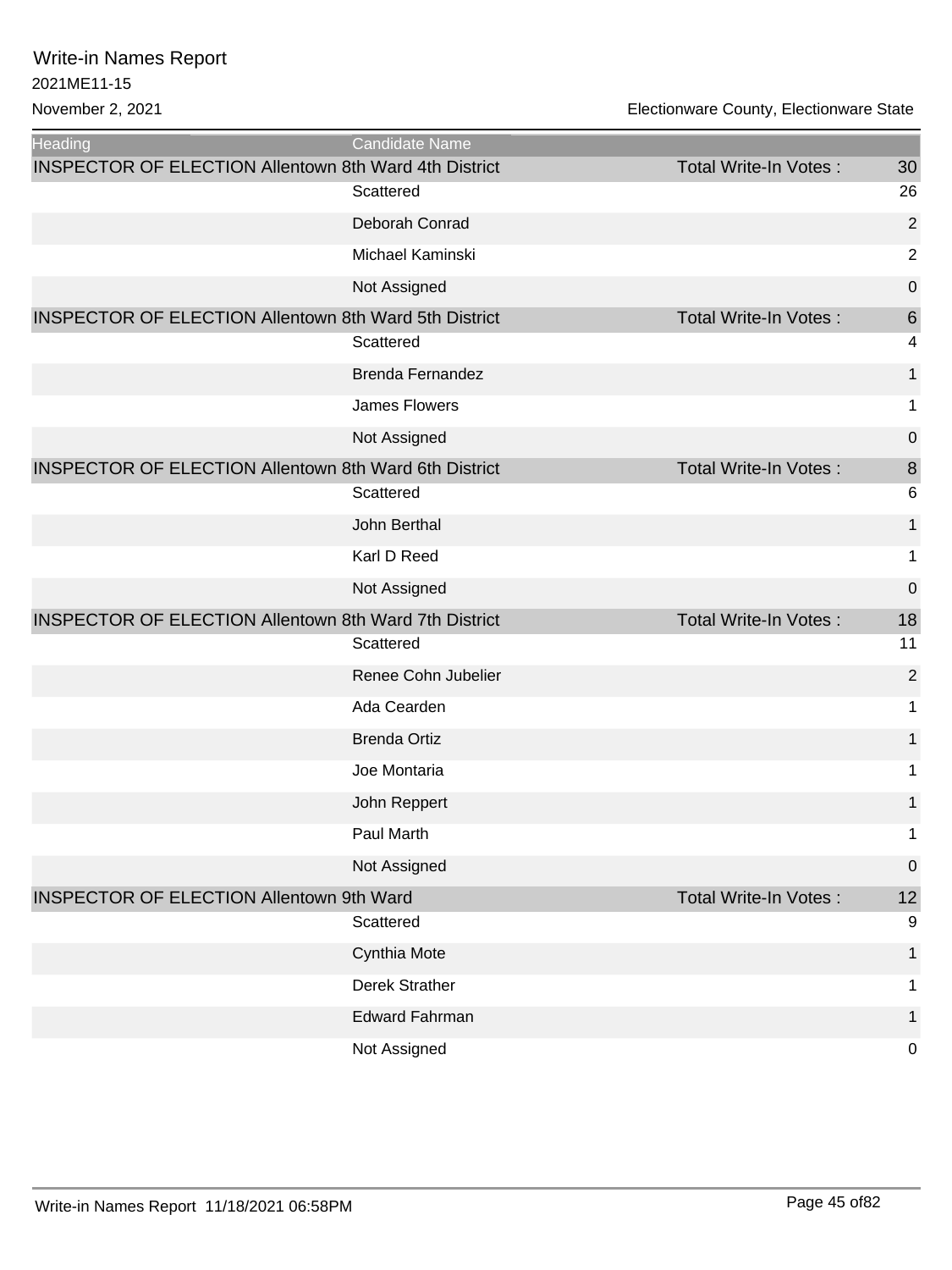| <b>Heading</b>                                                | Candidate Name           |                              |                |
|---------------------------------------------------------------|--------------------------|------------------------------|----------------|
| <b>INSPECTOR OF ELECTION Allentown 10th Ward 1st District</b> |                          | Total Write-In Votes:        | 17             |
|                                                               | Scattered                |                              | 9              |
|                                                               | Yocco M Scott            |                              | $\overline{2}$ |
|                                                               | Elizabeth Dominquez      |                              | 1              |
|                                                               | Jeffery A Johnson        |                              | $\mathbf{1}$   |
|                                                               | Larry Heckman            |                              | 1              |
|                                                               | Paulette Hunter          |                              | 1              |
|                                                               | <b>Robert Ritter</b>     |                              | 1              |
|                                                               | <b>Walter Lewis III</b>  |                              | 1              |
|                                                               | Not Assigned             |                              | $\mathbf 0$    |
| <b>INSPECTOR OF ELECTION Allentown 10th Ward 3rd District</b> |                          | <b>Total Write-In Votes:</b> | 20             |
|                                                               | Scattered                |                              | 13             |
|                                                               | Jessica Ortiz            |                              | 5              |
|                                                               | Greg Kolariu             |                              | 1              |
|                                                               | <b>Richard Ruhf</b>      |                              | 1              |
|                                                               | Not Assigned             |                              | $\mathbf 0$    |
| <b>INSPECTOR OF ELECTION Allentown10th Ward 4th District</b>  |                          | <b>Total Write-In Votes:</b> | 11             |
|                                                               | Scattered                |                              | 5              |
|                                                               | Alene Rock               |                              | 1              |
|                                                               | <b>Christopher Achey</b> |                              | 1              |
|                                                               | Dkembe Mutumbo           |                              | 1              |
|                                                               | Martha Walker            |                              | 1              |
|                                                               | <b>Miguel Torres</b>     |                              | 1              |
|                                                               | Tanya Haynes             |                              | 1              |
|                                                               | Not Assigned             |                              | $\mathbf 0$    |
| <b>INSPECTOR OF ELECTION Allentown 11th Ward 1st District</b> |                          | <b>Total Write-In Votes:</b> | $\overline{7}$ |
|                                                               | Scattered                |                              | 6              |
|                                                               | <b>Stanley Rauenell</b>  |                              | 1              |
|                                                               | Not Assigned             |                              | $\mathbf 0$    |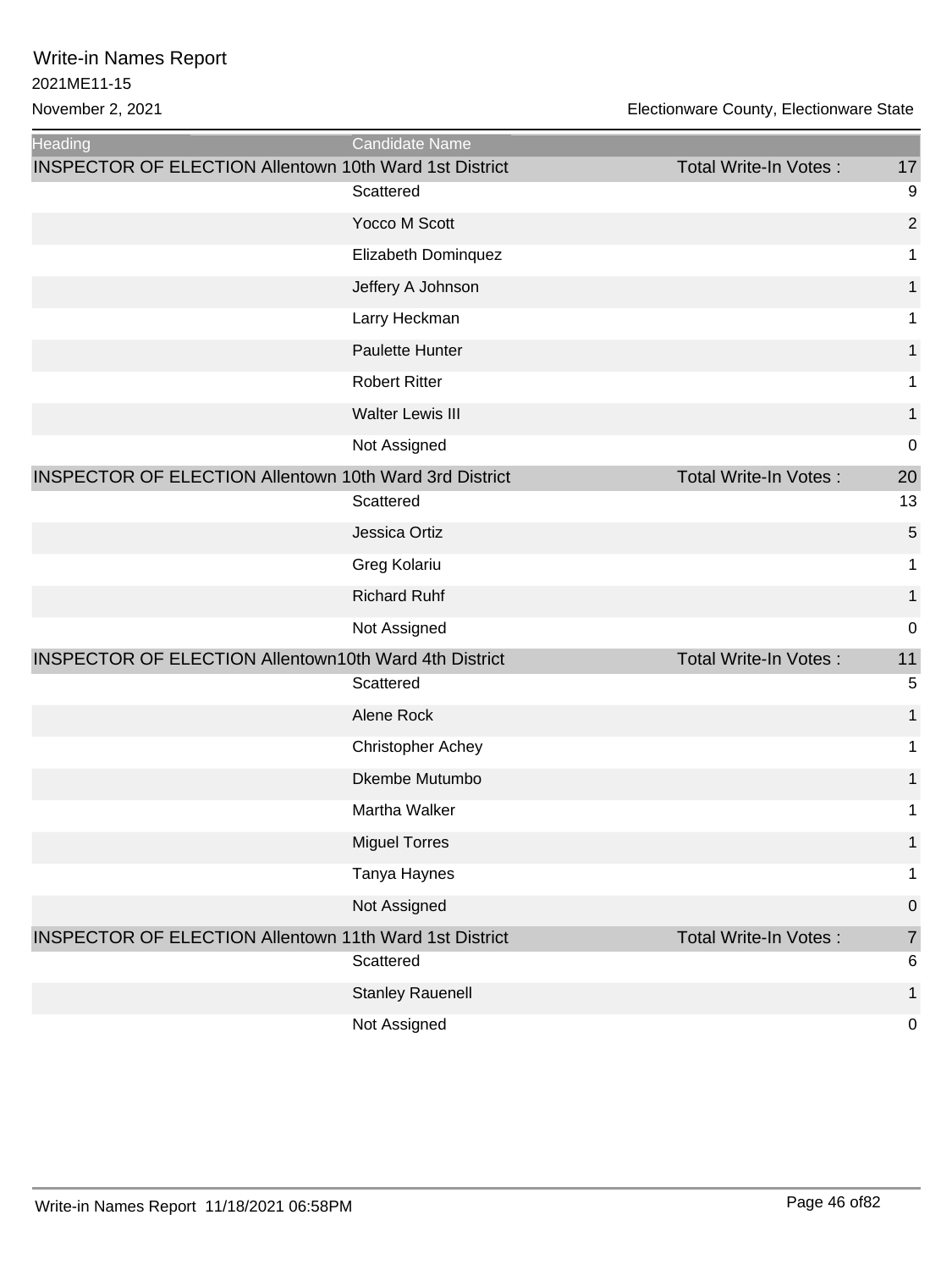| Heading                                                       | Candidate Name       |                              |                |
|---------------------------------------------------------------|----------------------|------------------------------|----------------|
| <b>INSPECTOR OF ELECTION Allentown 11th Ward 2nd District</b> |                      | Total Write-In Votes:        | 15             |
|                                                               | Scattered            |                              | 9              |
|                                                               | Caul Quiera          |                              | 1              |
|                                                               | Christopher Kavanau  |                              | 1              |
|                                                               | Douglas G Reichley   |                              | $\mathbf{1}$   |
|                                                               | Douglas Kunkle       |                              | 1              |
|                                                               | Ray O'Connell        |                              | $\mathbf{1}$   |
|                                                               | Zina A Bethea-Dawson |                              | 1              |
|                                                               | Not Assigned         |                              | $\mathbf 0$    |
| <b>INSPECTOR OF ELECTION Allentown 11th Ward 3rd District</b> |                      | <b>Total Write-In Votes:</b> | 24             |
|                                                               | Scattered            |                              | 19             |
|                                                               | Barbara Robinson     |                              | 3              |
|                                                               | <b>Glenn Granitz</b> |                              | $\overline{2}$ |
|                                                               | Not Assigned         |                              | $\mathbf 0$    |
| <b>INSPECTOR OF ELECTION Allentown 11th Ward 4th District</b> |                      | <b>Total Write-In Votes:</b> | 29             |
|                                                               | Scattered            |                              | 23             |
|                                                               | Abigail Strasser     |                              | $\overline{2}$ |
|                                                               | Cynthia DeJesus      |                              | $\overline{2}$ |
|                                                               | Joseph Stauffer      |                              | $\overline{2}$ |
|                                                               | Not Assigned         |                              | $\mathbf 0$    |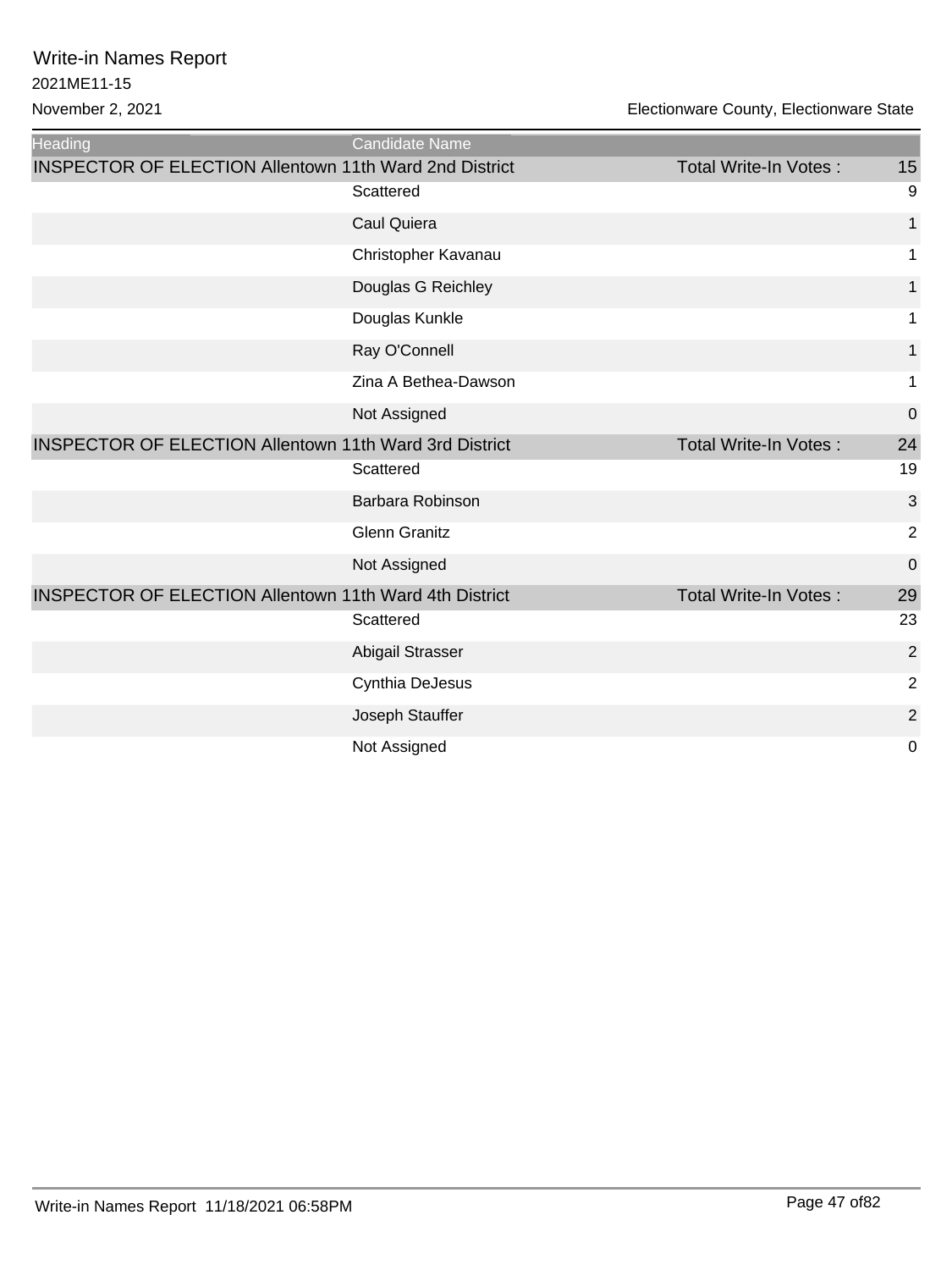| Heading                                                       | Candidate Name       |                              |                  |
|---------------------------------------------------------------|----------------------|------------------------------|------------------|
| <b>INSPECTOR OF ELECTION Allentown 11th Ward 5th District</b> | Scattered            | Total Write-In Votes:        | 14<br>3          |
|                                                               | Cece Gerlach         |                              | $\mathbf{1}$     |
|                                                               | Chenla Long          |                              | 1                |
|                                                               | Dan Pelagio          |                              | 1                |
|                                                               | Diana Barna          |                              | 1                |
|                                                               | Kathlea Middleton    |                              |                  |
|                                                               |                      |                              | 1                |
|                                                               | Les Yupuaden         |                              | 1                |
|                                                               | Leyla Spearro        |                              | 1                |
|                                                               | <b>Mark Dennis</b>   |                              | 1                |
|                                                               | Paul Davis           |                              | 1                |
|                                                               | Robert E Smith Jr    |                              | 1                |
|                                                               | <b>Tim Ramos</b>     |                              | 1                |
|                                                               | Not Assigned         |                              | $\mathbf 0$      |
| <b>INSPECTOR OF ELECTION Allentown 11th Ward 6th District</b> |                      | Total Write-In Votes:        | 8                |
|                                                               | Scattered            |                              | 5                |
|                                                               | <b>Allison Slate</b> |                              | $\mathbf{1}$     |
|                                                               | Matthew Heffelfinger |                              | 1                |
|                                                               | Tom Houck            |                              | 1                |
|                                                               | Not Assigned         |                              | $\mathbf 0$      |
| <b>INSPECTOR OF ELECTION Allentown 11th Ward 7th District</b> |                      | <b>Total Write-In Votes:</b> | 18               |
|                                                               | Scattered            |                              | 10               |
|                                                               | Benjamin Stemrich    |                              | $\mathbf{1}$     |
|                                                               | Derick Dupree        |                              | 1                |
|                                                               | Laurie Jenkins       |                              | 1                |
|                                                               | Lucas Heckenberger   |                              | 1                |
|                                                               | Mary Smith           |                              | 1                |
|                                                               | Michael Honeywell    |                              | 1                |
|                                                               | Nancy Myers          |                              | 1                |
|                                                               | Ray OConnell         |                              | 1                |
|                                                               | Not Assigned         |                              | $\boldsymbol{0}$ |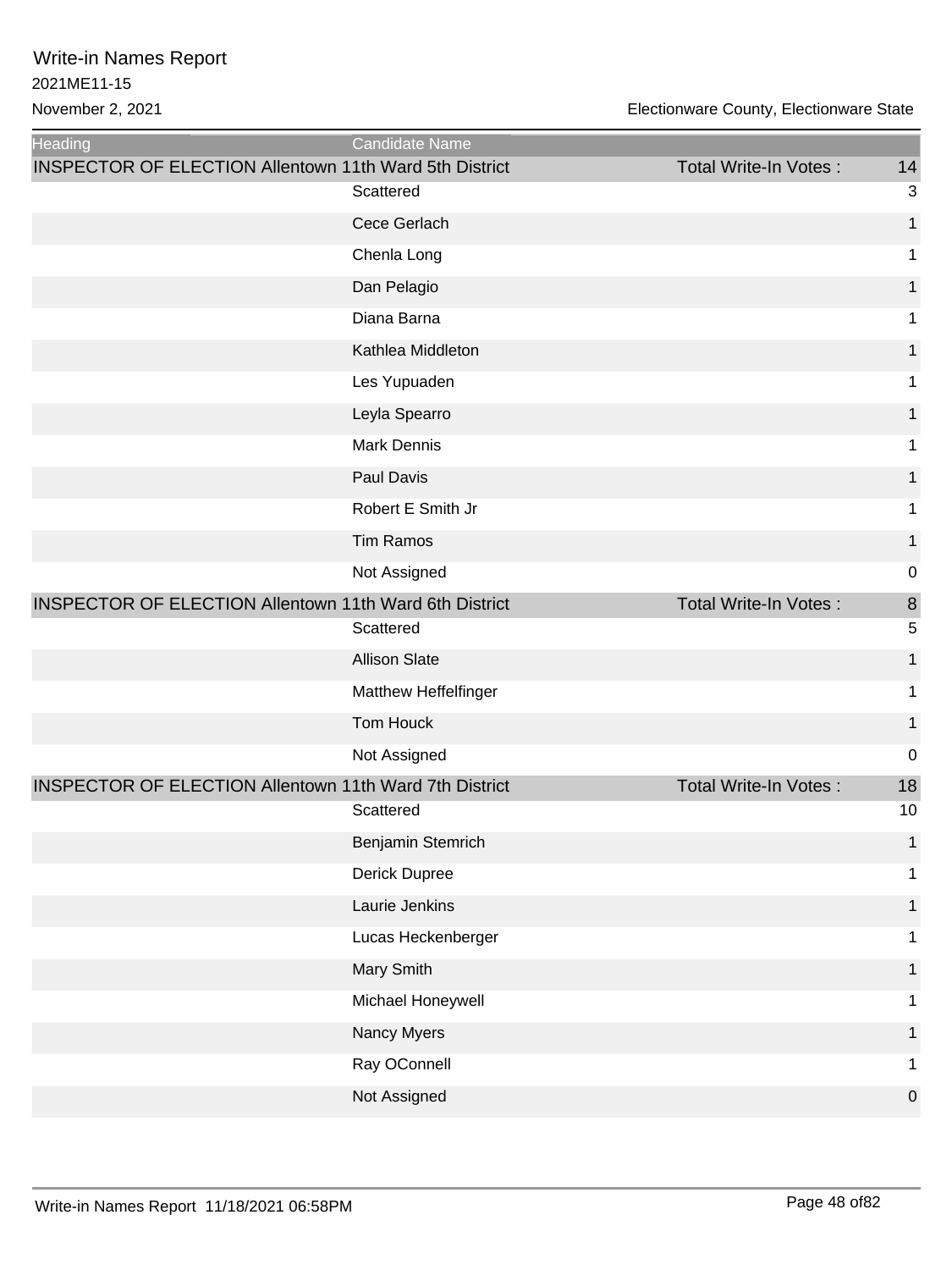| <b>Heading</b>                                                | <b>Candidate Name</b>   |                              |                  |
|---------------------------------------------------------------|-------------------------|------------------------------|------------------|
| <b>INSPECTOR OF ELECTION Allentown 12th Ward 1st District</b> | Scattered               | Total Write-In Votes:        | 19<br>12         |
|                                                               | <b>Brenda Fernandez</b> |                              | 3                |
|                                                               |                         |                              |                  |
|                                                               | Daniel Myers            |                              | 1                |
|                                                               | <b>Gerald Collins</b>   |                              | 1                |
|                                                               | <b>Justin Bold</b>      |                              | 1                |
|                                                               | Tom Houck               |                              | 1                |
|                                                               | Not Assigned            |                              | $\mathbf 0$      |
| <b>INSPECTOR OF ELECTION Allentown 12th Ward 2nd District</b> |                         | <b>Total Write-In Votes:</b> | 13               |
|                                                               | Scattered               |                              | 11               |
|                                                               | Allison Branche         |                              | $\mathbf{1}$     |
|                                                               | <b>Brenda Fernandez</b> |                              | 1                |
|                                                               | Not Assigned            |                              | $\boldsymbol{0}$ |
| <b>INSPECTOR OF ELECTION Allentown 12th Ward 3rd District</b> |                         | Total Write-In Votes:        | 13               |
|                                                               | Scattered               |                              | $\overline{7}$   |
|                                                               | Drew Compton            |                              | 1                |
|                                                               | Mary S Wagner           |                              | 1                |
|                                                               | Roimer Santana          |                              | 1                |
|                                                               | <b>Rowland Sciffert</b> |                              | 1                |
|                                                               | Ryan M Fay              |                              | $\mathbf{1}$     |
|                                                               | Suelynn Higgins         |                              | 1                |
|                                                               | Not Assigned            |                              | $\boldsymbol{0}$ |
| INSPECTOR OF ELECTION Allentown 12th Ward 4th District        | Scattered               | Total Write-In Votes:        | 11<br>8          |
|                                                               | Samuel Newton           |                              | $\overline{2}$   |
|                                                               | Robert Kahler           |                              | 1                |
|                                                               | Not Assigned            |                              | $\boldsymbol{0}$ |
| <b>INSPECTOR OF ELECTION Allentown 12th Ward 5th District</b> |                         | Total Write-In Votes:        | 4                |
|                                                               | <b>Bonnie Cavote</b>    |                              | 1                |
|                                                               | <b>Curt Bush</b>        |                              | 1                |
|                                                               | Kathleen M Stokko       |                              | 1                |
|                                                               | Scattered               |                              | 1                |
|                                                               | Not Assigned            |                              | 0                |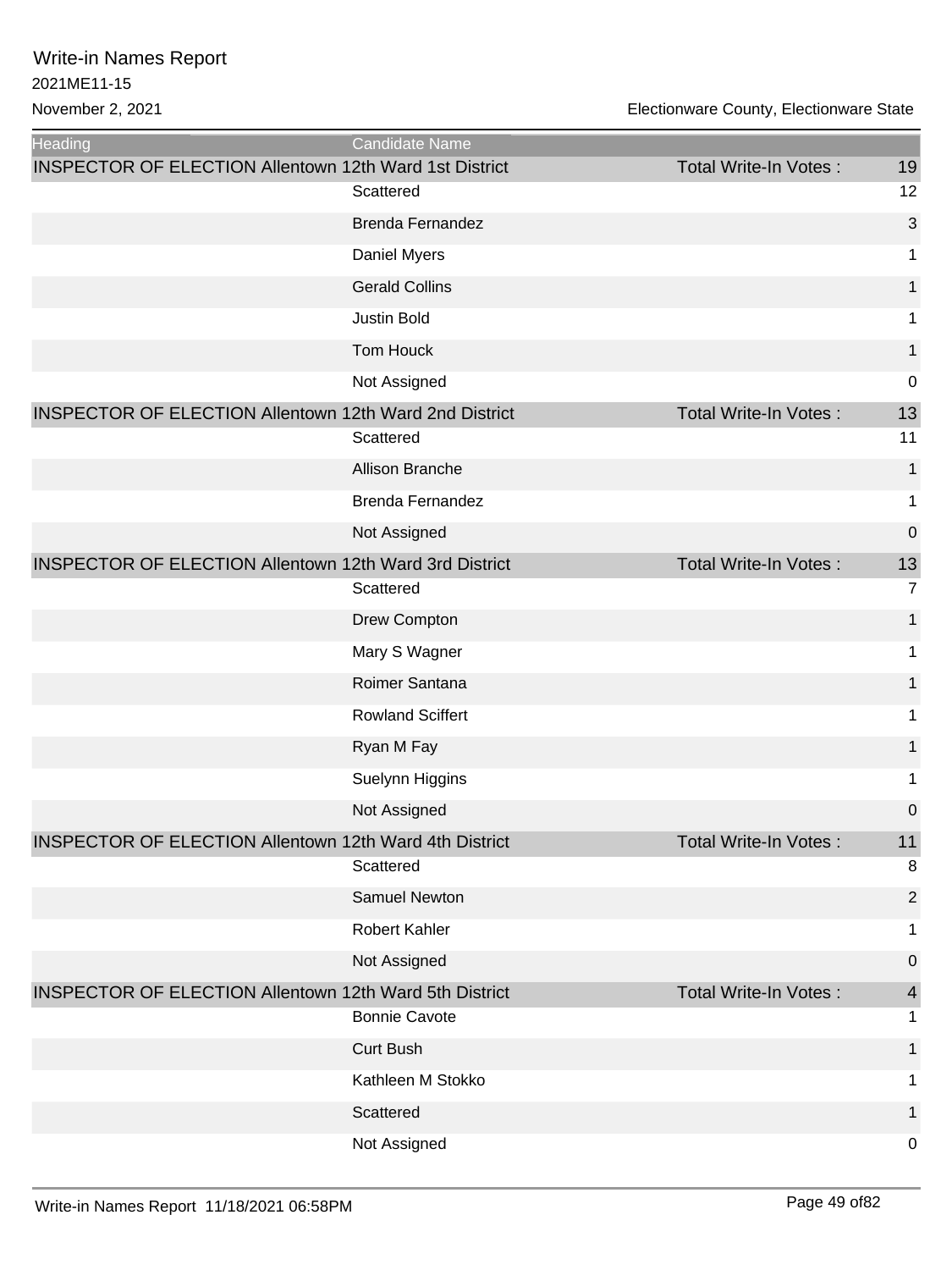| <b>Heading</b>                                                | Candidate Name       |                              |                           |
|---------------------------------------------------------------|----------------------|------------------------------|---------------------------|
| <b>INSPECTOR OF ELECTION Allentown 13th Ward 1st District</b> |                      | <b>Total Write-In Votes:</b> | $\theta$                  |
|                                                               | Scattered            |                              | 0                         |
|                                                               | Not Assigned         |                              | 0                         |
| <b>INSPECTOR OF ELECTION Allentown 13th Ward 2nd District</b> |                      | <b>Total Write-In Votes:</b> | $\overline{4}$            |
|                                                               | Scattered            |                              | $\ensuremath{\mathsf{3}}$ |
|                                                               | <b>Chris Murphy</b>  |                              | 1                         |
|                                                               | Not Assigned         |                              | 0                         |
| <b>INSPECTOR OF ELECTION Allentown 13th Ward 3rd District</b> |                      | <b>Total Write-In Votes:</b> | 15                        |
|                                                               | Scattered            |                              | 9                         |
|                                                               | <b>Fred Greene</b>   |                              | $\mathbf{1}$              |
|                                                               | Janet Ervin          |                              | 1                         |
|                                                               | Mike Scozzees        |                              | 1                         |
|                                                               | Sheree Morris-Horton |                              | 1                         |
|                                                               | <b>Sherry Faux</b>   |                              | $\mathbf{1}$              |
|                                                               | Tom Kober            |                              | 1                         |
|                                                               | Not Assigned         |                              | 0                         |
| <b>INSPECTOR OF ELECTION Allentown 13th Ward 4th District</b> |                      | <b>Total Write-In Votes:</b> | 3                         |
|                                                               | Scattered            |                              | $\mathbf{1}$              |
|                                                               | Solomon Tembo        |                              | 1                         |
|                                                               | <b>Timothy Smith</b> |                              | 1                         |
|                                                               | Not Assigned         |                              | 0                         |
| <b>INSPECTOR OF ELECTION Allentown 14th Ward 1st District</b> |                      | Total Write-In Votes:        | 38                        |
|                                                               | Scattered            |                              | 19                        |
|                                                               | David Anthony        |                              | 14                        |
|                                                               | Ann K Snyder         |                              | 1                         |
|                                                               | Gerry Gross          |                              | 1                         |
|                                                               | Jeanette Ortiz-Ofray |                              | 1                         |
|                                                               | Michael McKenna      |                              | $\mathbf 1$               |
|                                                               | Phoebe D Harris      |                              | 1                         |
|                                                               | Not Assigned         |                              | 0                         |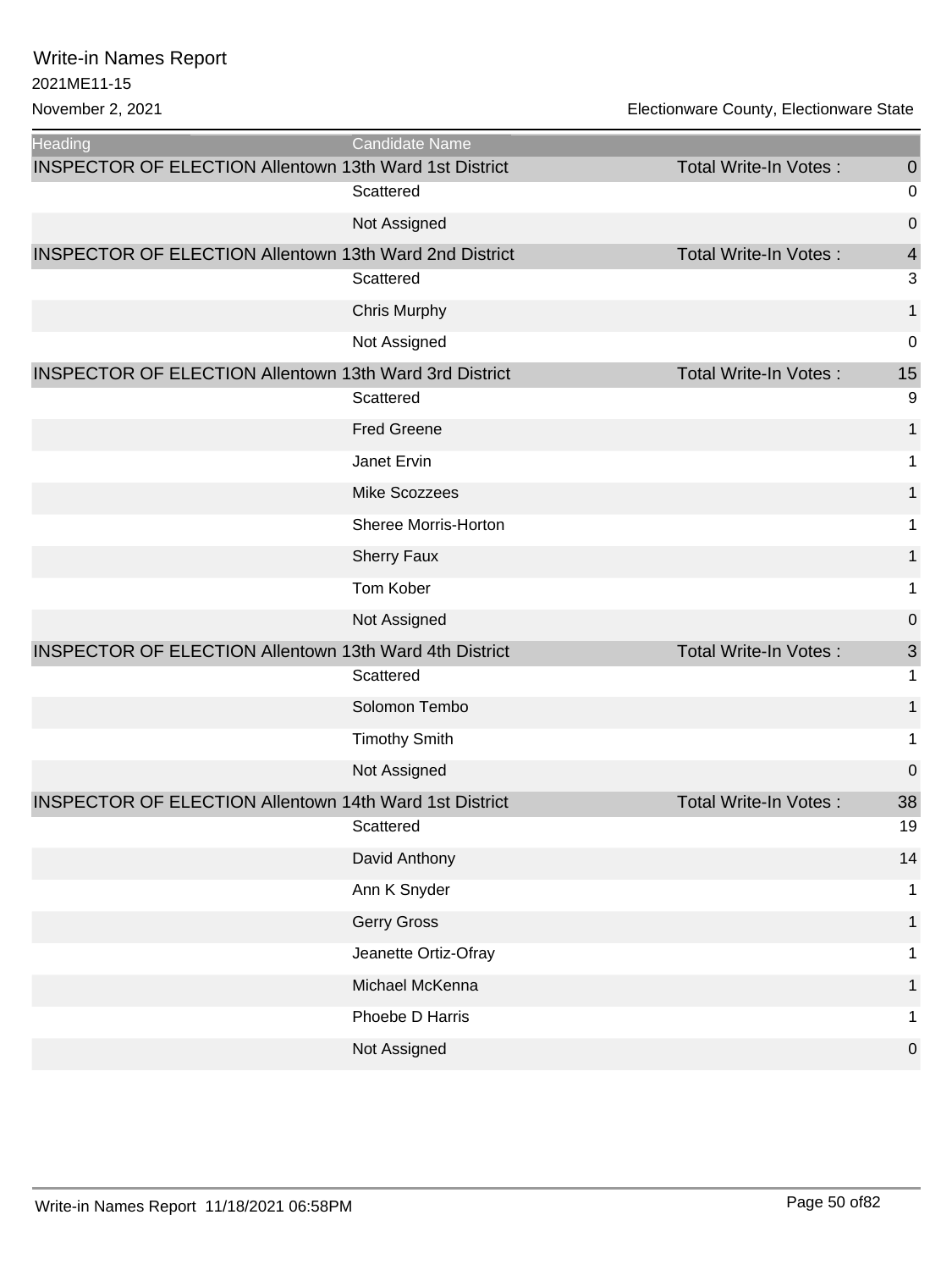| <b>Heading</b>                                                | Candidate Name          |                              |                  |
|---------------------------------------------------------------|-------------------------|------------------------------|------------------|
| <b>INSPECTOR OF ELECTION Allentown 14th Ward 2nd District</b> |                         | <b>Total Write-In Votes:</b> | 25               |
|                                                               | Scattered               |                              | 21               |
|                                                               | Andrew C Snyder         |                              | $\overline{2}$   |
|                                                               | <b>Shelley Ortiz</b>    |                              | $\mathbf 2$      |
|                                                               | Not Assigned            |                              | $\boldsymbol{0}$ |
| <b>INSPECTOR OF ELECTION Allentown 15th Ward 1st District</b> |                         | <b>Total Write-In Votes:</b> | $\mathbf{2}$     |
|                                                               | John Remer              |                              | 1                |
|                                                               | Scattered               |                              | $\mathbf{1}$     |
|                                                               | Not Assigned            |                              | 0                |
| <b>INSPECTOR OF ELECTION Allentown 15th Ward 2nd District</b> |                         | <b>Total Write-In Votes:</b> | 35               |
|                                                               | Scattered               |                              | 31               |
|                                                               | Mark P Bogonovich       |                              | $\overline{2}$   |
|                                                               | Matthew Hengeveld       |                              | $\overline{2}$   |
|                                                               | Not Assigned            |                              | 0                |
| <b>INSPECTOR OF ELECTION Allentown 15th Ward 3rd District</b> |                         | <b>Total Write-In Votes:</b> | 27               |
|                                                               | Scattered               |                              | 17               |
|                                                               | Cece Gerlach            |                              | $\overline{2}$   |
|                                                               | <b>Brian Fallon</b>     |                              | $\mathbf{1}$     |
|                                                               | David Bonner            |                              | $\mathbf{1}$     |
|                                                               | <b>Donald Paulus</b>    |                              | 1                |
|                                                               | James Lisicky           |                              | 1                |
|                                                               | Matt Snyder             |                              | 1                |
|                                                               | Ray O'Connell           |                              | $\mathbf{1}$     |
|                                                               | Spencer Hamm            |                              | 1                |
|                                                               | <b>Steve Couch</b>      |                              | $\mathbf{1}$     |
|                                                               | Not Assigned            |                              | 0                |
| <b>INSPECTOR OF ELECTION Allentown 15th Ward 4th District</b> |                         | <b>Total Write-In Votes:</b> | 15               |
|                                                               | Scattered               |                              | 13               |
|                                                               | <b>Alex Torres</b>      |                              | 1                |
|                                                               | <b>Brenda Fernandez</b> |                              | $\mathbf{1}$     |
|                                                               | Not Assigned            |                              | 0                |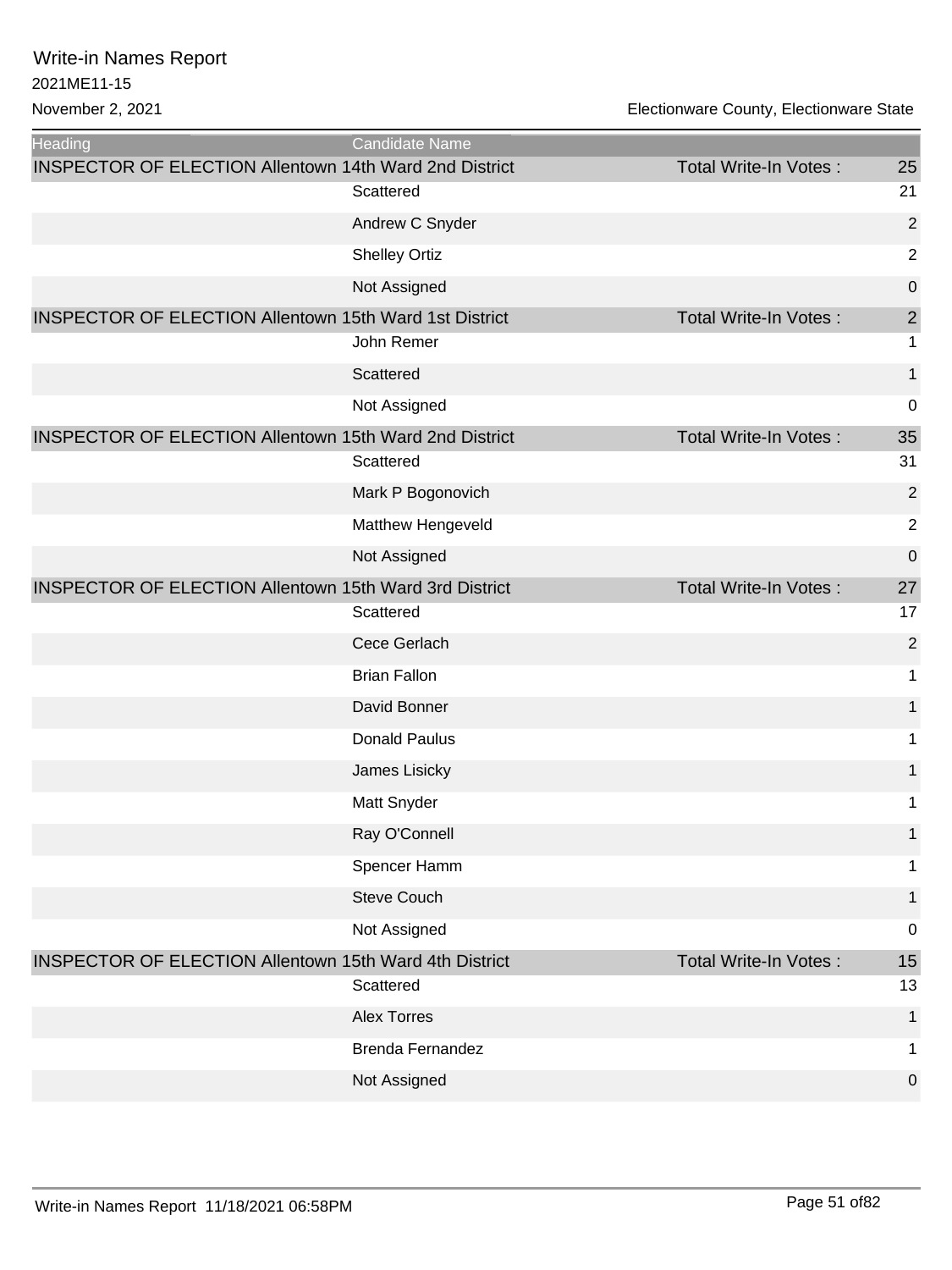| <b>Heading</b>                                                | <b>Candidate Name</b>  |                              |                  |
|---------------------------------------------------------------|------------------------|------------------------------|------------------|
| <b>INSPECTOR OF ELECTION Allentown 16th Ward 1st District</b> |                        | Total Write-In Votes:        | 13               |
|                                                               | Scattered              |                              | 9                |
|                                                               | <b>Carmen Calle</b>    |                              | 1                |
|                                                               | Cheryl A Haughney      |                              | 1                |
|                                                               | MAry Jo Warmkessel     |                              | 1                |
|                                                               | Ray O'Connell          |                              | 1                |
|                                                               | Not Assigned           |                              | $\mathbf 0$      |
| <b>INSPECTOR OF ELECTION Allentown 16th Ward 2nd District</b> |                        | Total Write-In Votes:        | 30               |
|                                                               | Scattered              |                              | 25               |
|                                                               | Mary Jo Warmkessel     |                              | 3                |
|                                                               | <b>Fred Banuelos</b>   |                              | $\overline{2}$   |
|                                                               | Not Assigned           |                              | $\mathbf 0$      |
| <b>INSPECTOR OF ELECTION Allentown 17th Ward 1st District</b> |                        | <b>Total Write-In Votes:</b> | 18               |
|                                                               | Scattered              |                              | 14               |
|                                                               | <b>Daniel Quinoues</b> |                              | $\overline{2}$   |
|                                                               | <b>Richard C Riedy</b> |                              | $\overline{2}$   |
|                                                               | Not Assigned           |                              | $\mathbf 0$      |
| <b>INSPECTOR OF ELECTION Allentown 17th Ward 2nd District</b> |                        | Total Write-In Votes:        | 11               |
|                                                               | Scattered              |                              | 5                |
|                                                               | <b>Frederick Koons</b> |                              | $\overline{2}$   |
|                                                               | Aloysigs P Canner      |                              | 1                |
|                                                               | <b>Diane Sewards</b>   |                              | 1                |
|                                                               | Joe McMahon            |                              | 1                |
|                                                               | <b>Thomas Santara</b>  |                              | 1                |
|                                                               | Not Assigned           |                              | $\mathbf 0$      |
| <b>INSPECTOR OF ELECTION Allentown 17th Ward 3rd District</b> |                        | <b>Total Write-In Votes:</b> | 18               |
|                                                               | Scattered              |                              | 12               |
|                                                               | Jane Ervin             |                              | $\overline{2}$   |
|                                                               | <b>Richard Rogers</b>  |                              | $\overline{2}$   |
|                                                               | William V McCarthy     |                              | $\overline{2}$   |
|                                                               | Not Assigned           |                              | $\boldsymbol{0}$ |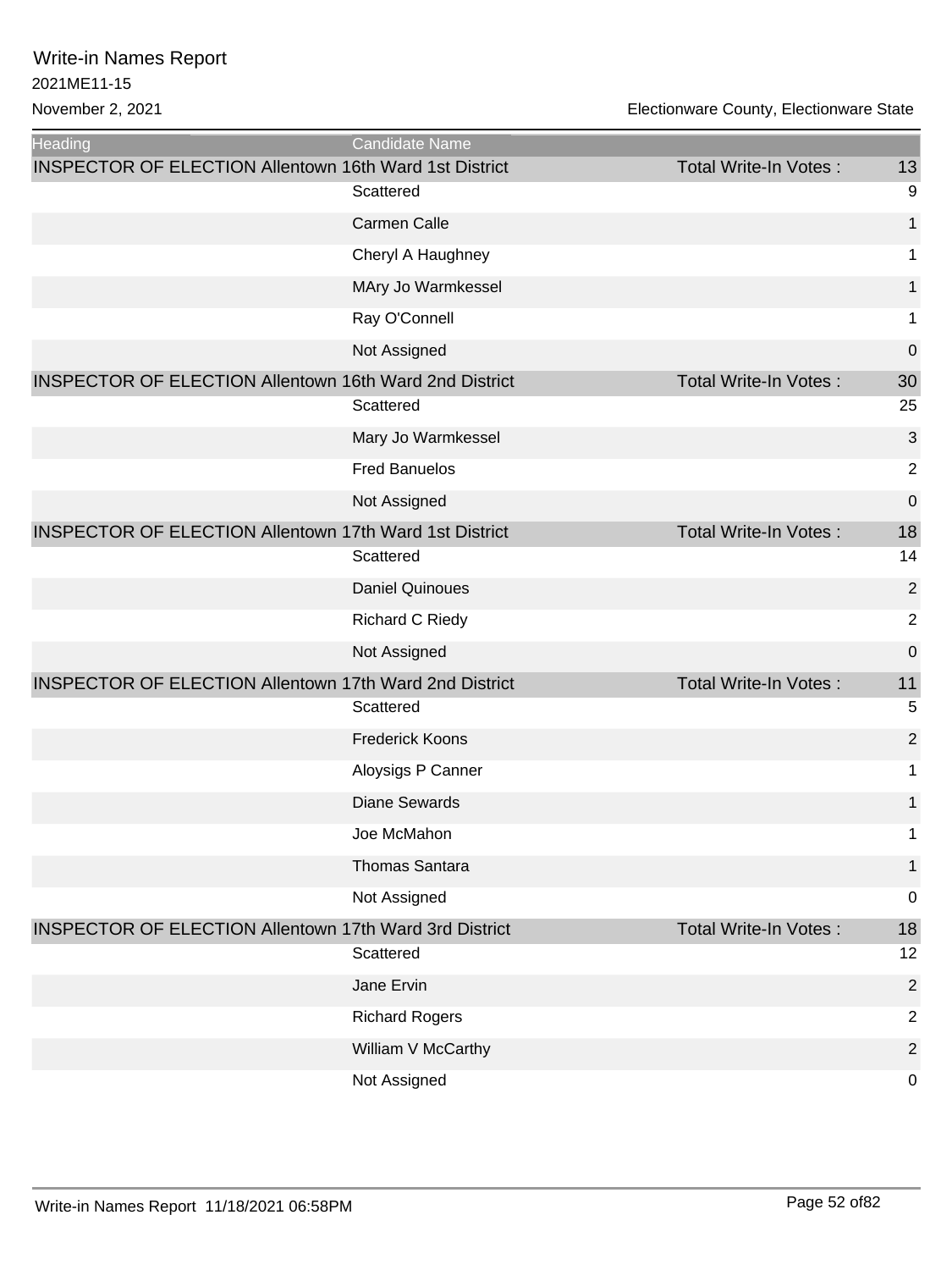| <b>Heading</b>                                                | <b>Candidate Name</b>   |                              |                  |
|---------------------------------------------------------------|-------------------------|------------------------------|------------------|
| <b>INSPECTOR OF ELECTION Allentown 17th Ward 4th District</b> |                         | <b>Total Write-In Votes:</b> | 70               |
|                                                               | Scattered               |                              | 53               |
|                                                               | David Bodnar            |                              | 3                |
|                                                               | Dale Fritchman          |                              | $\overline{2}$   |
|                                                               | Enid Santiago           |                              | $\overline{2}$   |
|                                                               | Gene Hahn               |                              | $\overline{2}$   |
|                                                               | Marc S Fisher           |                              | $\overline{2}$   |
|                                                               | Ray O'Connell           |                              | $\overline{2}$   |
|                                                               | Steven H Wilson         |                              | $\overline{2}$   |
|                                                               | Thomas V Whalen         |                              | $\overline{2}$   |
|                                                               | Not Assigned            |                              | $\mathbf 0$      |
| <b>INSPECTOR OF ELECTION Allentown 18th Ward 1st District</b> |                         | <b>Total Write-In Votes:</b> | 10               |
|                                                               | Scattered               |                              | $\overline{7}$   |
|                                                               | <b>Jeff Glazier</b>     |                              | 1                |
|                                                               | Kenneth Trunfo          |                              | 1                |
|                                                               | <b>Oliver Keilly</b>    |                              | 1                |
|                                                               | Not Assigned            |                              | 0                |
| <b>INSPECTOR OF ELECTION Allentown 18th Ward 2nd District</b> |                         | Total Write-In Votes:        | 5                |
|                                                               | Scattered               |                              | $\overline{2}$   |
|                                                               | <b>Ethan Martin</b>     |                              | 1                |
|                                                               | Jay Stealo              |                              | 1                |
|                                                               | <b>Steve Davids</b>     |                              | 1                |
|                                                               | Not Assigned            |                              | 0                |
| <b>INSPECTOR OF ELECTION Allentown 19th Ward 1st District</b> |                         | Total Write-In Votes:        | 18               |
|                                                               | Scattered               |                              | 15               |
|                                                               | <b>Brenda Fernandez</b> |                              | $\overline{2}$   |
|                                                               | Marie Ployt             |                              | 1                |
|                                                               | Not Assigned            |                              | $\boldsymbol{0}$ |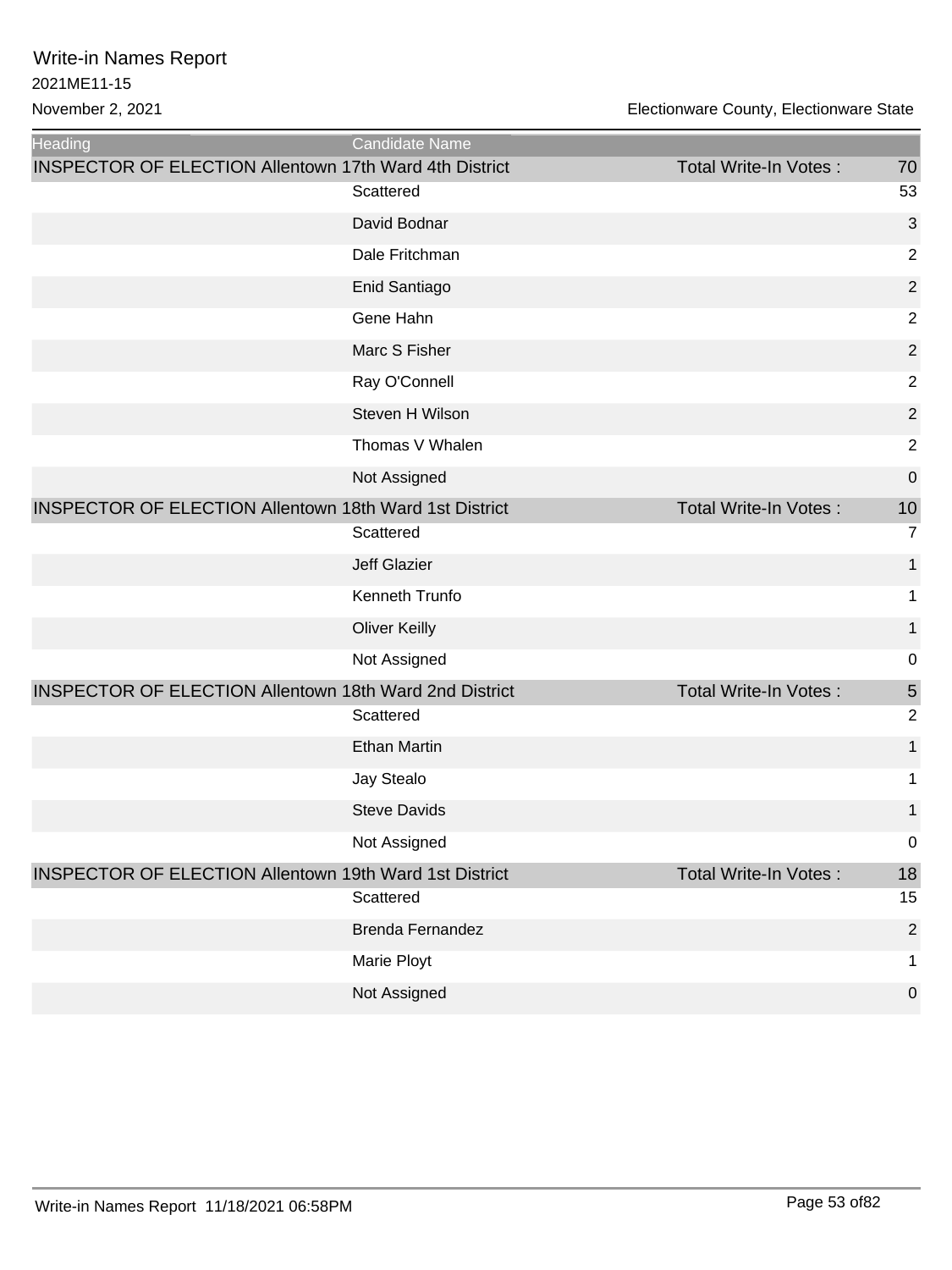| <b>Heading</b>                                                | Candidate Name          |                              |                |
|---------------------------------------------------------------|-------------------------|------------------------------|----------------|
| <b>INSPECTOR OF ELECTION Allentown 19th Ward 2nd District</b> |                         | Total Write-In Votes:        | 16             |
|                                                               | Scattered               |                              | 13             |
|                                                               | Abbas Monavage          |                              | $\mathbf{1}$   |
|                                                               | Shari Nonnemacher       |                              | 1              |
|                                                               | Tom Lehr                |                              | 1              |
|                                                               | Not Assigned            |                              | $\mathbf 0$    |
| <b>INSPECTOR OF ELECTION Allentown 19th Ward 3rd District</b> |                         | <b>Total Write-In Votes:</b> | 17             |
|                                                               | Scattered               |                              | 10             |
|                                                               | John Wolkmin            |                              | 1              |
|                                                               | Joseph E Hoffman        |                              | 1              |
|                                                               | Karin Franco            |                              | 1              |
|                                                               | Marget Zeppenfelt       |                              | 1              |
|                                                               | <b>Timothy Anger</b>    |                              | 1              |
|                                                               | Timothy P Sullivan      |                              | 1              |
|                                                               | Victoria L Salazar      |                              | 1              |
|                                                               | Not Assigned            |                              | $\mathbf 0$    |
| <b>INSPECTOR OF ELECTION Allentown 19th Ward 4th District</b> |                         | <b>Total Write-In Votes:</b> | 15             |
|                                                               | Scattered               |                              | 12             |
|                                                               | <b>Brenda Fernandez</b> |                              | $\overline{2}$ |
|                                                               | Deborah Giltz-Self      |                              | 1              |
|                                                               | Not Assigned            |                              | $\mathbf 0$    |
| <b>INSPECTOR OF ELECTION Allentown 19th Ward 5th District</b> |                         | <b>Total Write-In Votes:</b> | 18             |
|                                                               | Scattered               |                              | 14             |
|                                                               | Jeff Duff               |                              | 1              |
|                                                               | Jeffery McGinky         |                              | 1              |
|                                                               | Michael Morrissey       |                              |                |
|                                                               | Oliver V Reilly         |                              | 1              |
|                                                               | Not Assigned            |                              | $\mathbf 0$    |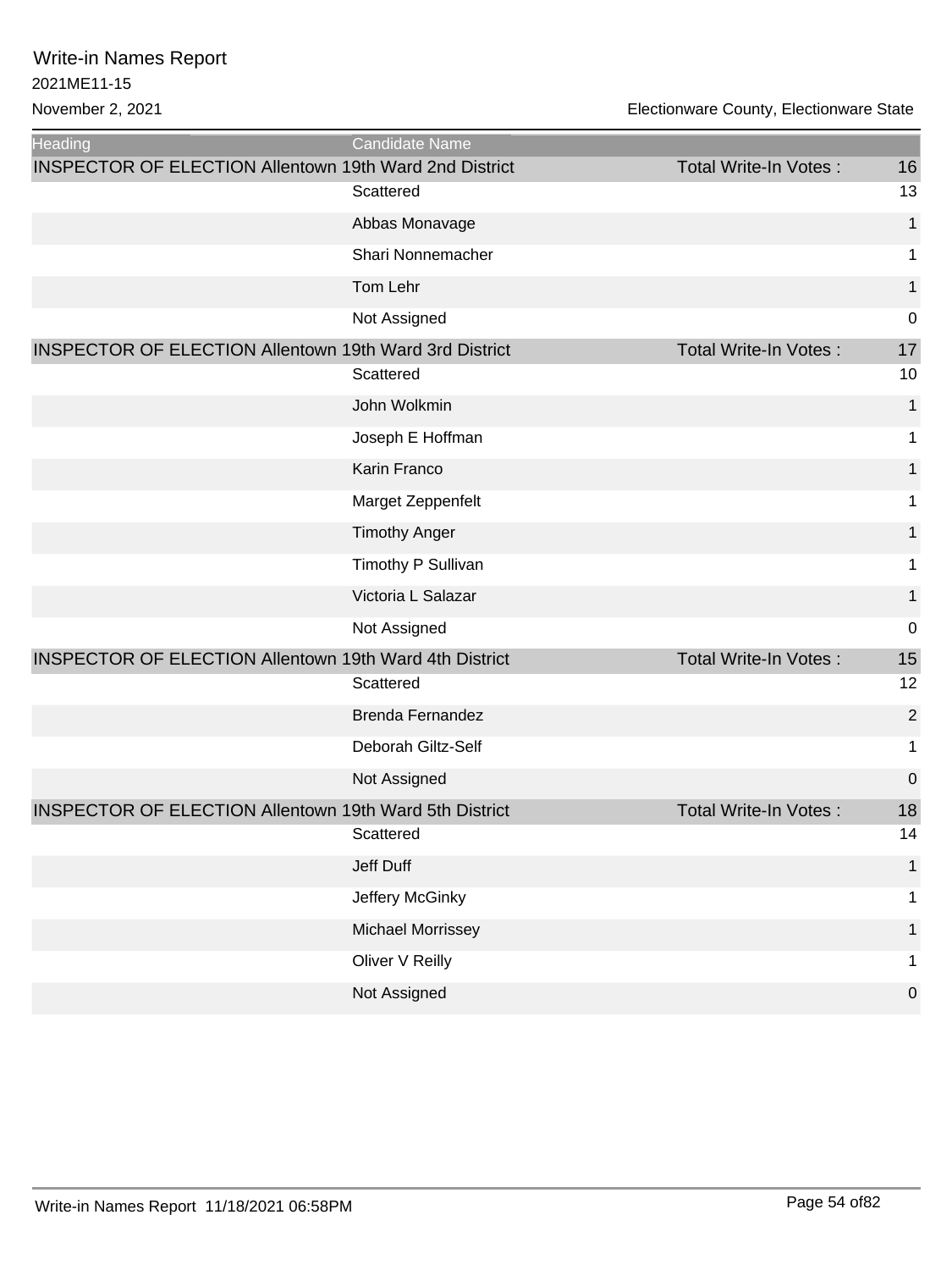| <b>Heading</b>                                                | Candidate Name         |                              |                |
|---------------------------------------------------------------|------------------------|------------------------------|----------------|
| <b>INSPECTOR OF ELECTION Allentown 19th Ward 6th District</b> | Scattered              | Total Write-In Votes:        | 27<br>24       |
|                                                               | <b>Christian Ferro</b> |                              | $\mathbf 1$    |
|                                                               | Sheila Alvarado        |                              | 1              |
|                                                               | <b>William Neal</b>    |                              | 1              |
|                                                               | Not Assigned           |                              | $\mathbf 0$    |
| <b>INSPECTOR OF ELECTION Bethlehem 10th Ward</b>              |                        | Total Write-In Votes:        | 22             |
|                                                               | Scattered              |                              | 9              |
|                                                               | Jaymee Griffin         |                              | $\overline{2}$ |
|                                                               | Carl Gable             |                              | 1              |
|                                                               | George Wacker          |                              | 1              |
|                                                               | <b>Heather Yeder</b>   |                              | 1              |
|                                                               | John Paul              |                              | 1              |
|                                                               | Josh Labanba           |                              | 1              |
|                                                               | Laura L Ruthkopf       |                              | 1              |
|                                                               | Marian E DeLong        |                              | 1              |
|                                                               | Milagros Canares       |                              | 1              |
|                                                               | Sherman Urban          |                              | 1              |
|                                                               | Stephen Terrac         |                              | 1              |
|                                                               | Tony Rivera            |                              | 1              |
|                                                               | Not Assigned           |                              | $\mathbf 0$    |
| <b>INSPECTOR OF ELECTION Bethlehem 11th Ward</b>              |                        | <b>Total Write-In Votes:</b> | 10             |
|                                                               | Scattered              |                              | 4              |
|                                                               | Bryan Bokan            |                              | 1              |
|                                                               | Eric Garger            |                              | 1              |
|                                                               | John Locke             |                              | 1              |
|                                                               | Nicholas Maurer        |                              | 1              |
|                                                               | Rayah Levi             |                              | 1              |
|                                                               | Tammie Rinker          |                              | 1              |
|                                                               | Not Assigned           |                              | $\mathbf 0$    |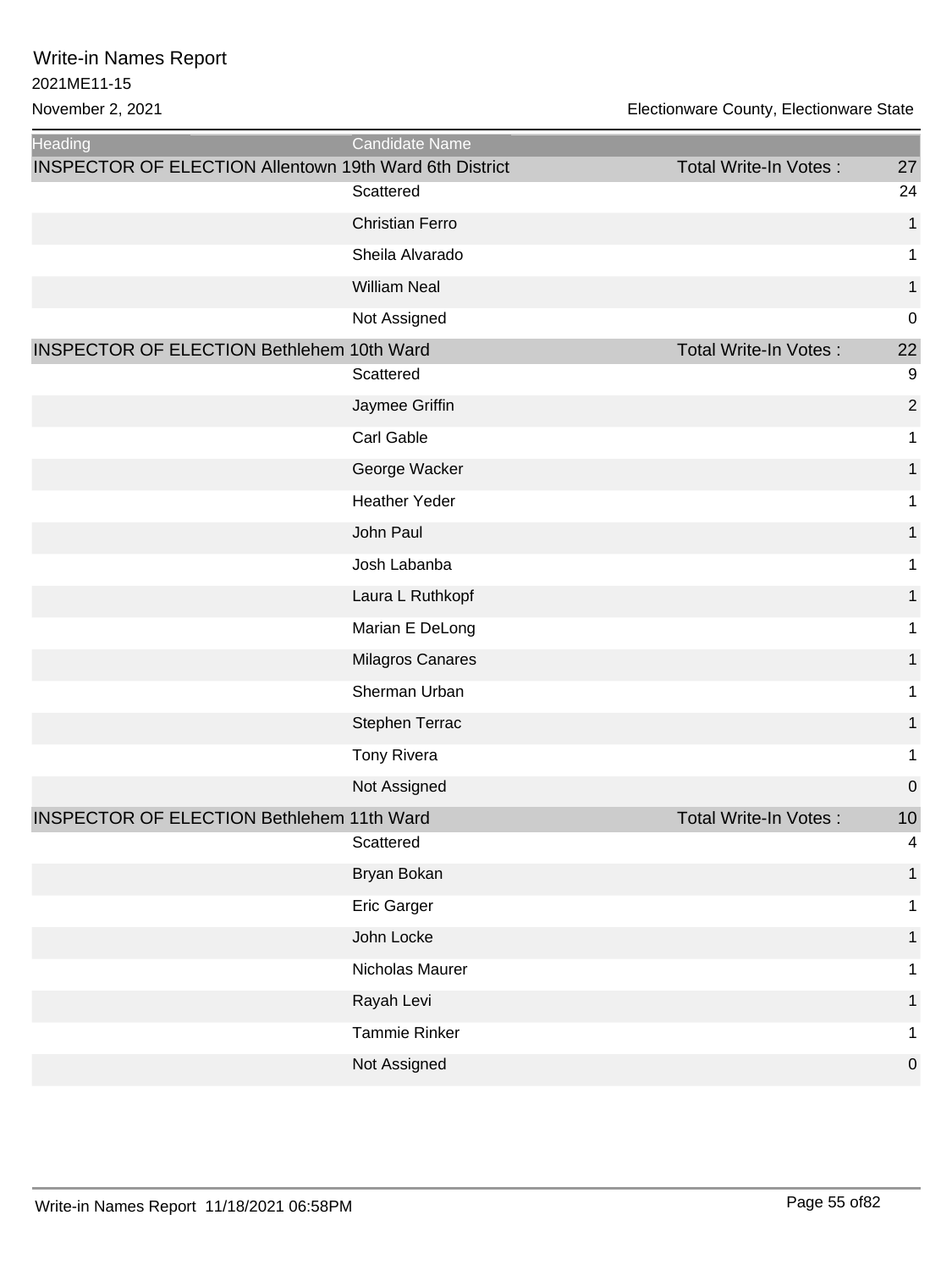| Heading                                                       | Candidate Name         |                       |              |
|---------------------------------------------------------------|------------------------|-----------------------|--------------|
| <b>INSPECTOR OF ELECTION Bethlehem 12th Ward 1st District</b> |                        | Total Write-In Votes: | 15           |
|                                                               | Scattered              |                       | 3            |
|                                                               | <b>Brian Colon</b>     |                       | $\mathbf{1}$ |
|                                                               | <b>Christine White</b> |                       | 1            |
|                                                               | Edwin Kay              |                       | 1            |
|                                                               | James Baldree          |                       | 1            |
|                                                               | James Seier            |                       | 1            |
|                                                               | Jamie Deck             |                       | 1            |
|                                                               | Jerry Goldberg         |                       | $\mathbf{1}$ |
|                                                               | John Scanell           |                       | 1            |
|                                                               | Kenneth Nichol         |                       | 1            |
|                                                               | Michael Macmillan      |                       | 1            |
|                                                               | <b>Miles Kwiatek</b>   |                       | 1            |
|                                                               | Noah Reichard          |                       | 1            |
|                                                               | Not Assigned           |                       | $\mathbf 0$  |
|                                                               |                        |                       |              |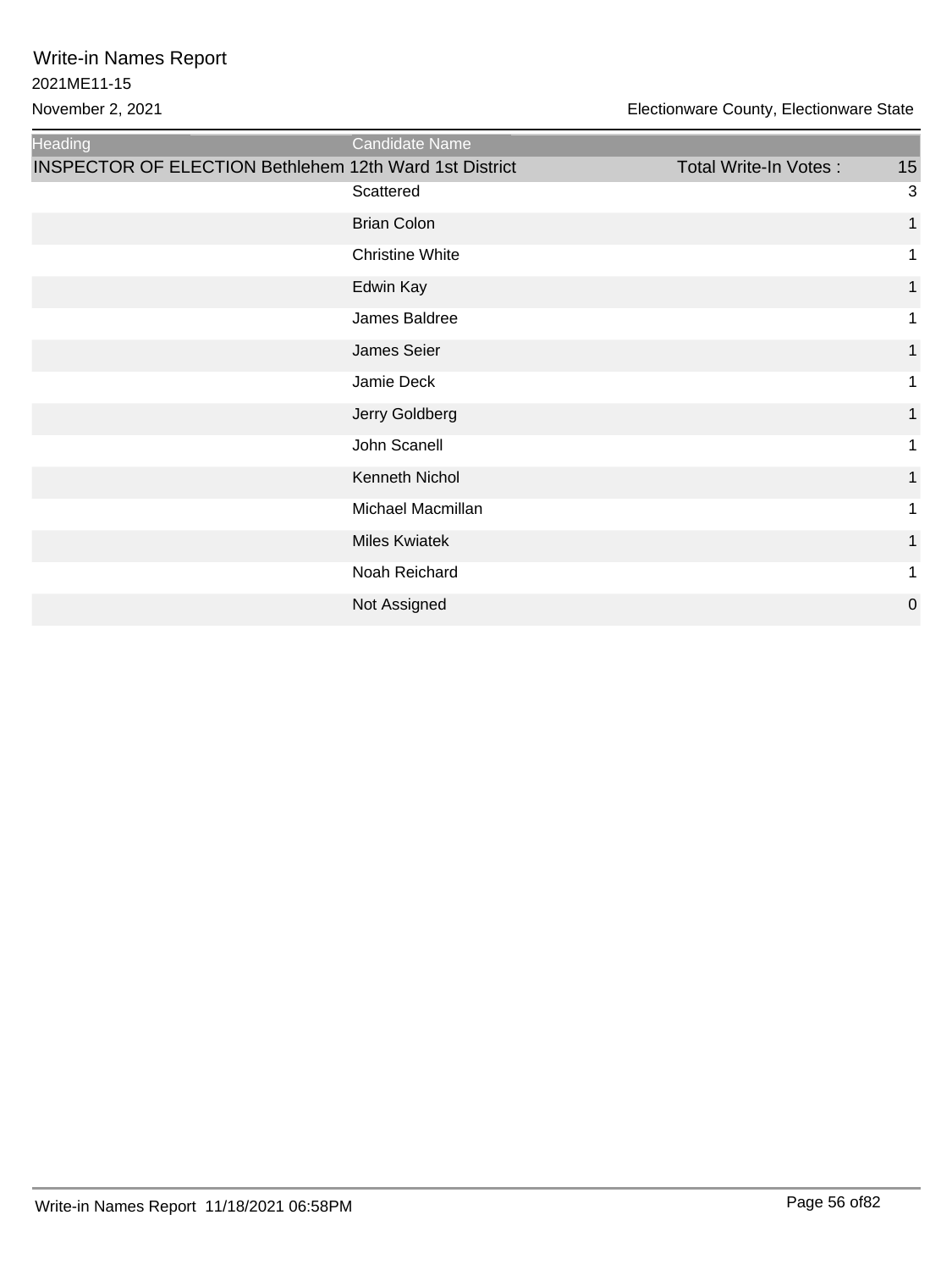| <b>Heading</b>                                                | Candidate Name         |                              |                  |
|---------------------------------------------------------------|------------------------|------------------------------|------------------|
| <b>INSPECTOR OF ELECTION Bethlehem 12th Ward 2nd District</b> | Scattered              | Total Write-In Votes:        | 21<br>3          |
|                                                               | Benjamin A Ricci       |                              | $\overline{2}$   |
|                                                               | Amanda Tolino          |                              | 1                |
|                                                               | Darin Orlandt          |                              | 1                |
|                                                               | Demitri Platov         |                              | 1                |
|                                                               | Eric Stoveken          |                              |                  |
|                                                               | Jame P Jordan          |                              | 1                |
|                                                               |                        |                              |                  |
|                                                               | Jeffery Hamilton       |                              | 1                |
|                                                               | Jim Anderson           |                              | 1                |
|                                                               | John J Ross            |                              | 1                |
|                                                               | Maximus Bellamy        |                              | 1                |
|                                                               | Michael Brunnabend     |                              | 1                |
|                                                               | Michael S Panebianco   |                              | 1                |
|                                                               | Nicholas Falsone       |                              | 1                |
|                                                               | Nourhan Shanif         |                              | 1                |
|                                                               | <b>Scott Valentine</b> |                              | 1                |
|                                                               | Silagh White           |                              | 1                |
|                                                               | Thomas P Beary Jr      |                              | 1                |
|                                                               | Not Assigned           |                              | $\mathbf 0$      |
| <b>INSPECTOR OF ELECTION Bethlehem 13th Ward 1st District</b> |                        | <b>Total Write-In Votes:</b> | 30               |
|                                                               | Scattered              |                              | 22               |
|                                                               | Cheryl A Haughney      |                              | 6                |
|                                                               | Dana Grubb             |                              | $\overline{2}$   |
|                                                               | Casey Koncoroni        |                              | $\mathbf 0$      |
|                                                               | Not Assigned           |                              | $\mathbf 0$      |
| <b>INSPECTOR OF ELECTION Bethlehem 13th Ward 2nd District</b> |                        | <b>Total Write-In Votes:</b> | 24               |
|                                                               | Scattered              |                              | 20               |
|                                                               | Jamie Deck             |                              | $\overline{2}$   |
|                                                               | John Fretz Jr          |                              | $\overline{2}$   |
|                                                               | Not Assigned           |                              | $\boldsymbol{0}$ |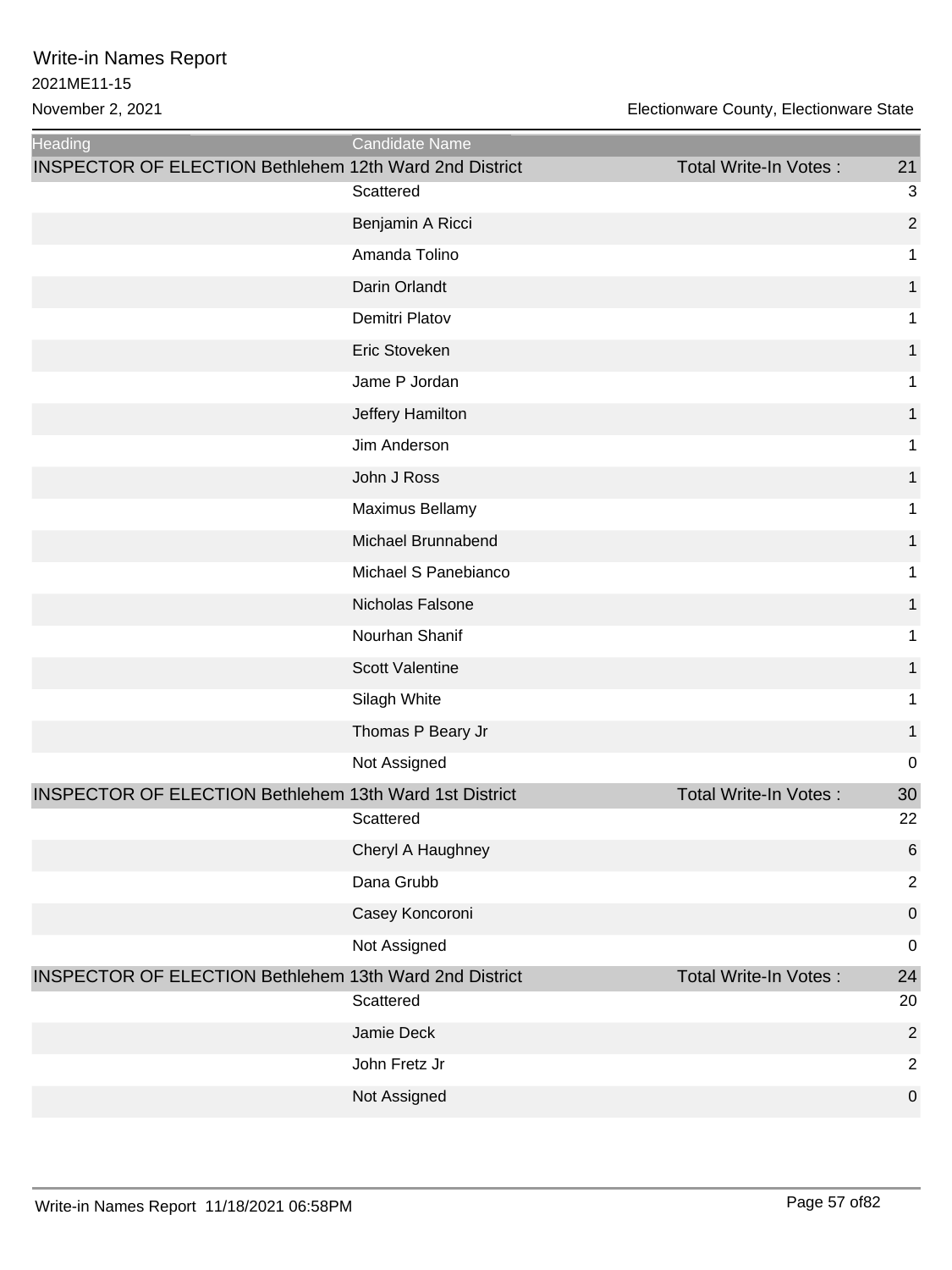| <b>Heading</b>                                                | <b>Candidate Name</b>      |                       |                  |
|---------------------------------------------------------------|----------------------------|-----------------------|------------------|
| <b>INSPECTOR OF ELECTION Bethlehem 13th Ward 3rd District</b> |                            | Total Write-In Votes: | 23               |
|                                                               | Scattered                  |                       | 16               |
|                                                               | Jeffery Stangl             |                       | 5                |
|                                                               | Sean Tallarico             |                       | $\overline{2}$   |
|                                                               | Not Assigned               |                       | $\boldsymbol{0}$ |
| <b>INSPECTOR OF ELECTION Bethlehem 13th Ward 4th District</b> |                            | Total Write-In Votes: | 28               |
|                                                               | Scattered                  |                       | 26               |
|                                                               | Michele Rayah Levy         |                       | $\overline{2}$   |
|                                                               | Not Assigned               |                       | $\mathbf 0$      |
| <b>INSPECTOR OF ELECTION Bethlehem 13th Ward 5th District</b> |                            | Total Write-In Votes: | 24               |
|                                                               | Scattered                  |                       | $\overline{7}$   |
|                                                               | <b>Mark Moss</b>           |                       | 3                |
|                                                               | Barbara Backenstz          |                       | 1                |
|                                                               | <b>GErald Korb</b>         |                       | 1                |
|                                                               | Jarred M Morganstern       |                       | 1                |
|                                                               | Jeffery Goldberg           |                       | 1                |
|                                                               | John Elias                 |                       | 1                |
|                                                               | John T Brzyski             |                       | 1                |
|                                                               | Kerry Hickak               |                       | 1                |
|                                                               | Michael Corr               |                       | 1                |
|                                                               | Patricia Fielding          |                       | 1                |
|                                                               | Peter Bogunvich            |                       | 1                |
|                                                               | Rex Weaver                 |                       | 1                |
|                                                               | <b>Ryan Stark</b>          |                       | $\mathbf{1}$     |
|                                                               | <b>Stacy Marie Wallace</b> |                       | 1                |
|                                                               | Walter D Tindell           |                       | 1                |
|                                                               | Not Assigned               |                       | $\pmb{0}$        |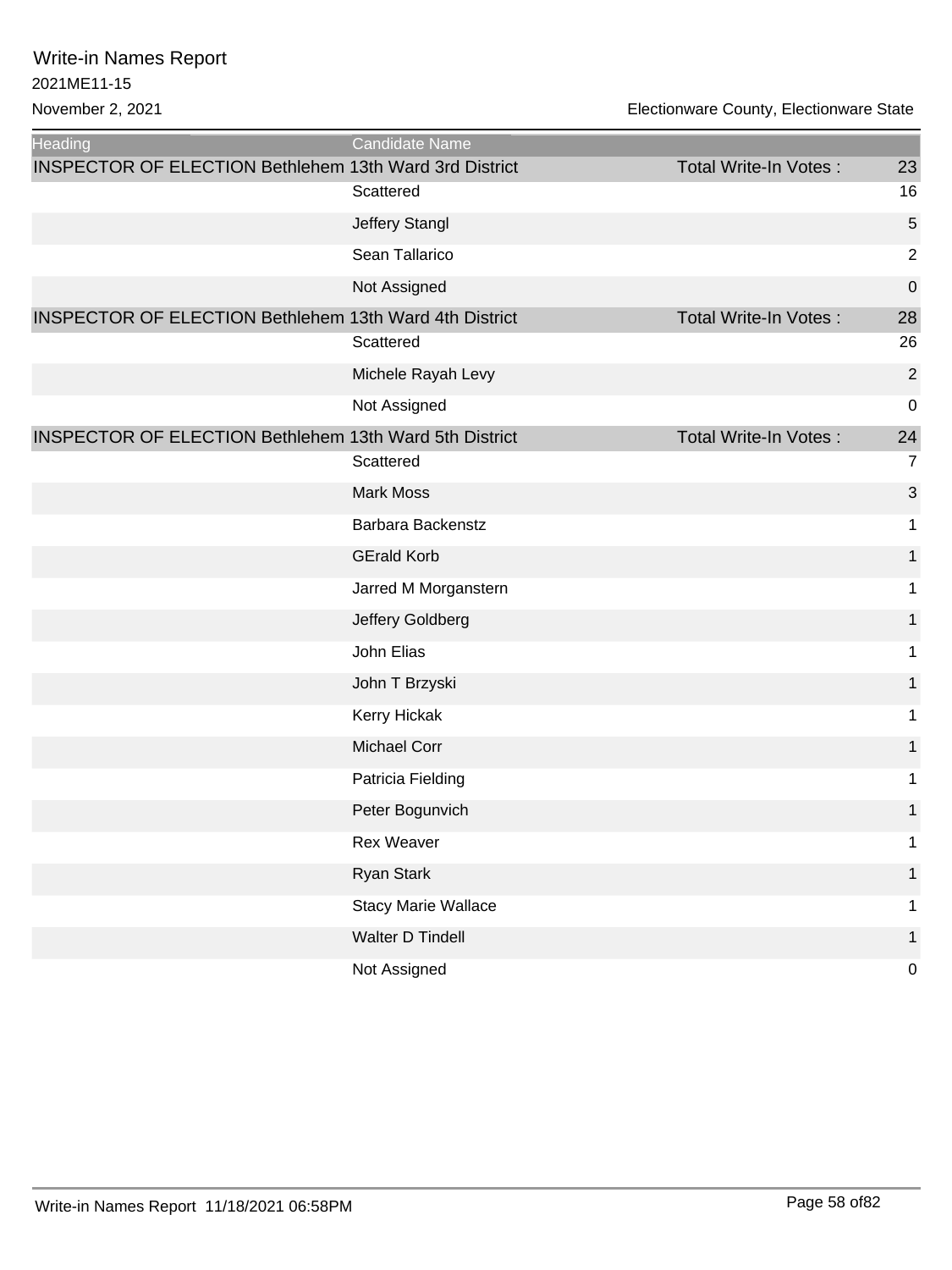| <b>Heading</b>                                                | Candidate Name      |                              |                  |
|---------------------------------------------------------------|---------------------|------------------------------|------------------|
| <b>INSPECTOR OF ELECTION Bethlehem 13th Ward 6th District</b> |                     | <b>Total Write-In Votes:</b> | 21               |
|                                                               | Scattered           |                              | 12               |
|                                                               | George Yasso        |                              | $\overline{2}$   |
|                                                               | <b>Barry Eyck</b>   |                              | 1                |
|                                                               | Dennis Smith        |                              | 1                |
|                                                               | Jennifer Doncsecz   |                              | 1                |
|                                                               | John Raugh          |                              |                  |
|                                                               | Lawrence Berkmag    |                              | 1                |
|                                                               | Steve Lynch         |                              | 1                |
|                                                               | <b>Stewart Cole</b> |                              | 1                |
|                                                               | Not Assigned        |                              | $\mathbf 0$      |
| <b>INSPECTOR OF ELECTION Bethlehem 13th Ward 7th District</b> |                     | <b>Total Write-In Votes:</b> | 18               |
|                                                               | Scattered           |                              | 8                |
|                                                               | Devin Brunges       |                              | $\overline{2}$   |
|                                                               | <b>Brian Robert</b> |                              | 1                |
|                                                               | Carolyn Burtz       |                              | 1                |
|                                                               | Debra Mitchell      |                              | 1                |
|                                                               | James Finnen        |                              | 1                |
|                                                               | Jesse Randell       |                              | 1                |
|                                                               | Laura L Rochkopt    |                              | 1                |
|                                                               | Rachel Brown        |                              | 1                |
|                                                               | Rachel Leoa         |                              | 1                |
|                                                               | Not Assigned        |                              | $\boldsymbol{0}$ |
| <b>INSPECTOR OF ELECTION Bethlehem 13th Ward 8th District</b> |                     | Total Write-In Votes:        | 32               |
|                                                               | Scattered           |                              | 28               |
|                                                               | Doris Glausmann     |                              | $\overline{2}$   |
|                                                               | Sean Reifsnyder     |                              | $\overline{2}$   |
|                                                               | Not Assigned        |                              | $\boldsymbol{0}$ |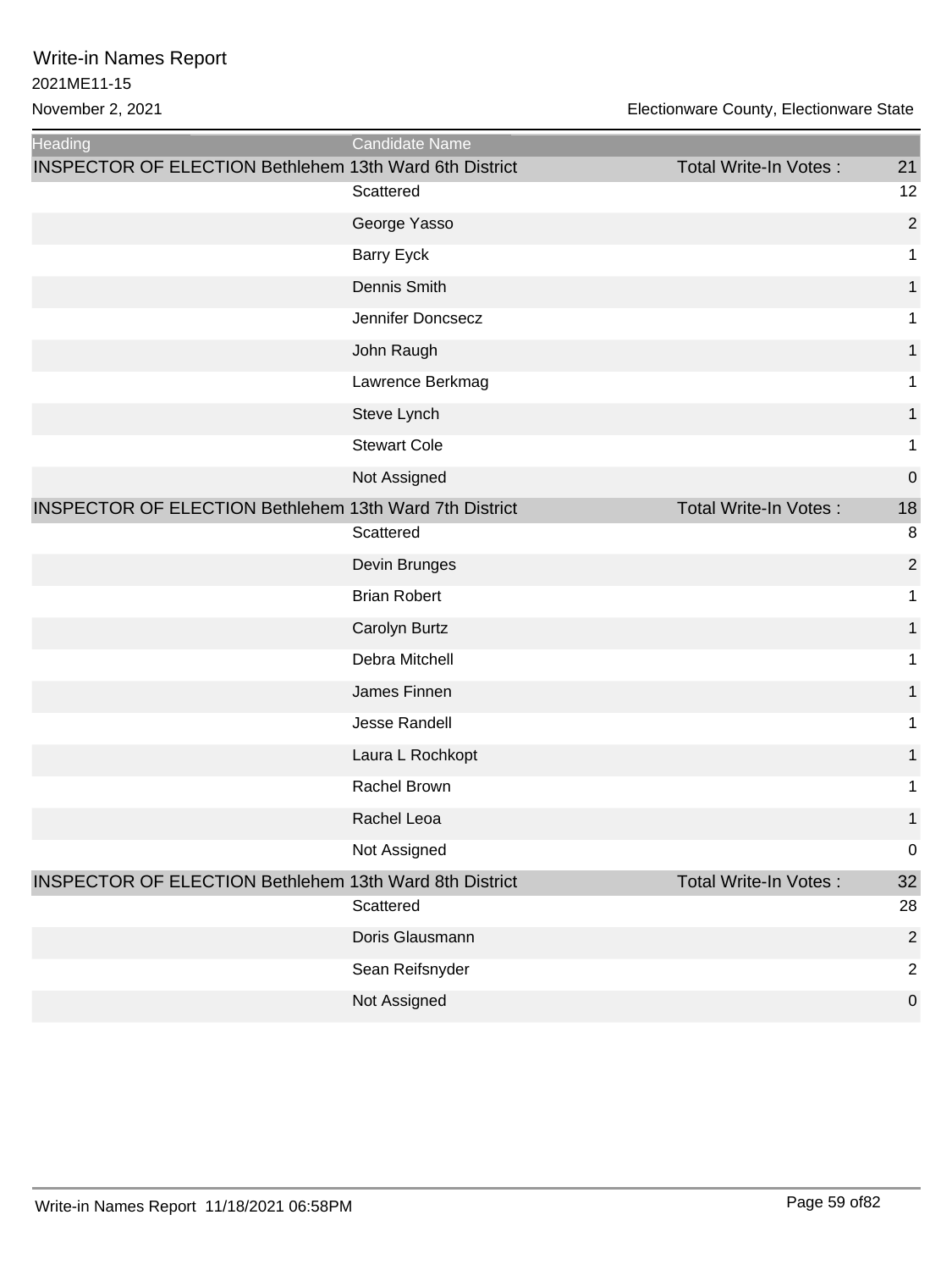2021ME11-15 Write-in Names Report

| Heading                                              | Candidate Name         |                       |                |
|------------------------------------------------------|------------------------|-----------------------|----------------|
| <b>INSPECTOR OF ELECTION Alburtis</b>                |                        | Total Write-In Votes: | 40             |
|                                                      | Scattered              |                       | 30             |
|                                                      | Jessica Clontz         |                       | $\overline{2}$ |
|                                                      | Kathleen Palmer        |                       | $\overline{c}$ |
|                                                      | <b>Natalie Nestor</b>  |                       | $\overline{c}$ |
|                                                      | <b>Theodore Miller</b> |                       | $\overline{2}$ |
|                                                      | Vicky Salerno          |                       | $\overline{c}$ |
|                                                      | Not Assigned           |                       | $\mathbf 0$    |
| <b>INSPECTOR OF ELECTION Catasauqua 1st District</b> |                        | Total Write-In Votes: | 25             |
|                                                      | Scattered              |                       | 21             |
|                                                      | Katelyn Fallon         |                       | $\overline{2}$ |
|                                                      | Tim Flynn              |                       | $\overline{c}$ |
|                                                      | Not Assigned           |                       | $\mathbf 0$    |
| <b>INSPECTOR OF ELECTION Catasauqua 2nd District</b> |                        | Total Write-In Votes: | 26             |
|                                                      | Scattered              |                       | 22             |
|                                                      | <b>Matt Deist</b>      |                       | $\overline{c}$ |
|                                                      | <b>Richard Silvoy</b>  |                       | $\overline{2}$ |
|                                                      | Not Assigned           |                       | $\mathbf 0$    |
| <b>INSPECTOR OF ELECTION Catasauqua 3rd District</b> |                        | Total Write-In Votes: | $\mathbf 0$    |
|                                                      | Scattered              |                       | $\mathbf 0$    |
|                                                      | Not Assigned           |                       | $\mathbf 0$    |
| <b>INSPECTOR OF ELECTION Coopersburg</b>             |                        | Total Write-In Votes: | 42             |
|                                                      | Scattered              |                       | 34             |
|                                                      | Helen Yeager           |                       | $\overline{2}$ |
|                                                      | Morgan Danko           |                       | $\overline{2}$ |
|                                                      | Paul McAndrew          |                       | $\overline{2}$ |
|                                                      | Rachel Como            |                       | $\overline{2}$ |
|                                                      | Not Assigned           |                       | $\pmb{0}$      |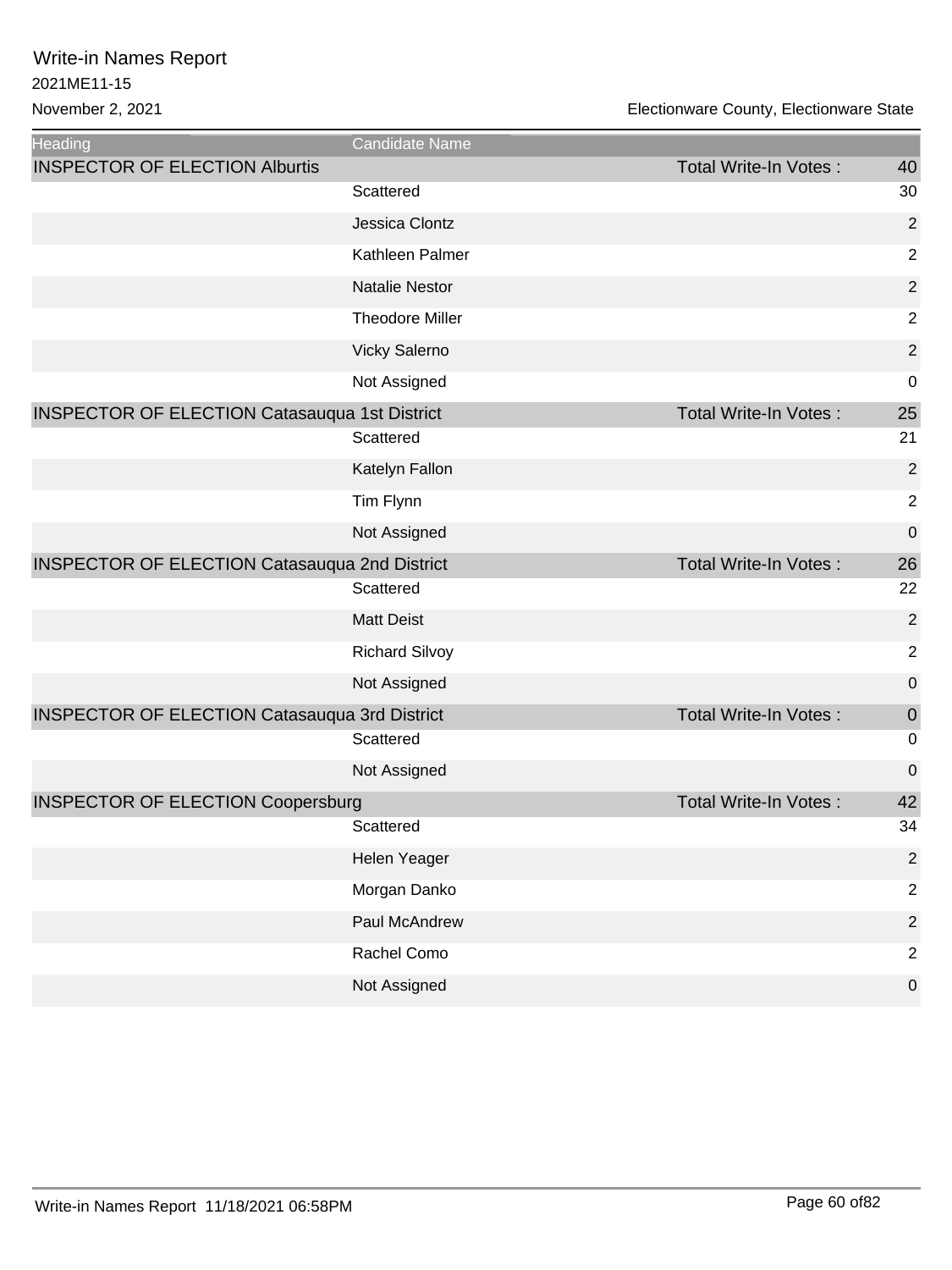| <b>Heading</b>                                   | Candidate Name          |                              |                |
|--------------------------------------------------|-------------------------|------------------------------|----------------|
| <b>INSPECTOR OF ELECTION Coplay 1st District</b> |                         | <b>Total Write-In Votes:</b> | 5              |
|                                                  | Scattered               |                              | $\overline{2}$ |
|                                                  | Charlene M Piskyla      |                              | 1              |
|                                                  | David Wilson            |                              | 1              |
|                                                  | Megan Markulics         |                              | 1              |
|                                                  | Not Assigned            |                              | 0              |
| <b>INSPECTOR OF ELECTION Coplay 2nd District</b> |                         | <b>Total Write-In Votes:</b> | 8              |
|                                                  | Scattered               |                              | 8              |
|                                                  | Not Assigned            |                              | $\mathbf 0$    |
| <b>INSPECTOR OF ELECTION Emmaus 1st District</b> |                         | Total Write-In Votes:        | 27             |
|                                                  | Scattered               |                              | 20             |
|                                                  | Alexandra Racine        |                              | 3              |
|                                                  | <b>Brandon Nebhut</b>   |                              | $\overline{c}$ |
|                                                  | Larry Rutman            |                              | $\overline{2}$ |
|                                                  | Not Assigned            |                              | $\mathbf 0$    |
| <b>INSPECTOR OF ELECTION Emmaus 2nd District</b> |                         | <b>Total Write-In Votes:</b> | 1              |
|                                                  | Scattered               |                              | 1              |
|                                                  | Not Assigned            |                              | $\mathbf 0$    |
| <b>INSPECTOR OF ELECTION Emmaus 3rd District</b> |                         | <b>Total Write-In Votes:</b> | 15             |
|                                                  | Scattered               |                              | 5              |
|                                                  | Bernadette Jerry        |                              | 1              |
|                                                  | <b>Brenda Fernandez</b> |                              | 1              |
|                                                  | Jeremy Adamson          |                              | 1              |
|                                                  | Jeremy Reiteron         |                              | 1              |
|                                                  | Josh Albright           |                              | 1              |
|                                                  | Keith Hasemen           |                              | 1              |
|                                                  | Mario Holtzhafer        |                              | 1              |
|                                                  | Matthew S Lamb          |                              |                |
|                                                  | Michael Creighton       |                              | 1              |
|                                                  | <b>Shelly Steiner</b>   |                              | 1              |
|                                                  | Not Assigned            |                              | 0              |
|                                                  |                         |                              |                |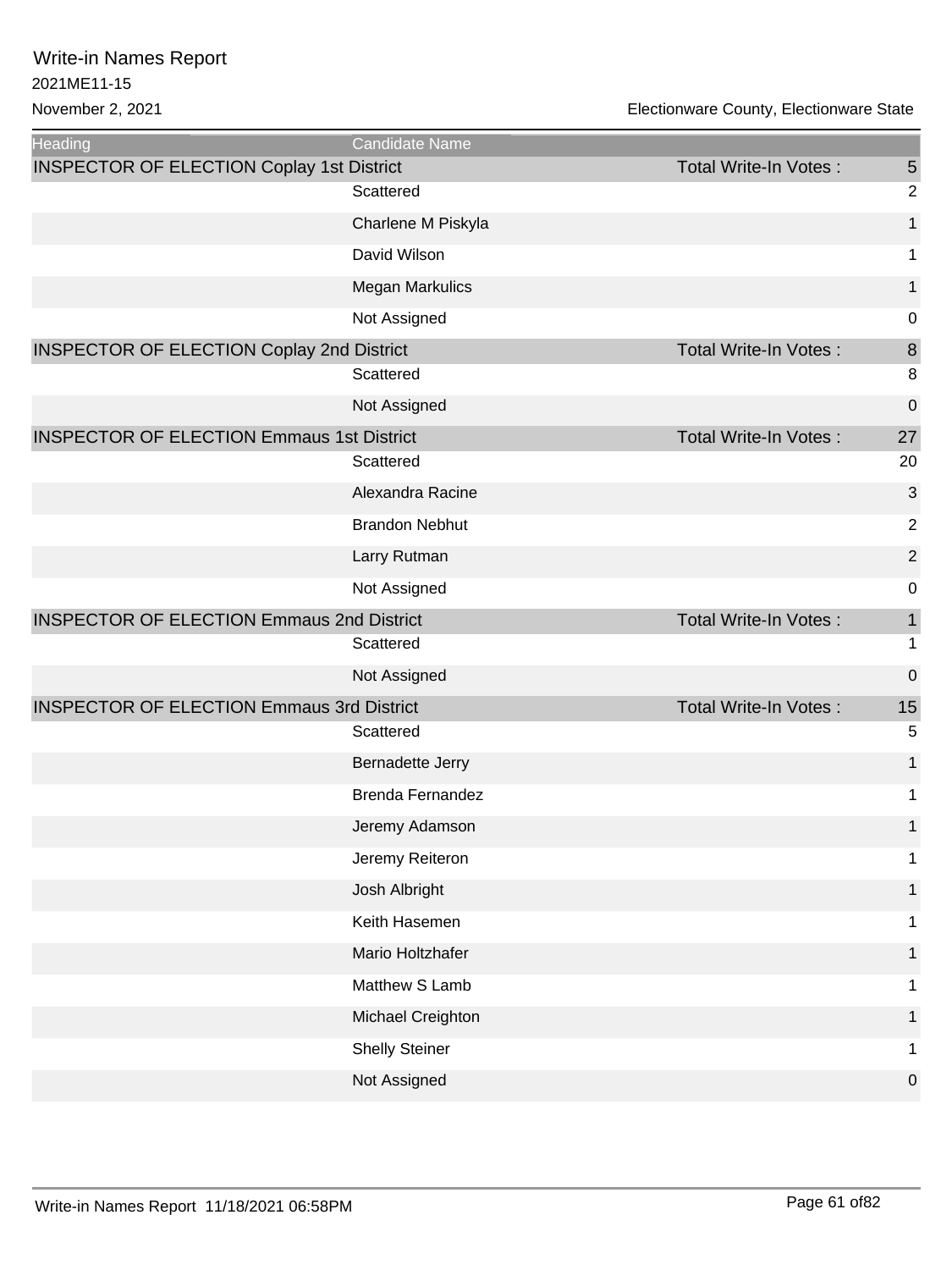| Heading                                          | Candidate Name        |                              |                  |
|--------------------------------------------------|-----------------------|------------------------------|------------------|
| <b>INSPECTOR OF ELECTION Emmaus 4th District</b> |                       | Total Write-In Votes:        | 8                |
|                                                  | Scattered             |                              | 3                |
|                                                  | Adam Aehino           |                              | $\mathbf{1}$     |
|                                                  | <b>Brittany Anger</b> |                              | 1                |
|                                                  | Dave Brady            |                              | 1                |
|                                                  | Dennis R Kennedy Jr   |                              | 1                |
|                                                  | Otto Slozer           |                              | 1                |
|                                                  | Not Assigned          |                              | $\mathbf 0$      |
| <b>INSPECTOR OF ELECTION Emmaus 5th District</b> |                       | Total Write-In Votes:        | 5                |
|                                                  | Scattered             |                              | 3                |
|                                                  | J P Raynok            |                              | $\mathbf{1}$     |
|                                                  | John Berry            |                              | 1                |
|                                                  | Not Assigned          |                              | $\boldsymbol{0}$ |
| <b>INSPECTOR OF ELECTION Emmaus 6th District</b> |                       | <b>Total Write-In Votes:</b> | 23               |
|                                                  | Scattered             |                              | $6\phantom{1}6$  |
|                                                  | Michele Eyer          |                              | $\overline{2}$   |
|                                                  | Andres Weller         |                              | 1                |
|                                                  | Andrew Dragon         |                              | 1                |
|                                                  | <b>Andrew Gigler</b>  |                              | 1                |
|                                                  | <b>CHris Gigler</b>   |                              | 1                |
|                                                  | Deborah Beaky         |                              | 1                |
|                                                  | Doris Trumbauer       |                              | 1                |
|                                                  | Elizabeth Ziegenfus   |                              | 1                |
|                                                  | Eric Mushock          |                              | 1                |
|                                                  | Joanne C Andrews      |                              | 1                |
|                                                  | Julia Priori          |                              | 1                |
|                                                  | Lori Ann Suzadail     |                              | 1                |
|                                                  | Mary Ellen Jackson    |                              | 1                |
|                                                  | <b>Russell Ford</b>   |                              | 1                |
|                                                  | <b>Scott Mahler</b>   |                              |                  |
|                                                  | Tim Anger             |                              | 1                |
|                                                  | Not Assigned          |                              | $\mathbf 0$      |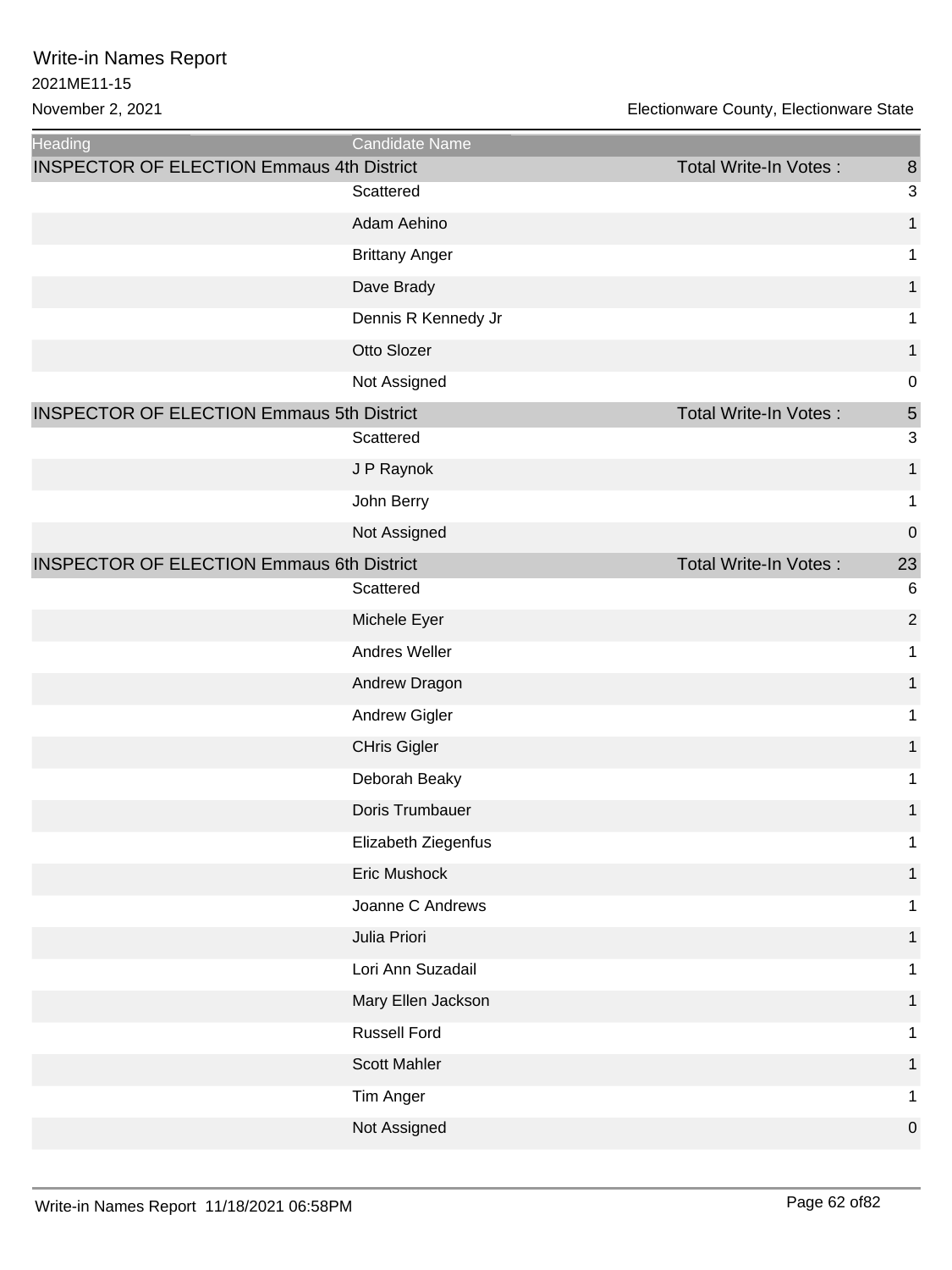| Heading                                                 | Candidate Name          |                              |                          |
|---------------------------------------------------------|-------------------------|------------------------------|--------------------------|
| <b>INSPECTOR OF ELECTION Fountain Hill 1st District</b> |                         | <b>Total Write-In Votes:</b> | $\boldsymbol{8}$         |
|                                                         | Jessica Madzik          |                              | $\overline{\mathcal{A}}$ |
|                                                         | Scattered               |                              | 4                        |
|                                                         | Not Assigned            |                              | 0                        |
| <b>INSPECTOR OF ELECTION Fountain Hill 3rd District</b> |                         | Total Write-In Votes:        | 24                       |
|                                                         | Scattered               |                              | 16                       |
|                                                         | Roberto J DeJesus       |                              | 4                        |
|                                                         | Bonnie Parascandola     |                              | $\boldsymbol{2}$         |
|                                                         | John Praise             |                              | $\overline{2}$           |
|                                                         | Not Assigned            |                              | 0                        |
| <b>INSPECTOR OF ELECTION Macungie</b>                   |                         | <b>Total Write-In Votes:</b> | 51                       |
|                                                         | Scattered               |                              | 43                       |
|                                                         | Forrest Zmoda           |                              | $\overline{2}$           |
|                                                         | John Leeser             |                              | $\overline{2}$           |
|                                                         | <b>Mary Simmons</b>     |                              | $\overline{2}$           |
|                                                         | <b>Michael Marshall</b> |                              | $\boldsymbol{2}$         |
|                                                         | <b>Heather Printz</b>   |                              | 0                        |
|                                                         | Not Assigned            |                              | 0                        |
| <b>INSPECTOR OF ELECTION Slatington 1st District</b>    |                         | <b>Total Write-In Votes:</b> | 14                       |
|                                                         | Scattered               |                              | 5                        |
|                                                         | Warren Rubio            |                              | $\overline{2}$           |
|                                                         | Chad Christman          |                              | 1                        |
|                                                         | Eric King               |                              | $\mathbf{1}$             |
|                                                         | Linda Sarver            |                              | 1                        |
|                                                         | Nancy Papay             |                              | 1                        |
|                                                         | Natlie Snyder           |                              | 1                        |
|                                                         | Robert Churetta         |                              | 1                        |
|                                                         | Thomas Paterson         |                              | 1                        |
|                                                         | Not Assigned            |                              | $\pmb{0}$                |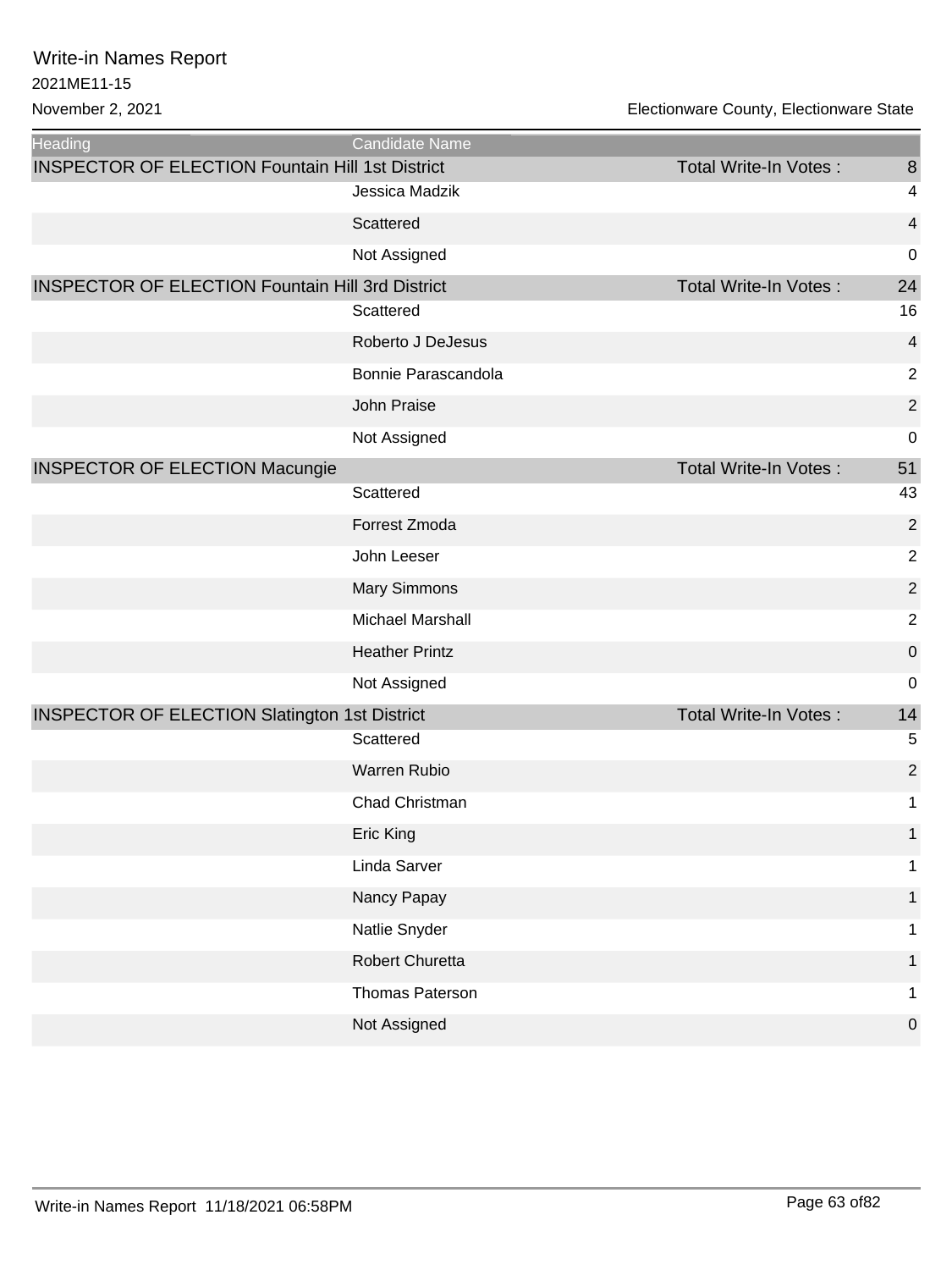| Heading                                              | Candidate Name         |                       |                         |
|------------------------------------------------------|------------------------|-----------------------|-------------------------|
| <b>INSPECTOR OF ELECTION Slatington 2nd District</b> |                        | Total Write-In Votes: | 13                      |
|                                                      | Scattered              |                       | $6\phantom{1}6$         |
|                                                      | Louise Bechtel         |                       | $\overline{\mathbf{4}}$ |
|                                                      | Natalie Snyder         |                       | 1                       |
|                                                      | <b>Robert Krebs</b>    |                       | 1                       |
|                                                      | <b>Ted Zukowski</b>    |                       | 1                       |
|                                                      | Not Assigned           |                       | $\mathbf 0$             |
| <b>INSPECTOR OF ELECTION Slatington 3rd District</b> |                        | Total Write-In Votes: | 13                      |
|                                                      | David Mulchany         |                       | 5                       |
|                                                      | Scattered              |                       | $\overline{\mathbf{4}}$ |
|                                                      | <b>Brandalyn Smith</b> |                       | 1                       |
|                                                      | Jeffrey Hausman        |                       | 1                       |
|                                                      | Michael Kissling       |                       | 1                       |
|                                                      | Tanya Simms            |                       | 1                       |
|                                                      | Not Assigned           |                       | $\mathbf 0$             |
| <b>INSPECTOR OF ELECTION Hanover</b>                 |                        | Total Write-In Votes: | $\bf 8$                 |
|                                                      | Scattered              |                       | 3                       |
|                                                      | David Molony           |                       | 1                       |
|                                                      | Elleen M Culver        |                       | 1                       |
|                                                      | Joseph Heimbecker      |                       | 1                       |
|                                                      | Margie Mandell         |                       | 1                       |
|                                                      | Ray Forte              |                       | 1                       |
|                                                      | Not Assigned           |                       | $\boldsymbol{0}$        |
| <b>INSPECTOR OF ELECTION Heidelberg</b>              |                        | Total Write-In Votes: | 118                     |
|                                                      | Vikki Stoss            |                       | 55                      |
|                                                      | Scattered              |                       | 32                      |
|                                                      | Deborah Luksa          |                       | 25                      |
|                                                      | <b>Natalie Nestor</b>  |                       | $6\phantom{1}6$         |
|                                                      | Not Assigned           |                       | $\mathbf 0$             |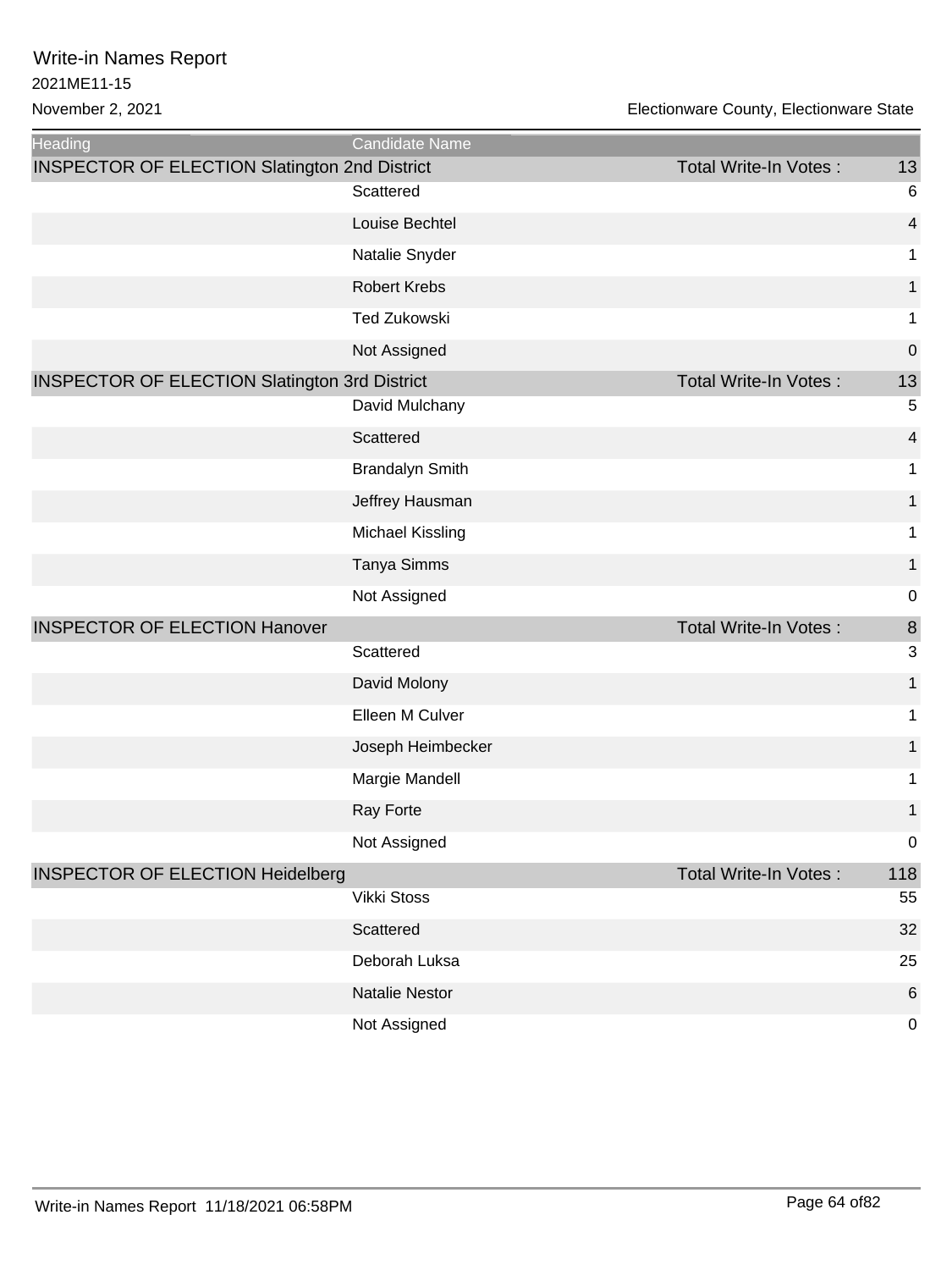| <b>Heading</b>                                               | Candidate Name         |                              |                  |
|--------------------------------------------------------------|------------------------|------------------------------|------------------|
| <b>INSPECTOR OF ELECTION Lower Macungie 1st Districtrict</b> |                        | Total Write-In Votes:        | 11               |
|                                                              | Scattered              |                              | $\overline{4}$   |
|                                                              | Alexandra Avila        |                              | 1                |
|                                                              | Isaiah Rivera          |                              | 1                |
|                                                              | Joe Hunt               |                              | 1                |
|                                                              | Kelly Anne Suarez      |                              | 1                |
|                                                              | Mark Deneen            |                              | 1                |
|                                                              | Mary Simmons           |                              | 1                |
|                                                              | Rebecca Williams       |                              | $\mathbf{1}$     |
|                                                              | Not Assigned           |                              | $\mathbf 0$      |
| <b>INSPECTOR OF ELECTION Lower Macungie 2nd Districtrict</b> |                        | <b>Total Write-In Votes:</b> | 175              |
|                                                              | Eric Heiklen           |                              | 87               |
|                                                              | Scattered              |                              | 79               |
|                                                              | <b>Mary Simmons</b>    |                              | 6                |
|                                                              | Dao Phan               |                              | 3                |
|                                                              | Not Assigned           |                              | $\mathbf 0$      |
| <b>INSPECTOR OF ELECTION Lower Macungie 3rd Districtrict</b> |                        | Total Write-In Votes:        | 30               |
|                                                              | Scattered              |                              | 26               |
|                                                              | <b>Arlenen Horwitz</b> |                              | $\overline{2}$   |
|                                                              | <b>Mary Simmons</b>    |                              | $\overline{2}$   |
|                                                              | Not Assigned           |                              | $\boldsymbol{0}$ |
| <b>INSPECTOR OF ELECTION Lower Macungie 4th Districtrict</b> |                        | Total Write-In Votes:        | 11               |
|                                                              | Scattered              |                              | $\overline{7}$   |
|                                                              | Alan Berndt            |                              | 1                |
|                                                              | Fred Hutchinson        |                              | 1                |
|                                                              | Ranajit Ghosh          |                              |                  |
|                                                              | William J Barthold     |                              | 1                |
|                                                              | Not Assigned           |                              | $\mathbf 0$      |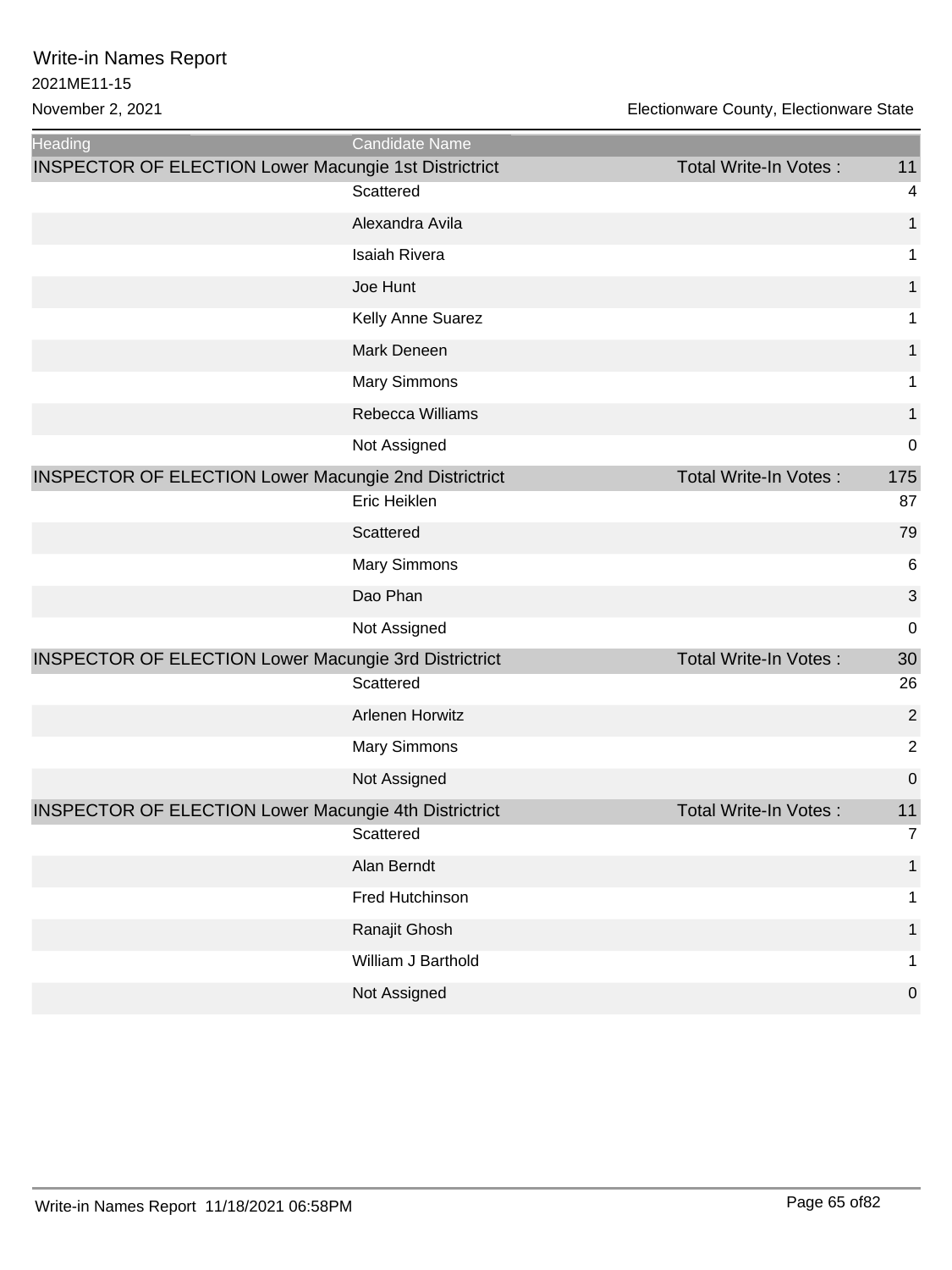| <b>Heading</b>                                               | Candidate Name        |                       |                |
|--------------------------------------------------------------|-----------------------|-----------------------|----------------|
| <b>INSPECTOR OF ELECTION Lower Macungie 5th Districtrict</b> | Scattered             | Total Write-In Votes: | 29<br>11       |
|                                                              | <b>Brittany Anger</b> |                       | $\mathbf 1$    |
|                                                              | Carol Huber           |                       | 1              |
|                                                              | Fran Maiatico         |                       | 1              |
|                                                              | Frances Buonanno      |                       | 1              |
|                                                              | George Kammeren       |                       | 1              |
|                                                              | Jean Macritchie       |                       | 1              |
|                                                              | Karen Gay             |                       | 1              |
|                                                              | Karen R White         |                       | 1              |
|                                                              | Karin Bevan           |                       | 1              |
|                                                              | Kimberly Heinrichs    |                       | 1              |
|                                                              | Laurena Olbalkes Jr   |                       |                |
|                                                              |                       |                       | 1              |
|                                                              | Marlene Spagna        |                       | 1              |
|                                                              | Mary SImmons          |                       | 1              |
|                                                              | Nancy Kelley          |                       | 1              |
|                                                              | <b>Nick Kaucunas</b>  |                       | 1              |
|                                                              | Peter McIntyre        |                       | 1              |
|                                                              | Roger C Collins       |                       | 1              |
|                                                              | Stephen Palmer        |                       | 1              |
|                                                              | Not Assigned          |                       | 0              |
| <b>INSPECTOR OF ELECTION Lower Macungie 6th Districtrict</b> |                       | Total Write-In Votes: | 98             |
|                                                              | Scattered             |                       | 70             |
|                                                              | Mary SImmons          |                       | 13             |
|                                                              | Coy Naugle            |                       | 5              |
|                                                              | Amanda Yeakel         |                       | 2              |
|                                                              | Benjamin J Storms     |                       | 2              |
|                                                              | Corey Fisher          |                       | $\overline{2}$ |
|                                                              | Joe Barna             |                       | $\overline{2}$ |
|                                                              | Paul Christman        |                       | $\overline{c}$ |
|                                                              | Not Assigned          |                       | 0              |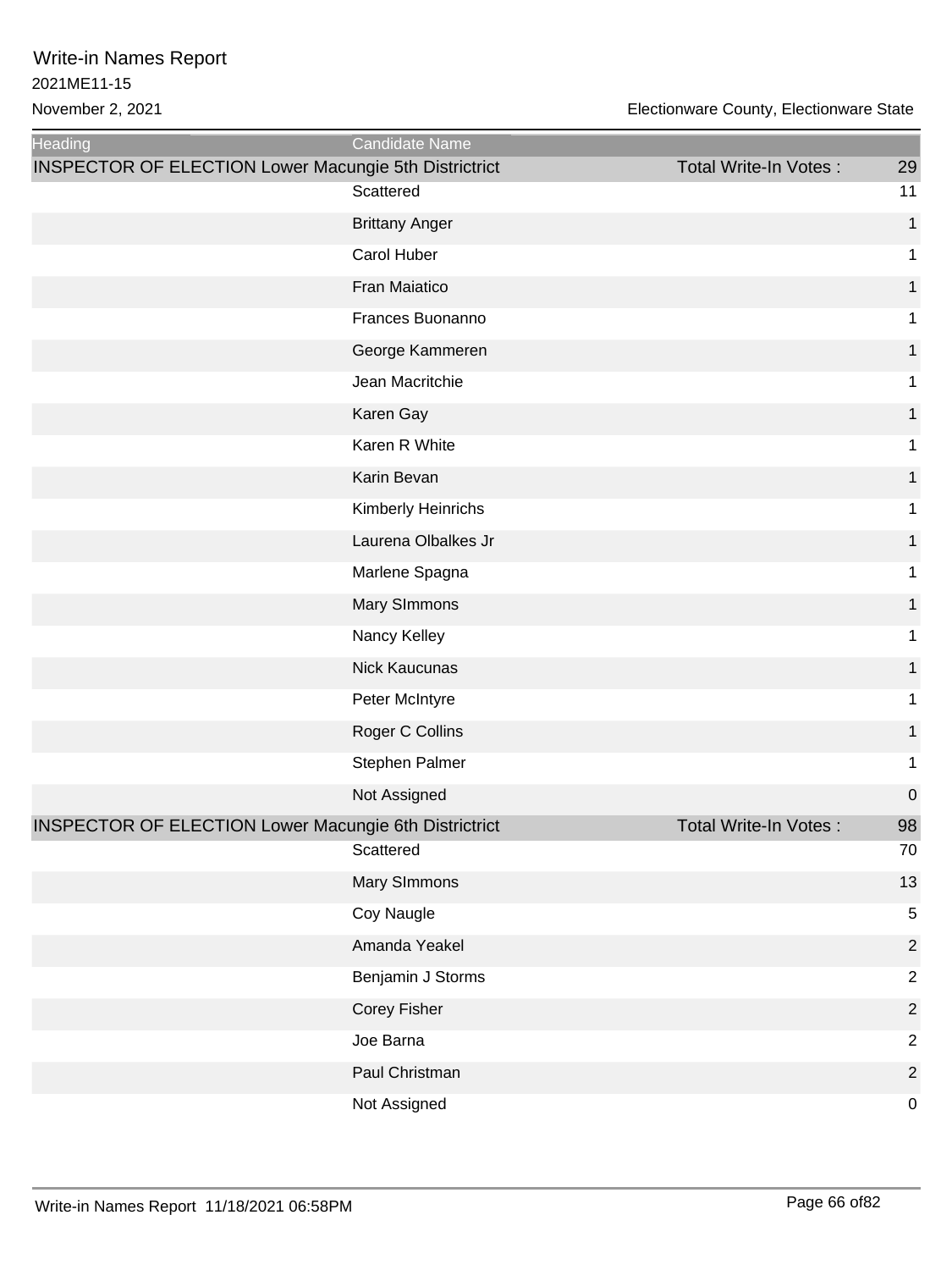| Heading                                                       | Candidate Name        |                              |                  |
|---------------------------------------------------------------|-----------------------|------------------------------|------------------|
| <b>INSPECTOR OF ELECTION Lower Macungie 7th Districtrict</b>  |                       | <b>Total Write-In Votes:</b> | 10               |
|                                                               | Scattered             |                              | $\overline{7}$   |
|                                                               | Cheri Wolfe           |                              | 3                |
|                                                               | Not Assigned          |                              | 0                |
| <b>INSPECTOR OF ELECTION Lower Macungie 8th Districtrict</b>  |                       | <b>Total Write-In Votes:</b> | 28               |
|                                                               | Scattered             |                              | 21               |
|                                                               | <b>Mary Simmons</b>   |                              | 5                |
|                                                               | <b>Gil Clary</b>      |                              | $\overline{2}$   |
|                                                               | Not Assigned          |                              | $\mathbf 0$      |
| <b>INSPECTOR OF ELECTION Lower Macungie 9th Districtrict</b>  |                       | <b>Total Write-In Votes:</b> | 30               |
|                                                               | Scattered             |                              | 16               |
|                                                               | Sandra Kowalski       |                              | 9                |
|                                                               | <b>Mary Simmons</b>   |                              | 5                |
|                                                               | Not Assigned          |                              | $\boldsymbol{0}$ |
| <b>INSPECTOR OF ELECTION Lower Macungie 10th Districtrict</b> |                       | <b>Total Write-In Votes:</b> | 8                |
|                                                               | Scattered             |                              | 6                |
|                                                               | Fadia Halma           |                              | $\overline{2}$   |
|                                                               | Not Assigned          |                              | 0                |
| <b>INSPECTOR OF ELECTION Lower Milford</b>                    |                       | <b>Total Write-In Votes:</b> | 29               |
|                                                               | Scattered             |                              | 27               |
|                                                               | M Jason Evans         |                              | $\overline{2}$   |
|                                                               | Not Assigned          |                              | 0                |
| <b>INSPECTOR OF ELECTION Lowhill</b>                          |                       | Total Write-In Votes:        | 89               |
|                                                               | Cynthia Van Artsdalen |                              | 56               |
|                                                               | Scattered             |                              | 27               |
|                                                               | Emanuelle Van Vleet   |                              | $\overline{2}$   |
|                                                               | <b>Natalie Nestor</b> |                              | $\overline{2}$   |
|                                                               | Rob Kozlowski         |                              | $\overline{2}$   |
|                                                               | Not Assigned          |                              | 0                |
| <b>INSPECTOR OF ELECTION Lynn New Tripoli</b>                 |                       | <b>Total Write-In Votes:</b> | 176              |
|                                                               | Mary Ann Wright       |                              | 129              |
|                                                               | Sabrina Pendleton     |                              | 26               |
|                                                               | Scattered             |                              | 21               |
|                                                               | Not Assigned          |                              | $\boldsymbol{0}$ |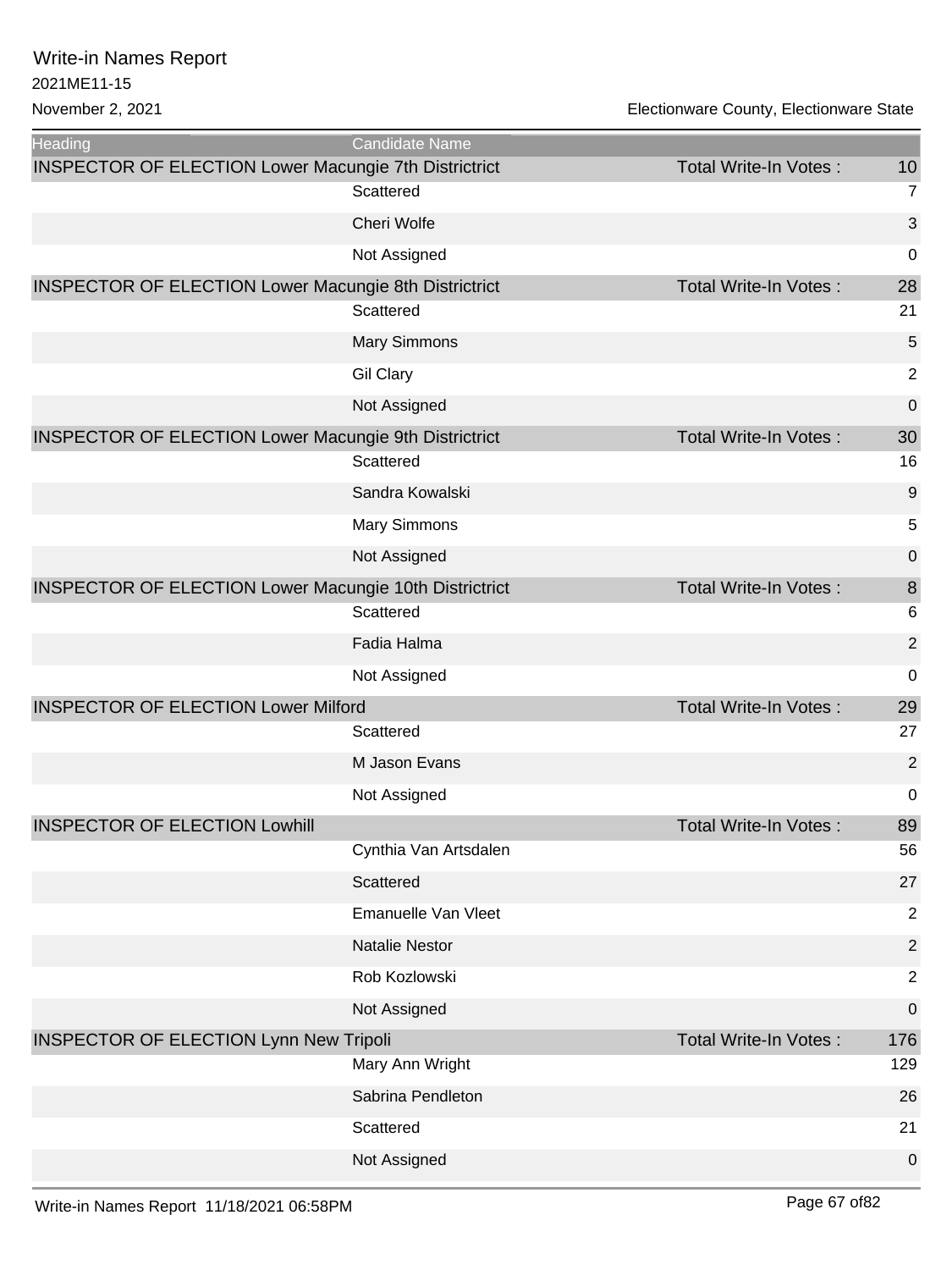| <b>Heading</b>                                                | Candidate Name         |                              |                 |
|---------------------------------------------------------------|------------------------|------------------------------|-----------------|
| <b>INSPECTOR OF ELECTION Lynn Lynnville</b>                   |                        | <b>Total Write-In Votes:</b> | 8               |
|                                                               | Mary Ann Wright        |                              | $6\phantom{1}6$ |
|                                                               | Scattered              |                              | $\overline{2}$  |
|                                                               | Not Assigned           |                              | 0               |
| <b>INSPECTOR OF ELECTION Lynn Jacksonville</b>                |                        | <b>Total Write-In Votes:</b> | 21              |
|                                                               | Scattered              |                              | 16              |
|                                                               | Mary Ann Wright        |                              | 3               |
|                                                               | <b>Christy Spanitz</b> |                              | $\overline{2}$  |
|                                                               | Not Assigned           |                              | 0               |
| <b>INSPECTOR OF ELECTION North Whitehall 1st Districtrict</b> |                        | Total Write-In Votes:        | 14              |
|                                                               | Scattered              |                              | 9               |
|                                                               | Andrea Collison        |                              | $\mathbf{1}$    |
|                                                               | Erix Cox               |                              | 1               |
|                                                               | Keith Ocrtner          |                              | 1               |
|                                                               | Rachel Madden          |                              | $\mathbf 1$     |
|                                                               | <b>Walter Bell</b>     |                              | $\mathbf{1}$    |
|                                                               | Not Assigned           |                              | 0               |
| <b>INSPECTOR OF ELECTION North Whitehall 2nd Districtrict</b> |                        | <b>Total Write-In Votes:</b> | 85              |
|                                                               | Scattered              |                              | 61              |
|                                                               | Pam Roth               |                              | 18              |
|                                                               | Christopher Colon      |                              | $\overline{2}$  |
|                                                               | Christopher Moughan    |                              | $\overline{2}$  |
|                                                               | <b>Gary Carney</b>     |                              | 2               |
|                                                               | Not Assigned           |                              | 0               |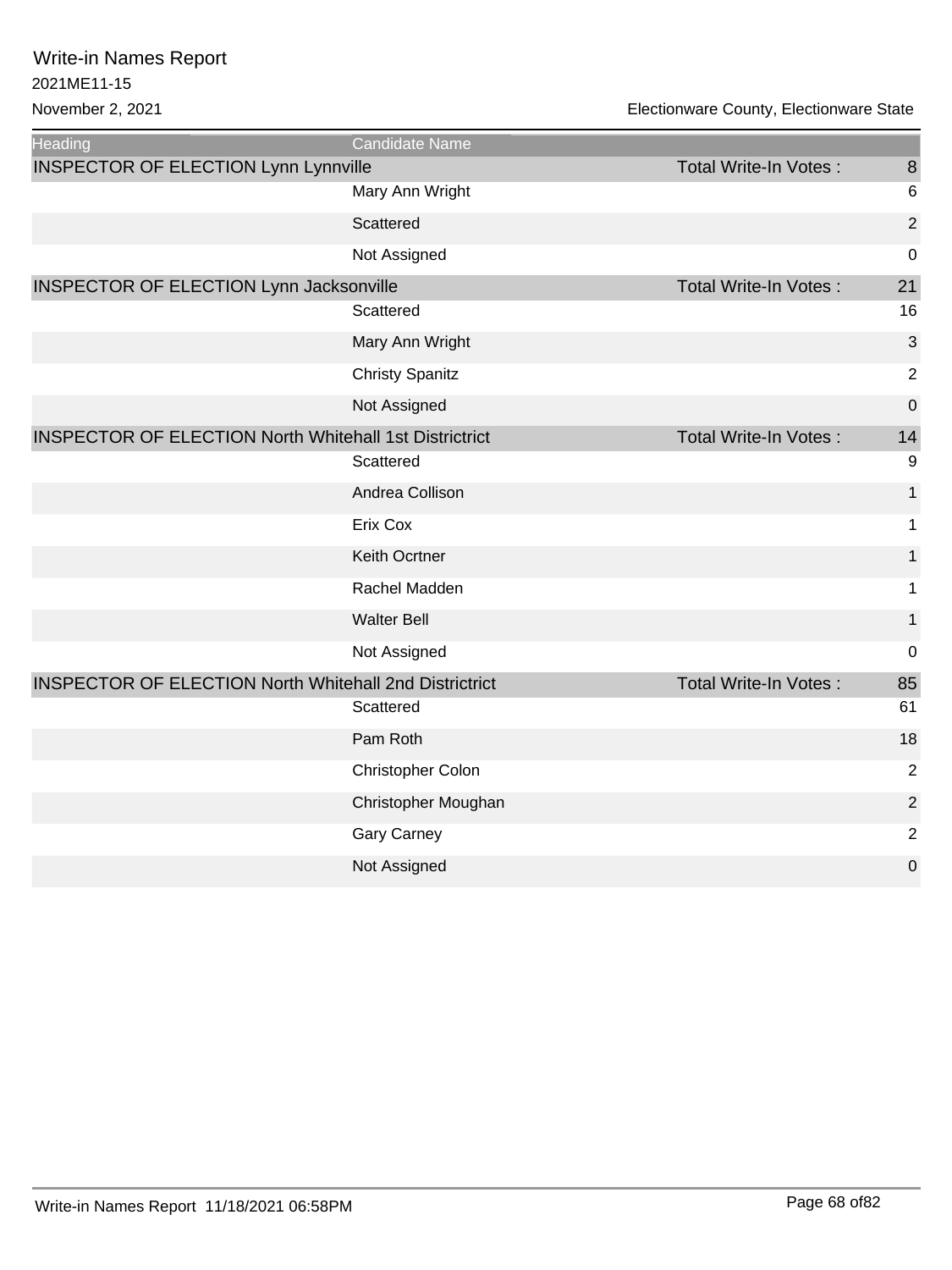| Heading                                                       | Candidate Name         |                              |                |
|---------------------------------------------------------------|------------------------|------------------------------|----------------|
| <b>INSPECTOR OF ELECTION North Whitehall 3rd Districtrict</b> | Scattered              | Total Write-In Votes:        | 24<br>13       |
|                                                               | <b>Margaret Stoudt</b> |                              | $\overline{2}$ |
|                                                               | <b>Cindy Ristt</b>     |                              | 1              |
|                                                               | Dale Nixon             |                              | 1              |
|                                                               | Derek Kirsopp          |                              | 1              |
|                                                               | Jane Ervin             |                              |                |
|                                                               |                        |                              | 1              |
|                                                               | Joe Molz               |                              | 1              |
|                                                               | Kevin Seigerwalt       |                              | 1              |
|                                                               | Mark Szilezy           |                              | 1              |
|                                                               | <b>Mike Buss</b>       |                              | 1              |
|                                                               | Roger Seminara         |                              | 1              |
|                                                               | Not Assigned           |                              | $\mathbf 0$    |
| <b>INSPECTOR OF ELECTION North Whitehall 4th Districtrict</b> |                        | Total Write-In Votes:        | 48             |
|                                                               | Scattered              |                              | 35             |
|                                                               | Stephen Marushak       |                              | 6              |
|                                                               | <b>Susan Travis</b>    |                              | 3              |
|                                                               | Margaret Stoudt        |                              | $\overline{c}$ |
|                                                               | Tom Gyory              |                              | $\overline{2}$ |
|                                                               | Not Assigned           |                              | $\mathbf 0$    |
| <b>INSPECTOR OF ELECTION North Whitehall 5th Districtrict</b> |                        | Total Write-In Votes:        | 13             |
|                                                               | Scattered              |                              | 11             |
|                                                               | Maria McLaughlin       |                              | 2              |
|                                                               | Not Assigned           |                              | $\mathbf 0$    |
| <b>INSPECTOR OF ELECTION North Whitehall 6th Districtrict</b> |                        | <b>Total Write-In Votes:</b> | 20             |
|                                                               | Scattered              |                              | 12             |
|                                                               | <b>Chris Moakley</b>   |                              | 3              |
|                                                               | Cheryl V Dorschutz     |                              | 1              |
|                                                               | <b>Margaret Stoudt</b> |                              | 1              |
|                                                               | Neil Novak             |                              | 1              |
|                                                               | Susan Ruth             |                              | 1              |
|                                                               | Thomas N Brobst        |                              | 1              |
|                                                               | Not Assigned           |                              | $\mathbf 0$    |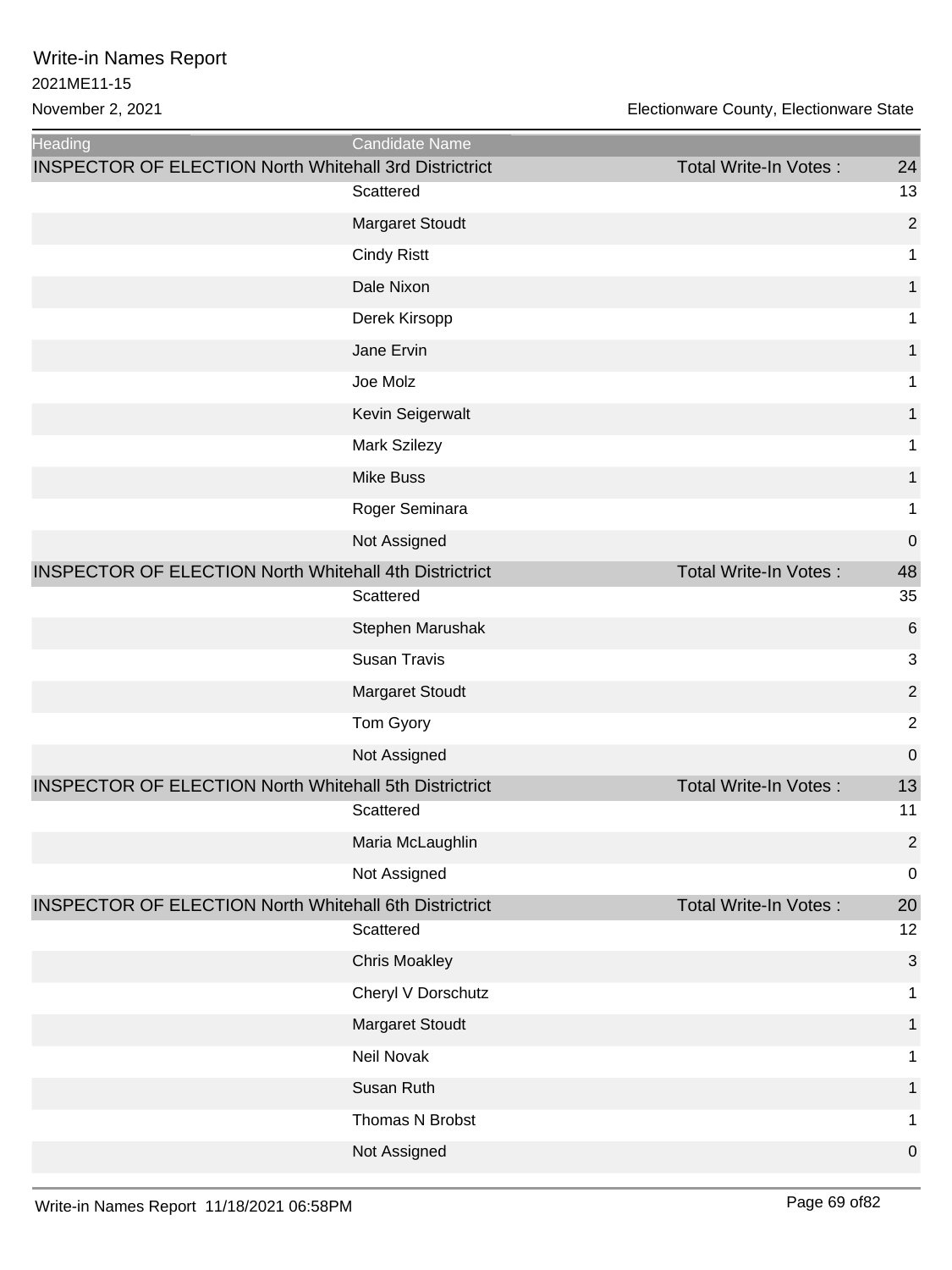| <b>Heading</b>                                               | <b>Candidate Name</b>        |                              |                |
|--------------------------------------------------------------|------------------------------|------------------------------|----------------|
| <b>INSPECTOR OF ELECTION Salisbury 1st Ward</b>              |                              | <b>Total Write-In Votes:</b> | 41             |
|                                                              | Scattered                    |                              | 35             |
|                                                              | Alexander Csala              |                              | $\overline{2}$ |
|                                                              | <b>Christine Bartholomew</b> |                              | $\overline{2}$ |
|                                                              | Samantha Dorney              |                              | $\overline{2}$ |
|                                                              | Not Assigned                 |                              | 0              |
| <b>INSPECTOR OF ELECTION Salisbury 2nd Ward</b>              |                              | <b>Total Write-In Votes:</b> | 46             |
|                                                              | Scattered                    |                              | 37             |
|                                                              | Zach Best                    |                              | 3              |
|                                                              | Brenda Fernandez             |                              | $\overline{2}$ |
|                                                              | <b>Christine Bartholomew</b> |                              | $\overline{2}$ |
|                                                              | Ian Riccadovi                |                              | $\overline{2}$ |
|                                                              | Not Assigned                 |                              | 0              |
| <b>INSPECTOR OF ELECTION Salisbury 3rd Ward 1st District</b> |                              | Total Write-In Votes:        | 18             |
|                                                              | Scattered                    |                              | 14             |
|                                                              | <b>Bob Hellfritch</b>        |                              | $\overline{2}$ |
|                                                              | M Patrick Du Bois            |                              | $\overline{2}$ |
|                                                              | Not Assigned                 |                              | 0              |
| <b>INSPECTOR OF ELECTION Salisbury 3rd Ward 2nd District</b> |                              | <b>Total Write-In Votes:</b> | 29             |
|                                                              | Scattered                    |                              | 18             |
|                                                              | <b>Isreal Alejandro</b>      |                              | 9              |
|                                                              | <b>Christine Bartholomew</b> |                              | $\overline{2}$ |
|                                                              | Not Assigned                 |                              | 0              |
| <b>INSPECTOR OF ELECTION Salisbury 4th Ward 1st District</b> |                              | <b>Total Write-In Votes:</b> | 25             |
|                                                              | Scattered                    |                              | 21             |
|                                                              | Glen Donaldson               |                              | $\sqrt{2}$     |
|                                                              | Jessica Dunlap               |                              | $\overline{2}$ |
|                                                              | Not Assigned                 |                              | $\pmb{0}$      |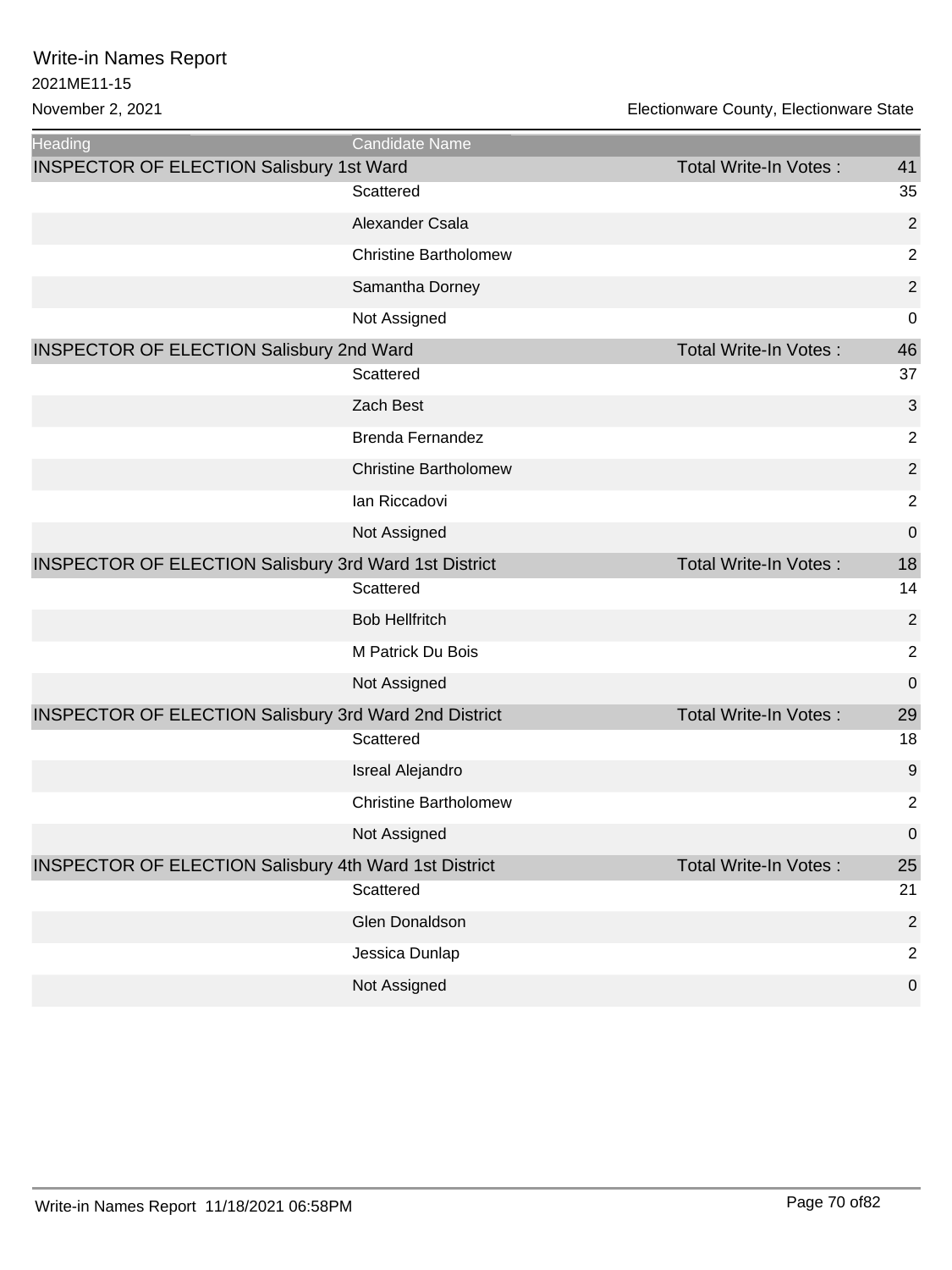| <b>Heading</b>                                               | <b>Candidate Name</b> |                              |                |
|--------------------------------------------------------------|-----------------------|------------------------------|----------------|
| INSPECTOR OF ELECTION Salisbury 4th Ward 2nd District        |                       | <b>Total Write-In Votes:</b> | 16             |
|                                                              | Scattered             |                              | 10             |
|                                                              | <b>Edward G Shea</b>  |                              | $\overline{c}$ |
|                                                              | Joshua Hauck          |                              | $\overline{c}$ |
|                                                              | <b>Keith Morris</b>   |                              | $\overline{c}$ |
|                                                              | Not Assigned          |                              | 0              |
| <b>INSPECTOR OF ELECTION Salisbury 5th Ward 1st District</b> |                       | <b>Total Write-In Votes:</b> | 14             |
|                                                              | Scattered             |                              | 4              |
|                                                              | Leno Mescolotto       |                              | $\overline{c}$ |
|                                                              | Conor Lamb            |                              | 1              |
|                                                              | George Hudimac        |                              | 1              |
|                                                              | Jane Ervin            |                              | 1              |
|                                                              | Jody J Hauck          |                              | 1              |
|                                                              | Josh Cassedy          |                              | 1              |
|                                                              | Michael Eyer          |                              | 1              |
|                                                              | Sarah Nemitz          |                              | 1              |
|                                                              | Thomas Huff           |                              | 1              |
|                                                              | Not Assigned          |                              | 0              |
| <b>INSPECTOR OF ELECTION Salisbury 5th Ward 2nd District</b> |                       | Total Write-In Votes:        | 18             |
|                                                              | Scattered             |                              | 9              |
|                                                              | <b>Andrew Katz</b>    |                              | 1              |
|                                                              | Dev Kannan            |                              | 1              |
|                                                              | <b>Emmett Henry</b>   |                              | $\overline{1}$ |
|                                                              | Joseph Fachiano       |                              | 1              |
|                                                              | Michael Mellu         |                              | 1              |
|                                                              | Orazio Soriano        |                              | 1              |
|                                                              | Paul Dorney           |                              |                |
|                                                              | <b>Richard Yudt</b>   |                              | 1              |
|                                                              | Steven Yatsko         |                              | 1              |
|                                                              | Not Assigned          |                              | 0              |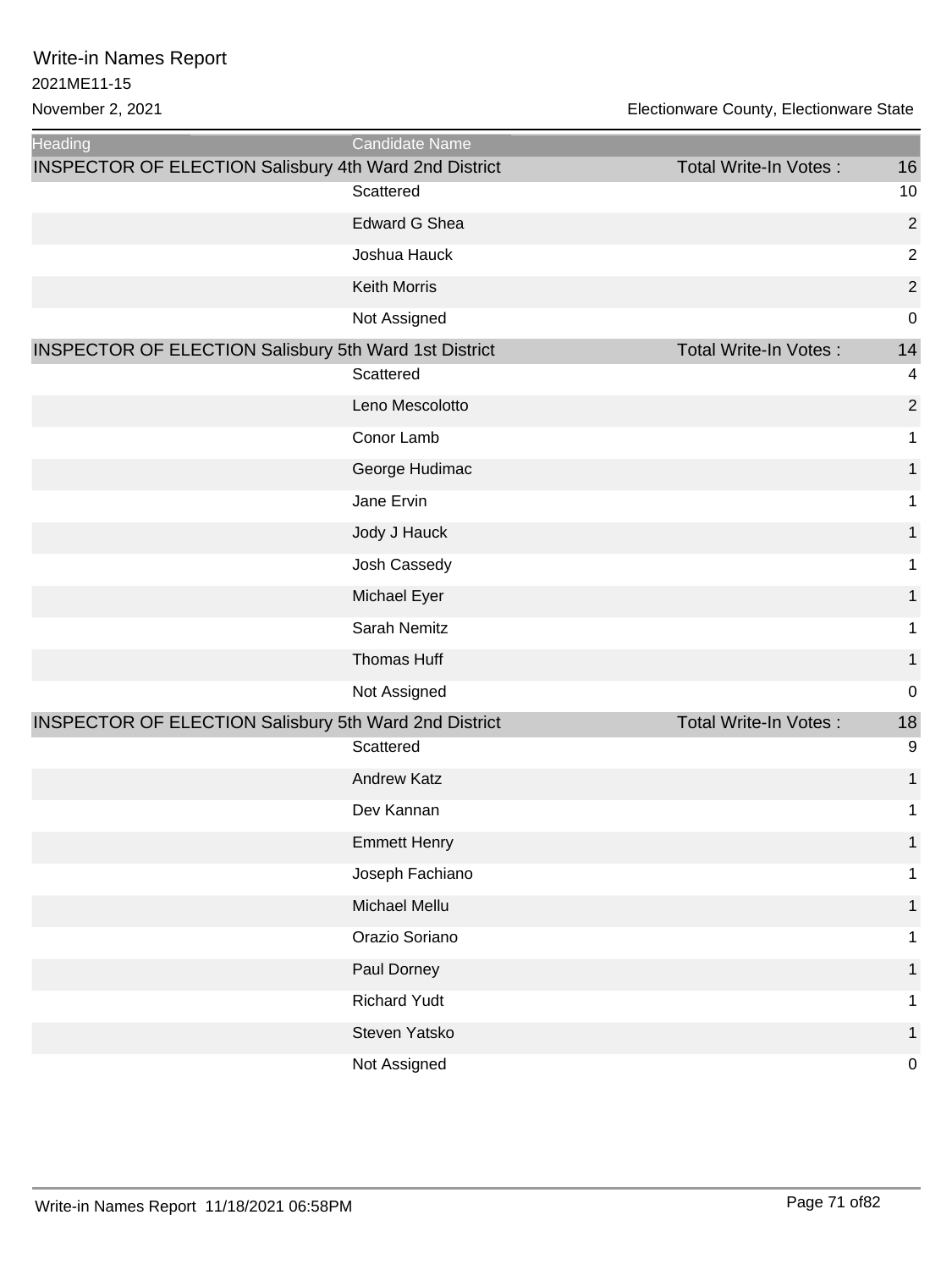| Heading                                                       | Candidate Name          |                              |                |
|---------------------------------------------------------------|-------------------------|------------------------------|----------------|
| <b>INSPECTOR OF ELECTION South Whitehall 1st Districtrict</b> |                         | Total Write-In Votes:        | 55             |
|                                                               | Scattered               |                              | 41             |
|                                                               | Margaret Stoudt         |                              | 11             |
|                                                               | Steven J Suifilla       |                              | 3              |
|                                                               | Not Assigned            |                              | 0              |
| <b>INSPECTOR OF ELECTION South Whitehall 2nd Districtrict</b> |                         | <b>Total Write-In Votes:</b> | 30             |
|                                                               | Scattered               |                              | 15             |
|                                                               | Margaret Stoudt         |                              | 9              |
|                                                               | Adam C Kistler          |                              | 2              |
|                                                               | <b>Isreal Rosa</b>      |                              | $\sqrt{2}$     |
|                                                               | John Rittenhouse        |                              | $\overline{2}$ |
|                                                               | Not Assigned            |                              | 0              |
| <b>INSPECTOR OF ELECTION South Whitehall 3rd Districtrict</b> |                         | Total Write-In Votes:        | 18             |
|                                                               | Scattered               |                              | 8              |
|                                                               | <b>Anthony Tewlis</b>   |                              | 1              |
|                                                               | Brian Johansen          |                              | 1              |
|                                                               | James Brady             |                              | 1              |
|                                                               | Megan SUllivan          |                              | 1              |
|                                                               | Mely S Robinson         |                              | 1              |
|                                                               | Merritt C Pearson       |                              | 1              |
|                                                               | <b>Oliver Nassry</b>    |                              | 1              |
|                                                               | <b>Patrick Brosious</b> |                              | 1              |
|                                                               | Thomas M Lichtenwalner  |                              | $\mathbf{1}$   |
|                                                               | William M Artz          |                              | 1              |
|                                                               | Not Assigned            |                              | 0              |
| <b>INSPECTOR OF ELECTION South Whitehall 4th Districtrict</b> |                         | <b>Total Write-In Votes:</b> | 30             |
|                                                               | Scattered               |                              | 17             |
|                                                               | <b>Margaret Stoudt</b>  |                              | 10             |
|                                                               | Sean McDermott          |                              | 3              |
|                                                               | Not Assigned            |                              | $\pmb{0}$      |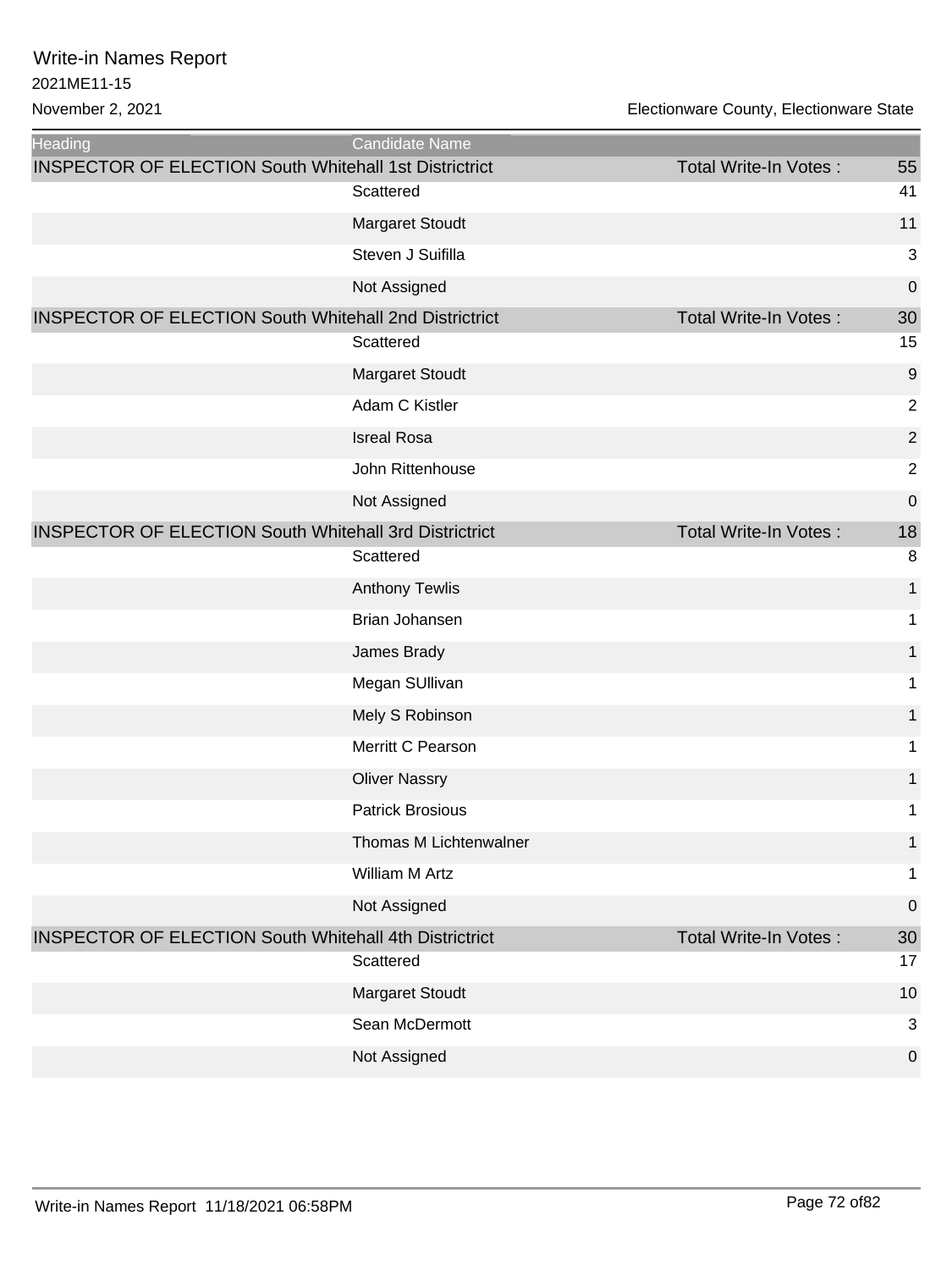| Heading                                                       | Candidate Name          |                              |                         |
|---------------------------------------------------------------|-------------------------|------------------------------|-------------------------|
| <b>INSPECTOR OF ELECTION South Whitehall 5th Districtrict</b> |                         | Total Write-In Votes:        | 51                      |
|                                                               | Scattered               |                              | 34                      |
|                                                               | <b>Margaret Stoudt</b>  |                              | 13                      |
|                                                               | <b>Tricia Bernecker</b> |                              | 4                       |
|                                                               | Not Assigned            |                              | $\mathbf 0$             |
| <b>INSPECTOR OF ELECTION South Whitehall 6th Districtrict</b> |                         | Total Write-In Votes:        | 34                      |
|                                                               | Scattered               |                              | 22                      |
|                                                               | <b>Margaret Stout</b>   |                              | 8                       |
|                                                               | Katia Reeb              |                              | $\overline{2}$          |
|                                                               | Sean McDermot           |                              | $\overline{2}$          |
|                                                               | Not Assigned            |                              | $\mathbf 0$             |
| <b>INSPECTOR OF ELECTION South Whitehall 7th Districtrict</b> |                         | <b>Total Write-In Votes:</b> | 24                      |
|                                                               | Scattered               |                              | 16                      |
|                                                               | <b>Margaret Stoudt</b>  |                              | $\overline{\mathbf{4}}$ |
|                                                               | Craig Abruzzese         |                              | $\overline{2}$          |
|                                                               | Dale Bachman            |                              | $\overline{2}$          |
|                                                               | Not Assigned            |                              | $\mathbf 0$             |
| <b>INSPECTOR OF ELECTION South Whitehall 8th Districtrict</b> |                         | Total Write-In Votes:        | 80                      |
|                                                               | Scattered               |                              | 59                      |
|                                                               | <b>Margaret Stoudt</b>  |                              | 12                      |
|                                                               | Danish Saeed            |                              | 3                       |
|                                                               | Don Klein               |                              | $\overline{2}$          |
|                                                               | Jarrett Coleman         |                              | $\overline{2}$          |
|                                                               | Jarrett Koren           |                              | $\overline{2}$          |
|                                                               | Not Assigned            |                              | $\boldsymbol{0}$        |
| <b>INSPECTOR OF ELECTION Upper Macungie 1st Districtrict</b>  |                         | Total Write-In Votes:        | 24                      |
|                                                               | Scattered               |                              | 18                      |
|                                                               | <b>Margaret Stoudt</b>  |                              | 6                       |
|                                                               | Not Assigned            |                              | $\mathbf 0$             |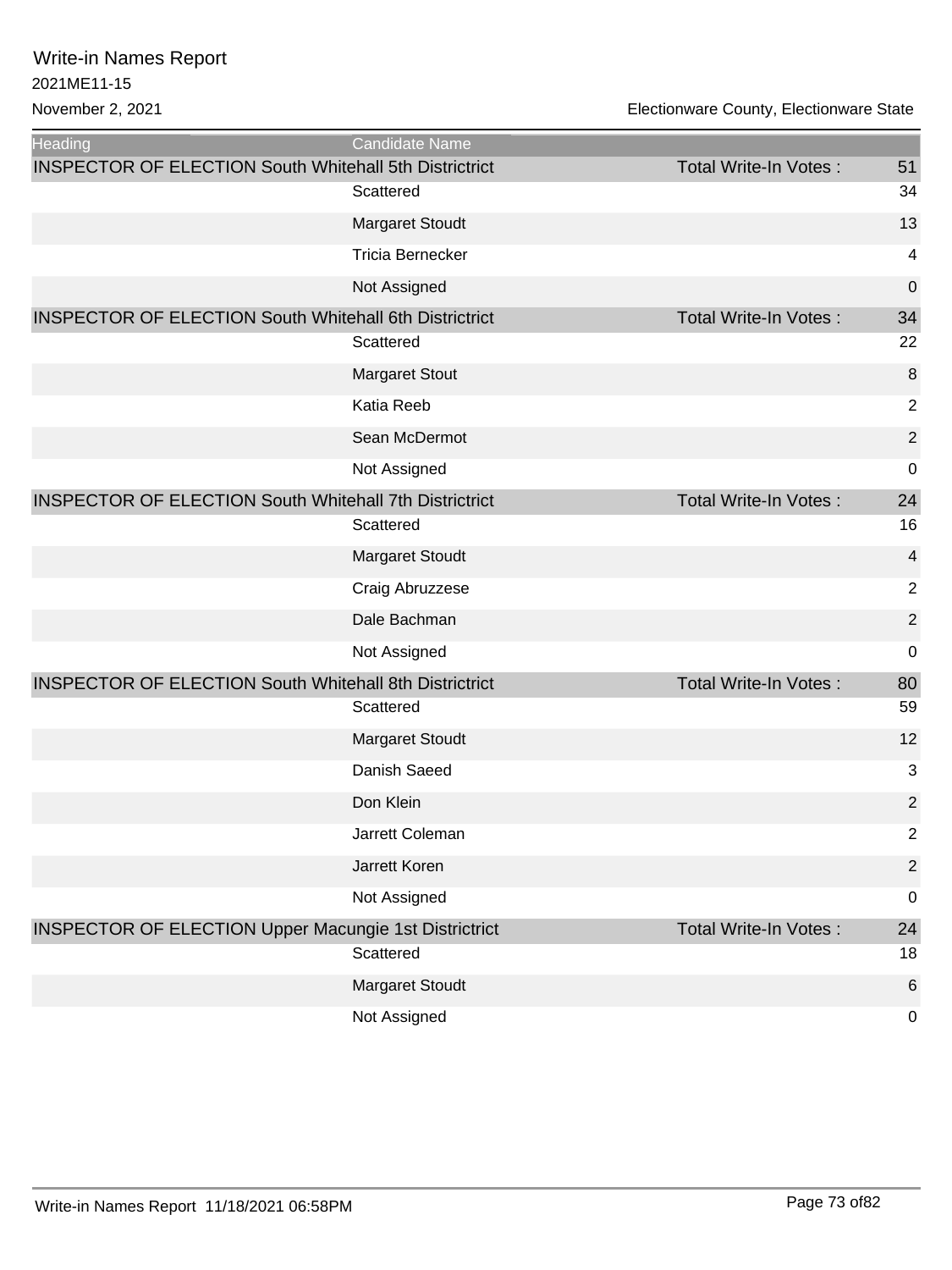| <b>Heading</b>                                               | Candidate Name         |                              |                         |
|--------------------------------------------------------------|------------------------|------------------------------|-------------------------|
| <b>INSPECTOR OF ELECTION Upper Macungie 2nd Districtrict</b> |                        | Total Write-In Votes:        | 63                      |
|                                                              | Scattered              |                              | 53                      |
|                                                              | Margaret Stoudt        |                              | $\overline{\mathbf{4}}$ |
|                                                              | Yash Asher             |                              | $\overline{\mathbf{4}}$ |
|                                                              | <b>Mark Messics</b>    |                              | $\overline{2}$          |
|                                                              | Not Assigned           |                              | $\boldsymbol{0}$        |
| <b>INSPECTOR OF ELECTION Upper Macungie 3rd Districtrict</b> |                        | <b>Total Write-In Votes:</b> | 39                      |
|                                                              | Scattered              |                              | 29                      |
|                                                              | <b>Margaret Stoudt</b> |                              | 6                       |
|                                                              | Eric Heicklen          |                              | $\overline{2}$          |
|                                                              | <b>Gregory Doyle</b>   |                              | $\overline{2}$          |
|                                                              | Not Assigned           |                              | $\mathbf 0$             |
| <b>INSPECTOR OF ELECTION Upper Macungie 4th Districtrict</b> |                        | Total Write-In Votes:        | 21                      |
|                                                              | Scattered              |                              | 17                      |
|                                                              | Kiran Sullivan         |                              | $\overline{2}$          |
|                                                              | Margaret Stoudt        |                              | $\overline{2}$          |
|                                                              | Not Assigned           |                              | $\mathbf 0$             |
| <b>INSPECTOR OF ELECTION Upper Macungie 5th Districtrict</b> |                        | Total Write-In Votes:        | 58                      |
|                                                              | Scattered              |                              | 45                      |
|                                                              | <b>Margaret Stoudt</b> |                              | 11                      |
|                                                              | Anthony Crimaldi       |                              | $\overline{2}$          |
|                                                              | Not Assigned           |                              | $\mathbf 0$             |
| <b>INSPECTOR OF ELECTION Upper Macungie 6th Districtrict</b> |                        | Total Write-In Votes:        | 24                      |
|                                                              | Scattered              |                              | 16                      |
|                                                              | <b>Margaret Stoudt</b> |                              | $6\phantom{1}6$         |
|                                                              | <b>Brian Bodnar</b>    |                              | $\overline{2}$          |
|                                                              | Not Assigned           |                              | $\mathbf 0$             |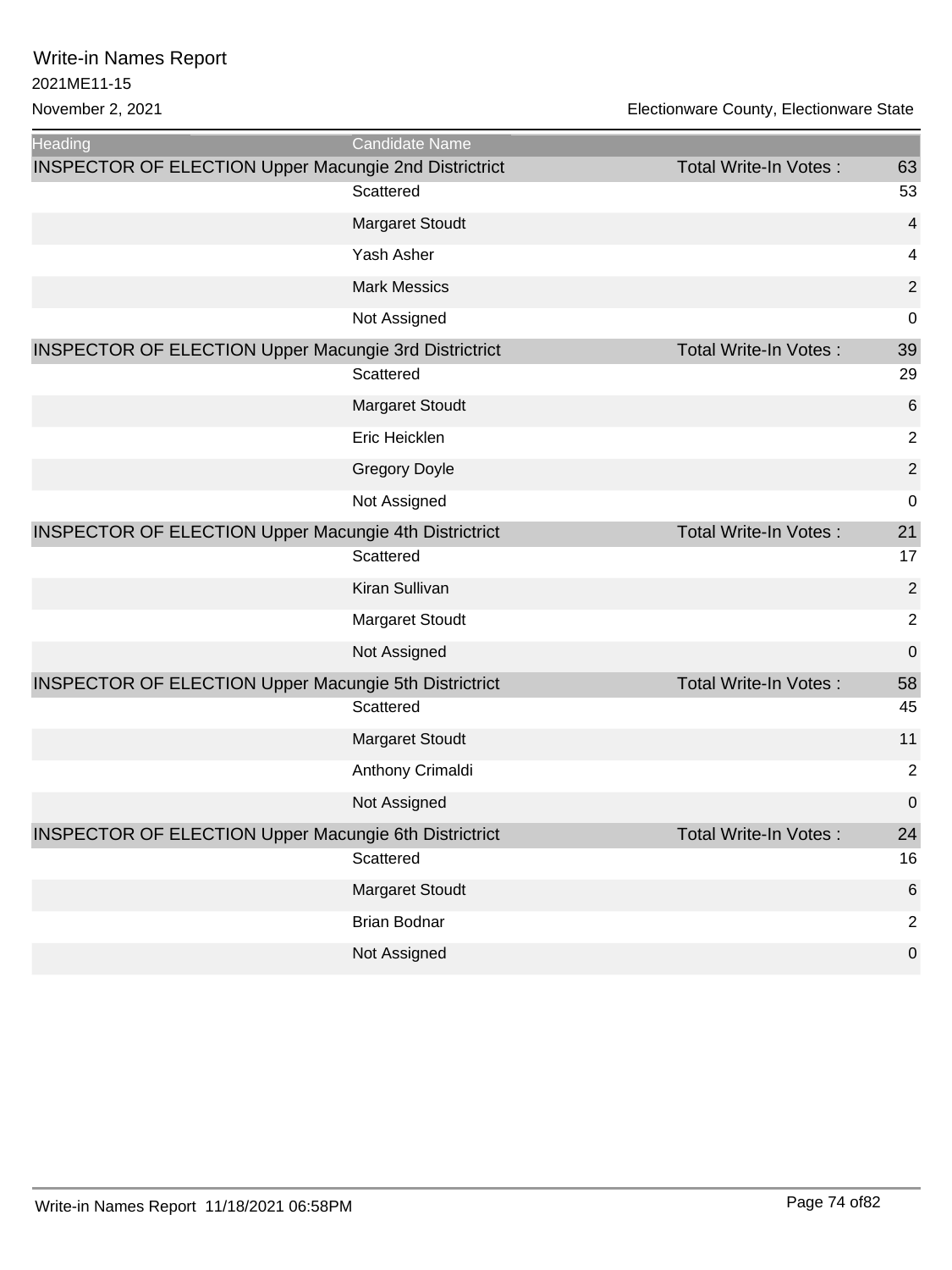| <b>Heading</b>                                               | Candidate Name          |                              |                         |
|--------------------------------------------------------------|-------------------------|------------------------------|-------------------------|
| <b>INSPECTOR OF ELECTION Upper Macungie 7th Districtrict</b> |                         | <b>Total Write-In Votes:</b> | 15                      |
|                                                              | Scattered               |                              | $\overline{\mathbf{4}}$ |
|                                                              | John V Layton           |                              | $\overline{2}$          |
|                                                              | Annette Wilcox          |                              | 1                       |
|                                                              | <b>Brandon Biden</b>    |                              | 1                       |
|                                                              | Densie Carroll          |                              | 1                       |
|                                                              | Drew Crompton           |                              | 1                       |
|                                                              | Ebonie Stringer         |                              | 1                       |
|                                                              | Megan Sullivan          |                              | 1                       |
|                                                              | Phillips M Armstrong    |                              | 1                       |
|                                                              | Toyomi Jain             |                              | 1                       |
|                                                              | Vikrem Kamre            |                              | 1                       |
|                                                              | Not Assigned            |                              | $\boldsymbol{0}$        |
| <b>INSPECTOR OF ELECTION Upper Macungie 8th Districtrict</b> |                         | <b>Total Write-In Votes:</b> | 15                      |
|                                                              | Scattered               |                              | $\overline{7}$          |
|                                                              | Daniel William Kowachuk |                              | $\mathbf{1}$            |
|                                                              | Hugo B Adelson          |                              | 1                       |
|                                                              | <b>Isodore Russell</b>  |                              | 1                       |
|                                                              | Jonathan Korutz         |                              | 1                       |
|                                                              | Lee Jacobs              |                              | 1                       |
|                                                              | Marci Shore             |                              | 1                       |
|                                                              | <b>Margaret Stoudt</b>  |                              | 1                       |
|                                                              | Sunny Gill              |                              | $\mathbf{1}$            |
|                                                              | Not Assigned            |                              | $\pmb{0}$               |
| <b>INSPECTOR OF ELECTION Upper Milford East</b>              |                         | Total Write-In Votes:        | 60                      |
|                                                              | Scattered               |                              | 44                      |
|                                                              | <b>Brittany Anger</b>   |                              | 12                      |
|                                                              | Ethan Smith             |                              | $\overline{2}$          |
|                                                              | Kevin J Simon           |                              | $\overline{2}$          |
|                                                              | Not Assigned            |                              | $\mathbf 0$             |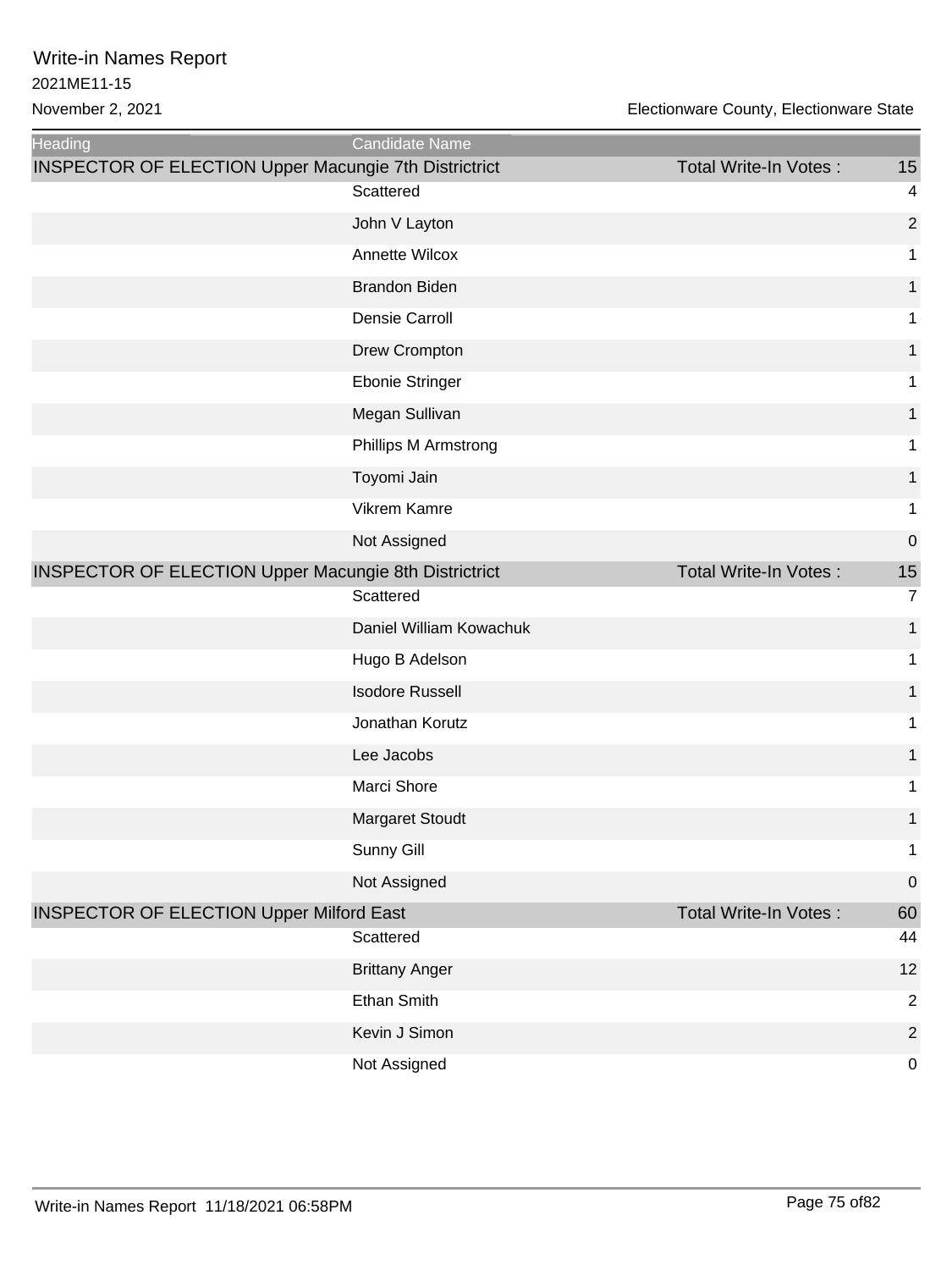| <b>Heading</b>                                             | Candidate Name           |                              |                         |
|------------------------------------------------------------|--------------------------|------------------------------|-------------------------|
| <b>INSPECTOR OF ELECTION Upper Milford West</b>            | Scattered                | Total Write-In Votes:        | 47<br>35                |
|                                                            | Elizabeth O'Rourke       |                              | 12                      |
|                                                            | Not Assigned             |                              | $\pmb{0}$               |
|                                                            |                          | <b>Total Write-In Votes:</b> | $\overline{2}$          |
| <b>INSPECTOR OF ELECTION Upper Saucon 1st Districtrict</b> | Scattered                |                              | $\overline{2}$          |
|                                                            | Not Assigned             |                              | $\mathbf 0$             |
| <b>INSPECTOR OF ELECTION Upper Saucon 2nd Districtrict</b> |                          | <b>Total Write-In Votes:</b> | 45                      |
|                                                            | Scattered                |                              | 38                      |
|                                                            | Harriet E Ringold        |                              | $\overline{\mathbf{4}}$ |
|                                                            | Sarah Favig              |                              | 3                       |
|                                                            | Not Assigned             |                              | $\mathbf 0$             |
| <b>INSPECTOR OF ELECTION Upper Saucon 3rd Districtrict</b> |                          | <b>Total Write-In Votes:</b> | 40                      |
|                                                            | Scattered                |                              | 30                      |
|                                                            | Sarah Favig              |                              | 8                       |
|                                                            | <b>Christopher Fahey</b> |                              | $\mathbf 2$             |
|                                                            | Not Assigned             |                              | $\mathbf 0$             |
| <b>INSPECTOR OF ELECTION Upper Saucon 4th Districtrict</b> |                          | <b>Total Write-In Votes:</b> | 77                      |
|                                                            | Scattered                |                              | 61                      |
|                                                            | Sarah Favig              |                              | 9                       |
|                                                            | Doug Durham              |                              | 4                       |
|                                                            | Peggy Kong               |                              | 3                       |
|                                                            | Not Assigned             |                              | $\pmb{0}$               |
| <b>INSPECTOR OF ELECTION Upper Saucon 5th Districtrict</b> |                          | <b>Total Write-In Votes:</b> | 24                      |
|                                                            | Scattered                |                              | 21                      |
|                                                            | Jillian Tadrzynski       |                              | 3                       |
|                                                            | Not Assigned             |                              | 0                       |
| <b>INSPECTOR OF ELECTION Upper Saucon 6th Districtrict</b> |                          | <b>Total Write-In Votes:</b> | 36                      |
|                                                            | Scattered                |                              | 27                      |
|                                                            | James Zellner            |                              | 3                       |
|                                                            | Daniel Magill            |                              | $\mathbf 2$             |
|                                                            | Sarah Fevia              |                              | $\overline{2}$          |
|                                                            | Stephanie Gordon         |                              | $\overline{c}$          |
|                                                            | Not Assigned             |                              | $\boldsymbol{0}$        |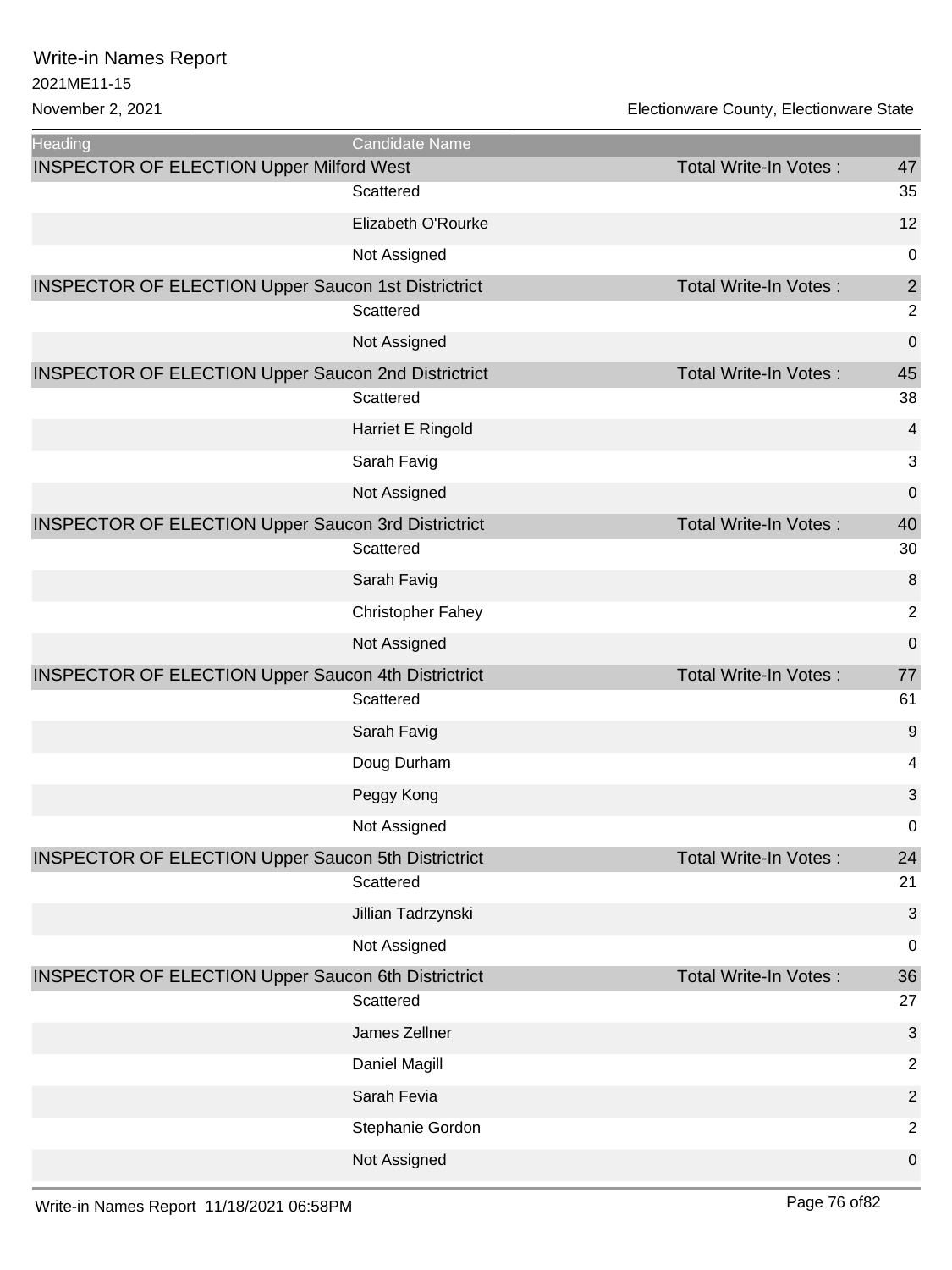November 2, 2021 Electionware County, Electionware State

| <b>Heading</b>                                | <b>Candidate Name</b>  |                              |                  |
|-----------------------------------------------|------------------------|------------------------------|------------------|
| <b>INSPECTOR OF ELECTION Washington East</b>  |                        | Total Write-In Votes:        | $\overline{7}$   |
|                                               | Scattered              |                              | $\sqrt{5}$       |
|                                               | Tanya Simms            |                              | $\overline{2}$   |
|                                               | Not Assigned           |                              | $\mathbf 0$      |
| <b>INSPECTOR OF ELECTION Washington South</b> |                        | <b>Total Write-In Votes:</b> | 17               |
|                                               | Natalie Snyder         |                              | 15               |
|                                               | Scattered              |                              | $\overline{2}$   |
|                                               | Not Assigned           |                              | $\pmb{0}$        |
| <b>INSPECTOR OF ELECTION Washington West</b>  |                        | <b>Total Write-In Votes:</b> | 11               |
|                                               | David Mulcany          |                              | $\sqrt{5}$       |
|                                               | Scattered              |                              | 3                |
|                                               | Lee Vogel              |                              | 1                |
|                                               | Ronald L Yergey        |                              | $\mathbf{1}$     |
|                                               | <b>Susan Eckert</b>    |                              | $\mathbf 1$      |
|                                               | Not Assigned           |                              | $\boldsymbol{0}$ |
| <b>INSPECTOR OF ELECTION Weisenberg</b>       |                        | Total Write-In Votes:        | 107              |
|                                               | Scattered              |                              | 82               |
|                                               | David Mulchany         |                              | 5                |
|                                               | Allison Kelly          |                              | $\overline{2}$   |
|                                               | <b>Bryan R Peters</b>  |                              | $\overline{2}$   |
|                                               | James Knerr            |                              | $\overline{2}$   |
|                                               | Jon Bartholomew        |                              | $\mathbf 2$      |
|                                               | Michele Herman         |                              | 2                |
|                                               | Mike Schlegel          |                              | $\sqrt{2}$       |
|                                               | Paul Dunstan           |                              | $\sqrt{2}$       |
|                                               | <b>Thomas Gauntner</b> |                              | $\sqrt{2}$       |
|                                               | Wendy Boone            |                              | $\overline{2}$   |
|                                               | Zoe M Backman          |                              | $\overline{c}$   |
|                                               | Not Assigned           |                              | $\pmb{0}$        |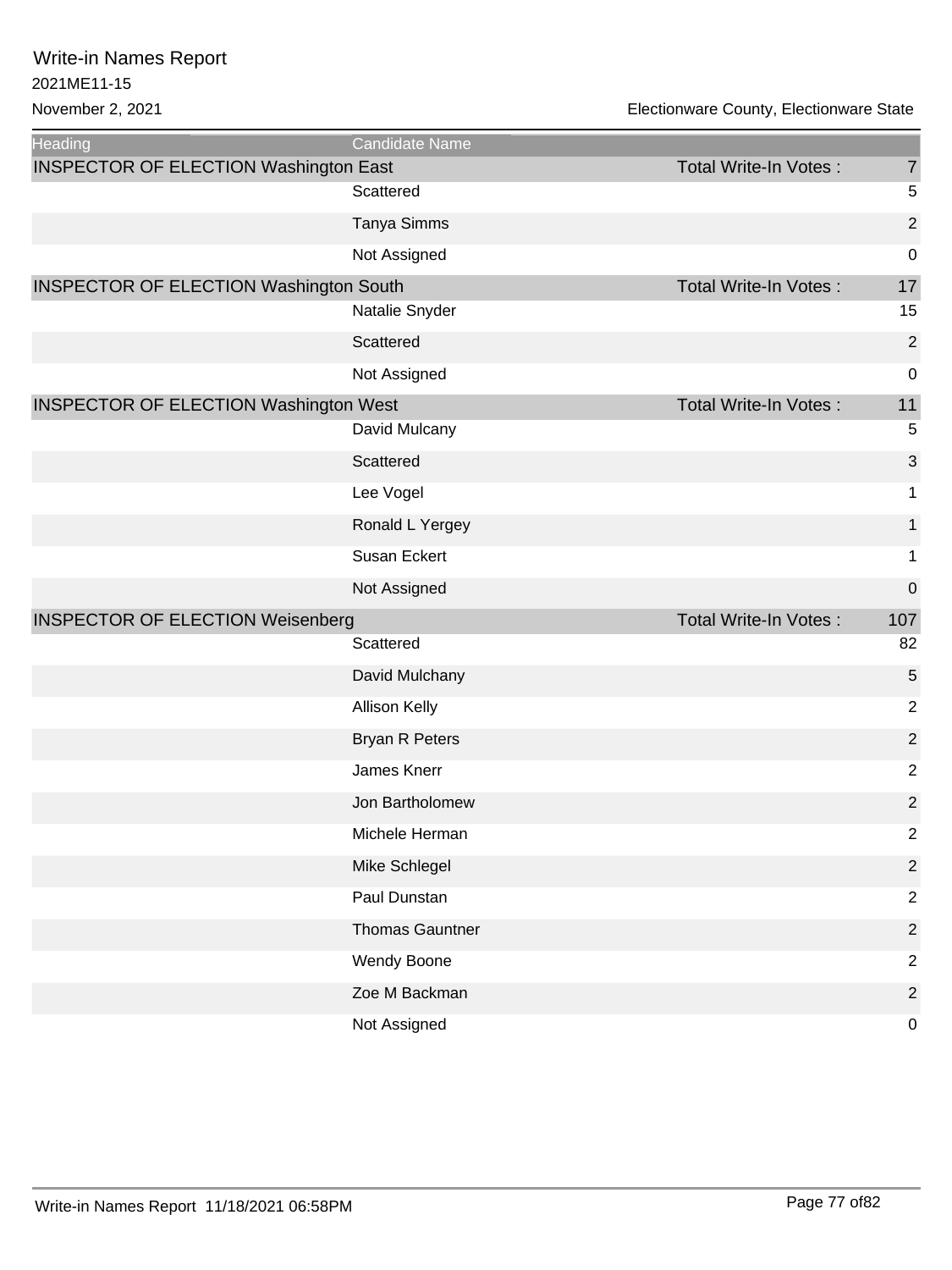November 2, 2021 Electionware County, Electionware State

| Heading                                                 | Candidate Name         |                       |                |
|---------------------------------------------------------|------------------------|-----------------------|----------------|
| <b>INSPECTOR OF ELECTION Whitehall 1st Districtrict</b> |                        | Total Write-In Votes: | 40             |
|                                                         | Scattered              |                       | 21             |
|                                                         | Morgan Tucker          |                       | 14             |
|                                                         | Ryan Corcoran          |                       | 3              |
|                                                         | Penny Blake            |                       | $\overline{2}$ |
|                                                         | Not Assigned           |                       | $\mathbf 0$    |
| <b>INSPECTOR OF ELECTION Whitehall 2nd Districtrict</b> |                        | Total Write-In Votes: | 20             |
|                                                         | Scattered              |                       | 16             |
|                                                         | Michael S Hertel       |                       | $\overline{c}$ |
|                                                         | Renee Gombert          |                       | $\overline{2}$ |
|                                                         | Not Assigned           |                       | $\mathbf 0$    |
| <b>INSPECTOR OF ELECTION Whitehall 3rd Districtrict</b> |                        | Total Write-In Votes: | 19             |
|                                                         | Scattered              |                       | 8              |
|                                                         | Dalvi Polanco          |                       | $\mathbf{1}$   |
|                                                         | David Moloney          |                       | $\mathbf 1$    |
|                                                         | Durek Esaw             |                       | $\mathbf{1}$   |
|                                                         | Jennifer Sayak         |                       | $\mathbf 1$    |
|                                                         | Lana Snyder            |                       | $\mathbf{1}$   |
|                                                         | Lori Loporovac         |                       | 1              |
|                                                         | Margaret Stoudt        |                       | $\mathbf{1}$   |
|                                                         | Marie Bernarde A Lloyd |                       | 1              |
|                                                         | Paul A Gessbach Jr     |                       | $\mathbf{1}$   |
|                                                         | <b>Rachel Francis</b>  |                       | 1              |
|                                                         | <b>Renee Gombert</b>   |                       | $\mathbf{1}$   |
|                                                         | Not Assigned           |                       | $\mathbf 0$    |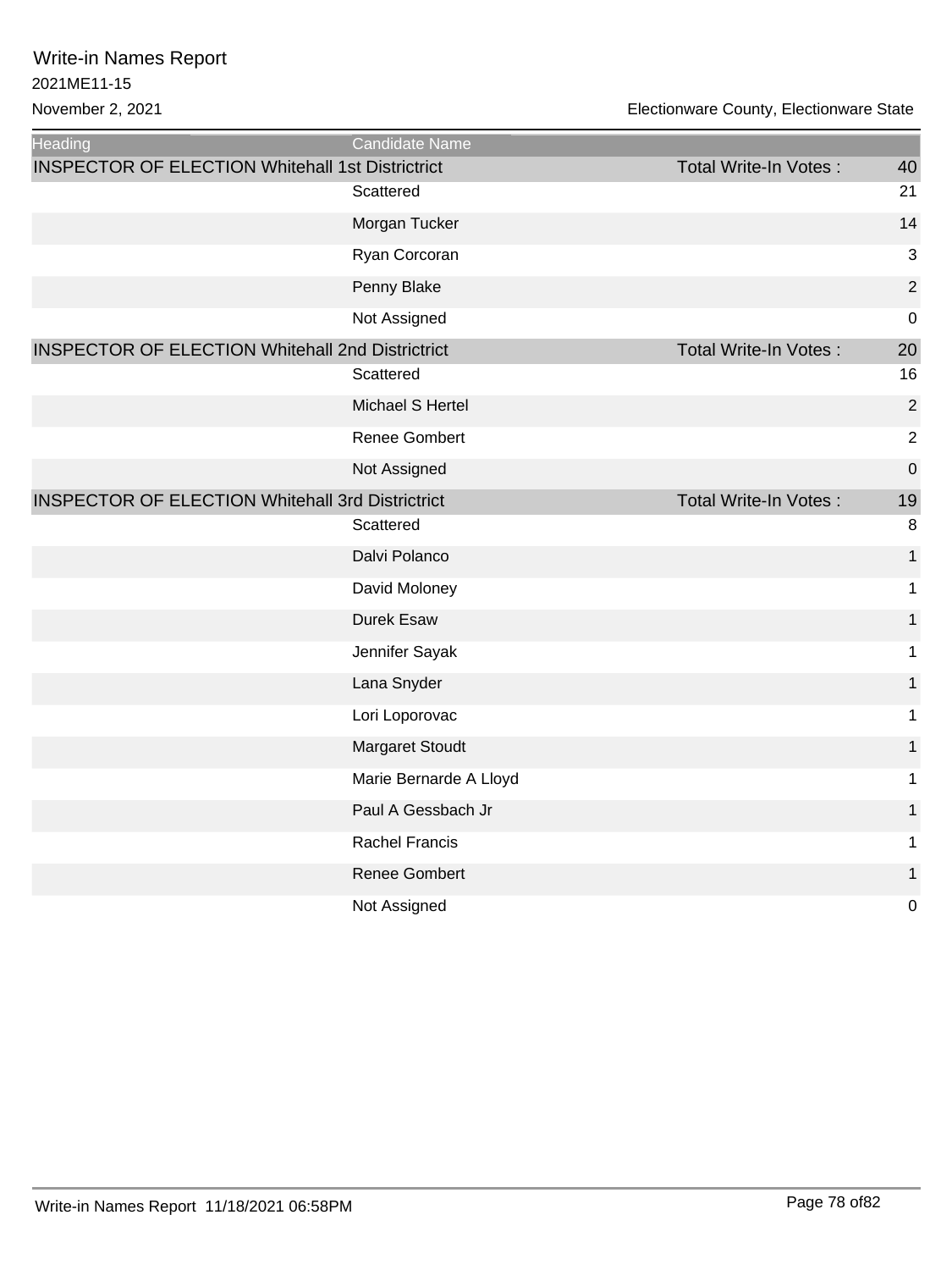| Heading                                                 | Candidate Name            |                              |                 |
|---------------------------------------------------------|---------------------------|------------------------------|-----------------|
| <b>INSPECTOR OF ELECTION Whitehall 4th Districtrict</b> |                           | Total Write-In Votes:        | 15              |
|                                                         | Scattered                 |                              | $6\phantom{1}6$ |
|                                                         | David Combs               |                              | 1               |
|                                                         | Giacomo Aprile            |                              | 1               |
|                                                         | John Tauber               |                              | 1               |
|                                                         | Joseph Salgado Jr         |                              | 1               |
|                                                         | Mary E Hanolon            |                              | 1               |
|                                                         | Paula A Patrick           |                              | 1               |
|                                                         | <b>Phillips Armstrong</b> |                              | 1               |
|                                                         | Ronald Jacobs             |                              | 1               |
|                                                         | Ronald Reama              |                              | 1               |
|                                                         | Not Assigned              |                              | $\mathbf 0$     |
| <b>INSPECTOR OF ELECTION Whitehall 5th Districtrict</b> |                           | <b>Total Write-In Votes:</b> | $6\phantom{1}6$ |
|                                                         | Renee Gombert             |                              | 3               |
|                                                         | Scattered                 |                              | 3               |
|                                                         | Not Assigned              |                              | $\mathbf 0$     |
| <b>INSPECTOR OF ELECTION Whitehall 6th Districtrict</b> |                           | Total Write-In Votes:        | 24              |
|                                                         | Scattered                 |                              | 20              |
|                                                         | Renne Gombert             |                              | $\overline{2}$  |
|                                                         | Scott W Brobst            |                              | $\overline{2}$  |
|                                                         | Not Assigned              |                              | $\mathbf 0$     |
| <b>INSPECTOR OF ELECTION Whitehall 7th Districtrict</b> |                           | Total Write-In Votes:        | 37              |
|                                                         | Scattered                 |                              | 31              |
|                                                         | <b>Kristie Tertel</b>     |                              | 3               |
|                                                         | <b>Renee Gombert</b>      |                              | 3               |
|                                                         | Not Assigned              |                              | $\mathbf 0$     |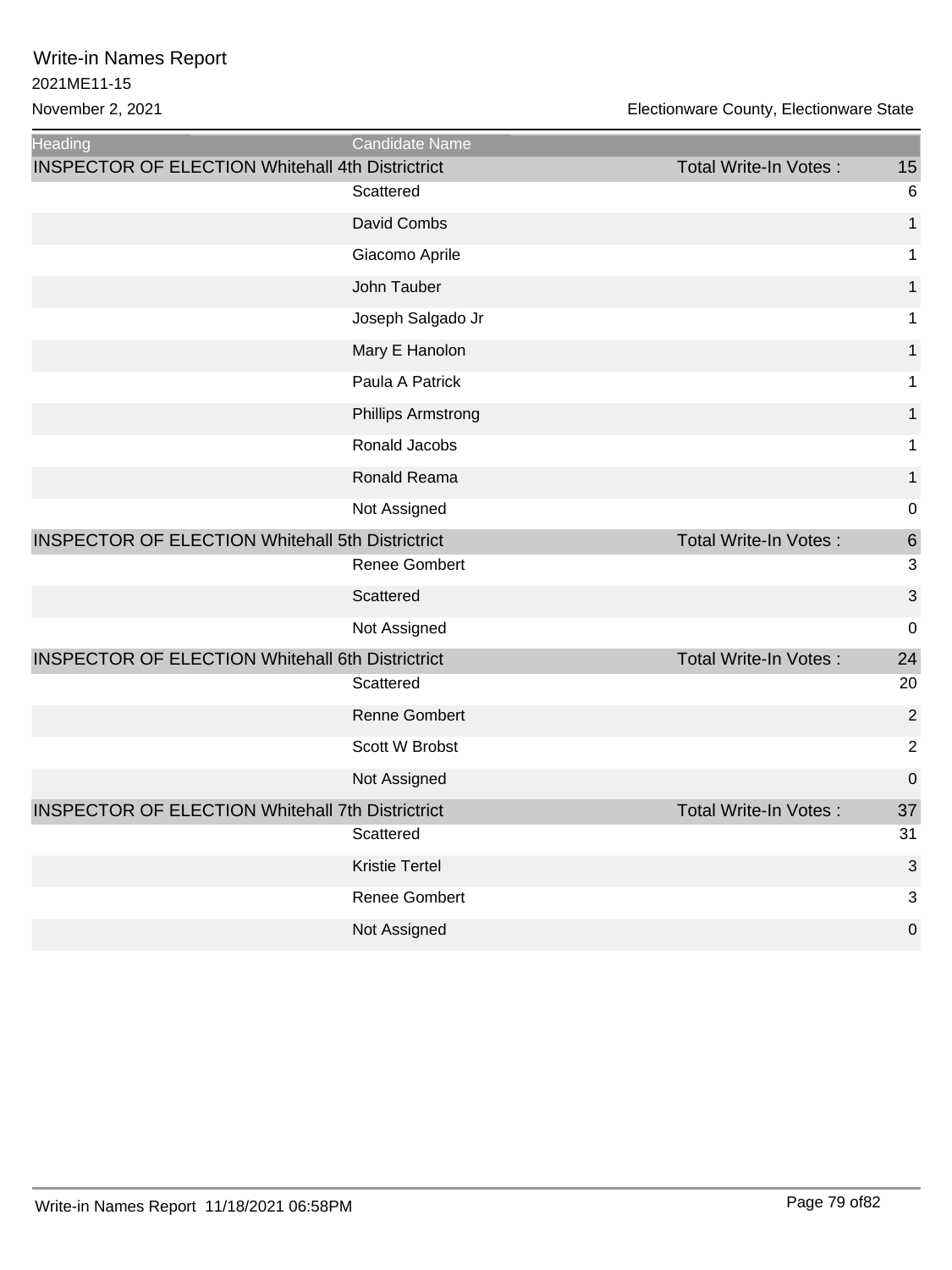| <b>Heading</b>                                          | Candidate Name       |                       |                |
|---------------------------------------------------------|----------------------|-----------------------|----------------|
| <b>INSPECTOR OF ELECTION Whitehall 8th Districtrict</b> |                      | Total Write-In Votes: | 14             |
|                                                         | Scattered            |                       | 7              |
|                                                         | Christopher Bright   |                       | 1              |
|                                                         | Elizabeth N Fox      |                       | 1              |
|                                                         | Gary Schantz         |                       | 1              |
|                                                         | Jacob Heffner        |                       | 1              |
|                                                         | Jonathen Potts       |                       | $\mathbf 1$    |
|                                                         | Karen S Wilt         |                       | 1              |
|                                                         | Kenneth Landis       |                       | 1              |
|                                                         | Not Assigned         |                       | $\mathbf 0$    |
| <b>INSPECTOR OF ELECTION Whitehall 9th Districtrict</b> |                      | Total Write-In Votes: | 28             |
|                                                         | Scattered            |                       | 23             |
|                                                         | Katharine Popejoy    |                       | $\overline{2}$ |
|                                                         | <b>Renee Gombert</b> |                       | $\overline{2}$ |
|                                                         | Not Assigned         |                       | 1              |
|                                                         |                      |                       |                |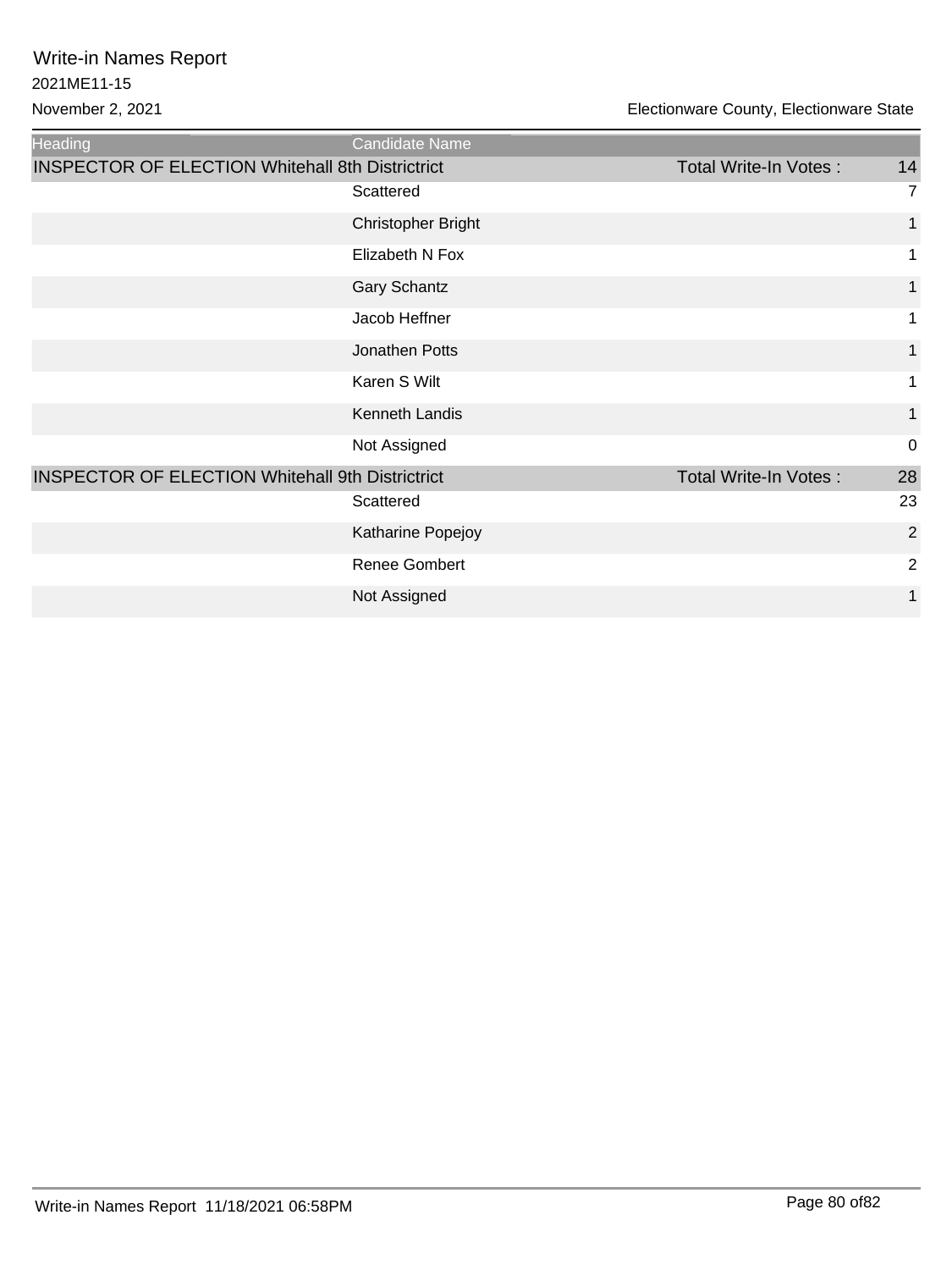| Heading                                                  | Candidate Name           |                       |                  |
|----------------------------------------------------------|--------------------------|-----------------------|------------------|
| <b>INSPECTOR OF ELECTION Whitehall 10th Districtrict</b> |                          | Total Write-In Votes: | 40               |
|                                                          | Scattered                |                       | 22               |
|                                                          | Andy Roman               |                       | 1                |
|                                                          | Colleen Gober            |                       | 1                |
|                                                          | Dave Reph                |                       | 1                |
|                                                          | David Ritter             |                       | 1                |
|                                                          | Donna Kassab             |                       | 1                |
|                                                          | <b>Edward Hozza</b>      |                       | 1                |
|                                                          | Howard Waldman           |                       | 1                |
|                                                          | Jane Erwin               |                       | 1                |
|                                                          | Larkin Bastan Oliver     |                       | 1                |
|                                                          | Luke Savage              |                       | 1                |
|                                                          | Michael Laroche          |                       | 1                |
|                                                          | Nanciann Miller          |                       | 1                |
|                                                          | Nasir Hasratalli         |                       | 1                |
|                                                          | <b>Richard D Boucher</b> |                       | 1                |
|                                                          | Ronda Hummel             |                       | 1                |
|                                                          | Susan Bailey             |                       | 1                |
|                                                          | Tony Waso                |                       | 1                |
|                                                          | William Muth Jr          |                       | 1                |
|                                                          | Not Assigned             |                       | $\mathbf 0$      |
| <b>INSPECTOR OF ELECTION Whitehall 11th Districtrict</b> |                          | Total Write-In Votes: | 5                |
|                                                          | Scattered                |                       | 3                |
|                                                          | Sam Kollie Sr            |                       | 1                |
|                                                          | Susan Rutt               |                       | 1                |
|                                                          | Not Assigned             |                       | $\mathbf 0$      |
| <b>INSPECTOR OF ELECTION Whitehall 12th Districtrict</b> |                          | Total Write-In Votes: | 33               |
|                                                          | Scattered                |                       | 29               |
|                                                          | David Rice               |                       | $\overline{2}$   |
|                                                          | Renee Gombert            |                       | $\overline{2}$   |
|                                                          | Not Assigned             |                       | $\boldsymbol{0}$ |